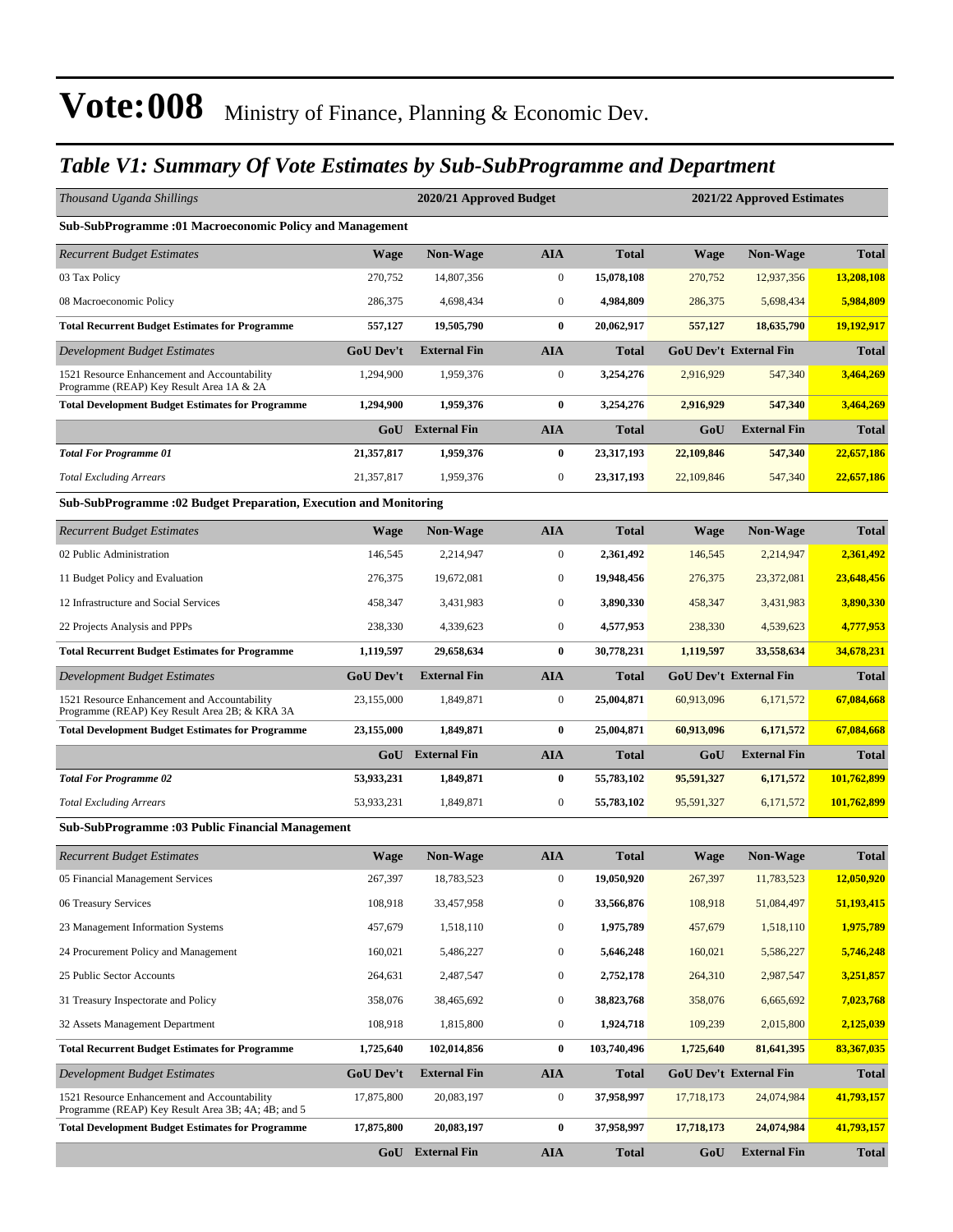| <b>Total For Programme 03</b>                                                       | 121,616,296      | 20,083,197          | $\bf{0}$         | 141,699,492  | 101,085,208  | 24,074,984                    | 125,160,192  |
|-------------------------------------------------------------------------------------|------------------|---------------------|------------------|--------------|--------------|-------------------------------|--------------|
| <b>Total Excluding Arrears</b>                                                      | 121,616,296      | 20,083,197          | $\boldsymbol{0}$ | 141,699,492  | 101,085,208  | 24,074,984                    | 125,160,192  |
| Sub-SubProgramme : 09 Deficit Financing and Cash Management                         |                  |                     |                  |              |              |                               |              |
| <b>Recurrent Budget Estimates</b>                                                   | <b>Wage</b>      | Non-Wage            | AIA              | Total        | Wage         | <b>Non-Wage</b>               | <b>Total</b> |
| 19 Debt Policy and Management                                                       | 163,138          | 2,030,085           | $\boldsymbol{0}$ | 2,193,223    | 163,138      | 3,630,085                     | 3,793,223    |
| 20 Cash Policy and Management                                                       | 273,151          | 1,522,229           | $\boldsymbol{0}$ | 1,795,380    | 273,151      | 1,522,229                     | 1,795,380    |
| 21 Development Assistance and Regional Cooperation                                  | 219,968          | 2,169,312           | $\boldsymbol{0}$ | 2,389,280    | 219,968      | 2,169,312                     | 2,389,280    |
| <b>Total Recurrent Budget Estimates for Programme</b>                               | 656,257          | 5,721,626           | $\bf{0}$         | 6,377,883    | 656,257      | 7,321,626                     | 7,977,883    |
| Development Budget Estimates                                                        | <b>GoU Dev't</b> | <b>External Fin</b> | AIA              | Total        |              | <b>GoU Dev't External Fin</b> | <b>Total</b> |
| 1208 Support to National Authorising Officer                                        | $\mathbf{0}$     | 1,573,601           | $\boldsymbol{0}$ | 1,573,601    | $\mathbf{0}$ | 2,724,923                     | 2,724,923    |
| 1521 Resource Enhancement and Accountability<br>Programme (REAP) Key Result Area 1B | 3,020,793        | 250,000             | $\boldsymbol{0}$ | 3,270,793    | 1,393,918    | 110,000                       | 1,503,918    |
| <b>Total Development Budget Estimates for Programme</b>                             | 3,020,793        | 1,823,601           | $\bf{0}$         | 4,844,393    | 1,393,918    | 2,834,923                     | 4,228,841    |
|                                                                                     | GoU              | <b>External Fin</b> | <b>AIA</b>       | Total        | GoU          | <b>External Fin</b>           | <b>Total</b> |
| <b>Total For Programme 09</b>                                                       | 9,398,676        | 1,823,601           | $\bf{0}$         | 11,222,276   | 9,371,801    | 2,834,923                     | 12,206,724   |
| <b>Total Excluding Arrears</b>                                                      | 9,398,676        | 1,823,601           | $\boldsymbol{0}$ | 11,222,276   | 9,371,801    | 2,834,923                     | 12,206,724   |
| <b>Sub-SubProgramme: 10 Development Policy and Investment Promotion</b>             |                  |                     |                  |              |              |                               |              |
| <b>Recurrent Budget Estimates</b>                                                   | <b>Wage</b>      | <b>Non-Wage</b>     | <b>AIA</b>       | <b>Total</b> | Wage         | <b>Non-Wage</b>               | <b>Total</b> |
| 09 Economic Development Policy and Research                                         | 182,730          | 47,208,131          | $\boldsymbol{0}$ | 47,390,861   | 182,730      | 24,703,131                    | 24,885,861   |
| <b>Total Recurrent Budget Estimates for Programme</b>                               | 182,730          | 47,208,131          | 0                | 47,390,861   | 182,730      | 24,703,131                    | 24,885,861   |
| Development Budget Estimates                                                        | <b>GoU Dev't</b> | <b>External Fin</b> | <b>AIA</b>       | <b>Total</b> |              | <b>GoU Dev't External Fin</b> | <b>Total</b> |
| 1289 Competitiveness and Enterprise Development Project<br>[CEDP]                   | 742,342          | 23,410,000          | 0                | 24,152,342   | 742,342      | 46,161,020                    | 46,903,362   |
| 1338 Skills Development Project                                                     | $\boldsymbol{0}$ | 12,552,529          | $\boldsymbol{0}$ | 12,552,529   | $\mathbf{0}$ | 15,094,654                    | 15,094,654   |
| 1706 Investment for Industrial Transformation and<br>Employment Project (INVITE)    | $\mathbf{0}$     | $\mathbf{0}$        | $\boldsymbol{0}$ | $\bf{0}$     | 7,000        | $\overline{0}$                | 7,000        |
| <b>Total Development Budget Estimates for Programme</b>                             | 742,342          | 35,962,529          | $\bf{0}$         | 36,704,870   | 749,342      | 61,255,674                    | 62,005,016   |
|                                                                                     | GoU              | <b>External Fin</b> | <b>AIA</b>       | Total        | GoU          | <b>External Fin</b>           | <b>Total</b> |
| <b>Total For Programme 10</b>                                                       | 48, 133, 203     | 35,962,529          | $\bf{0}$         | 84,095,732   | 25,635,203   | 61,255,674                    | 86,890,877   |
| <b>Total Excluding Arrears</b>                                                      | 48, 133, 203     | 35,962,529          | $\boldsymbol{0}$ | 84,095,732   | 25,635,203   | 61,255,674                    | 86,890,877   |
| Sub-SubProgramme : 11 Financial Sector Development                                  |                  |                     |                  |              |              |                               |              |
| <b>Recurrent Budget Estimates</b>                                                   | <b>Wage</b>      | <b>Non-Wage</b>     | <b>AIA</b>       | <b>Total</b> | Wage         | <b>Non-Wage</b>               | <b>Total</b> |
| 29 Financial Services                                                               | 190,554          | 330,081,548         | $\boldsymbol{0}$ | 330,272,102  | 190,554      | 294,401,508                   | 294,592,062  |
| <b>Total Recurrent Budget Estimates for Programme</b>                               | 190,554          | 330,081,548         | 0                | 330,272,102  | 190,554      | 294,401,508                   | 294,592,062  |
| <b>Development Budget Estimates</b>                                                 | <b>GoU Dev't</b> | <b>External Fin</b> | AIA              | <b>Total</b> |              | <b>GoU Dev't External Fin</b> | <b>Total</b> |
| 1288 Financial Inclusion in Rural Areas [PROFIRA] of<br>Uganda                      | 2,836,260        | 37,369,761          | $\boldsymbol{0}$ | 40,206,021   | 3,836,260    | 17,544,667                    | 21,380,927   |
| <b>Total Development Budget Estimates for Programme</b>                             | 2,836,260        | 37,369,761          | 0                | 40,206,021   | 3,836,260    | 17,544,667                    | 21,380,927   |
|                                                                                     | GoU              | <b>External Fin</b> | AIA              | Total        | GoU          | <b>External Fin</b>           | <b>Total</b> |
| <b>Total For Programme 11</b>                                                       | 333,108,362      | 37,369,761          | $\bf{0}$         | 370,478,123  | 298,428,322  | 17,544,667                    | 315,972,989  |
| <b>Total Excluding Arrears</b>                                                      | 333,108,362      | 37,369,761          | $\boldsymbol{0}$ | 370,478,123  | 298,428,322  | 17,544,667                    | 315,972,989  |
| <b>Sub-SubProgramme: 19 Internal Oversight and Advisory Services</b>                |                  |                     |                  |              |              |                               |              |
| <b>Recurrent Budget Estimates</b>                                                   | <b>Wage</b>      | Non-Wage            | AIA              | <b>Total</b> | Wage         | Non-Wage                      | <b>Total</b> |
| 26 Information and communications Technology and<br>Performance audit               | 102,255          | 1,266,970           | $\boldsymbol{0}$ | 1,369,225    | 102,255      | 1,266,970                     | 1,369,225    |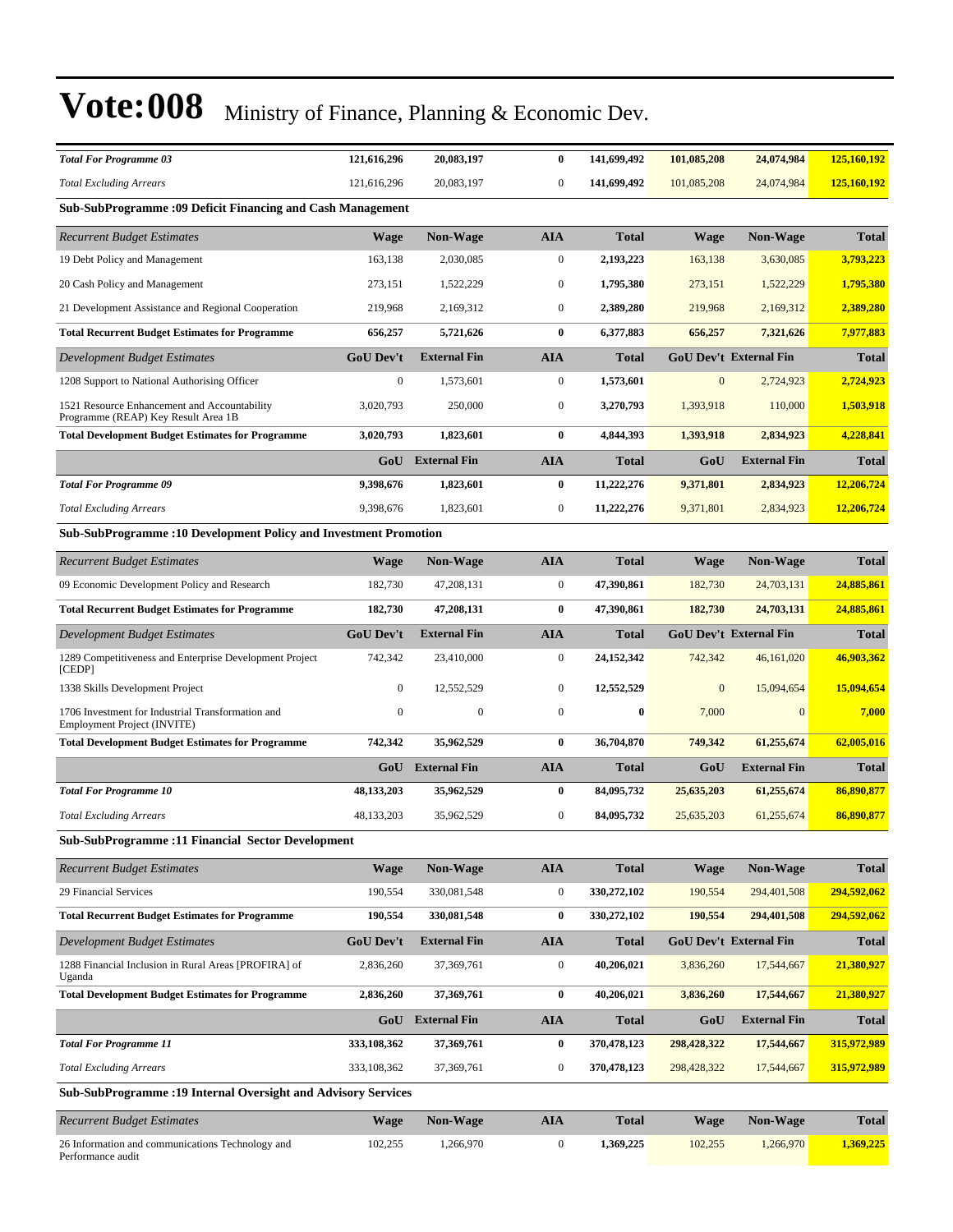| 27 Forensic and Risk Management                                                    | 93.533           | 1,169,700           | $\mathbf{0}$   | 1,263,233    | 93,533        | 1,169,700                     | 1,263,233    |
|------------------------------------------------------------------------------------|------------------|---------------------|----------------|--------------|---------------|-------------------------------|--------------|
| 28 Internal Audit Management                                                       | 162,722          | 2,464,315           | $\overline{0}$ | 2,627,037    | 162,722       | 2,464,315                     | 2,627,037    |
| <b>Total Recurrent Budget Estimates for Programme</b>                              | 358,510          | 4.900.985           | $\bf{0}$       | 5,259,495    | 358,510       | 4.900.985                     | 5,259,495    |
|                                                                                    | GoU              | <b>External Fin</b> | <b>AIA</b>     | <b>Total</b> | GoU           | <b>External Fin</b>           | <b>Total</b> |
| <b>Total For Programme 19</b>                                                      | 5,259,495        | $\bf{0}$            | $\bf{0}$       | 5,259,495    | 5,259,495     | $\mathbf{0}$                  | 5,259,495    |
| <b>Total Excluding Arrears</b>                                                     | 5,259,495        | $\mathbf{0}$        | $\mathbf{0}$   | 5,259,495    | 5,259,495     | $\mathbf{0}$                  | 5,259,495    |
| <b>Sub-SubProgramme:49 Policy, Planning and Support Services</b>                   |                  |                     |                |              |               |                               |              |
| <b>Recurrent Budget Estimates</b>                                                  | <b>Wage</b>      | <b>Non-Wage</b>     | <b>AIA</b>     | <b>Total</b> | Wage          | Non-Wage                      | <b>Total</b> |
| 01 Finance and Administration                                                      | 1,724,164        | 25, 287, 235        | $\mathbf{0}$   | 27,011,399   | 1.889,458     | 36,193,935                    | 38,083,393   |
| 15 Treasury Directorate Services                                                   | 133,679          | 688,900             | $\overline{0}$ | 822,579      | 133,679       | 888,900                       | 1,022,579    |
| 16 Internal Audit                                                                  | 60.014           | 538,028             | $\overline{0}$ | 598,042      | 60,014        | 538,028                       | 598,042      |
| <b>Total Recurrent Budget Estimates for Programme</b>                              | 1,917,857        | 26,514,163          | $\bf{0}$       | 28,432,020   | 2,083,151     | 37,620,863                    | 39,704,014   |
| <b>Development Budget Estimates</b>                                                | <b>GoU Dev't</b> | <b>External Fin</b> | <b>AIA</b>     | <b>Total</b> |               | <b>GoU Dev't External Fin</b> |              |
| 1521 Resource Enhancement and Accountability<br>Programme (REAP) Key Result Area 6 | 7,612,575        | 2,493,624           | $\overline{0}$ | 10,106,199   | 8,564,884     | 639,467                       | 9,204,352    |
| 1625 Retooling of Ministry of Finance, Planning and<br>Economic Development        | 21,520,599       | $\mathbf{0}$        | $\overline{0}$ | 21,520,599   | 64,222,975    | $\Omega$                      | 64,222,975   |
| <b>Total Development Budget Estimates for Programme</b>                            | 29, 133, 174     | 2,493,624           | $\mathbf{0}$   | 31,626,798   | 72,787,859    | 639,467                       | 73,427,326   |
|                                                                                    | GoU              | <b>External Fin</b> | <b>AIA</b>     | <b>Total</b> | GoU           | <b>External Fin</b>           | <b>Total</b> |
| <b>Total For Programme 49</b>                                                      | 57,565,194       | 2,493,624           | $\bf{0}$       | 60,058,818   | 112,491,873   | 639,467                       | 113,131,340  |
| <b>Total Excluding Arrears</b>                                                     | 48,492,477       | 2,493,624           | $\mathbf{0}$   | 50,986,101   | 104, 105, 149 | 639,467                       | 104,744,616  |
| <b>Total Vote 008</b>                                                              | 650,372,274      | 101,541,957         | $\bf{0}$       | 751,914,230  | 669,973,075   | 113,068,628                   | 783,041,704  |
| <b>Total Excluding Arrears</b>                                                     | 641,299,557      | 101,541,957         | $\overline{0}$ | 742,841,514  | 661,586,351   | 113,068,628                   | 774,654,979  |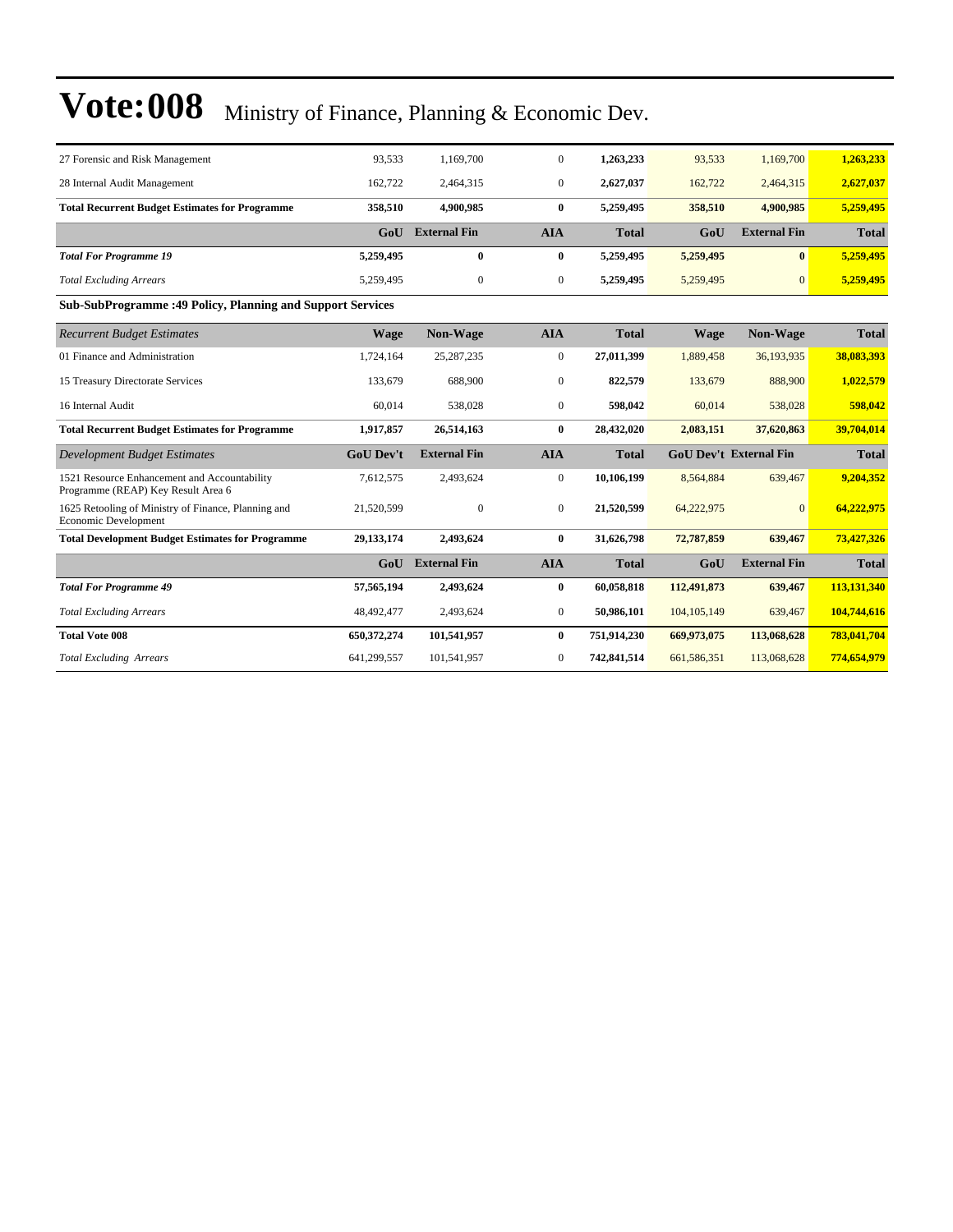#### *Table V2: Summary Vote Estimates by Item*

| Thousand Uganda Shillings                                   |             | 2020/21 Approved Budget |          |             | 2021/22Approved Estimates |                     |                         |
|-------------------------------------------------------------|-------------|-------------------------|----------|-------------|---------------------------|---------------------|-------------------------|
|                                                             | GoU         | <b>External Fin</b>     | AIA      | Total       | GoU                       | <b>External Fin</b> | <b>Total</b>            |
| <b>Employees, Goods and Services (Outputs Provided)</b>     | 166,403,614 | 73,412,054              | $\bf{0}$ | 239,815,668 | 219,243,180               | 68,767,216          | 288,010,396             |
| 211101 General Staff Salaries                               | 6,708,272   | $\bf{0}$                | $\bf{0}$ | 6,708,272   | 6,873,566                 | $\bf{0}$            | 6,873,566               |
| 211102 Contract Staff Salaries                              | 20,362,322  | 2,179,107               | $\bf{0}$ | 22,541,429  | 19,733,800                | 2,465,659           | 22,199,458              |
| 211103 Allowances (Inc. Casuals, Temporary)                 | 10,433,623  | 1,024,600               | $\bf{0}$ | 11,458,223  | 13,089,216                | 32,036              | 13,121,252              |
| 212101 Social Security Contributions                        | 64,800      | 0                       | $\bf{0}$ | 64,800      | 726,767                   | $\bf{0}$            | 726,767                 |
| 212102 Pension for General Civil Service                    | 4,795,755   | $\bf{0}$                | $\bf{0}$ | 4,795,755   | 3,277,924                 | $\bf{0}$            | 3,277,924               |
| 212201 Social Security Contributions                        | $\bf{0}$    | $\bf{0}$                | $\bf{0}$ | $\bf{0}$    | 249,478                   | $\bf{0}$            | 249,478                 |
| 213001 Medical expenses (To employees)                      | 449,197     | 100,192                 | $\bf{0}$ | 549,389     | 467,789                   | 80,000              | 547,789                 |
| 213002 Incapacity, death benefits and funeral expenses      | 100,000     | $\bf{0}$                | $\bf{0}$ | 100,000     | 100,000                   | $\bf{0}$            | 100,000                 |
| 213004 Gratuity Expenses                                    | 502,943     | $\bf{0}$                | $\bf{0}$ | 502,943     | 537,793                   | $\bf{0}$            | 537,793                 |
| 221001 Advertising and Public Relations                     | 921,500     | 584,037                 | $\bf{0}$ | 1,505,537   | 1,247,989                 | 560,000             | 1,807,989               |
| 221002 Workshops and Seminars                               | 19,717,065  | 5,113,371               | 0        | 24,830,436  | 23,417,783                | 2,666,880           | 26,084,663              |
| 221003 Staff Training                                       | 11,656,977  | 2,512,092               | $\bf{0}$ | 14,169,069  | 12,437,959                | 2,578,684           | 15,016,643              |
| 221005 Hire of Venue (chairs, projector, etc)               | 20,000      | $\bf{0}$                | $\bf{0}$ | 20,000      | $\bf{0}$                  | $\bf{0}$            | $\overline{\mathbf{0}}$ |
| 221006 Commissions and related charges                      | 2,000,000   | 0                       | $\bf{0}$ | 2,000,000   | 2,000,000                 | $\bf{0}$            | 2,000,000               |
| 221007 Books, Periodicals & Newspapers                      | 223,956     | 4,800                   | $\bf{0}$ | 228,756     | 263,306                   | 30,000              | 293,306                 |
| 221008 Computer supplies and Information Technology<br>(TT) | 308,585     | $\bf{0}$                | $\bf{0}$ | 308,585     | 479,883                   | 108,000             | 587,883                 |
| 221009 Welfare and Entertainment                            | 1,941,533   | 116,368                 | $\bf{0}$ | 2,057,901   | 2,240,297                 | 77,000              | 2,317,297               |
| 221011 Printing, Stationery, Photocopying and Binding       | 3,414,499   | 584,216                 | $\bf{0}$ | 3,998,715   | 6,401,375                 | 495,850             | 6,897,225               |
| 221012 Small Office Equipment                               | 585,900     | 101,650                 | $\bf{0}$ | 687,550     | 635,667                   | 65,600              | 701,267                 |
| 221016 IFMS Recurrent costs                                 | 31,158,049  | 0                       | $\bf{0}$ | 31,158,049  | 31,934,942                | $\bf{0}$            | 31,934,942              |
| 221017 Subscriptions                                        | 594,125     | 0                       | $\bf{0}$ | 594,125     | 559,125                   | $\bf{0}$            | 559,125                 |
| 221020 IPPS Recurrent Costs                                 | 107,000     | $\bf{0}$                | $\bf{0}$ | 107,000     | 107,000                   | $\bf{0}$            | 107,000                 |
| 222001 Telecommunications                                   | 420,938     | 193,114                 | $\bf{0}$ | 614,052     | 564,799                   | 125,615             | 690,414                 |
| 222002 Postage and Courier                                  | 66,000      | $\bf{0}$                | $\bf{0}$ | 66,000      | 57,000                    | $\bf{0}$            | 57,000                  |
| 222003 Information and communications technology<br>(ICT)   | 2,074,320   | 8,192,200               | $\bf{0}$ | 10,266,520  | 2,825,327                 | 5,139,184           | 7,964,511               |
| 223001 Property Expenses                                    | 200,000     | $\bf{0}$                | $\bf{0}$ | 200,000     | 200,000                   | $\bf{0}$            | 200,000                 |
| 223002 Rates                                                | 100,000     | $\bf{0}$                | $\bf{0}$ | 100,000     | 100,000                   | $\bf{0}$            | <b>100,000</b>          |
| 223003 Rent – (Produced Assets) to private entities         | 400,000     | 590,000                 | $\bf{0}$ | 990,000     | 3,900,000                 | 443,200             | 4,343,200               |
| 223004 Guard and Security services                          | 240,000     | 24,000                  | 0        | 264,000     | 240,000                   | 34,000              | 274,000                 |
| 223005 Electricity                                          | 755,126     | 3,000                   | $\bf{0}$ | 758,126     | 3,143,126                 | 24,000              | 3,167,126               |
| 223006 Water                                                | 343,802     | $\bf{0}$                | $\bf{0}$ | 343,802     | 343,802                   | $\bf{0}$            | 343,802                 |
| 223901 Rent – (Produced Assets) to other govt. units        | 160,000     | $\bf{0}$                | $\bf{0}$ | 160,000     | 174,080                   | $\bf{0}$            | 174,080                 |
| 224004 Cleaning and Sanitation                              | 395,026     | 55,000                  | $\bf{0}$ | 450,026     | 370,026                   | 44,000              | 414,026                 |
| 224005 Uniforms, Beddings and Protective Gear               | 50,000      | $\bf{0}$                | 0        | 50,000      | 50,000                    | $\bf{0}$            | 50,000                  |
| 225001 Consultancy Services- Short term                     | 17,963,786  | 12,868,168              | $\bf{0}$ | 30,831,954  | 28,265,859                | 32,572,546          | 60,838,405              |
| 225002 Consultancy Services-Long-term                       | 4,949,372   | 37,010,774              | $\bf{0}$ | 41,960,146  | 20,043,089                | 18,560,145          | 38,603,234              |
| 226001 Insurances                                           | 0           | 74,000                  | $\bf{0}$ | 74,000      | $\bf{0}$                  | 756,970             | 756,970                 |
| 227001 Travel inland                                        | 9,480,201   | 872,503                 | $\bf{0}$ | 10,352,705  | 20,598,139                | 907,588             | 21,505,727              |
| 227002 Travel abroad                                        | 5,262,716   | 850,688                 | $\bf{0}$ | 6,113,404   | 2,544,018                 | 593,992             | 3,138,010               |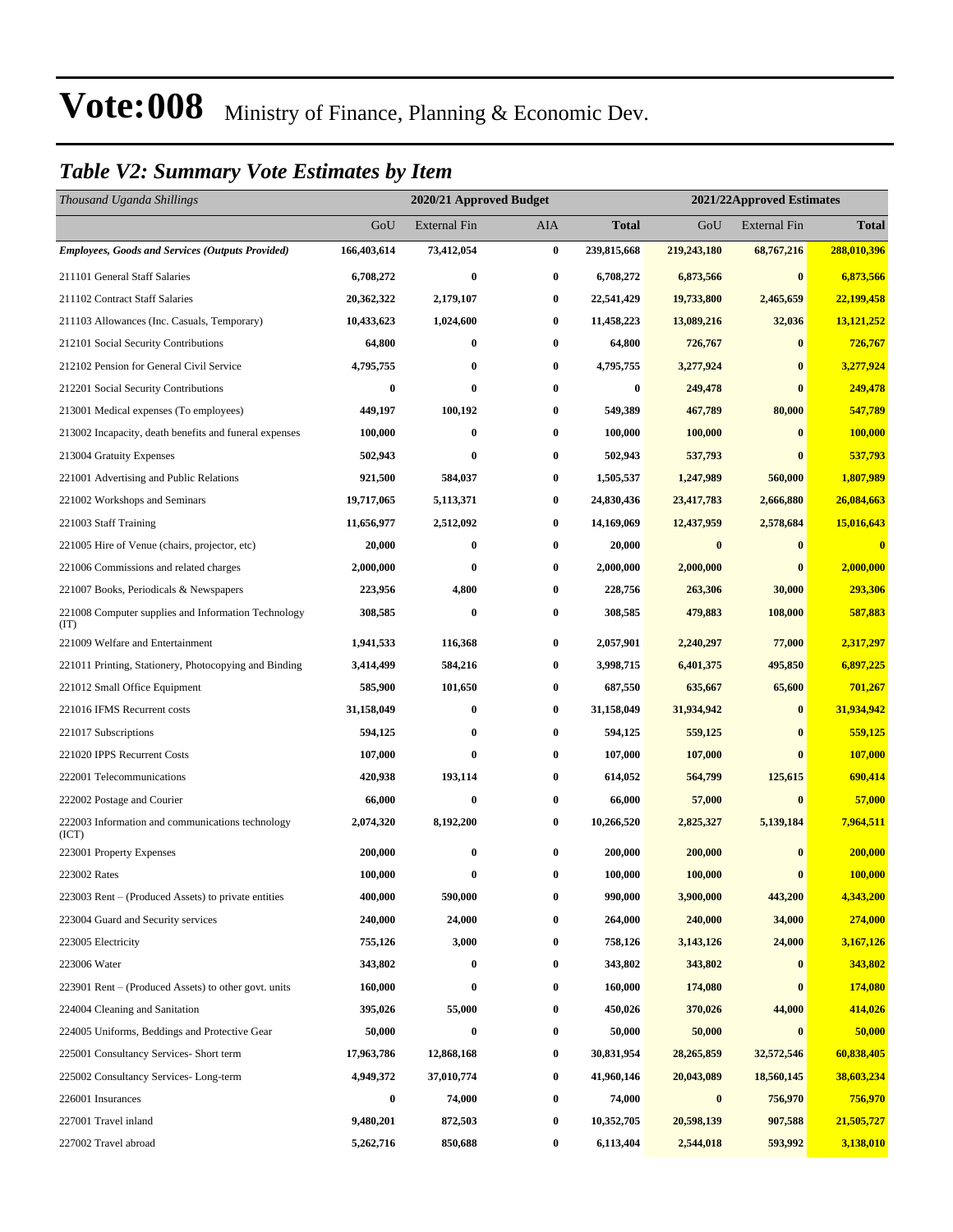| 227003 Carriage, Haulage, Freight and transport hire                  | 80,001      | 5,000        | $\bf{0}$       | 85,001      | 80,001      | $\mathbf{0}$ | 80,001      |
|-----------------------------------------------------------------------|-------------|--------------|----------------|-------------|-------------|--------------|-------------|
| 227004 Fuel, Lubricants and Oils                                      | 5,223,597   | 157,174      | $\bf{0}$       | 5,380,771   | 6,301,982   | 176,920      | 6.478.902   |
| 228001 Maintenance - Civil                                            | 300,000     | $\mathbf{0}$ | $\bf{0}$       | 300,000     | 289,890     | $\mathbf{0}$ | 289,890     |
| 228002 Maintenance - Vehicles                                         | 1,595,918   | 160,000      | 0              | 1,755,918   | 2,085,568   | 154,000      | 2,239,568   |
| 228003 Maintenance - Machinery, Equipment &<br>Furniture              | 272,600     | 30,000       | 0              | 302,601     | 276,653     | 45,347       | 322,000     |
| 228004 Maintenance - Other                                            | 4,108       | 6,000        | $\bf{0}$       | 10,108      | 8,162       | 30,000       | 38,162      |
| <b>Grants, Transfers and Subsides (Outputs Funded)</b>                | 461,596,892 | 9,937,650    | $\bf{0}$       | 471,534,542 | 384,496,798 | 13,476,724   | 397,973,522 |
| 262101 Contributions to International Organisations<br>(Current)      | 617,130     | $\bf{0}$     | $\bf{0}$       | 617,130     | 617,130     | $\mathbf{0}$ | 617,130     |
| 263104 Transfers to other govt. Units (Current)                       | 172,278,902 | $\bf{0}$     | $\bf{0}$       | 172,278,902 | 170,398,103 | $\mathbf{0}$ | 170,398,103 |
| 263106 Other Current grants (Current)                                 | 200,434,217 | 9,937,650    | $\bf{0}$       | 210,371,867 | 173,988,141 | 13,476,724   | 187,464,864 |
| 263321 Conditional trans. Autonomous Inst (Wage<br>subvention         | 53,407,743  | $\bf{0}$     | $\bf{0}$       | 53,407,743  | 35,706,424  | $\bf{0}$     | 35,706,424  |
| 264101 Contributions to Autonomous Institutions                       | 33,961,000  | $\bf{0}$     | $\bf{0}$       | 33,961,000  | 2,700,000   | $\mathbf{0}$ | 2,700,000   |
| 264102 Contributions to Autonomous Institutions (Wage<br>Subventions) | 897,900     | $\bf{0}$     | $\bf{0}$       | 897,900     | 1,087,000   | $\mathbf{0}$ | 1,087,000   |
| <b>Investment</b> (Capital Purchases)                                 | 13,299,051  | 18,192,253   | $\bf{0}$       | 31,491,304  | 57,846,372  | 30,824,689   | 88,671,061  |
| 311101 Land                                                           | $\bf{0}$    | $\bf{0}$     | $\bf{0}$       | $\bf{0}$    | 25,000,000  | $\bf{0}$     | 25,000,000  |
| 312101 Non-Residential Buildings                                      | 7.101.798   | 8,500,000    | $\bf{0}$       | 15,601,798  | 27,000,000  | 16,612,989   | 43,612,989  |
| 312201 Transport Equipment                                            | 1,991,747   | 4,388,253    | 0              | 6,380,000   | 1,599,000   | 7,329,700    | 8,928,700   |
| 312202 Machinery and Equipment                                        | 3,341,106   | 3,304,000    | 0              | 6,645,106   | 3,337,000   | 5,044,000    | 8,381,000   |
| 312203 Furniture & Fixtures                                           | 864,400     | 2,000,000    | 0              | 2,864,400   | 910,372     | 1,258,000    | 2,168,372   |
| 312213 ICT Equipment                                                  | $\bf{0}$    | $\bf{0}$     | $\bf{0}$       | $\bf{0}$    | $\bf{0}$    | 580,000      | 580,000     |
| Arrears                                                               | 9,072,717   | $\bf{0}$     | $\bf{0}$       | 9,072,717   | 8,386,724   | $\bf{0}$     | 8,386,724   |
| 321605 Domestic arrears (Budgeting)                                   | 9,072,717   | $\bf{0}$     | $\bf{0}$       | 9,072,717   | 8,386,724   | $\bf{0}$     | 8,386,724   |
| <b>Grand Total Vote 008</b>                                           | 650,372,274 | 101,541,957  | $\bf{0}$       | 751,914,230 | 669,973,075 | 113,068,628  | 783,041,704 |
| <b>Total Excluding Arrears</b>                                        | 641,299,557 | 101,541,957  | $\overline{0}$ | 742,841,514 | 661,586,351 | 113,068,628  | 774,654,979 |
|                                                                       |             |              |                |             |             |              |             |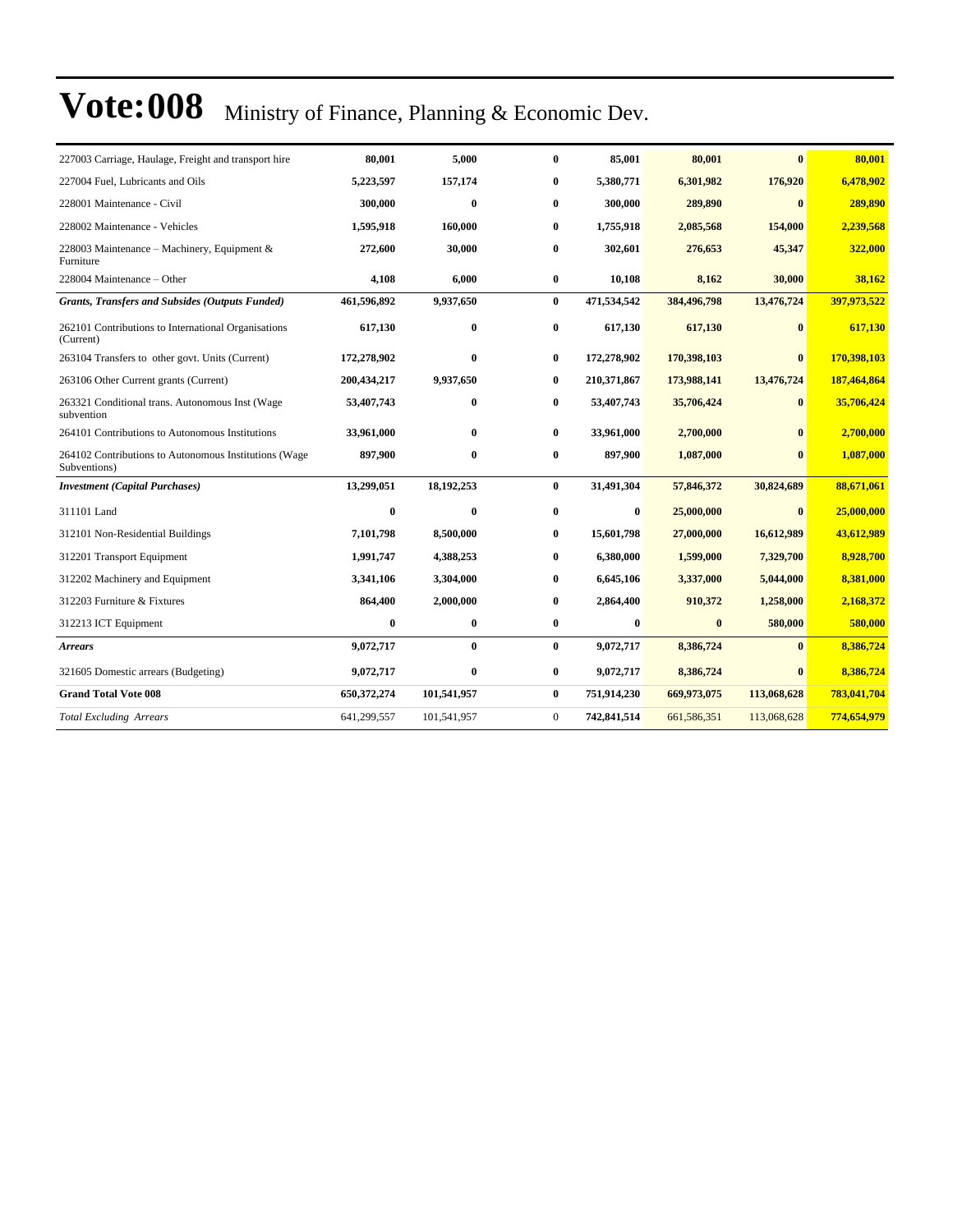#### *Table V3: Detailed Estimates by Sub-SubProgramme, Department, Budget Output and Item*

#### *Sub-SubProgramme : 01 Macroeconomic Policy and Management*

*Recurrent Budget Estimates*

#### **Department 03 Tax Policy**

| Thousand Uganda Shillings                                                                    |                  | 2020/21 Approved Budget |                  |              |                       | 2021/22 Approved Estimates |                |
|----------------------------------------------------------------------------------------------|------------------|-------------------------|------------------|--------------|-----------------------|----------------------------|----------------|
| <b>Outputs Provided</b>                                                                      | Wage             | Non Wage                | <b>AIA</b>       | <b>Total</b> | Wage                  | Non Wage                   | <b>Total</b>   |
| <b>Budget Output 140101 Macroeconomic Policy, Monitoring and Analysis</b>                    |                  |                         |                  |              |                       |                            |                |
| 211101 General Staff Salaries                                                                | 270,752          | $\boldsymbol{0}$        | $\mathbf{0}$     | 270,752      | 270,752               | $\overline{0}$             | 270,752        |
| 211103 Allowances (Inc. Casuals, Temporary)                                                  | $\boldsymbol{0}$ | 534,185                 | $\boldsymbol{0}$ | 534,185      | $\mathbf{0}$          | 573,235                    | 573,235        |
| 221002 Workshops and Seminars                                                                | $\boldsymbol{0}$ | 40,000                  | $\mathbf{0}$     | 40,000       | $\mathbf{0}$          | 90,000                     | 90,000         |
| 221003 Staff Training                                                                        | $\boldsymbol{0}$ | 300,000                 | $\mathbf{0}$     | 300,000      | $\mathbf{0}$          | 235,000                    | <b>235,000</b> |
| 221007 Books, Periodicals & Newspapers                                                       | $\boldsymbol{0}$ | 10,000                  | $\mathbf{0}$     | 10,000       | $\boldsymbol{0}$      | 10,000                     | 10,000         |
| 221009 Welfare and Entertainment                                                             | $\boldsymbol{0}$ | 50,000                  | $\mathbf{0}$     | 50,000       | $\mathbf{0}$          | 60,000                     | 60,000         |
| 221011 Printing, Stationery, Photocopying and Binding                                        | $\boldsymbol{0}$ | 90,750                  | $\mathbf{0}$     | 90,750       | $\mathbf{0}$          | 80,000                     | 80,000         |
| 221012 Small Office Equipment                                                                | $\boldsymbol{0}$ | 30,000                  | $\mathbf{0}$     | 30,000       | $\mathbf{0}$          | 30,000                     | 30,000         |
| 222001 Telecommunications                                                                    | $\boldsymbol{0}$ | 3,000                   | $\boldsymbol{0}$ | 3,000        | $\mathbf{0}$          | 5,700                      | 5,700          |
| 227001 Travel inland                                                                         | $\boldsymbol{0}$ | 93,000                  | $\mathbf{0}$     | 93,000       | $\boldsymbol{0}$      | 100,000                    | 100,000        |
| 227002 Travel abroad                                                                         | $\boldsymbol{0}$ | 180,000                 | $\mathbf{0}$     | 180,000      | $\mathbf{0}$          | 100,000                    | 100,000        |
| 227004 Fuel, Lubricants and Oils                                                             | $\boldsymbol{0}$ | 290,000                 | $\mathbf{0}$     | 290,000      | $\mathbf{0}$          | 320,000                    | 320,000        |
| 228002 Maintenance - Vehicles                                                                | $\boldsymbol{0}$ | 28,000                  | $\mathbf{0}$     | 28,000       | $\boldsymbol{0}$      | 45,000                     | 45,000         |
| <b>Total Cost of Budget Output 01</b>                                                        | 270,752          | 1,648,935               | 0                | 1,919,687    | 270,752               | 1,648,935                  | 1,919,687      |
| <b>Budget Output 140102 Domestic Revenue and Foreign Aid Policy, Monitoring and Analysis</b> |                  |                         |                  |              |                       |                            |                |
| 211103 Allowances (Inc. Casuals, Temporary)                                                  | $\boldsymbol{0}$ | 360,000                 | $\mathbf{0}$     | 360,000      | $\mathbf{0}$          | 750,000                    | 750,000        |
| 221002 Workshops and Seminars                                                                | $\boldsymbol{0}$ | 40,000                  | $\boldsymbol{0}$ | 40,000       | $\boldsymbol{0}$      | 129,921                    | 129,921        |
| 221003 Staff Training                                                                        | $\boldsymbol{0}$ | 40,000                  | $\boldsymbol{0}$ | 40,000       | $\mathbf{0}$          | 110,000                    | <b>110,000</b> |
| 221009 Welfare and Entertainment                                                             | $\boldsymbol{0}$ | 10,005                  | $\mathbf{0}$     | 10,005       | $\mathbf{0}$          | 45,000                     | 45,000         |
| 221011 Printing, Stationery, Photocopying and Binding                                        | $\boldsymbol{0}$ | 47,898                  | $\mathbf{0}$     | 47,898       | $\mathbf{0}$          | 80,000                     | 80,000         |
| 221012 Small Office Equipment                                                                | $\boldsymbol{0}$ | 10,000                  | $\mathbf{0}$     | 10,000       | $\boldsymbol{0}$      | 70,000                     | 70,000         |
| 225001 Consultancy Services- Short term                                                      | $\overline{0}$   | $\boldsymbol{0}$        | $\boldsymbol{0}$ | $\bf{0}$     | $\boldsymbol{0}$      | 300,000                    | 300,000        |
| 227001 Travel inland                                                                         | $\boldsymbol{0}$ | 84,258                  | $\mathbf{0}$     | 84,258       | $\mathbf{0}$          | 350,000                    | <b>350,000</b> |
| 227002 Travel abroad                                                                         | $\boldsymbol{0}$ | 545,760                 | $\mathbf{0}$     | 545,760      | $\boldsymbol{0}$      | 230,000                    | 230,000        |
| 227004 Fuel, Lubricants and Oils                                                             | $\boldsymbol{0}$ | 40,000                  | $\mathbf{0}$     | 40,000       | $\mathbf{0}$          | 100,000                    | 100,000        |
| 228002 Maintenance - Vehicles                                                                | $\boldsymbol{0}$ | 10,000                  | $\mathbf{0}$     | 10,000       | $\mathbf{0}$          | 23,000                     | 23,000         |
| <b>Total Cost of Budget Output 02</b>                                                        | 0                | 1,187,921               | 0                | 1,187,921    | $\boldsymbol{\theta}$ | 2,187,921                  | 2,187,921      |
| Budget Output 140104 EITI Policy, Coordination and Analysis                                  |                  |                         |                  |              |                       |                            |                |
| 211103 Allowances (Inc. Casuals, Temporary)                                                  | $\boldsymbol{0}$ | 660,000                 | $\boldsymbol{0}$ | 660,000      | $\mathbf{0}$          | 800,700                    | 800,700        |
| 221002 Workshops and Seminars                                                                | $\boldsymbol{0}$ | 120,000                 | $\boldsymbol{0}$ | 120,000      | $\boldsymbol{0}$      | 108,300                    | 108,300        |
| 221003 Staff Training                                                                        | $\mathbf{0}$     | 120,000                 | $\boldsymbol{0}$ | 120,000      | $\mathbf{0}$          | 100,000                    | 100,000        |
| 221009 Welfare and Entertainment                                                             | $\boldsymbol{0}$ | 60,000                  | $\boldsymbol{0}$ | 60,000       | $\boldsymbol{0}$      | 60,000                     | 60,000         |
| 221011 Printing, Stationery, Photocopying and Binding                                        | $\boldsymbol{0}$ | 54,450                  | $\boldsymbol{0}$ | 54,450       | $\mathbf{0}$          | 54,450                     | 54,450         |
| 221012 Small Office Equipment                                                                | $\boldsymbol{0}$ | 40,000                  | $\boldsymbol{0}$ | 40,000       | $\mathbf{0}$          | 40,000                     | 40,000         |
| 221017 Subscriptions                                                                         | $\boldsymbol{0}$ | 55,000                  | $\boldsymbol{0}$ | 55,000       | $\boldsymbol{0}$      | 20,000                     | 20,000         |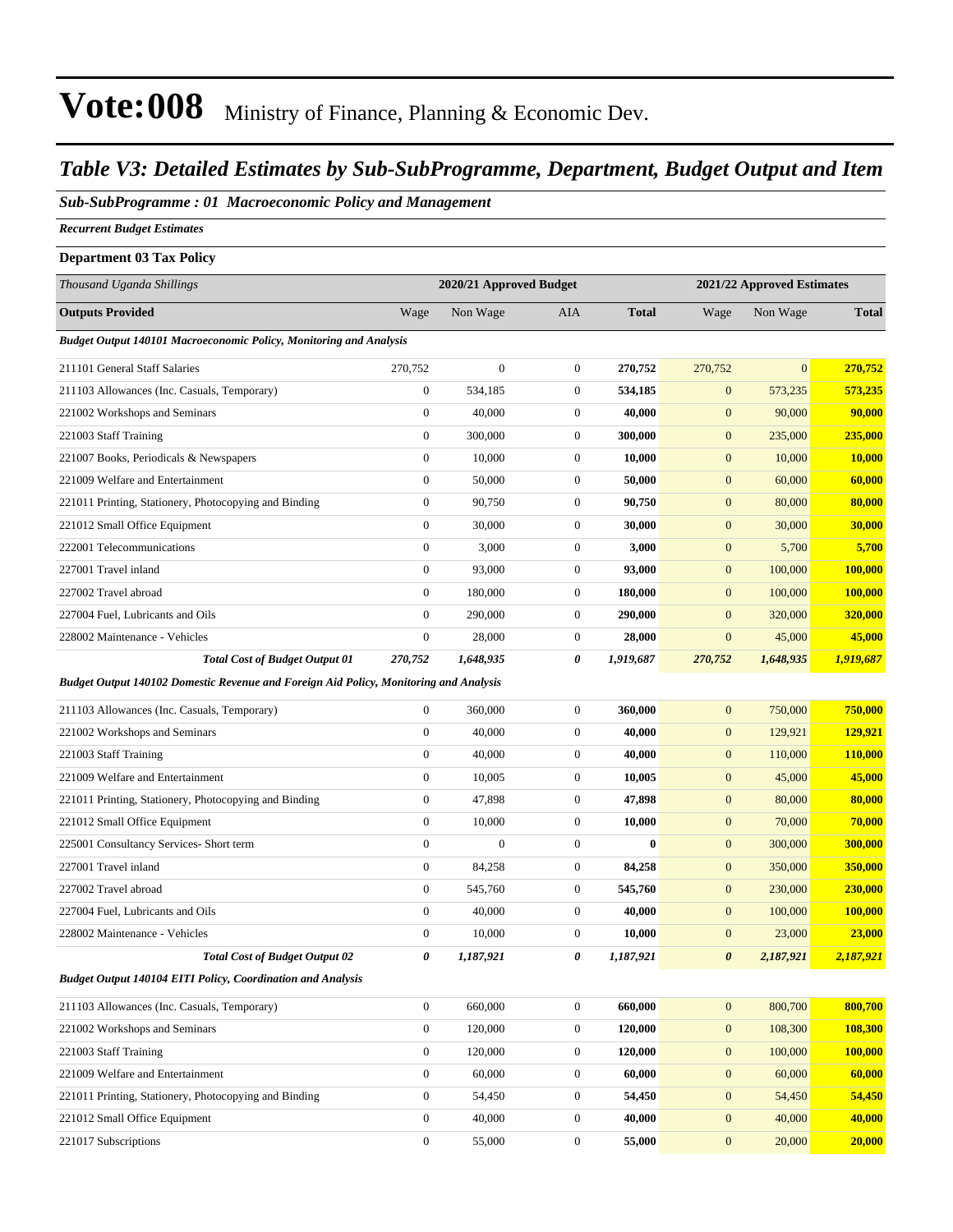| 222001 Telecommunications                                                                    | $\boldsymbol{0}$                     | 40,000                    | $\boldsymbol{0}$                     | 40,000           | $\mathbf{0}$                         | 10,000                     | 10,000                |
|----------------------------------------------------------------------------------------------|--------------------------------------|---------------------------|--------------------------------------|------------------|--------------------------------------|----------------------------|-----------------------|
| 227001 Travel inland                                                                         | $\boldsymbol{0}$                     | 79,050                    | $\mathbf{0}$                         | 79,050           | $\boldsymbol{0}$                     | 79,050                     | 79,050                |
| 227002 Travel abroad                                                                         | $\boldsymbol{0}$                     | 144,000                   | $\boldsymbol{0}$                     | 144,000          | $\boldsymbol{0}$                     | 100,000                    | 100,000               |
| 227004 Fuel, Lubricants and Oils                                                             | $\boldsymbol{0}$                     | 100,000                   | $\mathbf{0}$                         | 100,000          | $\boldsymbol{0}$                     | 100,000                    | 100,000               |
| <b>Total Cost of Budget Output 04</b>                                                        | 0                                    | 1,472,500                 | 0                                    | 1,472,500        | $\pmb{\theta}$                       | 1,472,500                  | 1,472,500             |
| <b>Total Cost Of Outputs Provided</b>                                                        | 270,752                              | 4,309,356                 | $\bf{0}$                             | 4,580,108        | 270,752                              | 5,309,356                  | 5,580,108             |
| <b>Outputs Funded</b>                                                                        | Wage                                 | Non Wage                  | AIA                                  | <b>Total</b>     | Wage                                 | Non Wage                   | <b>Total</b>          |
| <b>Budget Output 140153 Tax Appeals Tribunal Services</b>                                    |                                      |                           |                                      |                  |                                      |                            |                       |
| 263106 Other Current grants (Current)                                                        | $\boldsymbol{0}$                     | 2,145,667                 | $\boldsymbol{0}$                     | 2,145,667        | $\mathbf{0}$                         | 5,645,667                  | 5,645,667             |
| o/w Tax appeals Tribunal non wage                                                            | $\theta$                             | 2,145,667                 | 0                                    | 2,145,667        | $\boldsymbol{\theta}$                | $\boldsymbol{\theta}$      | $\bf{0}$              |
| o/w Transfer to TAT for operations                                                           | $\theta$                             | $\theta$                  | 0                                    | $\bf{0}$         | $\boldsymbol{\theta}$                | 5,645,667                  | 5,645,667             |
| 263321 Conditional trans. Autonomous Inst (Wage subvention                                   | $\boldsymbol{0}$                     | 1,982,333                 | $\boldsymbol{0}$                     | 1,982,333        | $\boldsymbol{0}$                     | 1,982,333                  | 1,982,333             |
| o/w Staff salaries                                                                           | $\theta$                             | 1,982,333                 | 0                                    | 1,982,333        | $\boldsymbol{\theta}$                | $\boldsymbol{0}$           | $\bf{0}$              |
| o/w TAT Staff Wage                                                                           | $\boldsymbol{\mathit{0}}$            | $\boldsymbol{\mathit{0}}$ | 0                                    | $\bf{0}$         | $\boldsymbol{\theta}$                | 1,982,333                  | 1,982,333             |
| <b>Total Cost of Budget Output 53</b>                                                        | 0                                    | 4,128,000                 | 0                                    | 4,128,000        | $\boldsymbol{\theta}$                | 7,628,000                  | 7,628,000             |
| <b>Budget Output 140156 Lottery Services</b>                                                 |                                      |                           |                                      |                  |                                      |                            |                       |
| 263106 Other Current grants (Current)                                                        | $\boldsymbol{0}$                     | 3,586,000                 | $\mathbf{0}$                         | 3,586,000        | $\boldsymbol{0}$                     | $\boldsymbol{0}$           | $\bf{0}$              |
| o/w Lotteries operations                                                                     | $\theta$                             | 3,586,000                 | 0                                    | 3,586,000        | $\boldsymbol{\theta}$                | $\boldsymbol{\theta}$      | $\bf{0}$              |
| 263321 Conditional trans. Autonomous Inst (Wage subvention                                   | $\boldsymbol{0}$                     | 2,784,000                 | $\boldsymbol{0}$                     | 2,784,000        | $\mathbf{0}$                         | $\mathbf{0}$               | $\bf{0}$              |
| o/w Staff salaries                                                                           | $\theta$                             | 2,784,000                 | 0                                    | 2,784,000        | $\boldsymbol{\theta}$                | $\boldsymbol{\theta}$      | $\bf{0}$              |
| <b>Total Cost of Budget Output 56</b>                                                        | 0                                    | 6,370,000                 | 0                                    | 6,370,000        | $\pmb{\theta}$                       | $\boldsymbol{\theta}$      | $\boldsymbol{\theta}$ |
| <b>Total Cost Of Outputs Funded</b>                                                          | $\bf{0}$                             | 10,498,000                | $\bf{0}$                             | 10,498,000       | $\bf{0}$                             | 7,628,000                  | 7,628,000             |
| <b>Total Cost for Department 03</b>                                                          | 270,752                              | 14,807,356                | $\bf{0}$                             | 15,078,108       | 270,752                              | 12,937,356                 | 13,208,108            |
| <b>Total Excluding Arrears</b>                                                               | 270,752                              | 14,807,356                | $\boldsymbol{0}$                     | 15,078,108       | 270,752                              | 12,937,356                 | 13,208,108            |
| <b>Department 08 Macroeconomic Policy</b>                                                    |                                      |                           |                                      |                  |                                      |                            |                       |
| Thousand Uganda Shillings                                                                    |                                      | 2020/21 Approved Budget   |                                      |                  |                                      | 2021/22 Approved Estimates |                       |
| <b>Outputs Provided</b>                                                                      | Wage                                 | Non Wage                  | AIA                                  | <b>Total</b>     | Wage                                 | Non Wage                   | <b>Total</b>          |
| <b>Budget Output 140101 Macroeconomic Policy, Monitoring and Analysis</b>                    |                                      |                           |                                      |                  |                                      |                            |                       |
|                                                                                              |                                      |                           |                                      |                  |                                      |                            |                       |
| 211101 General Staff Salaries                                                                | 286,375                              | $\mathbf{0}$              | $\boldsymbol{0}$                     | 286,375          | 286,375                              | $\mathbf{0}$               | 286,375               |
| 211103 Allowances (Inc. Casuals, Temporary)                                                  | $\boldsymbol{0}$                     | 189,119                   | $\boldsymbol{0}$                     | 189,119          | $\boldsymbol{0}$                     | 189,119                    | 189,119               |
| 221002 Workshops and Seminars                                                                | $\boldsymbol{0}$                     | 650,000                   | $\boldsymbol{0}$                     | 650,000          | $\boldsymbol{0}$                     | 650,000                    | 650,000               |
| 221003 Staff Training                                                                        | $\boldsymbol{0}$                     | 85,939                    | $\boldsymbol{0}$                     | 85,939           | $\boldsymbol{0}$                     | 85,939                     | 85,939                |
| 221007 Books, Periodicals & Newspapers                                                       | $\boldsymbol{0}$                     | 10,000                    | $\boldsymbol{0}$                     | 10,000           | $\boldsymbol{0}$                     | 10,000                     | 10,000                |
| 221009 Welfare and Entertainment                                                             | $\boldsymbol{0}$                     | 64,000                    | $\boldsymbol{0}$                     | 64,000           | $\boldsymbol{0}$                     | 64,000                     | 64,000                |
| 221011 Printing, Stationery, Photocopying and Binding                                        | $\boldsymbol{0}$                     | 14,883                    | $\boldsymbol{0}$                     | 14,883           | $\boldsymbol{0}$                     | 14,883                     | 14,883                |
| 221012 Small Office Equipment                                                                | $\boldsymbol{0}$                     | 8,800                     | $\boldsymbol{0}$                     | 8,800            | $\boldsymbol{0}$                     | 8,800                      | 8,800                 |
| 221017 Subscriptions                                                                         | $\boldsymbol{0}$<br>$\boldsymbol{0}$ | 500,000                   | $\boldsymbol{0}$                     | 500,000          | $\boldsymbol{0}$                     | 500,000                    | 500,000               |
| 222001 Telecommunications<br>227001 Travel inland                                            | $\boldsymbol{0}$                     | 4,000<br>237,748          | $\boldsymbol{0}$<br>$\boldsymbol{0}$ | 4,000<br>237,748 | $\boldsymbol{0}$<br>$\boldsymbol{0}$ | 4,000<br>237,748           | 4,000<br>237,748      |
| 227002 Travel abroad                                                                         | $\boldsymbol{0}$                     | 72,000                    | $\boldsymbol{0}$                     | 72,000           | $\boldsymbol{0}$                     | 72,000                     | 72,000                |
| <b>Total Cost of Budget Output 01</b>                                                        | 286,375                              | 1,836,489                 | 0                                    | 2,122,864        | 286,375                              | 1,836,489                  | 2,122,864             |
| <b>Budget Output 140102 Domestic Revenue and Foreign Aid Policy, Monitoring and Analysis</b> |                                      |                           |                                      |                  |                                      |                            |                       |
| 211103 Allowances (Inc. Casuals, Temporary)                                                  |                                      | 194,000                   | $\boldsymbol{0}$                     | 194,000          | $\mathbf{0}$                         | 194,000                    | 194,000               |
|                                                                                              | $\overline{0}$                       |                           |                                      |                  |                                      |                            |                       |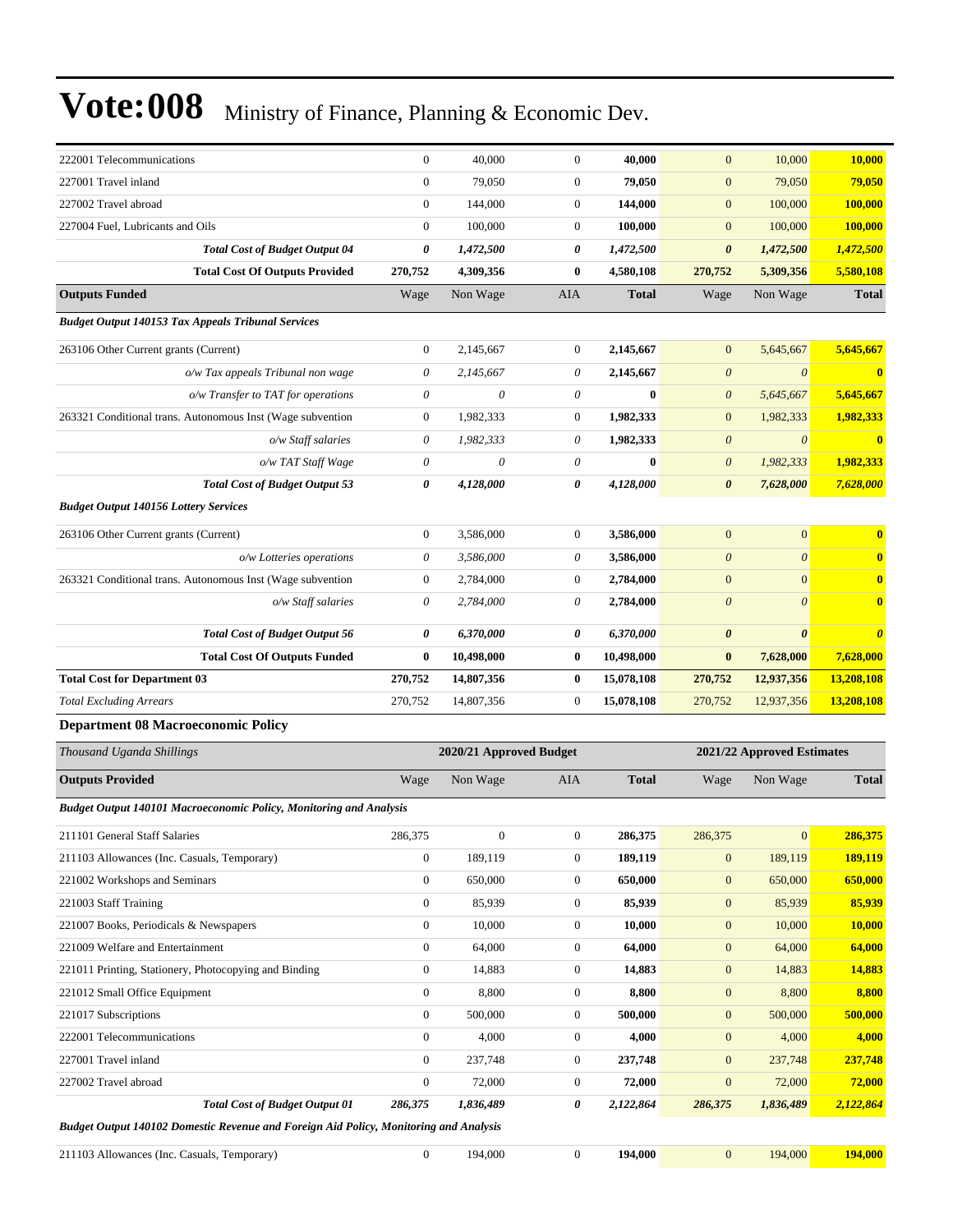| 221002 Workshops and Seminars                                                    | $\overline{0}$   | 150,000               | $\boldsymbol{0}$ | 150,000               | $\boldsymbol{0}$      | 150,000   | 150,000   |
|----------------------------------------------------------------------------------|------------------|-----------------------|------------------|-----------------------|-----------------------|-----------|-----------|
| 221003 Staff Training                                                            | $\overline{0}$   | 126,317               | $\boldsymbol{0}$ | 126,317               | $\mathbf{0}$          | 126,317   | 126,317   |
| 221007 Books, Periodicals & Newspapers                                           | $\overline{0}$   | 4,000                 | $\boldsymbol{0}$ | 4,000                 | $\mathbf{0}$          | 4,000     | 4,000     |
| 221009 Welfare and Entertainment                                                 | $\boldsymbol{0}$ | 4,000                 | $\boldsymbol{0}$ | 4,000                 | $\mathbf{0}$          | 4,000     | 4,000     |
| 221016 IFMS Recurrent costs                                                      | $\boldsymbol{0}$ | 1,000                 | $\boldsymbol{0}$ | 1,000                 | $\mathbf{0}$          | 1,000     | 1,000     |
| 222001 Telecommunications                                                        | $\overline{0}$   | 4,000                 | $\boldsymbol{0}$ | 4,000                 | $\mathbf{0}$          | 4,000     | 4,000     |
| 227001 Travel inland                                                             | $\overline{0}$   | 184,140               | $\boldsymbol{0}$ | 184,140               | $\mathbf{0}$          | 184,140   | 184,140   |
| 227002 Travel abroad                                                             | $\overline{0}$   | 81,000                | $\boldsymbol{0}$ | 81,000                | $\mathbf{0}$          | 81,000    | 81,000    |
| 227004 Fuel, Lubricants and Oils                                                 | $\overline{0}$   | 130,000               | $\boldsymbol{0}$ | 130,000               | $\mathbf{0}$          | 130,000   | 130,000   |
| <b>Total Cost of Budget Output 02</b>                                            | $\theta$         | 878,457               | $\pmb{\theta}$   | 878,457               | $\boldsymbol{\theta}$ | 878,457   | 878,457   |
| <b>Budget Output 140103 Economic Modeling and Macro-Econometric Forecasting-</b> |                  |                       |                  |                       |                       |           |           |
| 211103 Allowances (Inc. Casuals, Temporary)                                      | $\overline{0}$   | 144,000               | $\boldsymbol{0}$ | 144,000               | $\mathbf{0}$          | 144,000   | 144,000   |
| 221002 Workshops and Seminars                                                    | $\boldsymbol{0}$ | 251,000               | $\boldsymbol{0}$ | 251,000               | $\mathbf{0}$          | 251,000   | 251,000   |
| 221003 Staff Training                                                            | $\boldsymbol{0}$ | 547,000               | $\boldsymbol{0}$ | 547,000               | $\overline{0}$        | 547,000   | 547,000   |
| 221011 Printing, Stationery, Photocopying and Binding                            | $\overline{0}$   | 72,600                | $\boldsymbol{0}$ | 72,600                | $\boldsymbol{0}$      | 72,600    | 72,600    |
| 225001 Consultancy Services- Short term                                          | $\boldsymbol{0}$ | 242,337               | $\boldsymbol{0}$ | 242,337               | $\mathbf{0}$          | 242,337   | 242,337   |
| 225002 Consultancy Services-Long-term                                            | $\boldsymbol{0}$ | 246,491               | $\boldsymbol{0}$ | 246,491               | $\mathbf{0}$          | 246,491   | 246,491   |
| 227001 Travel inland                                                             | $\overline{0}$   | 132,060               | $\boldsymbol{0}$ | 132,060               | $\boldsymbol{0}$      | 132,060   | 132,060   |
| 227002 Travel abroad                                                             | $\boldsymbol{0}$ | 108,000               | $\boldsymbol{0}$ | 108,000               | $\mathbf{0}$          | 107,000   | 107,000   |
| 227004 Fuel, Lubricants and Oils                                                 | $\boldsymbol{0}$ | 150,000               | $\boldsymbol{0}$ | 150,000               | $\mathbf{0}$          | 150,000   | 150,000   |
| 228002 Maintenance - Vehicles                                                    | $\overline{0}$   | 60,000                | $\boldsymbol{0}$ | 60,000                | $\boldsymbol{0}$      | 60,000    | 60,000    |
| 228003 Maintenance – Machinery, Equipment & Furniture                            | $\boldsymbol{0}$ | 30,000                | $\boldsymbol{0}$ | 30,000                | $\mathbf{0}$          | 30,000    | 30,000    |
| <b>Total Cost of Budget Output 03</b>                                            | 0                | 1,983,488             | $\pmb{\theta}$   | 1,983,488             | $\boldsymbol{\theta}$ | 1,982,488 | 1,982,488 |
| <b>Budget Output 140105 Strengthening Macro Fiscal Reporting</b>                 |                  |                       |                  |                       |                       |           |           |
| 211103 Allowances (Inc. Casuals, Temporary)                                      | $\overline{0}$   | $\overline{0}$        | $\boldsymbol{0}$ | $\bf{0}$              | $\mathbf{0}$          | 244,000   | 244,000   |
| 221002 Workshops and Seminars                                                    | $\overline{0}$   | $\boldsymbol{0}$      | $\boldsymbol{0}$ | $\bf{0}$              | $\mathbf{0}$          | 160,000   | 160,000   |
| 221003 Staff Training                                                            | $\overline{0}$   | $\mathbf{0}$          | $\boldsymbol{0}$ | $\bf{0}$              | $\mathbf{0}$          | 240,000   | 240,000   |
| 227001 Travel inland                                                             | $\overline{0}$   | $\overline{0}$        | $\boldsymbol{0}$ | $\bf{0}$              | $\mathbf{0}$          | 240,000   | 240,000   |
| 227004 Fuel, Lubricants and Oils                                                 | $\boldsymbol{0}$ | $\boldsymbol{0}$      | $\boldsymbol{0}$ | $\bf{0}$              | $\mathbf{0}$          | 117,000   | 117,000   |
| <b>Total Cost of Budget Output 05</b>                                            | 0                | $\boldsymbol{\theta}$ | $\pmb{\theta}$   | $\boldsymbol{\theta}$ | $\pmb{\theta}$        | 1,001,000 | 1,001,000 |
| <b>Total Cost Of Outputs Provided</b>                                            | 286,375          | 4,698,434             | $\bf{0}$         | 4,984,809             | 286,375               | 5,698,434 | 5,984,809 |
| <b>Total Cost for Department 08</b>                                              | 286,375          | 4,698,434             | $\pmb{0}$        | 4,984,809             | 286,375               | 5,698,434 | 5,984,809 |
| <b>Total Excluding Arrears</b>                                                   | 286,375          | 4,698,434             | $\mathbf{0}$     | 4,984,809             | 286,375               | 5,698,434 | 5,984,809 |
|                                                                                  |                  |                       |                  |                       |                       |           |           |

*Development Budget Estimates*

**Project 1521 Resource Enhancement and Accountability Programme (REAP) Key Result Area 1A & 2A**

| Thousand Uganda Shillings                                                             |                                                             | 2020/21 Approved Budget |          |              |                               | 2021/22 Approved Estimates |         |  |  |
|---------------------------------------------------------------------------------------|-------------------------------------------------------------|-------------------------|----------|--------------|-------------------------------|----------------------------|---------|--|--|
| <b>Outputs Provided</b>                                                               | <b>GoU Dev't External Fin</b><br><b>AIA</b><br><b>Total</b> |                         |          |              | <b>GoU Dev't External Fin</b> |                            |         |  |  |
| Budget Output 140102 Domestic Revenue and Foreign Aid Policy, Monitoring and Analysis |                                                             |                         |          |              |                               |                            |         |  |  |
| 211102 Contract Staff Salaries                                                        | $\Omega$                                                    | $\overline{0}$          | $\Omega$ | $\mathbf{0}$ | 926.635                       | $\overline{0}$             | 926,635 |  |  |
| 211103 Allowances (Inc. Casuals, Temporary)                                           | $\mathbf{0}$                                                | 257,000                 | $\Omega$ | 257,000      | 194,400                       | $\overline{0}$             | 194,400 |  |  |
| 212101 Social Security Contributions                                                  | $\Omega$                                                    | $\mathbf{0}$            | $\Omega$ | $\bf{0}$     | 102.959                       | $\overline{0}$             | 102.959 |  |  |
| 221001 Advertising and Public Relations                                               | $\mathbf{0}$                                                | $\overline{0}$          | $\Omega$ | $\mathbf{0}$ | 30,000                        | $\mathbf{0}$               | 30,000  |  |  |
| 221002 Workshops and Seminars                                                         | 242,000                                                     | 562,345                 | $\Omega$ | 804.345      | 200,410                       | $\overline{0}$             | 200,410 |  |  |
| 221003 Staff Training                                                                 | 568.516                                                     | 427,854                 | $\Omega$ | 996.370      | 202,060                       | 439,840                    | 641,900 |  |  |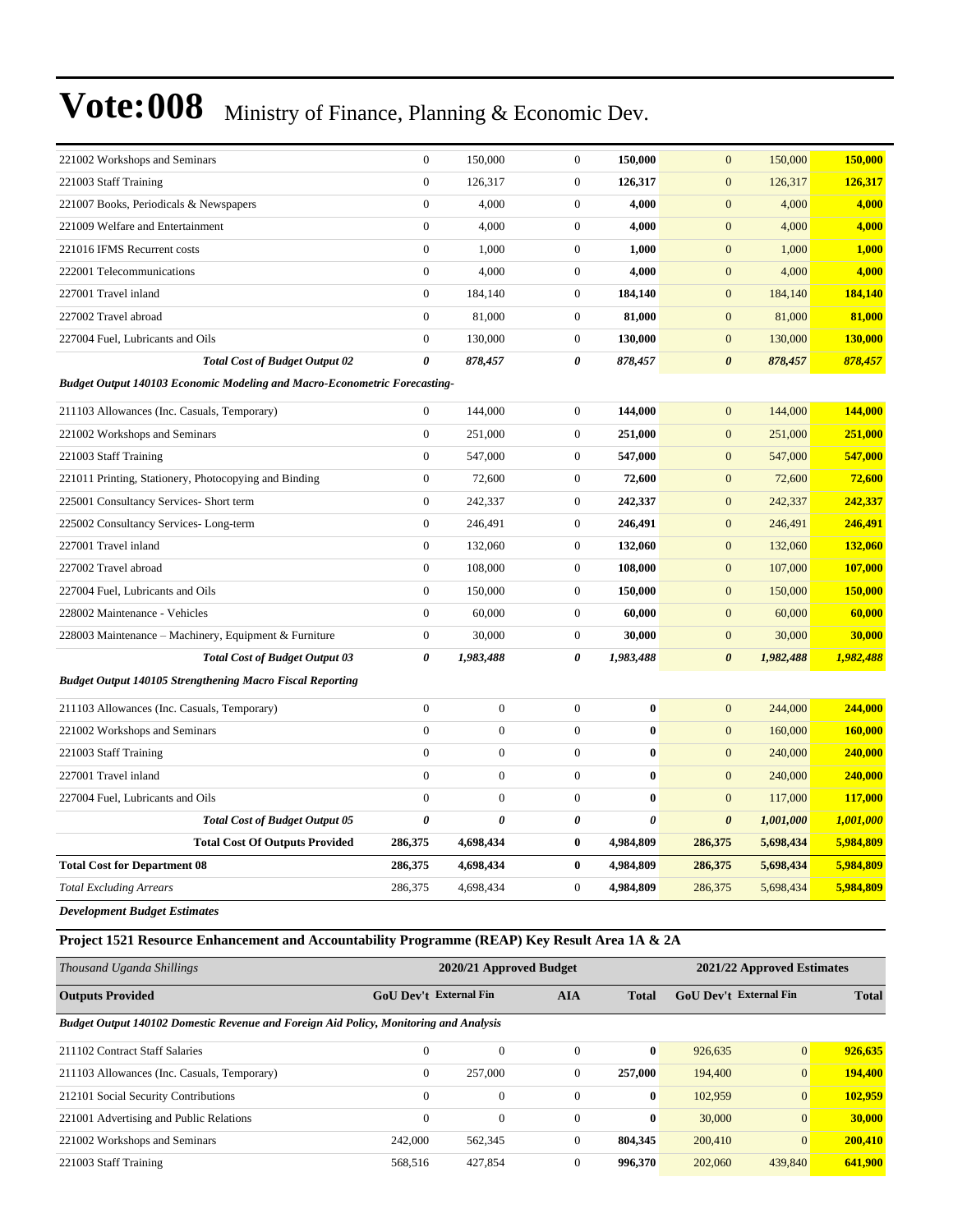| 221011 Printing, Stationery, Photocopying and Binding                         | $\theta$     | 74,000              | $\mathbf{0}$     | 74,000       | 138,925        | $\mathbf{0}$        | 138,925      |
|-------------------------------------------------------------------------------|--------------|---------------------|------------------|--------------|----------------|---------------------|--------------|
| 221012 Small Office Equipment                                                 | $\Omega$     | 51,650              | $\mathbf{0}$     | 51,650       | $\mathbf{0}$   | $\Omega$            | $\mathbf{0}$ |
| 222001 Telecommunications                                                     | $\Omega$     | 1,800               | $\boldsymbol{0}$ | 1,800        | $\mathbf{0}$   | $\mathbf{0}$        | $\mathbf{0}$ |
| 222003 Information and communications technology (ICT)                        | 130,000      | $\theta$            | $\mathbf{0}$     | 130,000      | 132,500        | $\Omega$            | 132,500      |
| 225001 Consultancy Services- Short term                                       | 60,000       | 353,216             | $\boldsymbol{0}$ | 413,216      | 595,000        | 107,500             | 702,500      |
| 225002 Consultancy Services-Long-term                                         | $\mathbf{0}$ | 75,000              | $\boldsymbol{0}$ | 75,000       | 180,000        | $\mathbf{0}$        | 180,000      |
| 227001 Travel inland                                                          | $\mathbf{0}$ | 155,071             | $\boldsymbol{0}$ | 155,071      | 214,040        | $\Omega$            | 214,040      |
| 227002 Travel abroad                                                          | 294,384      | $\mathbf{0}$        | $\boldsymbol{0}$ | 294,384      | $\overline{0}$ | $\Omega$            | $\mathbf{0}$ |
| 227004 Fuel, Lubricants and Oils                                              | $\Omega$     | 1,440               | $\boldsymbol{0}$ | 1,440        | $\overline{0}$ | $\Omega$            |              |
| Total Cost Of Output 140102                                                   | 1,294,900    | 1,959,376           | 0                | 3,254,276    | 2,916,929      | 547,340             | 3,464,269    |
| <b>Total Cost for Outputs Provided</b>                                        | 1,294,900    | 1,959,376           | $\boldsymbol{0}$ | 3,254,276    | 2,916,929      | 547,340             | 3,464,269    |
| <b>Total Cost for Project: 1521</b>                                           | 1,294,900    | 1,959,376           | $\mathbf{0}$     | 3,254,276    | 2,916,929      | 547,340             | 3,464,269    |
| <b>Total Excluding Arrears</b>                                                | 1,294,900    | 1,959,376           | $\mathbf{0}$     | 3,254,276    | 2,916,929      | 547,340             | 3,464,269    |
|                                                                               | GoU          | <b>External Fin</b> | <b>AIA</b>       | <b>Total</b> | GoU            | <b>External Fin</b> | <b>Total</b> |
| <b>Total Cost for Sub-SubProgramme 01</b>                                     | 21,357,817   | 1,959,376           | $\bf{0}$         | 23,317,193   | 22,109,846     | 547,340             | 22,657,186   |
| <b>Total Excluding Arrears</b>                                                | 21,357,817   | 1,959,376           | $\mathbf{0}$     | 23,317,193   | 22,109,846     | 547,340             | 22,657,186   |
| $\alpha$ i $\alpha$ in<br>$\mathbf{a}$ $\mathbf{b}$ $\mathbf{c}$ $\mathbf{c}$ |              | .                   |                  |              |                |                     |              |

*Sub-SubProgramme : 02 Budget Preparation, Execution and Monitoring*

*Recurrent Budget Estimates*

#### **Department 02 Public Administration**

| Thousand Uganda Shillings                                                                             |                | 2020/21 Approved Budget |                |              |                       | 2021/22 Approved Estimates |              |
|-------------------------------------------------------------------------------------------------------|----------------|-------------------------|----------------|--------------|-----------------------|----------------------------|--------------|
| <b>Outputs Provided</b>                                                                               | Wage           | Non Wage                | <b>AIA</b>     | <b>Total</b> | Wage                  | Non Wage                   | <b>Total</b> |
| Budget Output 140201 Policy, Coordination and Monitoring of the National Budget Cycle                 |                |                         |                |              |                       |                            |              |
| 211101 General Staff Salaries                                                                         | 146,545        | $\overline{0}$          | $\overline{0}$ | 146,545      | 146,545               | $\overline{0}$             | 146,545      |
| 211103 Allowances (Inc. Casuals, Temporary)                                                           | $\overline{0}$ | 190,000                 | $\overline{0}$ | 190.000      | $\mathbf{0}$          | 190,000                    | 190,000      |
| 221003 Staff Training                                                                                 | $\overline{0}$ | 200,000                 | $\mathbf{0}$   | 200,000      | $\mathbf{0}$          | 200,000                    | 200,000      |
| 221007 Books, Periodicals & Newspapers                                                                | $\overline{0}$ | 7,180                   | $\mathbf{0}$   | 7,180        | $\mathbf{0}$          | 7,180                      | 7,180        |
| 221009 Welfare and Entertainment                                                                      | $\mathbf{0}$   | 71,400                  | $\mathbf{0}$   | 71,400       | $\overline{0}$        | 71,400                     | 71,400       |
| 221011 Printing, Stationery, Photocopying and Binding                                                 | $\overline{0}$ | 36,300                  | $\overline{0}$ | 36,300       | $\mathbf{0}$          | 50,000                     | 50,000       |
| 221016 IFMS Recurrent costs                                                                           | $\mathbf{0}$   | 60,000                  | $\overline{0}$ | 60,000       | $\mathbf{0}$          | 60,000                     | 60,000       |
| 227001 Travel inland                                                                                  | $\Omega$       | 93,000                  | $\overline{0}$ | 93,000       | $\mathbf{0}$          | 100,000                    | 100,000      |
| 227002 Travel abroad                                                                                  | $\mathbf{0}$   | 72,000                  | $\overline{0}$ | 72,000       | $\mathbf{0}$          | 52,000                     | 52,000       |
| 227004 Fuel, Lubricants and Oils                                                                      | $\mathbf{0}$   | 40,740                  | $\overline{0}$ | 40,740       | $\overline{0}$        | 40,040                     | 40,040       |
| <b>Total Cost of Budget Output 01</b>                                                                 | 146,545        | 770,620                 | 0              | 917,165      | 146,545               | 770,620                    | 917,165      |
| Budget Output 140202 Policy, Coordination and Monitoring of the Local Government Budget Cycle         |                |                         |                |              |                       |                            |              |
| 221003 Staff Training                                                                                 | $\overline{0}$ | 70,000                  | $\overline{0}$ | 70,000       | $\overline{0}$        | 70,000                     | 70,000       |
| 221016 IFMS Recurrent costs                                                                           | $\Omega$       | 30,000                  | $\overline{0}$ | 30,000       | $\mathbf{0}$          | 30,000                     | 30,000       |
| 227001 Travel inland                                                                                  | $\Omega$       | 65,100                  | $\overline{0}$ | 65,100       | $\mathbf{0}$          | 70,000                     | 70,000       |
| 227004 Fuel, Lubricants and Oils                                                                      | $\Omega$       | 30,000                  | $\overline{0}$ | 30,000       | $\mathbf{0}$          | 25,100                     | 25,100       |
| <b>Total Cost of Budget Output 02</b>                                                                 | 0              | 195,100                 | 0              | 195,100      | $\boldsymbol{\theta}$ | 195,100                    | 195,100      |
| Budget Output 140204 Coordination and Monitoring of Sectoral Plans, Budgets and Budget Implementation |                |                         |                |              |                       |                            |              |
| 221003 Staff Training                                                                                 | $\overline{0}$ | 420,000                 | $\overline{0}$ | 420,000      | $\mathbf{0}$          | 420,000                    | 420,000      |
| 221007 Books, Periodicals & Newspapers                                                                | $\mathbf{0}$   | 10,000                  | $\overline{0}$ | 10,000       | $\mathbf{0}$          | 20,000                     | 20,000       |
| 221009 Welfare and Entertainment                                                                      | $\mathbf{0}$   | 27,941                  | $\mathbf{0}$   | 27,941       | $\overline{0}$        | 35,940                     | 35,940       |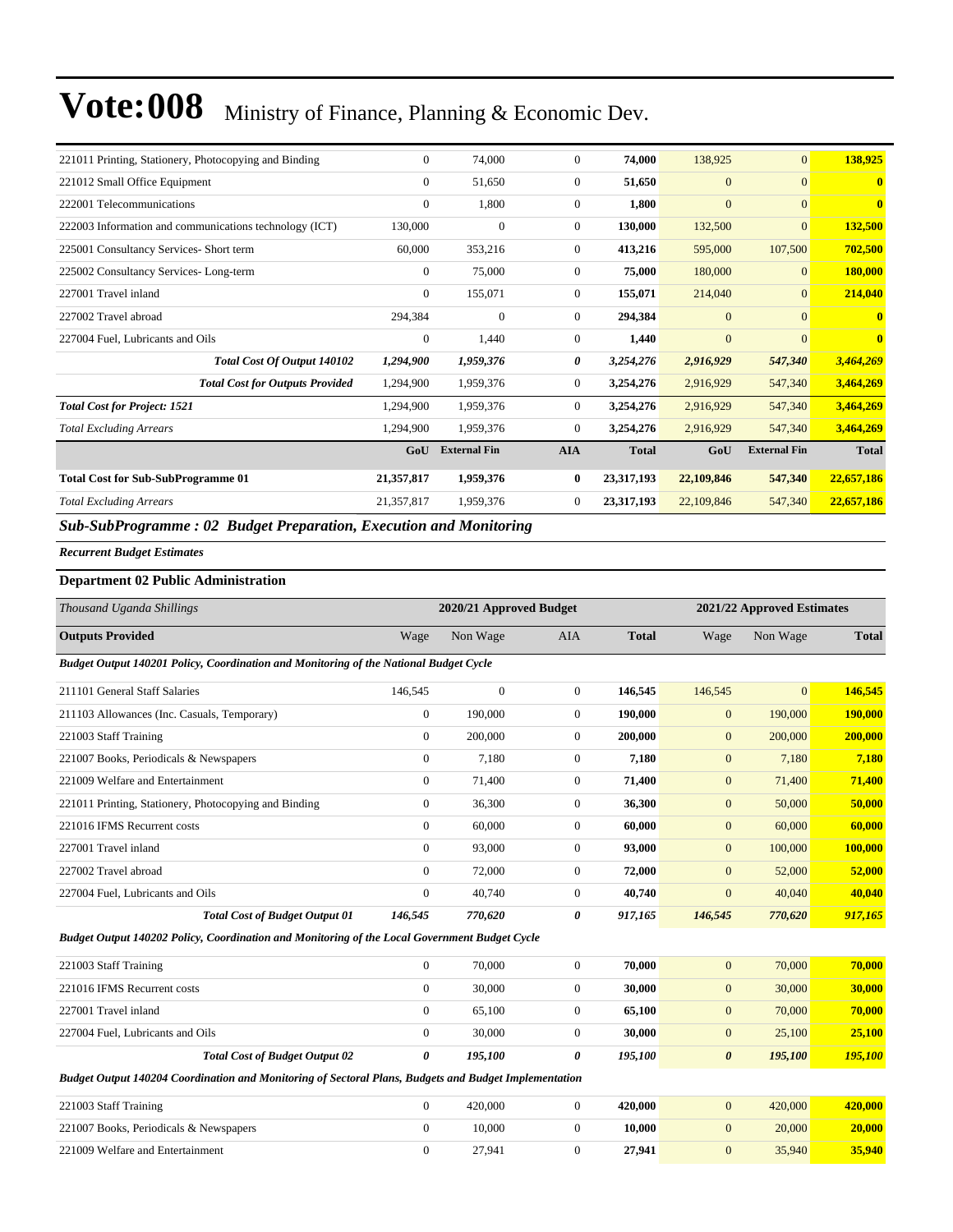| 221016 IFMS Recurrent costs                           | $\overline{0}$ | 50,496    | $\mathbf{0}$   | 50,496    | $\mathbf{0}$          | 160,500   | 160,500   |
|-------------------------------------------------------|----------------|-----------|----------------|-----------|-----------------------|-----------|-----------|
| 222001 Telecommunications                             | $\theta$       | 5,000     | $\mathbf{0}$   | 5,000     | $\mathbf{0}$          | 5,000     | 5,000     |
| 225001 Consultancy Services- Short term               | $\mathbf{0}$   | 40,000    | $\mathbf{0}$   | 40,000    | $\mathbf{0}$          | 50,000    | 50,000    |
| 227001 Travel inland                                  | $\mathbf{0}$   | 279,916   | $\overline{0}$ | 279,916   | $\mathbf{0}$          | 230,000   | 230,000   |
| 227002 Travel abroad                                  | $\mathbf{0}$   | 215,874   | $\overline{0}$ | 215,874   | $\mathbf{0}$          | 140,000   | 140,000   |
| 227004 Fuel, Lubricants and Oils                      | $\mathbf{0}$   | 120,000   | $\overline{0}$ | 120,000   | $\mathbf{0}$          | 120,000   | 120,000   |
| 228002 Maintenance - Vehicles                         | $\mathbf{0}$   | 70,000    | $\mathbf{0}$   | 70,000    | $\mathbf{0}$          | 57,787    | 57,787    |
| 228003 Maintenance – Machinery, Equipment & Furniture | $\mathbf{0}$   | 10,001    | $\overline{0}$ | 10,001    | $\mathbf{0}$          | 10,000    | 10,000    |
| <b>Total Cost of Budget Output 04</b>                 | 0              | 1,249,227 | 0              | 1,249,227 | $\boldsymbol{\theta}$ | 1,249,227 | 1,249,227 |
| <b>Total Cost Of Outputs Provided</b>                 | 146,545        | 2,214,947 | $\bf{0}$       | 2,361,492 | 146,545               | 2,214,947 | 2,361,492 |
| <b>Total Cost for Department 02</b>                   | 146,545        | 2,214,947 | 0              | 2,361,492 | 146,545               | 2,214,947 | 2,361,492 |
| <b>Total Excluding Arrears</b>                        | 146,545        | 2,214,947 | $\overline{0}$ | 2,361,492 | 146,545               | 2,214,947 | 2,361,492 |

#### **Department 11 Budget Policy and Evaluation**

| Thousand Uganda Shillings                                                             | 2020/21 Approved Budget |              |                |              | 2021/22 Approved Estimates |                |              |
|---------------------------------------------------------------------------------------|-------------------------|--------------|----------------|--------------|----------------------------|----------------|--------------|
| <b>Outputs Provided</b>                                                               | Wage                    | Non Wage     | <b>AIA</b>     | <b>Total</b> | Wage                       | Non Wage       | <b>Total</b> |
| Budget Output 140201 Policy, Coordination and Monitoring of the National Budget Cycle |                         |              |                |              |                            |                |              |
| 211101 General Staff Salaries                                                         | 276,375                 | $\mathbf{0}$ | $\Omega$       | 276,375      | 276,375                    | $\overline{0}$ | 276,375      |
| 211103 Allowances (Inc. Casuals, Temporary)                                           | $\mathbf{0}$            | 342,510      | $\Omega$       | 342,510      | $\mathbf{0}$               | 342,510        | 342,510      |
| 221002 Workshops and Seminars                                                         | $\mathbf{0}$            | 3,197,490    | $\mathbf{0}$   | 3,197,490    | $\mathbf{0}$               | 2,996,490      | 2,996,490    |
| 221003 Staff Training                                                                 | $\mathbf{0}$            | 300,000      | $\Omega$       | 300,000      | $\mathbf{0}$               | 300,000        | 300,000      |
| 221007 Books, Periodicals & Newspapers                                                | $\overline{0}$          | 21,250       | $\mathbf{0}$   | 21,250       | $\overline{0}$             | 21,600         | 21,600       |
| 221008 Computer supplies and Information Technology (IT)                              | $\boldsymbol{0}$        | $\bf{0}$     | $\mathbf{0}$   | $\bf{0}$     | $\overline{0}$             | 40,000         | 40,000       |
| 221011 Printing, Stationery, Photocopying and Binding                                 | $\overline{0}$          | 163,350      | $\Omega$       | 163,350      | $\mathbf{0}$               | 164,000        | 164,000      |
| 225002 Consultancy Services-Long-term                                                 | $\overline{0}$          | 4,240,000    | $\Omega$       | 4,240,000    | $\overline{0}$             | 4,400,000      | 4,400,000    |
| 227002 Travel abroad                                                                  | $\mathbf{0}$            | 161,118      | $\overline{0}$ | 161,118      | $\mathbf{0}$               | 161,118        | 161,118      |
| <b>Total Cost of Budget Output 01</b>                                                 | 276,375                 | 8,425,718    | 0              | 8,702,093    | 276,375                    | 8,425,718      | 8,702,093    |

*Budget Output 140202 Policy, Coordination and Monitoring of the Local Government Budget Cycle*

| 221002 Workshops and Seminars                          |   | 3.500.514 |          | 3.500.514 | $\mathbf{0}$          | 3,600,000 | 3,600,000    |
|--------------------------------------------------------|---|-----------|----------|-----------|-----------------------|-----------|--------------|
| 221009 Welfare and Entertainment                       |   | 80,000    | $^{(1)}$ | 80.000    | $\Omega$              | 84,000    | 84,000       |
| 221011 Printing, Stationery, Photocopying and Binding  |   | 51,172    | 0        | 51,172    | $\mathbf{0}$          | 52,000    | 52,000       |
| 222003 Information and communications technology (ICT) |   | 36,000    | 0        | 36,000    | $\mathbf{0}$          | 36,000    | 36,000       |
| 227001 Travel inland                                   |   | 372,000   |          | 372,000   | $\overline{0}$        | 327,686   | 327,686      |
| 228002 Maintenance - Vehicles                          |   | 60,000    |          | 60.000    | $\Omega$              | 60,000    | 60.000       |
| 228003 Maintenance – Machinery, Equipment & Furniture  |   | 60,000    |          | 60.000    | $\Omega$              | $\Omega$  | $\mathbf{0}$ |
| <b>Total Cost of Budget Output 02</b>                  | 0 | 4.159.686 | 0        | 4.159.686 | $\boldsymbol{\theta}$ | 4.159.686 | 4.159.686    |

*Budget Output 140204 Coordination and Monitoring of Sectoral Plans, Budgets and Budget Implementation*

| 221001 Advertising and Public Relations               |                                       | $\Omega$     | 625,000    |   | 625,000    | $\mathbf{0}$          | 620,000    | 620,000    |
|-------------------------------------------------------|---------------------------------------|--------------|------------|---|------------|-----------------------|------------|------------|
| 221002 Workshops and Seminars                         |                                       | $\mathbf{0}$ | 900,000    |   | 900.000    | $\mathbf{0}$          | 900,000    | 900,000    |
| 221011 Printing, Stationery, Photocopying and Binding |                                       | $\Omega$     | 344,850    |   | 344,850    | $\mathbf{0}$          | 349,850    | 349,850    |
| 225002 Consultancy Services-Long-term                 |                                       | $\Omega$     |            |   | $\bf{0}$   | $\mathbf{0}$          | 3,000,000  | 3,000,000  |
| 227004 Fuel, Lubricants and Oils                      |                                       | $\Omega$     | 320,000    |   | 320,000    | $\mathbf{0}$          | 320,000    | 320,000    |
|                                                       | <b>Total Cost of Budget Output 04</b> | 0            | 2,189,850  |   | 2,189,850  | $\boldsymbol{\theta}$ | 5,189,850  | 5,189,850  |
|                                                       | <b>Total Cost Of Outputs Provided</b> | 276,375      | 14,775,254 | 0 | 15,051,629 | 276,375               | 17,775,254 | 18,051,629 |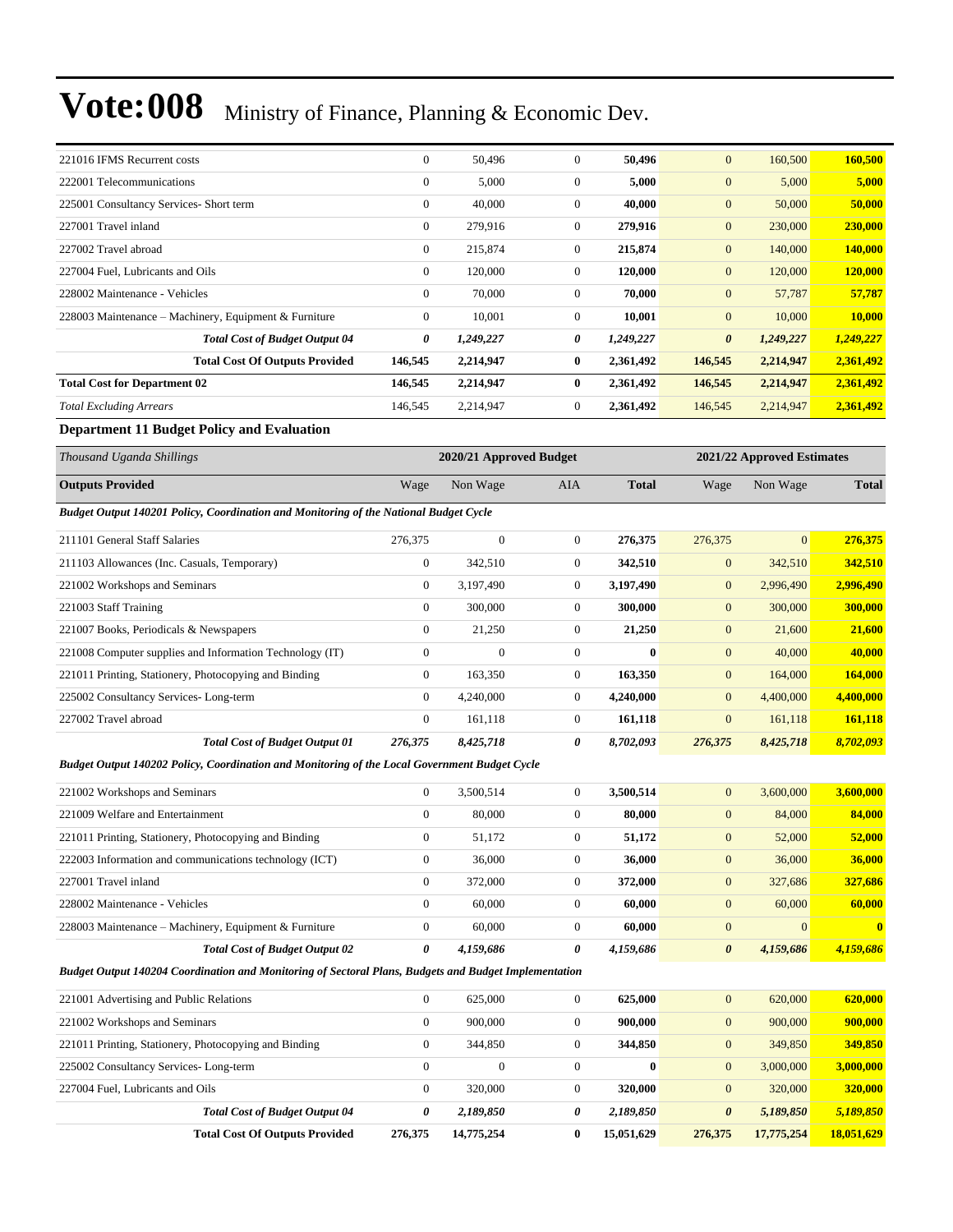| <b>Outputs Funded</b>                                                                                 | Wage             | Non Wage                | <b>AIA</b>       | <b>Total</b> | Wage                  | Non Wage                   | <b>Total</b> |
|-------------------------------------------------------------------------------------------------------|------------------|-------------------------|------------------|--------------|-----------------------|----------------------------|--------------|
| <b>Budget Output 140252 BMAU Services</b>                                                             |                  |                         |                  |              |                       |                            |              |
| 263106 Other Current grants (Current)                                                                 | $\boldsymbol{0}$ | 610,300                 | $\mathbf{0}$     | 610,300      | $\mathbf{0}$          | 1,310,300                  | 1,310,300    |
| o/w Other Current grants (Current)                                                                    | 0                | 610,300                 | $\theta$         | 610,300      | $\boldsymbol{\theta}$ | $\boldsymbol{\theta}$      | $\bf{0}$     |
| o/w BMAU Operations                                                                                   | 0                | $\theta$                | $\theta$         | $\bf{0}$     | $\boldsymbol{\theta}$ | 1,310,300                  | 1,310,300    |
| 263321 Conditional trans. Autonomous Inst (Wage subvention                                            | $\boldsymbol{0}$ | 4,286,527               | $\boldsymbol{0}$ | 4,286,527    | $\mathbf{0}$          | 4,286,527                  | 4,286,527    |
| o/w Conditional trans. Autonomous Inst (Wage subvention)                                              | 0                | 4,286,527               | 0                | 4,286,527    | $\boldsymbol{\theta}$ | $\theta$                   | $\bf{0}$     |
| o/w Contract Staff Salaries                                                                           | $\theta$         | $\theta$                | $\theta$         | $\bf{0}$     | $\boldsymbol{\theta}$ | 3,322,971                  | 3,322,971    |
| o/w National Social Security Contributions                                                            | 0                | $\theta$                | $\theta$         | $\bf{0}$     | $\boldsymbol{\theta}$ | 275,302                    | 275,302      |
| o/w Contract staff Gratuity                                                                           | 0                | $\boldsymbol{\theta}$   | $\theta$         | $\bf{0}$     | $\theta$              | 688,254                    | 688,254      |
| <b>Total Cost of Budget Output 52</b>                                                                 | 0                | 4,896,827               | 0                | 4,896,827    | $\pmb{\theta}$        | 5,596,827                  | 5,596,827    |
| <b>Total Cost Of Outputs Funded</b>                                                                   | $\bf{0}$         | 4,896,827               | $\bf{0}$         | 4,896,827    | $\bf{0}$              | 5,596,827                  | 5,596,827    |
| <b>Total Cost for Department 11</b>                                                                   | 276,375          | 19,672,081              | $\bf{0}$         | 19,948,456   | 276,375               | 23,372,081                 | 23,648,456   |
| <b>Total Excluding Arrears</b>                                                                        | 276,375          | 19,672,081              | $\boldsymbol{0}$ | 19,948,456   | 276,375               | 23,372,081                 | 23,648,456   |
| <b>Department 12 Infrastructure and Social Services</b>                                               |                  |                         |                  |              |                       |                            |              |
| Thousand Uganda Shillings                                                                             |                  | 2020/21 Approved Budget |                  |              |                       | 2021/22 Approved Estimates |              |
| <b>Outputs Provided</b>                                                                               | Wage             | Non Wage                | AIA              | <b>Total</b> | Wage                  | Non Wage                   | <b>Total</b> |
| Budget Output 140201 Policy, Coordination and Monitoring of the National Budget Cycle                 |                  |                         |                  |              |                       |                            |              |
| 211101 General Staff Salaries                                                                         | 458,347          | $\boldsymbol{0}$        | $\boldsymbol{0}$ | 458,347      | 458,347               | $\mathbf{0}$               | 458,347      |
| 211103 Allowances (Inc. Casuals, Temporary)                                                           | $\boldsymbol{0}$ | 220,000                 | $\boldsymbol{0}$ | 220,000      | $\boldsymbol{0}$      | 250,000                    | 250,000      |
| 221002 Workshops and Seminars                                                                         | $\mathbf{0}$     | $\Omega$                | $\boldsymbol{0}$ | $\bf{0}$     | $\mathbf{0}$          | 97,291                     | 97,291       |
| 221003 Staff Training                                                                                 | $\boldsymbol{0}$ | 650,000                 | $\boldsymbol{0}$ | 650,000      | $\mathbf{0}$          | 250,000                    | 250,000      |
| 221009 Welfare and Entertainment                                                                      | $\boldsymbol{0}$ | 40,263                  | $\boldsymbol{0}$ | 40,263       | $\mathbf{0}$          | 100,000                    | 100,000      |
| 221011 Printing, Stationery, Photocopying and Binding                                                 | $\boldsymbol{0}$ | 54,450                  | $\boldsymbol{0}$ | 54,450       | $\mathbf{0}$          | 80,000                     | 80,000       |
| 221012 Small Office Equipment                                                                         | $\boldsymbol{0}$ | 8,000                   | $\boldsymbol{0}$ | 8,000        | $\boldsymbol{0}$      | $\mathbf{0}$               | $\mathbf{0}$ |
| 221016 IFMS Recurrent costs                                                                           | $\mathbf{0}$     | 15,578                  | $\boldsymbol{0}$ | 15,578       | $\mathbf{0}$          | 110,000                    | 110,000      |
| 222001 Telecommunications                                                                             | $\boldsymbol{0}$ | 12,000                  | $\boldsymbol{0}$ | 12,000       | $\mathbf{0}$          | 5,000                      | 5,000        |
| 222002 Postage and Courier                                                                            | $\boldsymbol{0}$ | 2,000                   | $\boldsymbol{0}$ | 2,000        | $\bf{0}$              | $\Omega$                   | $\bf{0}$     |
| 227001 Travel inland                                                                                  | $\mathbf{0}$     | $\theta$                | $\theta$         | $\bf{0}$     | $\mathbf{0}$          | 150,000                    | 150,000      |
| 227004 Fuel, Lubricants and Oils                                                                      | $\boldsymbol{0}$ | 40,000                  | $\boldsymbol{0}$ | 40,000       | $\mathbf{0}$          | $\mathbf{0}$               | $\bf{0}$     |
| <b>Total Cost of Budget Output 01</b>                                                                 | 458,347          | 1,042,291               | 0                | 1,500,638    | 458,347               | 1,042,291                  | 1,500,638    |
| Budget Output 140202 Policy, Coordination and Monitoring of the Local Government Budget Cycle         |                  |                         |                  |              |                       |                            |              |
| 211103 Allowances (Inc. Casuals, Temporary)                                                           | $\boldsymbol{0}$ | 140,000                 | $\boldsymbol{0}$ | 140,000      | $\boldsymbol{0}$      | 124,741                    | 124,741      |
| 221003 Staff Training                                                                                 | $\overline{0}$   | $\mathbf{0}$            | $\boldsymbol{0}$ | $\bf{0}$     | $\mathbf{0}$          | 150,000                    | 150,000      |
| 221016 IFMS Recurrent costs                                                                           | $\boldsymbol{0}$ | 127,841                 | $\boldsymbol{0}$ | 127,841      | $\mathbf{0}$          | 150,000                    | 150,000      |
| 227001 Travel inland                                                                                  | $\boldsymbol{0}$ | 306,900                 | $\boldsymbol{0}$ | 306,900      | $\mathbf{0}$          | 150,000                    | 150,000      |
| <b>Total Cost of Budget Output 02</b>                                                                 | 0                | 574,741                 | 0                | 574,741      | $\boldsymbol{\theta}$ | 574,741                    | 574,741      |
| Budget Output 140204 Coordination and Monitoring of Sectoral Plans, Budgets and Budget Implementation |                  |                         |                  |              |                       |                            |              |
| 221001 Advertising and Public Relations                                                               | $\boldsymbol{0}$ | 8,000                   | $\boldsymbol{0}$ | 8,000        | $\mathbf{0}$          | $\mathbf{0}$               | $\bf{0}$     |
| 221002 Workshops and Seminars                                                                         | $\boldsymbol{0}$ | 153,000                 | $\boldsymbol{0}$ | 153,000      | $\boldsymbol{0}$      | $\mathbf{0}$               | $\mathbf{0}$ |
| 221003 Staff Training                                                                                 | $\mathbf{0}$     | $\theta$                | $\boldsymbol{0}$ | $\bf{0}$     | $\mathbf{0}$          | 200,000                    | 200,000      |
| 221007 Books, Periodicals & Newspapers                                                                | $\boldsymbol{0}$ | 24,000                  | $\boldsymbol{0}$ | 24,000       | $\mathbf{0}$          | 20,000                     | 20,000       |
| 221009 Welfare and Entertainment                                                                      | $\mathbf{0}$     | 40,263                  | $\boldsymbol{0}$ | 40,263       | $\mathbf{0}$          | 80,000                     | 80,000       |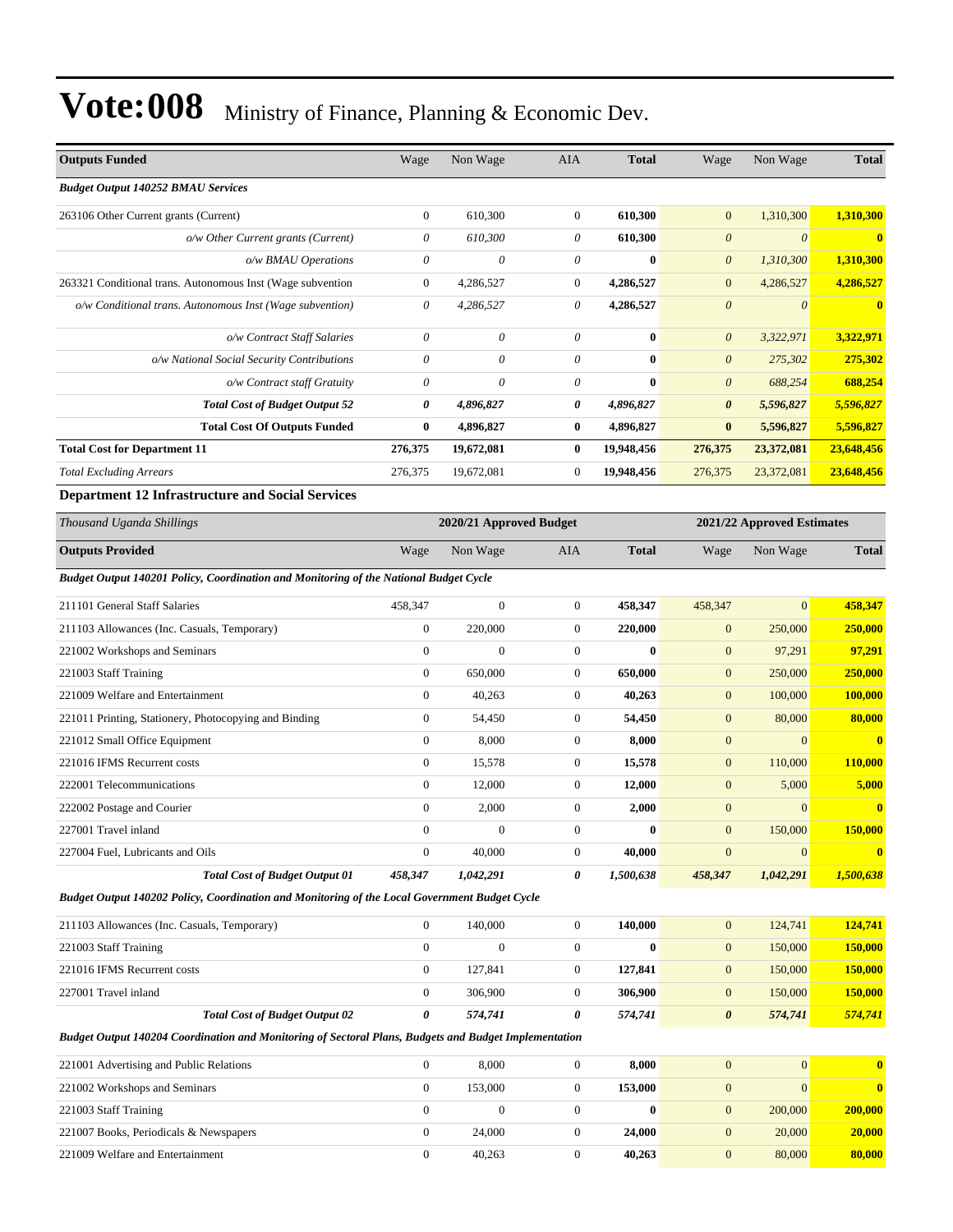| 221012 Small Office Equipment                                         | $\boldsymbol{0}$      | 8,000                   | $\boldsymbol{0}$ | 8,000             | $\mathbf{0}$          | 20,000                     | 20,000             |
|-----------------------------------------------------------------------|-----------------------|-------------------------|------------------|-------------------|-----------------------|----------------------------|--------------------|
| 221016 IFMS Recurrent costs                                           | $\boldsymbol{0}$      | 16,581                  | 0                | 16,581            | $\mathbf{0}$          | 101,894                    | 101,894            |
| 222001 Telecommunications                                             | $\mathbf{0}$          | 12,000                  | $\boldsymbol{0}$ | 12,000            | $\mathbf{0}$          | $\overline{0}$             | $\bf{0}$           |
| 222002 Postage and Courier                                            | $\mathbf{0}$          | 2,000                   | 0                | 2,000             | $\mathbf{0}$          | $\overline{0}$             | $\bf{0}$           |
| 225001 Consultancy Services- Short term                               | $\boldsymbol{0}$      | 100,000                 | $\mathbf{0}$     | 100,000           | $\mathbf{0}$          | 150,000                    | 150,000            |
| 227001 Travel inland                                                  | $\boldsymbol{0}$      | 79,050                  | $\boldsymbol{0}$ | 79,050            | $\mathbf{0}$          | $\overline{0}$             | $\bf{0}$           |
| 227002 Travel abroad                                                  | $\boldsymbol{0}$      | 135,000                 | 0                | 135,000           | $\mathbf{0}$          | $\overline{0}$             | $\bf{0}$           |
| 227004 Fuel, Lubricants and Oils                                      | $\mathbf{0}$          | 160,000                 | $\boldsymbol{0}$ | 160,000           | $\mathbf{0}$          | 150,000                    | 150,000            |
| 228002 Maintenance - Vehicles                                         | $\mathbf{0}$          | 60,000                  | 0                | 60,000            | $\mathbf{0}$          | 60,000                     | 60,000             |
| 228003 Maintenance – Machinery, Equipment & Furniture                 | $\boldsymbol{0}$      | 4,000                   | $\mathbf{0}$     | 4,000             | $\mathbf{0}$          | 20,000                     | 20,000             |
| <b>Total Cost of Budget Output 04</b>                                 | 0                     | 801,894                 | 0                | 801,894           | $\boldsymbol{\theta}$ | 801,894                    | 801,894            |
| <b>Total Cost Of Outputs Provided</b>                                 | 458,347               | 2,418,925               | 0                | 2,877,272         | 458,347               | 2,418,926                  | 2,877,272          |
| <b>Outputs Funded</b>                                                 | Wage                  | Non Wage                | AIA              | <b>Total</b>      | Wage                  | Non Wage                   | <b>Total</b>       |
| <b>Budget Output 140253 Rural Infrastructure Monitoring Services</b>  |                       |                         |                  |                   |                       |                            |                    |
| 263106 Other Current grants (Current)                                 | $\boldsymbol{0}$      | 693,651                 | $\mathbf{0}$     | 693,651           | $\mathbf{0}$          | 693,651                    | 693,651            |
| o/w Rural Infrastructure Monitoring Services                          | $\boldsymbol{\theta}$ | 693,651                 | 0                | 693,651           | $\boldsymbol{0}$      | $\boldsymbol{\theta}$      | $\bf{0}$           |
| o/w Transfer to RIMS                                                  | $\boldsymbol{\theta}$ | 0                       | 0                | $\bf{0}$          | $\boldsymbol{0}$      | 693,651                    | 693,651            |
| 263321 Conditional trans. Autonomous Inst (Wage subvention            | $\boldsymbol{0}$      | 319,407                 | 0                | 319,407           | $\mathbf{0}$          | 319,407                    | 319,407            |
| o/w Rural infrastructure Monitoring Services-wage                     | $\boldsymbol{\theta}$ | 319,407                 | 0                | 319,407           | $\boldsymbol{\theta}$ | $\boldsymbol{\theta}$      | $\bf{0}$           |
| $o/w$ wages                                                           | $\boldsymbol{\theta}$ | 0                       | 0                | $\bf{0}$          | $\boldsymbol{\theta}$ | 319,407                    | 319,407            |
| <b>Total Cost of Budget Output 53</b>                                 | 0                     | 1,013,058               | 0                | 1,013,058         | $\boldsymbol{\theta}$ | 1,013,058                  | 1,013,058          |
| <b>Total Cost Of Outputs Funded</b>                                   | $\bf{0}$              | 1,013,058               | $\bf{0}$         | 1,013,058         | $\bf{0}$              | 1,013,058                  | 1,013,058          |
| <b>Total Cost for Department 12</b>                                   | 458,347               | 3,431,983               | 0                | 3,890,330         | 458,347               | 3,431,983                  | 3,890,330          |
|                                                                       |                       |                         |                  |                   |                       |                            |                    |
| <b>Total Excluding Arrears</b>                                        | 458,347               | 3,431,983               | $\boldsymbol{0}$ | 3,890,330         | 458,347               | 3,431,983                  | 3,890,330          |
| <b>Department 22 Projects Analysis and PPPs</b>                       |                       |                         |                  |                   |                       |                            |                    |
| Thousand Uganda Shillings                                             |                       | 2020/21 Approved Budget |                  |                   |                       | 2021/22 Approved Estimates |                    |
| <b>Outputs Provided</b>                                               | Wage                  | Non Wage                | AIA              | <b>Total</b>      | Wage                  | Non Wage                   | <b>Total</b>       |
| <b>Budget Output 140205 Project Preparation, appraisal and review</b> |                       |                         |                  |                   |                       |                            |                    |
| 211101 General Staff Salaries                                         | 238,330               | $\boldsymbol{0}$        | $\mathbf{0}$     | 238,330           | 238,330               | $\overline{0}$             | 238,330            |
| 211103 Allowances (Inc. Casuals, Temporary)                           | $\boldsymbol{0}$      |                         | 0                |                   | $\mathbf{0}$          |                            |                    |
| 221003 Staff Training                                                 | $\boldsymbol{0}$      | 169,200<br>90,000       | $\boldsymbol{0}$ | 169,200<br>90,000 | $\mathbf{0}$          | 169,200<br>120,000         | 169,200<br>120,000 |
| 221007 Books, Periodicals & Newspapers                                | $\boldsymbol{0}$      | 14,000                  | $\mathbf{0}$     | 14,000            | $\mathbf{0}$          | 14,000                     | <b>14,000</b>      |
| 221009 Welfare and Entertainment                                      | $\boldsymbol{0}$      | 80,000                  | $\boldsymbol{0}$ | 80,000            | $\mathbf{0}$          | 80,000                     | 80,000             |
| 221011 Printing, Stationery, Photocopying and Binding                 | $\boldsymbol{0}$      | 54,450                  | $\boldsymbol{0}$ | 54,450            | $\mathbf{0}$          | 64,450                     | 64,450             |
| 221012 Small Office Equipment                                         | $\boldsymbol{0}$      | 10,000                  | 0                | 10,000            | $\mathbf{0}$          | 10,000                     | 10,000             |
| 222001 Telecommunications                                             | $\boldsymbol{0}$      | 10,000                  | $\boldsymbol{0}$ | 10,000            | $\boldsymbol{0}$      | 10,000                     | <b>10,000</b>      |
| 227001 Travel inland                                                  | $\boldsymbol{0}$      | 37,200                  | 0                | 37,200            | $\mathbf{0}$          | 77,200                     | 77,200             |
| 227004 Fuel, Lubricants and Oils                                      | $\boldsymbol{0}$      | 50,000                  | 0                | 50,000            | $\mathbf{0}$          | 50,000                     | 50,000             |
| 228002 Maintenance - Vehicles                                         | $\mathbf{0}$          | 19,613                  | $\boldsymbol{0}$ | 19,613            | $\boldsymbol{0}$      | 19,613                     | 19,613             |
| <b>Total Cost of Budget Output 05</b>                                 | 238,330               | 534,463                 | 0                | 772,793           | 238,330               | 614,463                    | 852,793            |
| <b>Budget Output 140206 Monitoring and Evaluation of projects</b>     |                       |                         |                  |                   |                       |                            |                    |
| 211103 Allowances (Inc. Casuals, Temporary)                           | $\boldsymbol{0}$      | 64,000                  | $\boldsymbol{0}$ | 64,000            | $\mathbf{0}$          | 54,000                     | 54,000             |
| 221011 Printing, Stationery, Photocopying and Binding                 | $\bf{0}$              | $\overline{0}$          | 0                | $\bf{0}$          | $\mathbf{0}$          | 10,000                     | <b>10,000</b>      |
| 227001 Travel inland                                                  | $\boldsymbol{0}$      | 51,150                  | $\boldsymbol{0}$ | 51,150            | $\boldsymbol{0}$      | 61,150                     | 61,150             |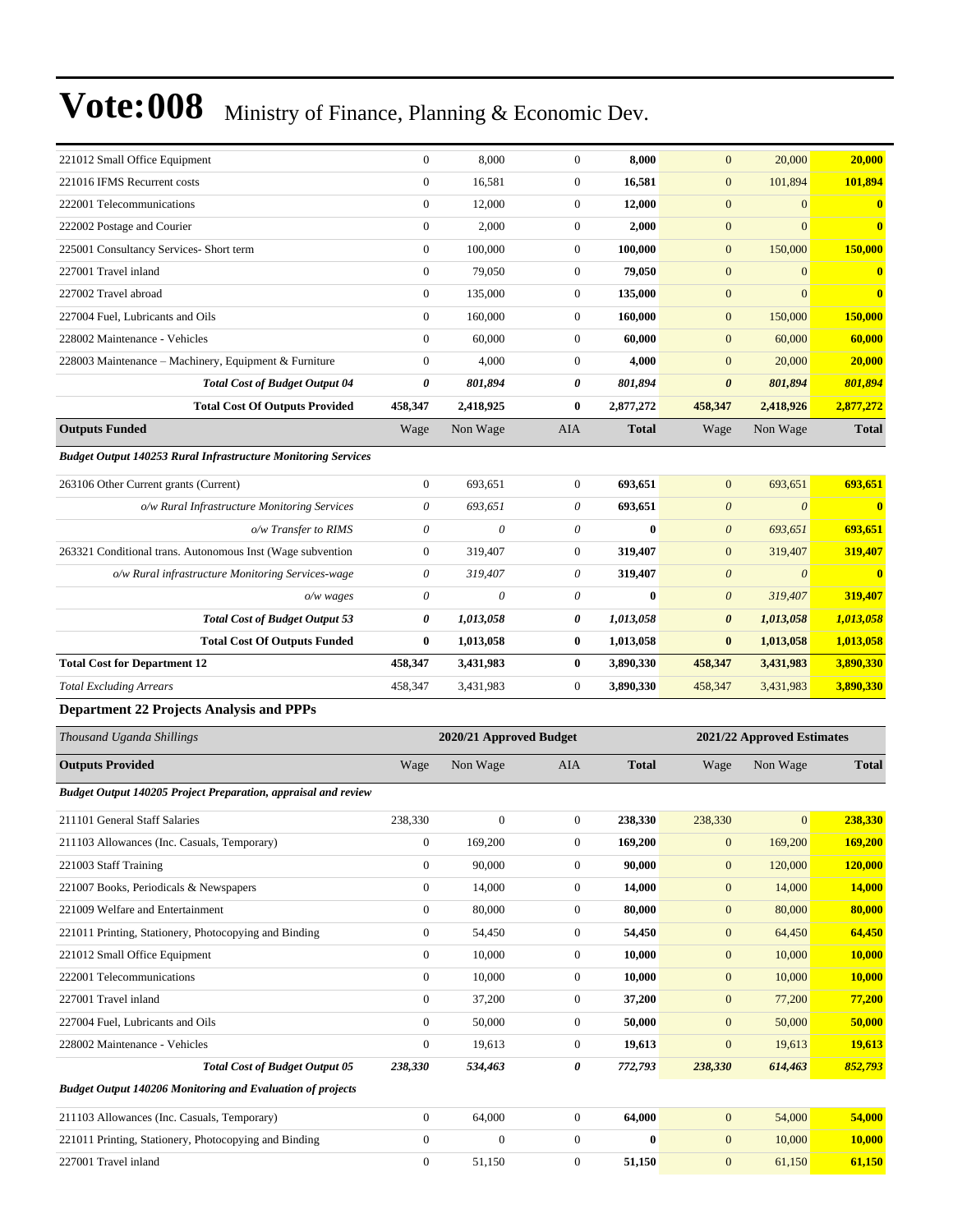| 227004 Fuel, Lubricants and Oils                                                                     | $\mathbf{0}$          | 29,603                    | $\theta$              | 29,603       | $\mathbf{0}$          | 29,603                | 29,603        |
|------------------------------------------------------------------------------------------------------|-----------------------|---------------------------|-----------------------|--------------|-----------------------|-----------------------|---------------|
| <b>Total Cost of Budget Output 06</b>                                                                | 0                     | 144,753                   | 0                     | 144,753      | $\boldsymbol{\theta}$ | 154,753               | 154,753       |
| <b>Budget Output 140207 Implementing the PIM Framework</b>                                           |                       |                           |                       |              |                       |                       |               |
| 211103 Allowances (Inc. Casuals, Temporary)                                                          | $\boldsymbol{0}$      | 154,000                   | $\boldsymbol{0}$      | 154,000      | $\mathbf{0}$          | 154,000               | 154,000       |
| 221002 Workshops and Seminars                                                                        | $\boldsymbol{0}$      | 280,000                   | $\boldsymbol{0}$      | 280,000      | $\mathbf{0}$          | 280,000               | 280,000       |
| 221003 Staff Training                                                                                | $\mathbf{0}$          | 360,000                   | $\boldsymbol{0}$      | 360,000      | $\mathbf{0}$          | 360,000               | 360,000       |
| 221007 Books, Periodicals & Newspapers                                                               | $\boldsymbol{0}$      | 14,000                    | $\boldsymbol{0}$      | 14,000       | $\mathbf{0}$          | 24,000                | 24,000        |
| 221009 Welfare and Entertainment                                                                     | $\mathbf{0}$          | 50,000                    | $\boldsymbol{0}$      | 50,000       | $\mathbf{0}$          | 50,000                | 50,000        |
| 221011 Printing, Stationery, Photocopying and Binding                                                | $\boldsymbol{0}$      | 54,450                    | $\boldsymbol{0}$      | 54,450       | $\mathbf{0}$          | 54,450                | 54,450        |
| 221017 Subscriptions                                                                                 | $\boldsymbol{0}$      | 10,000                    | $\boldsymbol{0}$      | 10,000       | $\mathbf{0}$          | 10,000                | 10,000        |
| 222001 Telecommunications                                                                            | $\mathbf{0}$          | 14,000                    | $\boldsymbol{0}$      | 14,000       | $\mathbf{0}$          | 14,000                | 14,000        |
| 225001 Consultancy Services- Short term                                                              | $\boldsymbol{0}$      | 540,000                   | $\boldsymbol{0}$      | 540,000      | $\mathbf{0}$          | 580,000               | 580,000       |
| 227001 Travel inland                                                                                 | $\boldsymbol{0}$      | 65,957                    | $\boldsymbol{0}$      | 65,957       | $\mathbf{0}$          | 85,957                | 85,957        |
| 227002 Travel abroad                                                                                 | $\boldsymbol{0}$      | 54,000                    | $\boldsymbol{0}$      | 54,000       | $\mathbf{0}$          | 34,000                | 34,000        |
| 227004 Fuel, Lubricants and Oils                                                                     | $\boldsymbol{0}$      | 30,000                    | $\boldsymbol{0}$      | 30,000       | $\mathbf{0}$          | 40,000                | 40,000        |
| 228002 Maintenance - Vehicles                                                                        | $\mathbf{0}$          | 10,000                    | $\boldsymbol{0}$      | 10,000       | $\boldsymbol{0}$      | 10,000                | <b>10,000</b> |
| <b>Total Cost of Budget Output 07</b>                                                                | 0                     | 1,636,407                 | 0                     | 1,636,407    | $\boldsymbol{\theta}$ | 1,696,407             | 1,696,407     |
| <b>Total Cost Of Outputs Provided</b>                                                                | 238,330               | 2,315,623                 | $\bf{0}$              | 2,553,953    | 238,330               | 2,465,623             | 2,703,953     |
| <b>Outputs Funded</b>                                                                                | Wage                  | Non Wage                  | AIA                   | <b>Total</b> | Wage                  | Non Wage              | <b>Total</b>  |
| <b>Budget Output 140251 PPP Unit services</b>                                                        |                       |                           |                       |              |                       |                       |               |
| 263104 Transfers to other govt. Units (Current)                                                      | $\mathbf{0}$          | 2,024,001                 | $\mathbf{0}$          | 2,024,001    | $\mathbf{0}$          | 1,350,641             | 1,350,641     |
| o/w Salaries                                                                                         | 0                     | 96,000                    | $\theta$              | 96,000       | $\boldsymbol{\theta}$ | $\boldsymbol{\theta}$ | $\bf{0}$      |
| o/w Operational expenses                                                                             | 0                     | 454,100                   | $\theta$              | 454,100      | $\boldsymbol{\theta}$ | $\theta$              | $\bf{0}$      |
| o/w Prepare PPP Committee papers and convene PPP<br><b>Committee Meetings</b>                        | 0                     | 375,000                   | $\theta$              | 375,000      | $\boldsymbol{\theta}$ | $\theta$              | $\bf{0}$      |
| $o/w$ staff training                                                                                 | 0                     | 387,900                   | $\theta$              | 387,900      | $\boldsymbol{\theta}$ | $\boldsymbol{\theta}$ | $\mathbf{0}$  |
| o/w capacity building of MDAs, workshops/meetings with<br>contracting authorities and private sector | $\theta$              | 530,000                   | $\theta$              | 530,000      | $\boldsymbol{\theta}$ | $\theta$              | $\bf{0}$      |
| o/w develop, print, publish and disseminate standard PPP<br>documentation and guidelines             | $\theta$              | 110,000                   | 0                     | 110,000      | $\theta$              | $\theta$              | $\mathbf{0}$  |
| >/w Provide technical support to Contracting Authorities in all<br>phases of the PPP Process         | $\theta$              | $50,\!000$                | $\theta$              | 50,000       | $\boldsymbol{\theta}$ | $\boldsymbol{\theta}$ | $\mathbf{0}$  |
| o/w Undertake field monitoring and evaluation visits                                                 | $\boldsymbol{\theta}$ | 21,000                    | $\boldsymbol{\theta}$ | 21,000       | $\theta$              | $\boldsymbol{\theta}$ | $\bf{0}$      |
| o/w Operationalisation of the PPP Unit                                                               | $\boldsymbol{\theta}$ | $\boldsymbol{\mathit{0}}$ | $\boldsymbol{\theta}$ | $\bf{0}$     | $\boldsymbol{\theta}$ | 1,350,641             | 1,350,641     |
| 263321 Conditional trans. Autonomous Inst (Wage subvention                                           | $\boldsymbol{0}$      | $\boldsymbol{0}$          | $\boldsymbol{0}$      | $\bf{0}$     | $\mathbf{0}$          | 723,360               | 723,360       |
| o/w Wage for PPP Unit                                                                                | 0                     | 0                         | $\theta$              | $\bf{0}$     | $\boldsymbol{\theta}$ | 723,360               | 723,360       |
| <b>Total Cost of Budget Output 51</b>                                                                | 0                     | 2,024,001                 | 0                     | 2,024,001    | $\boldsymbol{\theta}$ | 2,074,001             | 2,074,001     |
| <b>Total Cost Of Outputs Funded</b>                                                                  | $\boldsymbol{0}$      | 2,024,001                 | $\bf{0}$              | 2,024,001    | $\bf{0}$              | 2,074,001             | 2,074,001     |
| <b>Total Cost for Department 22</b>                                                                  | 238,330               | 4,339,623                 | $\bf{0}$              | 4,577,953    | 238,330               | 4,539,623             | 4,777,953     |
| <b>Total Excluding Arrears</b>                                                                       | 238,330               | 4,339,623                 | $\boldsymbol{0}$      | 4,577,953    | 238,330               | 4,539,623             | 4,777,953     |
| Development Rudget Estimates                                                                         |                       |                           |                       |              |                       |                       |               |

*Development Budget Estimates*

**Project 1521 Resource Enhancement and Accountability Programme (REAP) Key Result Area 2B; & KRA 3A**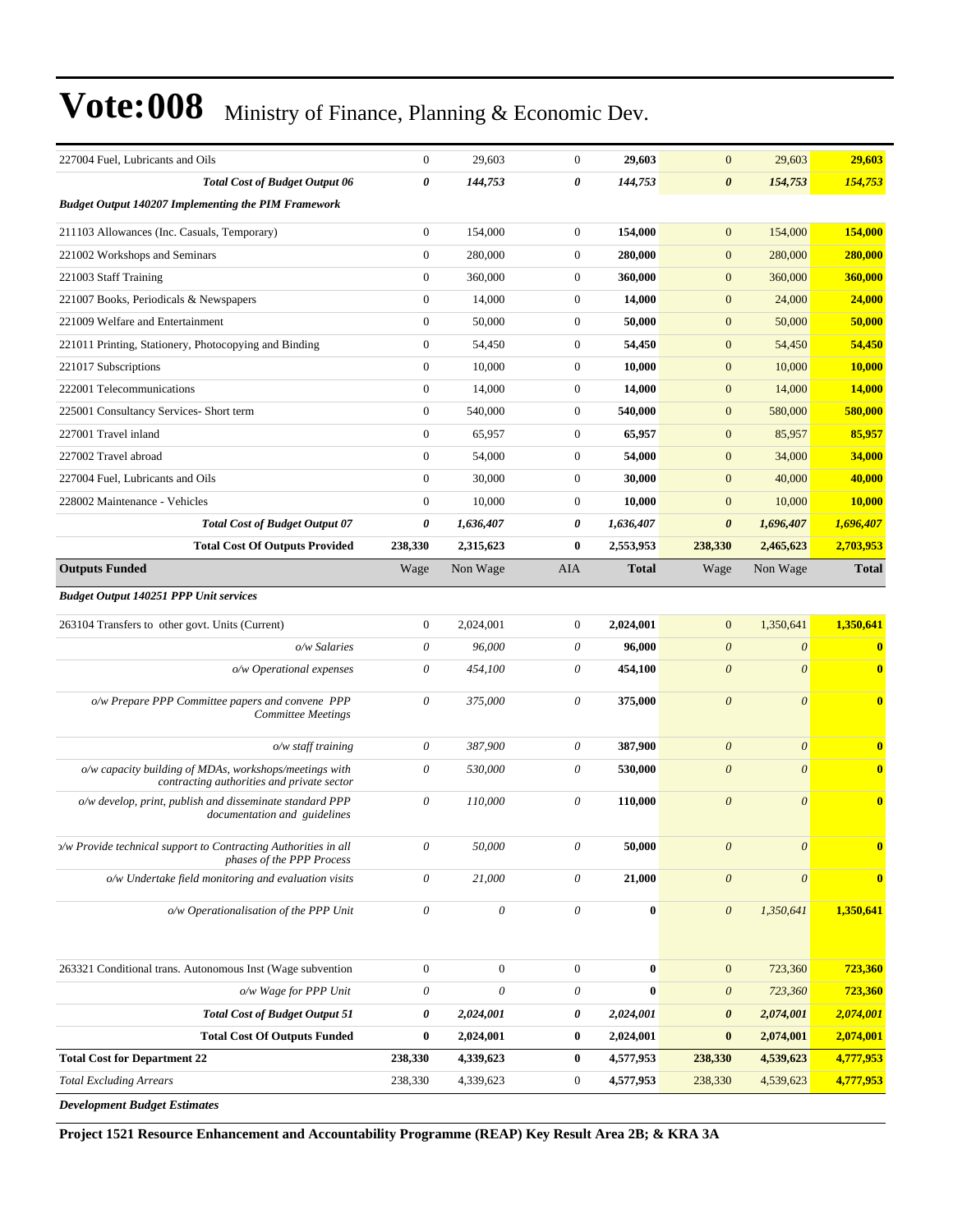| Thousand Uganda Shillings                                                                             |                  | 2020/21 Approved Budget |                  |                  |                        | 2021/22 Approved Estimates |                  |
|-------------------------------------------------------------------------------------------------------|------------------|-------------------------|------------------|------------------|------------------------|----------------------------|------------------|
| <b>Outputs Provided</b>                                                                               |                  | GoU Dev't External Fin  | <b>AIA</b>       | <b>Total</b>     | GoU Dev't External Fin |                            | <b>Total</b>     |
| Budget Output 140202 Policy, Coordination and Monitoring of the Local Government Budget Cycle         |                  |                         |                  |                  |                        |                            |                  |
| 211102 Contract Staff Salaries                                                                        | 2,494,781        | $\boldsymbol{0}$        | $\boldsymbol{0}$ | 2,494,781        | 2,245,303              | $\boldsymbol{0}$           | 2,245,303        |
| 211103 Allowances (Inc. Casuals, Temporary)                                                           | $\boldsymbol{0}$ | 129,600                 | $\boldsymbol{0}$ | 129,600          | 129,600                | $\mathbf{0}$               | 129,600          |
| 212201 Social Security Contributions                                                                  | $\overline{0}$   | $\mathbf{0}$            | $\boldsymbol{0}$ | $\bf{0}$         | 249,478                | $\mathbf{0}$               | 249,478          |
| 221002 Workshops and Seminars                                                                         | 816,512          | 270,400                 | $\boldsymbol{0}$ | 1,086,912        | 115,820                | 72,400                     | 188,220          |
| 221003 Staff Training                                                                                 | $\boldsymbol{0}$ | 200,000                 | $\boldsymbol{0}$ | 200,000          | 339,614                | 598,346                    | 937,960          |
| 221011 Printing, Stationery, Photocopying and Binding                                                 | $\overline{0}$   | $\boldsymbol{0}$        | $\boldsymbol{0}$ | $\boldsymbol{0}$ | $\mathbf{0}$           | 68,850                     | 68,850           |
| 222003 Information and communications technology (ICT)                                                | $\boldsymbol{0}$ | $\boldsymbol{0}$        | $\boldsymbol{0}$ | $\bf{0}$         | 40,000                 | $\mathbf{0}$               | 40,000           |
| 225001 Consultancy Services- Short term                                                               | 75,000           | 100,000                 | $\boldsymbol{0}$ | 175,000          | $\mathbf{0}$           | 254,306                    | 254,306          |
| 227001 Travel inland                                                                                  | $\mathbf{0}$     | $\boldsymbol{0}$        | $\boldsymbol{0}$ | $\mathbf{0}$     | $\mathbf{0}$           | 56,722                     | 56,722           |
| 227002 Travel abroad                                                                                  | 145,200          | $\boldsymbol{0}$        | $\boldsymbol{0}$ | 145,200          | $\mathbf{0}$           | $\mathbf{0}$               | $\bf{0}$         |
| <b>Total Cost Of Output 140202</b>                                                                    | 3,531,493        | 700,000                 | 0                | 4,231,493        | 3,119,816              | 1,050,624                  | 4,170,439        |
| Budget Output 140203 Inter-Governmental Fiscal Transfer Reform Programme                              |                  |                         |                  |                  |                        |                            |                  |
| 211102 Contract Staff Salaries                                                                        | $\boldsymbol{0}$ | $\boldsymbol{0}$        | $\boldsymbol{0}$ | $\bf{0}$         | 948,000                | $\boldsymbol{0}$           | 948,000          |
| 211103 Allowances (Inc. Casuals, Temporary)                                                           | $\overline{0}$   | $\boldsymbol{0}$        | $\boldsymbol{0}$ | $\bf{0}$         | 488,000                | $\boldsymbol{0}$           | 488,000          |
| 212101 Social Security Contributions                                                                  | $\overline{0}$   | $\boldsymbol{0}$        | $\boldsymbol{0}$ | $\bf{0}$         | 94,800                 | $\boldsymbol{0}$           | 94,800           |
| 213004 Gratuity Expenses                                                                              | $\boldsymbol{0}$ | $\boldsymbol{0}$        | $\boldsymbol{0}$ | $\bf{0}$         | 237,000                | $\mathbf{0}$               | 237,000          |
| 221001 Advertising and Public Relations                                                               | $\overline{0}$   | $\boldsymbol{0}$        | $\boldsymbol{0}$ | $\bf{0}$         | 191,000                | $\boldsymbol{0}$           | 191,000          |
| 221002 Workshops and Seminars                                                                         | $\boldsymbol{0}$ | $\boldsymbol{0}$        | $\boldsymbol{0}$ | $\bf{0}$         | 7,931,042              | $\boldsymbol{0}$           | 7,931,042        |
| 221003 Staff Training                                                                                 | $\overline{0}$   | $\boldsymbol{0}$        | $\boldsymbol{0}$ | $\bf{0}$         | 753,400                | $\boldsymbol{0}$           | 753,400          |
| 221009 Welfare and Entertainment                                                                      | $\overline{0}$   | $\boldsymbol{0}$        | $\boldsymbol{0}$ | $\bf{0}$         | 110,853                | $\mathbf{0}$               | 110,853          |
| 221011 Printing, Stationery, Photocopying and Binding                                                 | $\boldsymbol{0}$ | $\boldsymbol{0}$        | $\boldsymbol{0}$ | $\bf{0}$         | 2,280,858              | $\boldsymbol{0}$           | 2,280,858        |
| 221012 Small Office Equipment                                                                         | $\overline{0}$   | $\boldsymbol{0}$        | $\boldsymbol{0}$ | $\bf{0}$         | 2,000                  | $\mathbf{0}$               | 2,000            |
| 222001 Telecommunications                                                                             | $\overline{0}$   | $\boldsymbol{0}$        | $\boldsymbol{0}$ | $\bf{0}$         | 35,000                 | $\boldsymbol{0}$           | 35,000           |
| 222003 Information and communications technology (ICT)                                                | $\overline{0}$   | $\boldsymbol{0}$        | $\boldsymbol{0}$ | $\bf{0}$         | 361,494                | $\boldsymbol{0}$           | 361,494          |
| 225001 Consultancy Services- Short term                                                               | $\overline{0}$   | $\boldsymbol{0}$        | $\boldsymbol{0}$ | $\boldsymbol{0}$ | 19,512,015             | $\mathbf{0}$               | 19,512,015       |
| 225002 Consultancy Services-Long-term                                                                 | $\boldsymbol{0}$ | $\boldsymbol{0}$        | $\boldsymbol{0}$ | $\bf{0}$         | 10,942,294             | $\mathbf{0}$               | 10,942,294       |
| 227001 Travel inland                                                                                  | $\boldsymbol{0}$ | $\boldsymbol{0}$        | $\boldsymbol{0}$ | $\bf{0}$         | 11,389,252             | $\mathbf{0}$               | 11,389,252       |
| 227004 Fuel, Lubricants and Oils                                                                      | 0                | $\boldsymbol{0}$        | $\boldsymbol{0}$ | $\boldsymbol{0}$ | 582,991                | $\mathbf{0}$               | 582,991          |
| 228002 Maintenance - Vehicles                                                                         | $\overline{0}$   | $\boldsymbol{0}$        | $\overline{0}$   | $\bf{0}$         | 190,000                | $\mathbf{0}$               | <b>190,000</b>   |
| Total Cost Of Output 140203                                                                           | 0                | $\boldsymbol{\theta}$   | 0                | 0                | 56,050,000             | $\boldsymbol{\theta}$      | 56,050,000       |
| Budget Output 140204 Coordination and Monitoring of Sectoral Plans, Budgets and Budget Implementation |                  |                         |                  |                  |                        |                            |                  |
| 211102 Contract Staff Salaries                                                                        | 648,000          | $\boldsymbol{0}$        | $\overline{0}$   | 648,000          | $\mathbf{0}$           | $\overline{0}$             | $\bf{0}$         |
| 211103 Allowances (Inc. Casuals, Temporary)                                                           | 150,500          | $\boldsymbol{0}$        | $\boldsymbol{0}$ | 150,500          | $\mathbf{0}$           | $\overline{0}$             | $\boldsymbol{0}$ |
| 212101 Social Security Contributions                                                                  | 64,800           | $\boldsymbol{0}$        | 0                | 64,800           | $\mathbf{0}$           | $\overline{0}$             | $\bf{0}$         |
| 213004 Gratuity Expenses                                                                              | 162,000          | $\boldsymbol{0}$        | $\boldsymbol{0}$ | 162,000          | $\mathbf{0}$           | $\boldsymbol{0}$           | $\bf{0}$         |
| 221001 Advertising and Public Relations                                                               | 100,000          | $\boldsymbol{0}$        | $\boldsymbol{0}$ | 100,000          | $\mathbf{0}$           | $\overline{0}$             | $\bf{0}$         |
| 221002 Workshops and Seminars                                                                         | 970,000          | $\boldsymbol{0}$        | $\boldsymbol{0}$ | 970,000          | $\mathbf{0}$           | $\boldsymbol{0}$           | $\bf{0}$         |
| 221003 Staff Training                                                                                 | 80,000           | $\boldsymbol{0}$        | $\overline{0}$   | 80,000           | $\mathbf{0}$           | $\overline{0}$             | $\boldsymbol{0}$ |
| 221008 Computer supplies and Information Technology (IT)                                              | 106,000          | $\boldsymbol{0}$        | 0                | 106,000          | $\mathbf{0}$           | $\overline{0}$             | $\bf{0}$         |
| 221009 Welfare and Entertainment                                                                      | 22,280           | $\boldsymbol{0}$        | $\boldsymbol{0}$ | 22,280           | $\mathbf{0}$           | $\boldsymbol{0}$           | $\bf{0}$         |
| 221012 Small Office Equipment                                                                         | 700              | $\boldsymbol{0}$        | $\boldsymbol{0}$ | 700              | $\mathbf{0}$           | $\boldsymbol{0}$           | $\bf{0}$         |
|                                                                                                       |                  |                         |                  |                  |                        |                            |                  |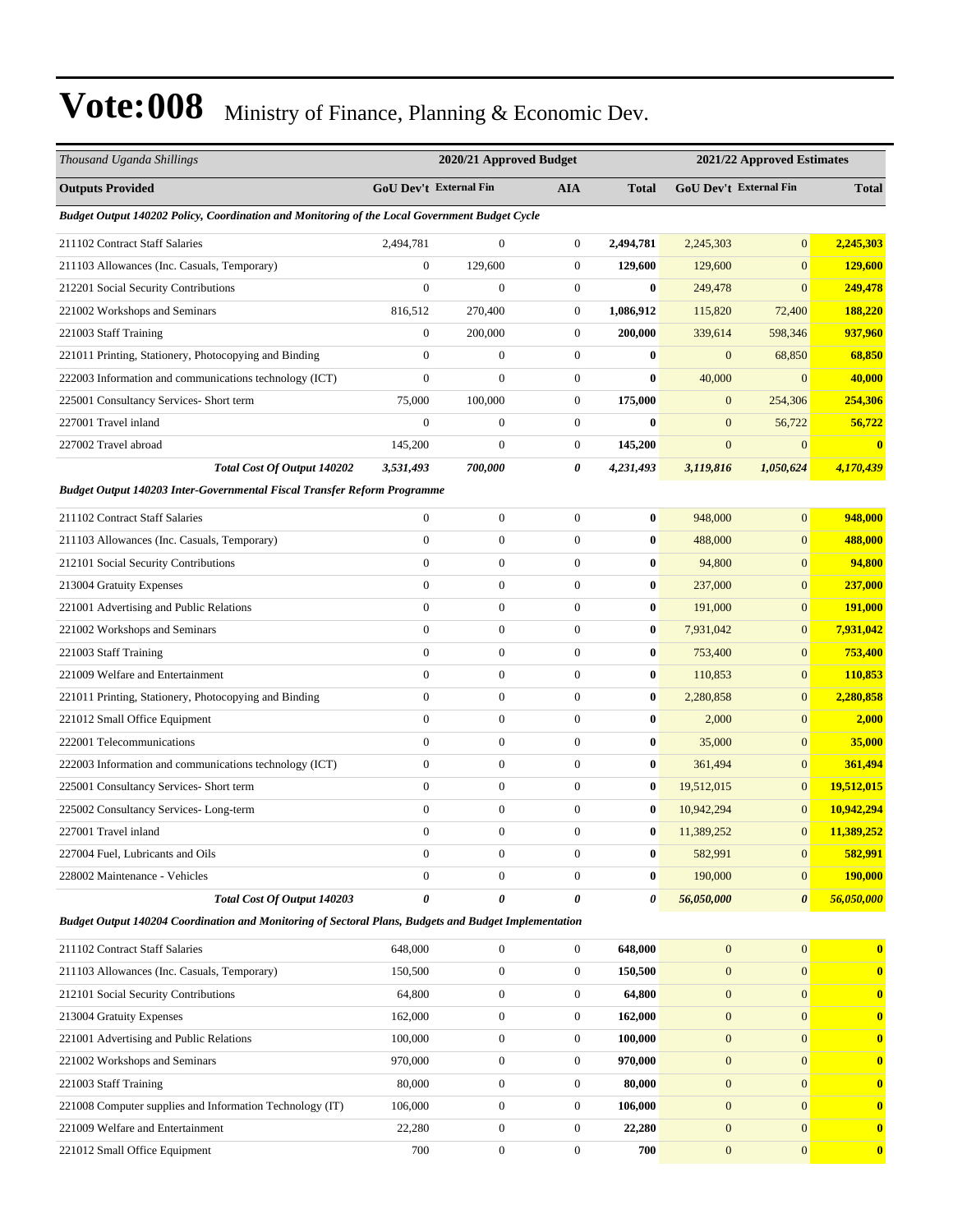| 225001 Consultancy Services- Short term                                                      | 12,700,000                    | $\mathbf{0}$            | $\boldsymbol{0}$ | 12,700,000   | $\mathbf{0}$          | $\mathbf{0}$               | $\bf{0}$              |
|----------------------------------------------------------------------------------------------|-------------------------------|-------------------------|------------------|--------------|-----------------------|----------------------------|-----------------------|
| 227001 Travel inland                                                                         | 1,523,720                     | $\boldsymbol{0}$        | $\boldsymbol{0}$ | 1,523,720    | $\mathbf{0}$          | $\mathbf{0}$               | $\mathbf{0}$          |
| 227004 Fuel, Lubricants and Oils                                                             | 60,000                        | $\mathbf{0}$            | $\boldsymbol{0}$ | 60,000       | $\boldsymbol{0}$      | $\mathbf{0}$               | $\mathbf{0}$          |
| Total Cost Of Output 140204                                                                  | 16,588,000                    | 0                       | 0                | 16,588,000   | $\boldsymbol{\theta}$ | $\boldsymbol{\theta}$      | $\boldsymbol{\theta}$ |
| <b>Budget Output 140207 Implementing the PIM Framework</b>                                   |                               |                         |                  |              |                       |                            |                       |
| 211103 Allowances (Inc. Casuals, Temporary)                                                  | $\boldsymbol{0}$              | 94,800                  | $\boldsymbol{0}$ | 94,800       | 94,800                | $\mathbf{0}$               | 94,800                |
| 221002 Workshops and Seminars                                                                | 1,205,593                     | 195,071                 | $\overline{0}$   | 1,400,664    | 593,800               | 545,830                    | 1,139,630             |
| 221003 Staff Training                                                                        | 483,643                       | 300,000                 | $\boldsymbol{0}$ | 783,643      | 142,500               | 552,758                    | 695,258               |
| 221011 Printing, Stationery, Photocopying and Binding                                        | 50,000                        | $\mathbf{0}$            | $\boldsymbol{0}$ | 50,000       | $\mathbf{0}$          | 48,000                     | 48,000                |
| 222003 Information and communications technology (ICT)                                       | $\overline{0}$                | $\mathbf{0}$            | $\boldsymbol{0}$ | $\bf{0}$     | $\mathbf{0}$          | 52,100                     | 52,100                |
| 225001 Consultancy Services- Short term                                                      | 536,970                       | 260,000                 | $\boldsymbol{0}$ | 796,970      | 76,560                | 3,461,760                  | 3,538,320             |
| 225002 Consultancy Services-Long-term                                                        | $\boldsymbol{0}$              | 300,000                 | $\boldsymbol{0}$ | 300,000      | $\mathbf{0}$          | 460,500                    | 460,500               |
| 227001 Travel inland                                                                         | 147,300                       | $\mathbf{0}$            | $\boldsymbol{0}$ | 147,300      | 85,620                | $\mathbf{0}$               | 85,620                |
| Total Cost Of Output 140207                                                                  | 2,423,507                     | 1,149,871               | 0                | 3,573,378    | 993,280               | 5,120,948                  | 6,114,228             |
| <b>Total Cost for Outputs Provided</b>                                                       | 22,543,000                    | 1,849,871               | $\boldsymbol{0}$ | 24,392,871   | 60,163,096            | 6,171,572                  | 66,334,668            |
| <b>Capital Purchases</b>                                                                     | <b>GoU Dev't External Fin</b> |                         | <b>AIA</b>       | Total        |                       | GoU Dev't External Fin     | <b>Total</b>          |
| Budget Output 140275 Purchase of Motor Vehicles and Other Transport Equipment                |                               |                         |                  |              |                       |                            |                       |
| 312201 Transport Equipment                                                                   | 600,000                       | $\boldsymbol{0}$        | $\boldsymbol{0}$ | 600,000      | 735,000               | $\mathbf{0}$               | 735,000               |
| Total Cost Of Output 140275                                                                  | 600,000                       | 0                       | 0                | 600,000      | 735,000               | $\boldsymbol{\theta}$      | 735,000               |
| Budget Output 140278 Purchase of Office and Residential Furniture and Fittings               |                               |                         |                  |              |                       |                            |                       |
| 312203 Furniture & Fixtures                                                                  | 12,000                        | $\boldsymbol{0}$        | $\boldsymbol{0}$ | 12,000       | 15,000                | $\overline{0}$             | 15,000                |
| Total Cost Of Output 140278                                                                  | 12,000                        | 0                       | 0                | 12,000       | 15,000                | $\boldsymbol{\theta}$      | 15,000                |
| <b>Total Cost for Capital Purchases</b>                                                      | 612,000                       | $\mathbf{0}$            | $\boldsymbol{0}$ | 612,000      | 750,000               | $\mathbf{0}$               | 750,000               |
| <b>Total Cost for Project: 1521</b>                                                          | 23,155,000                    | 1,849,871               | $\boldsymbol{0}$ | 25,004,871   | 60,913,096            | 6,171,572                  | 67,084,668            |
| <b>Total Excluding Arrears</b>                                                               | 23,155,000                    | 1,849,871               | $\boldsymbol{0}$ | 25,004,871   | 60,913,096            | 6,171,572                  | 67,084,668            |
|                                                                                              | GoU                           | <b>External Fin</b>     | <b>AIA</b>       | <b>Total</b> | GoU                   | <b>External Fin</b>        | <b>Total</b>          |
| <b>Total Cost for Sub-SubProgramme 02</b>                                                    | 53,933,231                    | 1,849,871               | $\bf{0}$         | 55,783,102   | 95,591,327            | 6,171,572                  | 101,762,899           |
| <b>Total Excluding Arrears</b>                                                               | 53,933,231                    | 1,849,871               | $\mathbf{0}$     | 55,783,102   | 95,591,327            | 6,171,572                  | 101,762,899           |
| <b>Sub-SubProgramme: 03 Public Financial Management</b>                                      |                               |                         |                  |              |                       |                            |                       |
| <b>Recurrent Budget Estimates</b>                                                            |                               |                         |                  |              |                       |                            |                       |
| <b>Department 05 Financial Management Services</b>                                           |                               |                         |                  |              |                       |                            |                       |
|                                                                                              |                               |                         |                  |              |                       |                            |                       |
| Thousand Uganda Shillings                                                                    |                               | 2020/21 Approved Budget |                  |              |                       | 2021/22 Approved Estimates |                       |
| <b>Outputs Provided</b>                                                                      | Wage                          | Non Wage                | AIA              | <b>Total</b> | Wage                  | Non Wage                   | <b>Total</b>          |
| Budget Output 140301 Accounting and Financial Management Policy, Coordination and Monitoring |                               |                         |                  |              |                       |                            |                       |
| 211101 General Staff Salaries                                                                | 267,397                       | $\boldsymbol{0}$        | $\boldsymbol{0}$ | 267,397      | 267,397               | $\mathbf{0}$               | 267,397               |
| 211103 Allowances (Inc. Casuals, Temporary)                                                  | $\boldsymbol{0}$              | 224,376                 | $\boldsymbol{0}$ | 224,376      | $\boldsymbol{0}$      | 97,334                     | 97,334                |
| 221016 IFMS Recurrent costs                                                                  | $\boldsymbol{0}$              | 18,559,147              | $\boldsymbol{0}$ | 18,559,147   | $\boldsymbol{0}$      | 11,686,189                 | 11,686,189            |
| <b>Total Cost of Budget Output 01</b>                                                        | 267,397                       | 18,783,523              | 0                | 19,050,920   | 267,397               | 11,783,523                 | 12,050,920            |
| <b>Total Cost Of Outputs Provided</b>                                                        | 267,397                       | 18,783,523              | $\bf{0}$         | 19,050,920   | 267,397               | 11,783,523                 | 12,050,920            |
| <b>Total Cost for Department 05</b>                                                          | 267,397                       | 18,783,523              | $\bf{0}$         | 19,050,920   | 267,397               | 11,783,523                 | 12,050,920            |
| <b>Total Excluding Arrears</b>                                                               | 267,397                       | 18,783,523              | $\boldsymbol{0}$ | 19,050,920   | 267,397               | 11,783,523                 | 12,050,920            |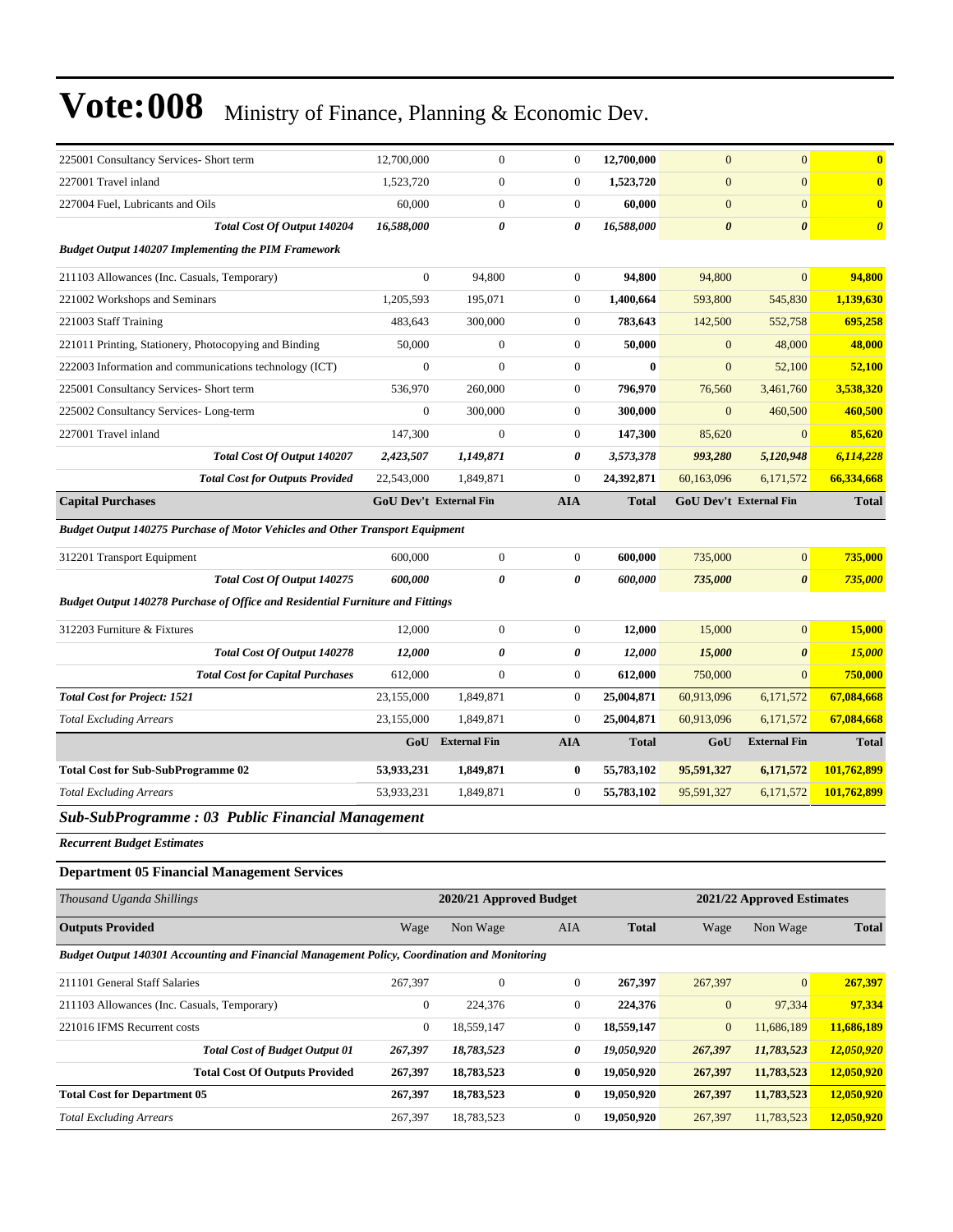#### **Department 06 Treasury Services**

| Thousand Uganda Shillings                                                                    |                       | 2020/21 Approved Budget |                  |              |                       | 2021/22 Approved Estimates |              |  |
|----------------------------------------------------------------------------------------------|-----------------------|-------------------------|------------------|--------------|-----------------------|----------------------------|--------------|--|
| <b>Outputs Provided</b>                                                                      | Wage                  | Non Wage                | AIA              | <b>Total</b> | Wage                  | Non Wage                   | <b>Total</b> |  |
| Budget Output 140301 Accounting and Financial Management Policy, Coordination and Monitoring |                       |                         |                  |              |                       |                            |              |  |
| 211101 General Staff Salaries                                                                | 108.918               | $\boldsymbol{0}$        | $\mathbf{0}$     | 108,918      | 108,918               | $\mathbf{0}$               | 108,918      |  |
| 211103 Allowances (Inc. Casuals, Temporary)                                                  | $\boldsymbol{0}$      | 144,000                 | $\boldsymbol{0}$ | 144,000      | $\mathbf{0}$          | 144,000                    | 144,000      |  |
| 221003 Staff Training                                                                        | $\boldsymbol{0}$      | 150,000                 | $\boldsymbol{0}$ | 150,000      | $\mathbf{0}$          | 135,000                    | 135,000      |  |
| 221011 Printing, Stationery, Photocopying and Binding                                        | $\boldsymbol{0}$      | 195,113                 | $\boldsymbol{0}$ | 195,113      | $\boldsymbol{0}$      | 195,113                    | 195,113      |  |
| 221016 IFMS Recurrent costs                                                                  | $\boldsymbol{0}$      | 852,000                 | $\boldsymbol{0}$ | 852,000      | $\boldsymbol{0}$      | 1,867,000                  | 1,867,000    |  |
| <b>Total Cost of Budget Output 01</b>                                                        | 108,918               | 1,341,113               | 0                | 1,450,031    | 108,918               | 2,341,113                  | 2,450,031    |  |
| Budget Output 140302 Management and Reporting on the Accounts of Government                  |                       |                         |                  |              |                       |                            |              |  |
| 221016 IFMS Recurrent costs                                                                  | $\boldsymbol{0}$      | 550,725                 | $\boldsymbol{0}$ | 550,725      | $\mathbf{0}$          | 626,725                    | 626,725      |  |
| 227001 Travel inland                                                                         | $\boldsymbol{0}$      | 46,500                  | $\boldsymbol{0}$ | 46,500       | $\boldsymbol{0}$      | $\mathbf{0}$               | $\bf{0}$     |  |
| 227002 Travel abroad                                                                         | $\mathbf{0}$          | 49,500                  | $\boldsymbol{0}$ | 49,500       | $\mathbf{0}$          | $\overline{0}$             | $\bf{0}$     |  |
| 228002 Maintenance - Vehicles                                                                | $\mathbf{0}$          | $\mathbf{0}$            | $\boldsymbol{0}$ | $\bf{0}$     | $\mathbf{0}$          | 20,000                     | 20,000       |  |
| <b>Total Cost of Budget Output 02</b>                                                        | 0                     | 646,725                 | 0                | 646,725      | $\boldsymbol{\theta}$ | 646,725                    | 646,725      |  |
| <b>Total Cost Of Outputs Provided</b>                                                        | 108,918               | 1,987,838               | $\bf{0}$         | 2,096,756    | 108,918               | 2,987,838                  | 3,096,756    |  |
| <b>Outputs Funded</b>                                                                        | Wage                  | Non Wage                | AIA              | <b>Total</b> | Wage                  | Non Wage                   | <b>Total</b> |  |
| Budget Output 140355 Capitalisation of Uganda National Oil Company (UNOOC)                   |                       |                         |                  |              |                       |                            |              |  |
| 263104 Transfers to other govt. Units (Current)                                              | $\boldsymbol{0}$      | 11,900,120              | $\mathbf{0}$     | 11,900,120   | $\boldsymbol{0}$      | 28,526,660                 | 28,526,660   |  |
| o/w UNOC Non Wage recurrent activities                                                       | $\boldsymbol{\theta}$ | 11,900,120              | 0                | 11,900,120   | $\boldsymbol{\theta}$ | $\theta$                   | $\bf{0}$     |  |
| o/w UNOC Staff Salaries                                                                      | $\boldsymbol{\theta}$ | 0                       | 0                | $\bf{0}$     | $\boldsymbol{\theta}$ | 28,526,660                 | 28,526,660   |  |
| 263321 Conditional trans. Autonomous Inst (Wage subvention                                   | $\boldsymbol{0}$      | 19,570,000              | $\boldsymbol{0}$ | 19,570,000   | $\boldsymbol{0}$      | 19,570,000                 | 19,570,000   |  |
| o/w UNOC Staff Salaries                                                                      | 0                     | 19,570,000              | 0                | 19,570,000   | $\boldsymbol{\theta}$ | $\boldsymbol{\theta}$      | $\bf{0}$     |  |
| o/w UNOC Staff Wages                                                                         | $\boldsymbol{\theta}$ | $\boldsymbol{\theta}$   | 0                | $\bf{0}$     | $\boldsymbol{\theta}$ | 19,570,000                 | 19,570,000   |  |
| <b>Total Cost of Budget Output 55</b>                                                        | 0                     | 31,470,120              | 0                | 31,470,120   | 0                     | 48,096,660                 | 48,096,660   |  |
| <b>Total Cost Of Outputs Funded</b>                                                          | $\bf{0}$              | 31,470,120              | $\bf{0}$         | 31,470,120   | $\bf{0}$              | 48,096,660                 | 48,096,660   |  |
| <b>Total Cost for Department 06</b>                                                          | 108,918               | 33,457,958              | $\bf{0}$         | 33,566,876   | 108,918               | 51,084,497                 | 51,193,415   |  |
| <b>Total Excluding Arrears</b>                                                               | 108,918               | 33,457,958              | $\boldsymbol{0}$ | 33,566,876   | 108,918               | 51,084,497                 | 51,193,415   |  |
| <b>Department 23 Management Information Systems</b>                                          |                       |                         |                  |              |                       |                            |              |  |
| Thousand Uganda Shillings                                                                    |                       | 2020/21 Approved Budget |                  |              |                       | 2021/22 Approved Estimates |              |  |
| <b>Outputs Provided</b>                                                                      | Wage                  | Non Wage                | AIA              | <b>Total</b> | Wage                  | Non Wage                   | <b>Total</b> |  |
| <b>Budget Output 140307 Management of ICT systems and infrastructure</b>                     |                       |                         |                  |              |                       |                            |              |  |
| 211101 General Staff Salaries                                                                | 457,679               | $\boldsymbol{0}$        | $\mathbf{0}$     | 457,679      | 457,679               | $\mathbf{0}$               | 457,679      |  |
| 211103 Allowances (Inc. Casuals, Temporary)                                                  | $\boldsymbol{0}$      | 177,750                 | $\boldsymbol{0}$ | 177,750      | $\boldsymbol{0}$      | 100,000                    | 100,000      |  |
| 221002 Workshops and Seminars                                                                | $\boldsymbol{0}$      | 80,000                  | $\boldsymbol{0}$ | 80,000       | $\boldsymbol{0}$      | 80,000                     | 80,000       |  |
| 221003 Staff Training                                                                        | $\boldsymbol{0}$      | 200,000                 | $\boldsymbol{0}$ | 200,000      | $\boldsymbol{0}$      | $\mathbf{0}$               | $\bf{0}$     |  |
| 221011 Printing, Stationery, Photocopying and Binding                                        | $\boldsymbol{0}$      | 72,600                  | $\boldsymbol{0}$ | 72,600       | $\boldsymbol{0}$      | 200,000                    | 200,000      |  |
| 221016 IFMS Recurrent costs                                                                  | $\boldsymbol{0}$      | 928,360                 | $\boldsymbol{0}$ | 928,360      | $\boldsymbol{0}$      | 1,073,110                  | 1,073,110    |  |
| 227002 Travel abroad                                                                         | $\boldsymbol{0}$      | 14,400                  | $\boldsymbol{0}$ | 14,400       | $\boldsymbol{0}$      | $\mathbf{0}$               | $\bf{0}$     |  |
| 227004 Fuel, Lubricants and Oils                                                             | $\boldsymbol{0}$      | 29,000                  | $\boldsymbol{0}$ | 29,000       | $\boldsymbol{0}$      | 35,000                     | 35,000       |  |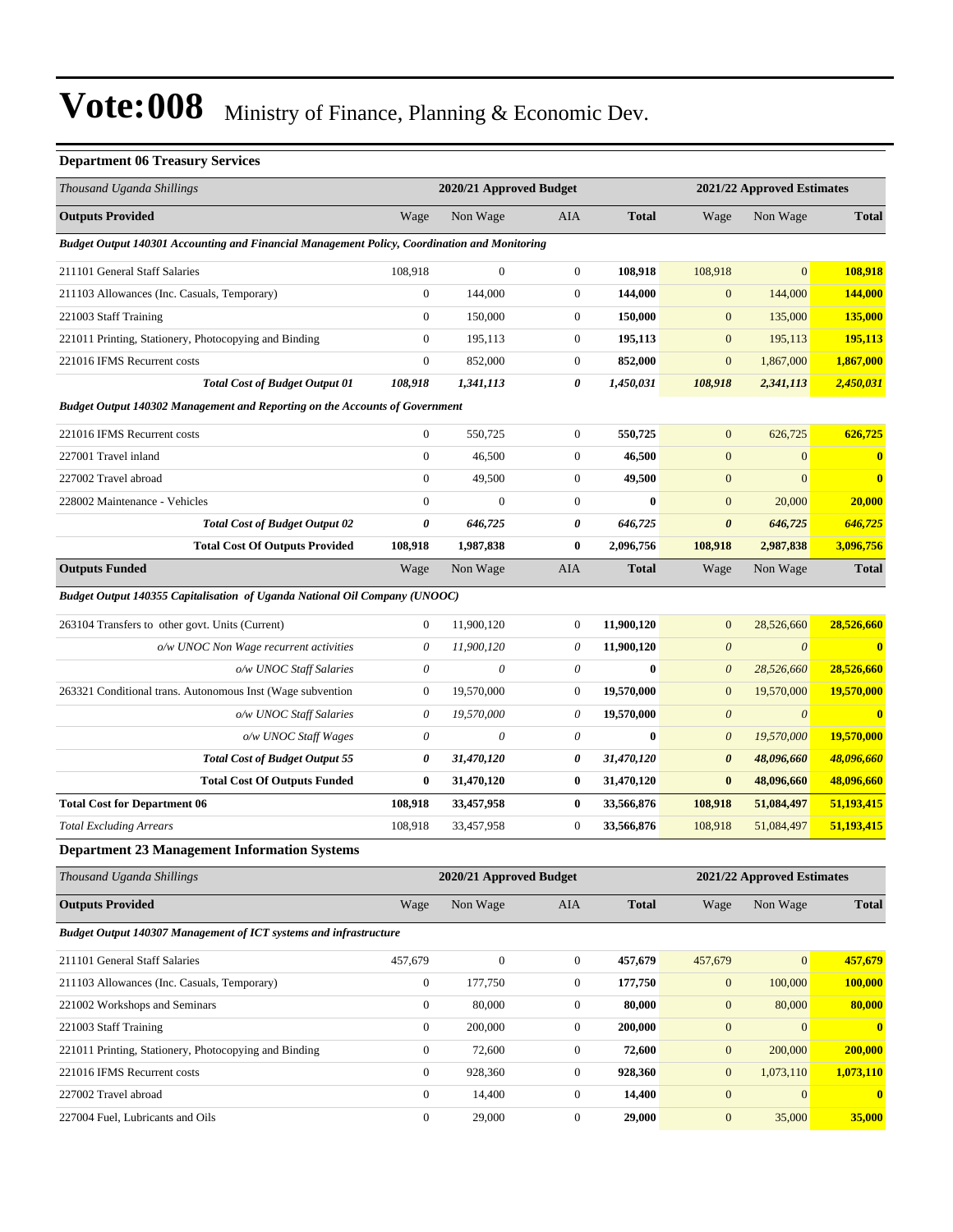| 228002 Maintenance - Vehicles                                                                | $\boldsymbol{0}$          | 16,000                    | $\boldsymbol{0}$      | 16,000           | $\mathbf{0}$              | 30,000                     | 30,000       |
|----------------------------------------------------------------------------------------------|---------------------------|---------------------------|-----------------------|------------------|---------------------------|----------------------------|--------------|
| <b>Total Cost of Budget Output 07</b>                                                        | 457,679                   | 1,518,110                 | 0                     | 1,975,789        | 457,679                   | 1,518,110                  | 1,975,789    |
| <b>Total Cost Of Outputs Provided</b>                                                        | 457,679                   | 1,518,110                 | $\bf{0}$              | 1,975,789        | 457,679                   | 1,518,110                  | 1,975,789    |
| <b>Total Cost for Department 23</b>                                                          | 457,679                   | 1,518,110                 | $\bf{0}$              | 1,975,789        | 457,679                   | 1,518,110                  | 1,975,789    |
| <b>Total Excluding Arrears</b>                                                               | 457,679                   | 1,518,110                 | $\boldsymbol{0}$      | 1,975,789        | 457,679                   | 1,518,110                  | 1,975,789    |
| <b>Department 24 Procurement Policy and Management</b>                                       |                           |                           |                       |                  |                           |                            |              |
| Thousand Uganda Shillings                                                                    |                           | 2020/21 Approved Budget   |                       |                  |                           | 2021/22 Approved Estimates |              |
| <b>Outputs Provided</b>                                                                      | Wage                      | Non Wage                  | AIA                   | <b>Total</b>     | Wage                      | Non Wage                   | <b>Total</b> |
| <b>Budget Output 140306 Procurement Policy, Disposal Management and Coordination</b>         |                           |                           |                       |                  |                           |                            |              |
| 211101 General Staff Salaries                                                                | 160,021                   | $\boldsymbol{0}$          | $\boldsymbol{0}$      | 160,021          | 160,021                   | $\boldsymbol{0}$           | 160,021      |
| 211103 Allowances (Inc. Casuals, Temporary)                                                  | $\boldsymbol{0}$          | 167,040                   | $\boldsymbol{0}$      | 167,040          | $\mathbf{0}$              | 167,040                    | 167,040      |
| 221001 Advertising and Public Relations                                                      | $\boldsymbol{0}$          | 7,844                     | $\mathbf{0}$          | 7,844            | $\mathbf{0}$              | 1,844                      | 1,844        |
| 221002 Workshops and Seminars                                                                | $\boldsymbol{0}$          | 184,837                   | $\mathbf{0}$          | 184,837          | $\boldsymbol{0}$          | 184,837                    | 184,837      |
| 221003 Staff Training                                                                        | $\boldsymbol{0}$          | 217,190                   | $\boldsymbol{0}$      | 217,190          | $\mathbf{0}$              | 220,000                    | 220,000      |
| 221007 Books, Periodicals & Newspapers                                                       | $\boldsymbol{0}$          | 1,143                     | $\boldsymbol{0}$      | 1,143            | $\boldsymbol{0}$          | 1,143                      | 1,143        |
| 221009 Welfare and Entertainment                                                             | $\boldsymbol{0}$          | 2,715                     | $\boldsymbol{0}$      | 2,715            | $\mathbf{0}$              | 2,715                      | 2,715        |
| 221011 Printing, Stationery, Photocopying and Binding                                        | $\boldsymbol{0}$          | 44,722                    | $\boldsymbol{0}$      | 44,722           | $\boldsymbol{0}$          | 50,722                     | 50,722       |
| 225001 Consultancy Services- Short term                                                      | $\boldsymbol{0}$          | 63,964                    | $\mathbf{0}$          | 63,964           | $\boldsymbol{0}$          | 101,154                    | 101,154      |
| 227001 Travel inland                                                                         | $\mathbf{0}$              | 148,772                   | $\boldsymbol{0}$      | 148,772          | $\mathbf{0}$              | 186,772                    | 186,772      |
| 227004 Fuel, Lubricants and Oils                                                             | $\boldsymbol{0}$          | 128,000                   | $\boldsymbol{0}$      | 128,000          | $\mathbf{0}$              | 150,000                    | 150,000      |
| 228002 Maintenance - Vehicles                                                                | $\boldsymbol{0}$          | 20,000                    | $\boldsymbol{0}$      | 20,000           | $\mathbf{0}$              | 20,000                     | 20,000       |
| Total Cost of Budget Output 06                                                               | 160,021                   | 986,227                   | 0                     | 1,146,248        | 160,021                   | 1,086,227                  | 1,246,248    |
| <b>Budget Output 140308 E-Government Procurement Policy, coordination and implementation</b> |                           |                           |                       |                  |                           |                            |              |
| 221002 Workshops and Seminars                                                                | $\boldsymbol{0}$          | 1,000,000                 | $\mathbf{0}$          | 1,000,000        | $\mathbf{0}$              | 800,000                    | 800,000      |
| 221003 Staff Training                                                                        | $\boldsymbol{0}$          | 600,000                   | $\boldsymbol{0}$      | 600,000          | $\boldsymbol{0}$          | 600,000                    | 600,000      |
| 225001 Consultancy Services- Short term                                                      | $\boldsymbol{0}$          | 200,000                   | $\mathbf{0}$          | 200,000          | $\boldsymbol{0}$          | 100,000                    | 100,000      |
| 227001 Travel inland                                                                         | $\boldsymbol{0}$          | $\mathbf{0}$              | $\mathbf{0}$          | $\bf{0}$         | $\mathbf{0}$              | 300,000                    | 300,000      |
| <b>Total Cost of Budget Output 08</b>                                                        | 0                         | 1,800,000                 | 0                     | 1,800,000        | 0                         | 1,800,000                  | 1,800,000    |
| <b>Total Cost Of Outputs Provided</b>                                                        | 160,021                   | 2,786,227                 | $\bf{0}$              | 2,946,248        | 160,021                   | 2,886,227                  | 3,046,248    |
| <b>Outputs Funded</b>                                                                        | Wage                      | Non Wage                  | AIA                   | <b>Total</b>     | Wage                      | Non Wage                   | <b>Total</b> |
| <b>Budget Output 140354 Procurement Appeals Tribunal Services</b>                            |                           |                           |                       |                  |                           |                            |              |
| 263104 Transfers to other govt. Units (Current)                                              | $\boldsymbol{0}$          | 1,802,100                 | $\mathbf{0}$          | 1,802,100        | $\boldsymbol{0}$          | 1,613,000                  | 1,613,000    |
| o/w PPDA Appeals Tribunal Operations                                                         | $\boldsymbol{\mathit{0}}$ | 1,802,100                 | $\boldsymbol{\theta}$ | 1,802,100        | $\boldsymbol{\mathit{0}}$ | $\boldsymbol{\theta}$      | $\mathbf{0}$ |
| o/w Transfer to PPDA Appeals Tribunal                                                        | $\boldsymbol{\mathit{0}}$ | $\theta$                  | 0                     | $\bf{0}$         | $\boldsymbol{\mathit{0}}$ | 1,613,000                  | 1,613,000    |
| 264102 Contributions to Autonomous Institutions (Wage<br>Subventions)                        | $\boldsymbol{0}$          | 897,900                   | $\boldsymbol{0}$      | 897,900          | $\boldsymbol{0}$          | 1,087,000                  | 1,087,000    |
| o/w Wage for PPDA Appeals Trbunal                                                            | $\boldsymbol{\mathit{0}}$ | 897,900                   | 0                     | 897,900          | $\boldsymbol{\mathit{0}}$ | $\boldsymbol{\theta}$      | $\bf{0}$     |
| o/w Transfer to PPDA Appeals Tribunal Wage                                                   | $\boldsymbol{\mathit{0}}$ | $\boldsymbol{\mathit{0}}$ | $\theta$              | $\boldsymbol{0}$ | $\boldsymbol{\mathit{0}}$ | 1,087,000                  | 1,087,000    |
| <b>Total Cost of Budget Output 54</b>                                                        | $\pmb{\theta}$            | 2,700,000                 | 0                     | 2,700,000        | 0                         | 2,700,000                  | 2,700,000    |
| <b>Total Cost Of Outputs Funded</b>                                                          | $\boldsymbol{0}$          | 2,700,000                 | $\bf{0}$              | 2,700,000        | $\bf{0}$                  | 2,700,000                  | 2,700,000    |
| <b>Total Cost for Department 24</b>                                                          | 160,021                   | 5,486,227                 | $\bf{0}$              | 5,646,248        | 160,021                   | 5,586,227                  | 5,746,248    |
| <b>Total Excluding Arrears</b>                                                               | 160,021                   | 5,486,227                 | $\boldsymbol{0}$      | 5,646,248        | 160,021                   | 5,586,227                  | 5,746,248    |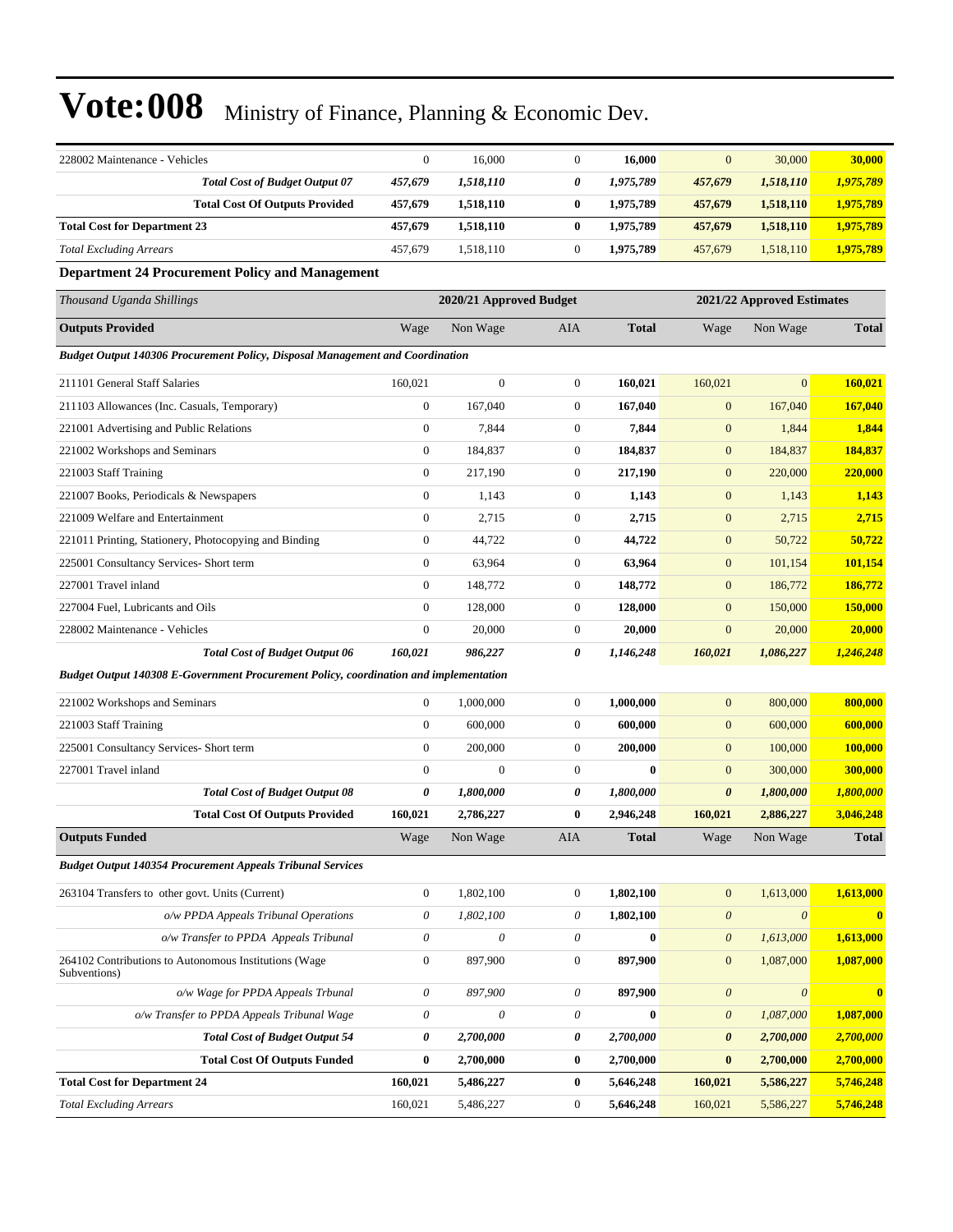#### **Department 25 Public Sector Accounts**

| Thousand Uganda Shillings                                                   |                | 2020/21 Approved Budget |                |              | 2021/22 Approved Estimates |                |                         |
|-----------------------------------------------------------------------------|----------------|-------------------------|----------------|--------------|----------------------------|----------------|-------------------------|
| <b>Outputs Provided</b>                                                     | Wage           | Non Wage                | <b>AIA</b>     | <b>Total</b> | Wage                       | Non Wage       | <b>Total</b>            |
| Budget Output 140302 Management and Reporting on the Accounts of Government |                |                         |                |              |                            |                |                         |
| 211101 General Staff Salaries                                               | 264,631        | $\mathbf{0}$            | $\mathbf{0}$   | 264,631      | 264,310                    | $\overline{0}$ | 264,310                 |
| 211103 Allowances (Inc. Casuals, Temporary)                                 | $\mathbf{0}$   | 305,000                 | $\Omega$       | 305,000      | $\mathbf{0}$               | 705,000        | 705,000                 |
| 221002 Workshops and Seminars                                               | $\mathbf{0}$   | 99,600                  | $\mathbf{0}$   | 99,600       | $\overline{0}$             | $\overline{0}$ | $\overline{\mathbf{0}}$ |
| 221003 Staff Training                                                       | $\mathbf{0}$   | 200,501                 | $\mathbf{0}$   | 200,501      | $\mathbf{0}$               | 200,501        | 200,501                 |
| 221009 Welfare and Entertainment                                            | $\mathbf{0}$   | 119,600                 | $\mathbf{0}$   | 119,600      | $\mathbf{0}$               | 150,000        | 150,000                 |
| 221011 Printing, Stationery, Photocopying and Binding                       | $\mathbf{0}$   | 180,774                 | $\mathbf{0}$   | 180,774      | $\mathbf{0}$               | 208,046        | 208,046                 |
| 221016 IFMS Recurrent costs                                                 | $\overline{0}$ | 1,165,832               | $\overline{0}$ | 1,165,832    | $\mathbf{0}$               | 1,302,000      | 1,302,000               |
| 222001 Telecommunications                                                   | $\overline{0}$ | 5,000                   | 0              | 5,000        | $\mathbf{0}$               | $\overline{0}$ | $\mathbf{0}$            |
| 227001 Travel inland                                                        | $\overline{0}$ | 93,374                  | 0              | 93,374       | $\mathbf{0}$               | 200,000        | 200,000                 |
| 227002 Travel abroad                                                        | $\mathbf{0}$   | 89.866                  | $\mathbf{0}$   | 89.866       | $\overline{0}$             | $\overline{0}$ | $\mathbf{0}$            |
| 227004 Fuel, Lubricants and Oils                                            | $\mathbf{0}$   | 228,000                 | $\mathbf{0}$   | 228,000      | $\mathbf{0}$               | 222,000        | 222,000                 |
| <b>Total Cost of Budget Output 02</b>                                       | 264,631        | 2,487,547               | 0              | 2,752,178    | 264,310                    | 2,987,547      | 3,251,857               |
| <b>Total Cost Of Outputs Provided</b>                                       | 264,631        | 2,487,547               | $\bf{0}$       | 2,752,178    | 264,310                    | 2,987,547      | 3,251,857               |
| <b>Total Cost for Department 25</b>                                         | 264,631        | 2,487,547               | $\bf{0}$       | 2,752,178    | 264,310                    | 2,987,547      | 3,251,857               |
| <b>Total Excluding Arrears</b>                                              | 264,631        | 2,487,547               | 0              | 2,752,178    | 264,310                    | 2,987,547      | 3,251,857               |

**Department 31 Treasury Inspectorate and Policy**

| Thousand Uganda Shillings                                                                    |              | 2020/21 Approved Budget |                |              |                       | 2021/22 Approved Estimates |              |  |  |
|----------------------------------------------------------------------------------------------|--------------|-------------------------|----------------|--------------|-----------------------|----------------------------|--------------|--|--|
| <b>Outputs Provided</b>                                                                      | Wage         | Non Wage                | AIA            | <b>Total</b> | Wage                  | Non Wage                   | <b>Total</b> |  |  |
| Budget Output 140301 Accounting and Financial Management Policy, Coordination and Monitoring |              |                         |                |              |                       |                            |              |  |  |
| 211101 General Staff Salaries                                                                | 358,076      | $\Omega$                | $\overline{0}$ | 358,076      | 358,076               | $\Omega$                   | 358,076      |  |  |
| 211103 Allowances (Inc. Casuals, Temporary)                                                  | $\mathbf{0}$ | 504,354                 | $\overline{0}$ | 504,354      | $\mathbf{0}$          | 454,354                    | 454,354      |  |  |
| 221002 Workshops and Seminars                                                                | $\Omega$     | 426,817                 | $\overline{0}$ | 426,817      | $\mathbf{0}$          | 326,817                    | 326,817      |  |  |
| 221003 Staff Training                                                                        | $\mathbf{0}$ | 312,338                 | $\overline{0}$ | 312,338      | $\mathbf{0}$          | 262,338                    | 262,338      |  |  |
| 221008 Computer supplies and Information Technology (IT)                                     | $\mathbf{0}$ | $\overline{0}$          | $\overline{0}$ | $\bf{0}$     | $\mathbf{0}$          | 240,000                    | 240,000      |  |  |
| 221009 Welfare and Entertainment                                                             | $\mathbf{0}$ | 71,195                  | $\overline{0}$ | 71,195       | $\mathbf{0}$          | 71,195                     | 71,195       |  |  |
| 221011 Printing, Stationery, Photocopying and Binding                                        | $\mathbf{0}$ | 181,823                 | $\overline{0}$ | 181,823      | $\mathbf{0}$          | 231,823                    | 231,823      |  |  |
| 221016 IFMS Recurrent costs                                                                  | $\Omega$     | 730,000                 | $\Omega$       | 730,000      | $\mathbf{0}$          | 1,300,000                  | 1,300,000    |  |  |
| 222001 Telecommunications                                                                    | $\mathbf{0}$ | 20,000                  | $\overline{0}$ | 20,000       | $\mathbf{0}$          | 10,000                     | 10,000       |  |  |
| 227001 Travel inland                                                                         | $\Omega$     | 528,101                 | $\overline{0}$ | 528,101      | $\mathbf{0}$          | 528,101                    | 528,101      |  |  |
| 227004 Fuel, Lubricants and Oils                                                             | $\Omega$     | 124,285                 | $\overline{0}$ | 124,285      | $\mathbf{0}$          | 174,285                    | 174,285      |  |  |
| 228002 Maintenance - Vehicles                                                                | $\mathbf{0}$ | 65,179                  | $\overline{0}$ | 65,179       | $\mathbf{0}$          | 65,179                     | 65,179       |  |  |
| <b>Total Cost of Budget Output 01</b>                                                        | 358,076      | 2,964,092               | 0              | 3,322,168    | 358,076               | 3,664,092                  | 4,022,168    |  |  |
| <b>Total Cost Of Outputs Provided</b>                                                        | 358,076      | 2,964,092               | 0              | 3,322,168    | 358,076               | 3,664,092                  | 4,022,168    |  |  |
| <b>Outputs Funded</b>                                                                        | Wage         | Non Wage                | <b>AIA</b>     | <b>Total</b> | Wage                  | Non Wage                   | <b>Total</b> |  |  |
| <b>Budget Output 140352 Accountability Sector Secretariat Services</b>                       |              |                         |                |              |                       |                            |              |  |  |
| 263104 Transfers to other govt. Units (Current)                                              | $\mathbf{0}$ | 918,520                 | $\overline{0}$ | 918,520      | $\mathbf{0}$          | 1,721,800                  | 1,721,800    |  |  |
| o/w Transfer to Secretariat for Accountability Sector                                        | $\theta$     | 918,520                 | 0              | 918,520      | $\boldsymbol{\theta}$ | $\theta$                   | $\mathbf{0}$ |  |  |
| o/w Transfer to Program Secretariat                                                          | $\theta$     | $\theta$                | 0              | $\bf{0}$     | $\boldsymbol{\theta}$ | 1,721,800                  | 1,721,800    |  |  |
| 263321 Conditional trans. Autonomous Inst (Wage subvention                                   | $\mathbf{0}$ | 622.080                 | $\mathbf{0}$   | 622.080      | $\mathbf{0}$          | 1,279,800                  | 1,279,800    |  |  |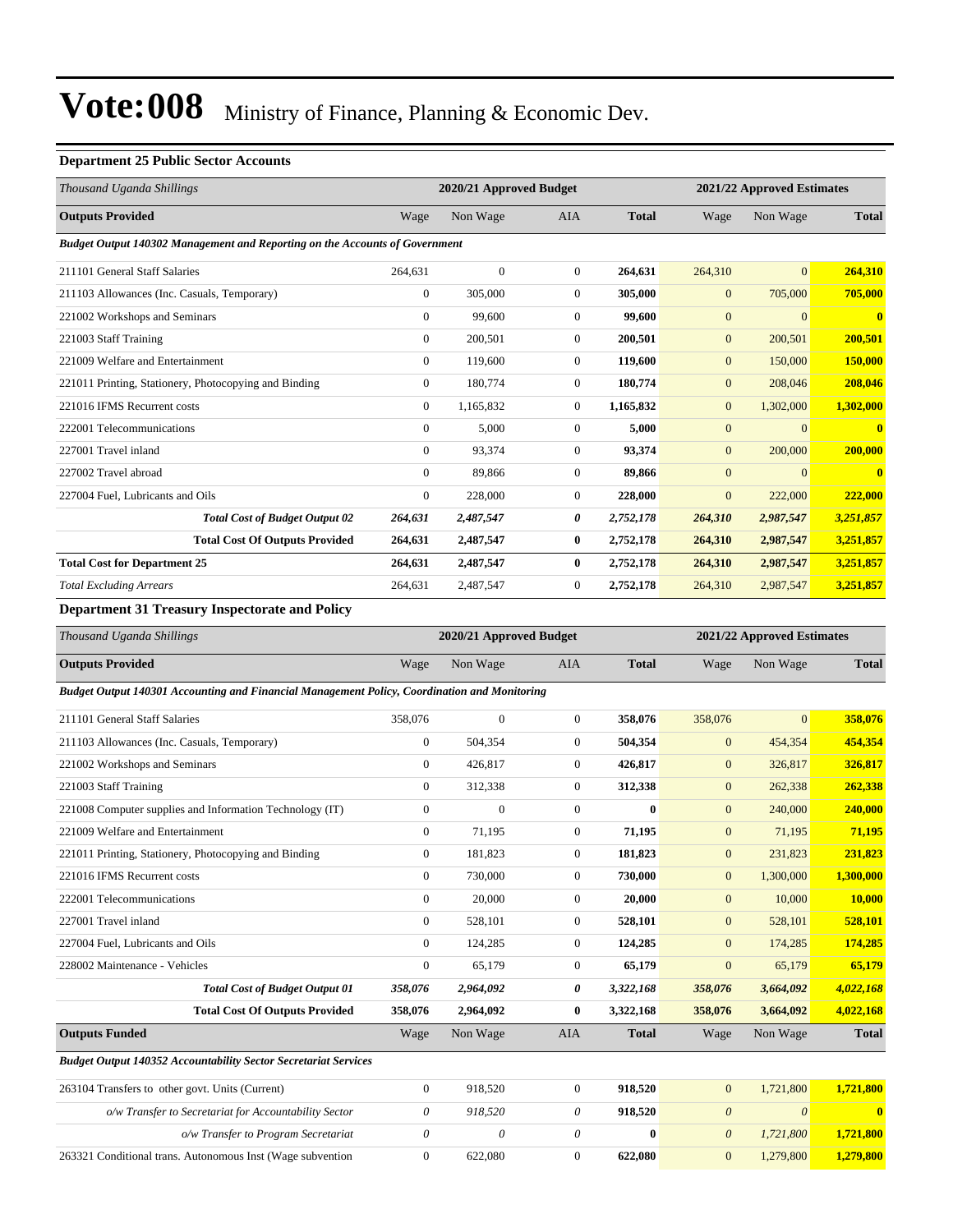| o/w Wage Accountability Sector Secretariat                 | 0              | 622,080    | $\theta$       | 622,080      | $\theta$              | $\theta$     | $\mathbf{0}$            |
|------------------------------------------------------------|----------------|------------|----------------|--------------|-----------------------|--------------|-------------------------|
| o/w Secretariat staff salaries                             | 0              | $\theta$   | $\theta$       | $\mathbf{0}$ | $\boldsymbol{\theta}$ | 1,279,800    | 1,279,800               |
| 264101 Contributions to Autonomous Institutions            | $\overline{0}$ | 33,961,000 | $\overline{0}$ | 33,961,000   | $\overline{0}$        | $\mathbf{0}$ | $\overline{\mathbf{0}}$ |
| o/w Transfer to URA                                        | 0              | 3,867,995  | 0              | 3,867,995    | $\boldsymbol{\theta}$ | $\theta$     | $\overline{\mathbf{0}}$ |
| o/w Transfer to EOC                                        | 0              | 3,160,153  | 0              | 3,160,153    | $\theta$              | $\theta$     | $\mathbf{0}$            |
| o/w Transfer to Financial Intelligence Authority           | 0              | 1,875,978  | $\theta$       | 1,875,978    | $\boldsymbol{\theta}$ | $\theta$     | $\bf{0}$                |
| o/w Transfer to Inspectorate of Government                 | 0              | 2,939,677  | $\theta$       | 2,939,677    | $\boldsymbol{\theta}$ | $\theta$     | $\overline{\mathbf{0}}$ |
| o/w Transfer to Public Procurement & Disposal Authority    | 0              | 618,879    | 0              | 618,879      | $\theta$              | $\theta$     | $\overline{\mathbf{0}}$ |
| o/w Transfer to Office of Auditor General                  | 0              | 3,094,396  | 0              | 3,094,396    | $\theta$              | $\theta$     | $\mathbf{0}$            |
| o/w Transfer to National Planning Authority                | 0              | 386,800    | $\theta$       | 386,800      | $\boldsymbol{\theta}$ | $\theta$     | $\bf{0}$                |
| o/w Transfer to Directorate of Ethics and Integrity        | 0              | 3,094,396  | $\theta$       | 3,094,396    | $\theta$              | $\theta$     | $\bf{0}$                |
| o/w Transfer to Kampala Capital City Authority             | 0              | 1,160,399  | 0              | 1,160,399    | $\theta$              | $\theta$     | $\overline{\mathbf{0}}$ |
| o/w Transfer to Ministry of Public Service                 | 0              | 1,160,399  | $\theta$       | 1,160,399    | $\theta$              | $\theta$     | $\mathbf{0}$            |
| o/w Transfer to MOLG                                       | 0              | 1,547,198  | $\theta$       | 1,547,198    | $\theta$              | $\theta$     | $\mathbf{0}$            |
| o/w Transfer to Ministry of Finance, Planning and Economic | 0              | 11,054,731 | 0              | 11,054,731   | $\boldsymbol{\theta}$ | $\theta$     | $\overline{\mathbf{0}}$ |
| <b>Total Cost of Budget Output 52</b>                      | 0              | 35,501,600 | 0              | 35,501,600   | 0                     | 3,001,600    | 3,001,600               |
| <b>Total Cost Of Outputs Funded</b>                        | $\bf{0}$       | 35,501,600 | $\bf{0}$       | 35,501,600   | $\bf{0}$              | 3,001,600    | 3,001,600               |
| <b>Total Cost for Department 31</b>                        | 358,076        | 38,465,692 | $\bf{0}$       | 38,823,768   | 358,076               | 6,665,692    | 7,023,768               |
| <b>Total Excluding Arrears</b>                             | 358,076        | 38,465,692 | $\Omega$       | 38,823,768   | 358,076               | 6,665,692    | 7,023,768               |
|                                                            |                |            |                |              |                       |              |                         |

#### **Department 32 Assets Management Department**

| Thousand Uganda Shillings | 2020/21 Approved Budget |          |     | 2021/22 Approved Estimates |      |          |              |
|---------------------------|-------------------------|----------|-----|----------------------------|------|----------|--------------|
| <b>Outputs Provided</b>   | Wage                    | Non Wage | AIA | <b>Total</b>               | Wage | Non Wage | <b>Total</b> |

*Budget Output 140301 Accounting and Financial Management Policy, Coordination and Monitoring*

| 211101 General Staff Salaries               |                                                       | 108,918        | $\boldsymbol{0}$ | $\Omega$       | 108,918   | 109,239        | $\mathbf{0}$ | 109.239   |
|---------------------------------------------|-------------------------------------------------------|----------------|------------------|----------------|-----------|----------------|--------------|-----------|
| 211103 Allowances (Inc. Casuals, Temporary) |                                                       | $\mathbf{0}$   | 132,000          | $\mathbf{0}$   | 132,000   | $\overline{0}$ | 132,000      | 132,000   |
| 221003 Staff Training                       |                                                       | $\overline{0}$ | 50,000           | $\Omega$       | 50,000    | $\mathbf{0}$   | 50,000       | 50,000    |
|                                             | 221011 Printing, Stationery, Photocopying and Binding | $\overline{0}$ | 9,075            | $\mathbf{0}$   | 9,075     | $\mathbf{0}$   | 9.075        | 9,075     |
| 221016 IFMS Recurrent costs                 |                                                       | $\mathbf{0}$   | 1,544,725        | $\mathbf{0}$   | 1,544,725 | $\overline{0}$ | 1,744,725    | 1,744,725 |
| 227004 Fuel, Lubricants and Oils            |                                                       | $\overline{0}$ | 60,000           | $\overline{0}$ | 60,000    | $\overline{0}$ | 60,000       | 60,000    |
| 228002 Maintenance - Vehicles               |                                                       | $\overline{0}$ | 20,000           | $\Omega$       | 20,000    | $\mathbf{0}$   | 20,000       | 20,000    |
|                                             | <b>Total Cost of Budget Output 01</b>                 | 108,918        | 1,815,800        | 0              | 1,924,718 | 109,239        | 2,015,800    | 2,125,039 |
|                                             | <b>Total Cost Of Outputs Provided</b>                 | 108,918        | 1,815,800        | $\bf{0}$       | 1,924,718 | 109,239        | 2,015,800    | 2,125,039 |
| <b>Total Cost for Department 32</b>         |                                                       | 108,918        | 1,815,800        | $\bf{0}$       | 1,924,718 | 109,239        | 2,015,800    | 2,125,039 |
| <b>Total Excluding Arrears</b>              |                                                       | 108,918        | 1,815,800        | $\overline{0}$ | 1,924,718 | 109,239        | 2,015,800    | 2,125,039 |
|                                             |                                                       |                |                  |                |           |                |              |           |

*Development Budget Estimates*

#### **Project 1521 Resource Enhancement and Accountability Programme (REAP) Key Result Area 3B; 4A; 4B; and 5**

| Thousand Uganda Shillings                                                                    |                        | 2020/21 Approved Budget |     | 2021/22 Approved Estimates |                               |                |              |
|----------------------------------------------------------------------------------------------|------------------------|-------------------------|-----|----------------------------|-------------------------------|----------------|--------------|
| <b>Outputs Provided</b>                                                                      | GoU Dev't External Fin |                         | AIA | Total                      | <b>GoU</b> Dev't External Fin |                | <b>Total</b> |
| Budget Output 140301 Accounting and Financial Management Policy, Coordination and Monitoring |                        |                         |     |                            |                               |                |              |
| 211102 Contract Staff Salaries                                                               | 6.968.628              | $\Omega$                |     | 6.968.628                  | 6,342,507                     | $\overline{0}$ | 6.342.507    |
| 211103 Allowances (Inc. Casuals, Temporary)                                                  | $\mathbf{0}$           | 189,600                 |     | 189,600                    | 189,600                       | $\overline{0}$ | 189,600      |
| 221001 Advertising and Public Relations                                                      | $\mathbf{0}$           | $\theta$                |     | $\mathbf{0}$               | 100,000                       | $\overline{0}$ | 100,000      |
| 221002 Workshops and Seminars                                                                | 243.746                | 335,420                 |     | 579,166                    | 110,000                       | $\overline{0}$ | 110,000      |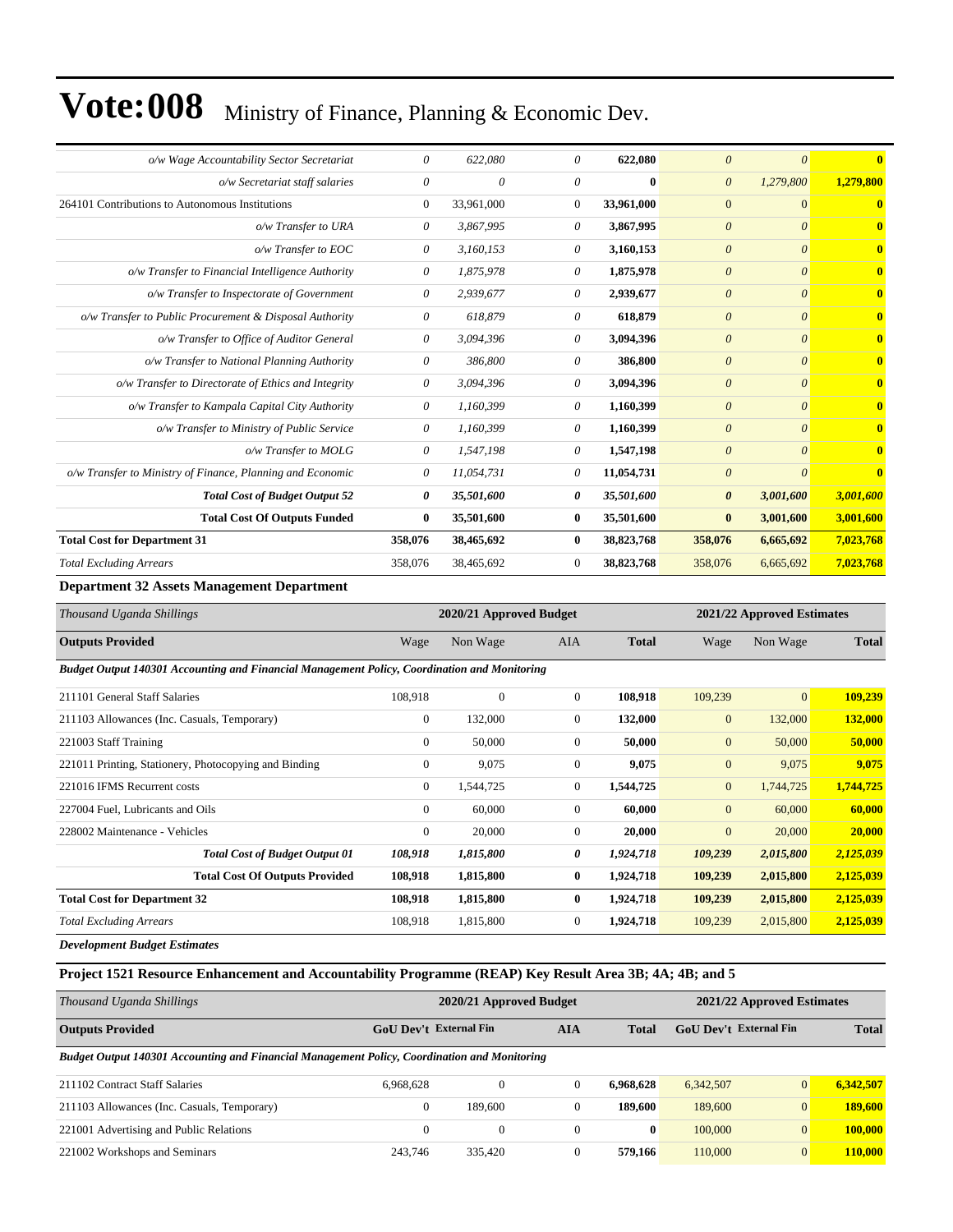| 221003 Staff Training                                                                 | 124,182          | 350,000          | $\mathbf{0}$     | 474,182    | 545,760          | $\mathbf{0}$     | 545,760        |
|---------------------------------------------------------------------------------------|------------------|------------------|------------------|------------|------------------|------------------|----------------|
| 221009 Welfare and Entertainment                                                      | 42,190           | $\boldsymbol{0}$ | $\boldsymbol{0}$ | 42,190     | 45,000           | $\mathbf{0}$     | 45,000         |
| 221011 Printing, Stationery, Photocopying and Binding                                 | 288,873          | $\boldsymbol{0}$ | $\mathbf{0}$     | 288,873    | 209,436          | $\mathbf{0}$     | 209,436        |
| 221016 IFMS Recurrent costs                                                           | $\boldsymbol{0}$ | $\boldsymbol{0}$ | $\boldsymbol{0}$ | 0          | 381,211          | $\mathbf{0}$     | 381,211        |
| 222001 Telecommunications                                                             | 50,929           | $\boldsymbol{0}$ | $\overline{0}$   | 50,929     | 81,720           | $\mathbf{0}$     | 81,720         |
| 222003 Information and communications technology (ICT)                                | 1,248,900        | 960,000          | 0                | 2,208,900  | 608,547          | $\mathbf{0}$     | 608,547        |
| 225001 Consultancy Services- Short term                                               | 390,766          | 3,620,583        | $\boldsymbol{0}$ | 4,011,349  | 480,000          | 5,852,044        | 6,332,044      |
| 227001 Travel inland                                                                  | 113,556          | 84,644           | $\mathbf{0}$     | 198,200    | $\mathbf{0}$     | $\mathbf{0}$     | $\bf{0}$       |
| 227002 Travel abroad                                                                  | $\boldsymbol{0}$ | 175,400          | $\mathbf{0}$     | 175,400    | $\overline{0}$   | $\mathbf{0}$     | $\bf{0}$       |
| 227004 Fuel, Lubricants and Oils                                                      | 55,416           | $\mathbf{0}$     | $\mathbf{0}$     | 55,416     | 75,996           | $\mathbf{0}$     | 75,996         |
| 228002 Maintenance - Vehicles                                                         | 115,306          | 50,000           | 0                | 165,306    | 170,306          | $\mathbf{0}$     | 170,306        |
| <b>Total Cost Of Output 140301</b>                                                    | 9,642,492        | 5,765,648        | 0                | 15,408,139 | 9,340,083        | 5,852,044        | 15,192,127     |
| <b>Budget Output 140303 Development and Management of Internal Audit and Controls</b> |                  |                  |                  |            |                  |                  |                |
| 221002 Workshops and Seminars                                                         | 120,000          | 480,000          | $\mathbf{0}$     | 600,000    | $\overline{0}$   | $\mathbf{0}$     | $\bf{0}$       |
| 221003 Staff Training                                                                 | 206,230          | 120,000          | $\mathbf{0}$     | 326,230    | 724,191          | 171,240          | 895,431        |
| 222003 Information and communications technology (ICT)                                | 185,000          | $\boldsymbol{0}$ | $\mathbf{0}$     | 185,000    | $\boldsymbol{0}$ | 101,000          | <b>101,000</b> |
| 225001 Consultancy Services- Short term                                               | $\boldsymbol{0}$ | $\boldsymbol{0}$ | 0                | 0          | 103,000          | 100,000          | 203,000        |
| <b>Total Cost Of Output 140303</b>                                                    | 511,230          | 600,000          | 0                | 1,111,230  | 827,191          | 372,240          | 1,199,431      |
| <b>Budget Output 140304 Local Government Financial Management Reform</b>              |                  |                  |                  |            |                  |                  |                |
|                                                                                       |                  |                  |                  |            |                  |                  |                |
| 211102 Contract Staff Salaries                                                        | 1,293,106        | $\boldsymbol{0}$ | $\mathbf{0}$     | 1,293,106  | 1,293,106        | $\mathbf{0}$     | 1,293,106      |
| 211103 Allowances (Inc. Casuals, Temporary)                                           | $\boldsymbol{0}$ | 129,600          | $\mathbf{0}$     | 129,600    | 129,600          | $\mathbf{0}$     | 129,600        |
| 221002 Workshops and Seminars                                                         | 684,204          | 130,000          | $\overline{0}$   | 814,204    | 244,916          | 314,100          | 559,016        |
| 221003 Staff Training                                                                 | 450,000          | $\boldsymbol{0}$ | 0                | 450,000    | 447,180          | $\mathbf{0}$     | 447,180        |
| 221009 Welfare and Entertainment                                                      | 24,000           | $\boldsymbol{0}$ | $\boldsymbol{0}$ | 24,000     | 12,000           | $\overline{0}$   | <b>12,000</b>  |
| 221011 Printing, Stationery, Photocopying and Binding                                 | 70,000           | $\boldsymbol{0}$ | $\mathbf{0}$     | 70,000     | 7,500            | $\mathbf{0}$     | 7,500          |
| 221012 Small Office Equipment                                                         | 30,000           | $\boldsymbol{0}$ | $\mathbf{0}$     | 30,000     | 15,000           | 45,600           | 60,600         |
| 222001 Telecommunications                                                             | 13,680           | $\boldsymbol{0}$ | $\mathbf{0}$     | 13,680     | 13,680           | $\mathbf{0}$     | 13,680         |
| 222003 Information and communications technology (ICT)                                | 250,000          | $\boldsymbol{0}$ | 0                | 250,000    | 182,400          | 219,984          | 402,384        |
| 223005 Electricity                                                                    | 9,000            | $\boldsymbol{0}$ | $\overline{0}$   | 9,000      | 9,000            | $\mathbf{0}$     | 9,000          |
| 223901 Rent – (Produced Assets) to other govt. units                                  | 160,000          | $\mathbf{0}$     | $\mathbf{0}$     | 160,000    | 160,000          | $\mathbf{0}$     | 160,000        |
| 225001 Consultancy Services- Short term                                               | 839,000          | 225,640          | 0                | 1,064,640  | 1,354,500        | 471,000          | 1,825,500      |
| 227001 Travel inland                                                                  | 132,320          | 22,147           | 0                | 154,467    | 80,727           | $\mathbf{0}$     | 80,727         |
| 227004 Fuel, Lubricants and Oils                                                      | 31,536           | $\boldsymbol{0}$ | 0                | 31,536     | 31,536           | $\mathbf{0}$     | 31,536         |
| 228002 Maintenance - Vehicles                                                         | 149,000          | $\boldsymbol{0}$ | $\boldsymbol{0}$ | 149,000    | 144,000          | $\boldsymbol{0}$ | 144,000        |
| Total Cost Of Output 140304                                                           | 4,135,846        | 507,387          | 0                | 4,643,233  | 4,125,145        | 1,050,684        | 5,175,829      |
| <b>Budget Output 140305 Strengthening of Oversight (OAG and Parliament)</b>           |                  |                  |                  |            |                  |                  |                |
| 211103 Allowances (Inc. Casuals, Temporary)                                           | $\boldsymbol{0}$ | 20,000           | $\boldsymbol{0}$ | 20,000     | $\mathbf{0}$     | $\mathbf{0}$     | $\bf{0}$       |
| 221001 Advertising and Public Relations                                               | $\boldsymbol{0}$ | 25,000           | $\boldsymbol{0}$ | 25,000     | $\mathbf{0}$     | $\mathbf{0}$     | $\bf{0}$       |
| 221002 Workshops and Seminars                                                         | 0                | 981,311          | 0                | 981,311    | 25,000           | 592,550          | 617,550        |
| 221003 Staff Training                                                                 | $\boldsymbol{0}$ | 53,646           | $\boldsymbol{0}$ | 53,646     | $\mathbf{0}$     | 275,000          | 275,000        |
| 222003 Information and communications technology (ICT)                                | $\boldsymbol{0}$ | 4,400,000        | $\mathbf{0}$     | 4,400,000  | $\boldsymbol{0}$ | $\boldsymbol{0}$ | $\bf{0}$       |
| 225001 Consultancy Services- Short term                                               | $\boldsymbol{0}$ | 448,610          | $\mathbf{0}$     | 448,610    | 741,184          | 3,790,571        | 4,531,755      |
| 225002 Consultancy Services-Long-term                                                 | $\boldsymbol{0}$ | 293,000          | $\boldsymbol{0}$ | 293,000    | $\mathbf{0}$     | 180,000          | <b>180,000</b> |
| 227001 Travel inland                                                                  | 0                | 75,342           | 0                | 75,342     | $\mathbf{0}$     | $\mathbf{0}$     | $\bf{0}$       |
| 227002 Travel abroad                                                                  | $\boldsymbol{0}$ | 120,000          | $\boldsymbol{0}$ | 120,000    | $\boldsymbol{0}$ | $\boldsymbol{0}$ | $\bf{0}$       |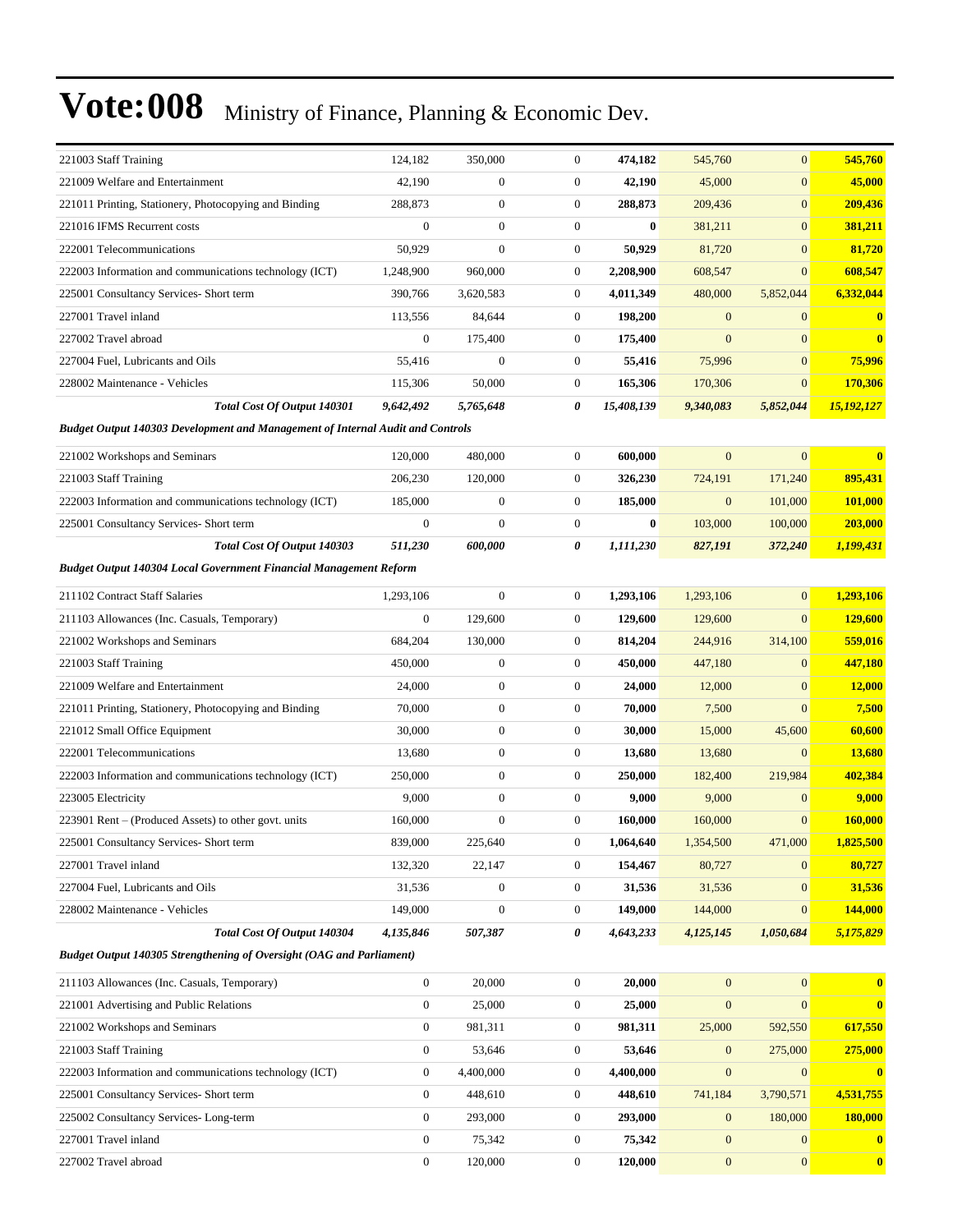| 227003 Carriage, Haulage, Freight and transport hire                                 | $\mathbf{0}$           | 5,000               | $\mathbf{0}$     | 5,000        | $\overline{0}$        | $\mathbf{0}$           | $\bf{0}$                |
|--------------------------------------------------------------------------------------|------------------------|---------------------|------------------|--------------|-----------------------|------------------------|-------------------------|
| Total Cost Of Output 140305                                                          | $\boldsymbol{\theta}$  | 6,421,909           | 0                | 6,421,909    | 766,184               | 4,838,121              | 5,604,305               |
| Budget Output 140307 Management of ICT systems and infrastructure                    |                        |                     |                  |              |                       |                        |                         |
| 211102 Contract Staff Salaries                                                       | 2,046,290              | $\boldsymbol{0}$    | $\boldsymbol{0}$ | 2,046,290    | 2,046,290             | $\overline{0}$         | 2,046,290               |
| 221001 Advertising and Public Relations                                              | $\boldsymbol{0}$       | 290,000             | $\boldsymbol{0}$ | 290,000      | $\mathbf{0}$          | $\mathbf{0}$           | $\bf{0}$                |
| 221002 Workshops and Seminars                                                        | 196,478                | 300,000             | $\boldsymbol{0}$ | 496,478      | $\mathbf{0}$          | $\mathbf{0}$           | $\bf{0}$                |
| 221003 Staff Training                                                                | $\mathbf{0}$           | 133,560             | $\boldsymbol{0}$ | 133,560      | 253,750               | $\mathbf{0}$           | 253,750                 |
| 221009 Welfare and Entertainment                                                     | 24,000                 | $\boldsymbol{0}$    | $\boldsymbol{0}$ | 24,000       | 24,000                | $\mathbf{0}$           | 24,000                  |
| 221011 Printing, Stationery, Photocopying and Binding                                | 144,870                | $\boldsymbol{0}$    | $\mathbf{0}$     | 144,870      | 123,870               | $\mathbf{0}$           | 123,870                 |
| 222001 Telecommunications                                                            | 28,000                 | $\mathbf{0}$        | $\boldsymbol{0}$ | 28,000       | 26,880                | $\mathbf{0}$           | 26,880                  |
| 222003 Information and communications technology (ICT)                               | $\mathbf{0}$           | 230,200             | $\overline{0}$   | 230,200      | $\boldsymbol{0}$      | $\Omega$               | $\overline{\mathbf{0}}$ |
| 225001 Consultancy Services- Short term                                              | $\mathbf{0}$           | 4,346,240           | $\overline{0}$   | 4,346,240    | $\mathbf{0}$          | 11,961,895             | 11,961,895              |
| 227001 Travel inland                                                                 | 132,079                | $\mathbf{0}$        | $\overline{0}$   | 132,079      | $\overline{0}$        | $\overline{0}$         | $\overline{\mathbf{0}}$ |
| 227004 Fuel, Lubricants and Oils                                                     | 93,768                 | $\mathbf{0}$        | $\overline{0}$   | 93,768       | 93,780                | $\mathbf{0}$           | 93,780                  |
| 228002 Maintenance - Vehicles                                                        | 34,000                 | $\mathbf{0}$        | $\boldsymbol{0}$ | 34,000       | 61,000                | $\mathbf{0}$           | 61,000                  |
| Total Cost Of Output 140307                                                          | 2,699,485              | 5,300,000           | 0                | 7,999,485    | 2,629,570             | 11,961,895             | 14,591,465              |
| <b>Total Cost for Outputs Provided</b>                                               | 16,989,053             | 18,594,944          | $\overline{0}$   | 35,583,997   | 17,688,173            | 24,074,984             | 41,763,157              |
| <b>Capital Purchases</b>                                                             | GoU Dev't External Fin |                     | <b>AIA</b>       | <b>Total</b> |                       | GoU Dev't External Fin | <b>Total</b>            |
| <b>Budget Output 140372 Government Buildings and Administrative Infrastructure</b>   |                        |                     |                  |              |                       |                        |                         |
| 312101 Non-Residential Buildings                                                     | $\boldsymbol{0}$       | 300,000             | $\mathbf{0}$     | 300,000      | $\mathbf{0}$          | $\mathbf{0}$           | $\mathbf{0}$            |
| Total Cost Of Output 140372                                                          | $\boldsymbol{\theta}$  | 300,000             | 0                | 300,000      | $\boldsymbol{\theta}$ | $\boldsymbol{\theta}$  | $\boldsymbol{\theta}$   |
| <b>Budget Output 140375 Purchase of Motor Vehicles and Other Transport Equipment</b> |                        |                     |                  |              |                       |                        |                         |
| 312201 Transport Equipment                                                           | 871,747                | 1,188,253           | $\overline{0}$   | 2,060,000    | $\overline{0}$        | $\overline{0}$         | $\bf{0}$                |
| Total Cost Of Output 140375                                                          | 871,747                | 1,188,253           | 0                | 2,060,000    | $\boldsymbol{\theta}$ | $\boldsymbol{\theta}$  | $\boldsymbol{\theta}$   |
| Budget Output 140378 Purchase of Office and Residential Furniture and Fittings       |                        |                     |                  |              |                       |                        |                         |
| 312203 Furniture & Fixtures                                                          | 15,000                 | $\boldsymbol{0}$    | $\mathbf{0}$     | 15,000       | 30,000                | $\overline{0}$         | 30,000                  |
| Total Cost Of Output 140378                                                          | 15,000                 | 0                   | 0                | 15,000       | 30,000                | $\boldsymbol{\theta}$  | 30,000                  |
| <b>Total Cost for Capital Purchases</b>                                              | 886,747                | 1,488,253           | $\boldsymbol{0}$ | 2,375,000    | 30,000                | $\mathbf{0}$           | 30,000                  |
| <b>Total Cost for Project: 1521</b>                                                  | 17,875,800             | 20,083,197          | $\boldsymbol{0}$ | 37,958,997   | 17,718,173            | 24,074,984             | 41,793,157              |
| <b>Total Excluding Arrears</b>                                                       | 17,875,800             | 20,083,197          | $\boldsymbol{0}$ | 37,958,997   | 17,718,173            | 24,074,984             | 41,793,157              |
|                                                                                      | GoU                    | <b>External Fin</b> | <b>AIA</b>       | <b>Total</b> | GoU                   | <b>External Fin</b>    | <b>Total</b>            |
| <b>Total Cost for Sub-SubProgramme 03</b>                                            | 121,616,296            | 20,083,197          | 0                | 141,699,492  | 101,085,208           | 24,074,984             | 125,160,192             |
| <b>Total Excluding Arrears</b>                                                       | 121,616,296            | 20,083,197          | $\boldsymbol{0}$ | 141,699,492  | 101,085,208           | 24,074,984             | 125,160,192             |
| <b>Sub-SubProgramme: 09 Deficit Financing and Cash Management</b>                    |                        |                     |                  |              |                       |                        |                         |

*Recurrent Budget Estimates*

#### **Department 19 Debt Policy and Management**

| Thousand Uganda Shillings                                            |              | 2020/21 Approved Budget |     |              | 2021/22 Approved Estimates |                |              |  |
|----------------------------------------------------------------------|--------------|-------------------------|-----|--------------|----------------------------|----------------|--------------|--|
| <b>Outputs Provided</b>                                              | Wage         | Non Wage                | AIA | <b>Total</b> | Wage                       | Non Wage       | <b>Total</b> |  |
| <b>Budget Output 140901 Debt Policy, Coordination and Monitoring</b> |              |                         |     |              |                            |                |              |  |
| 211101 General Staff Salaries                                        | 163.138      | 0                       |     | 163,138      | 163,138                    | $\overline{0}$ | 163,138      |  |
| 211103 Allowances (Inc. Casuals, Temporary)                          | $\mathbf{0}$ | 374,000                 |     | 374,000      | $\overline{0}$             | 650,000        | 650,000      |  |
| 221001 Advertising and Public Relations                              | $\mathbf{0}$ | 50,000                  |     | 50,000       | $\mathbf{0}$               | 20,000         | 20,000       |  |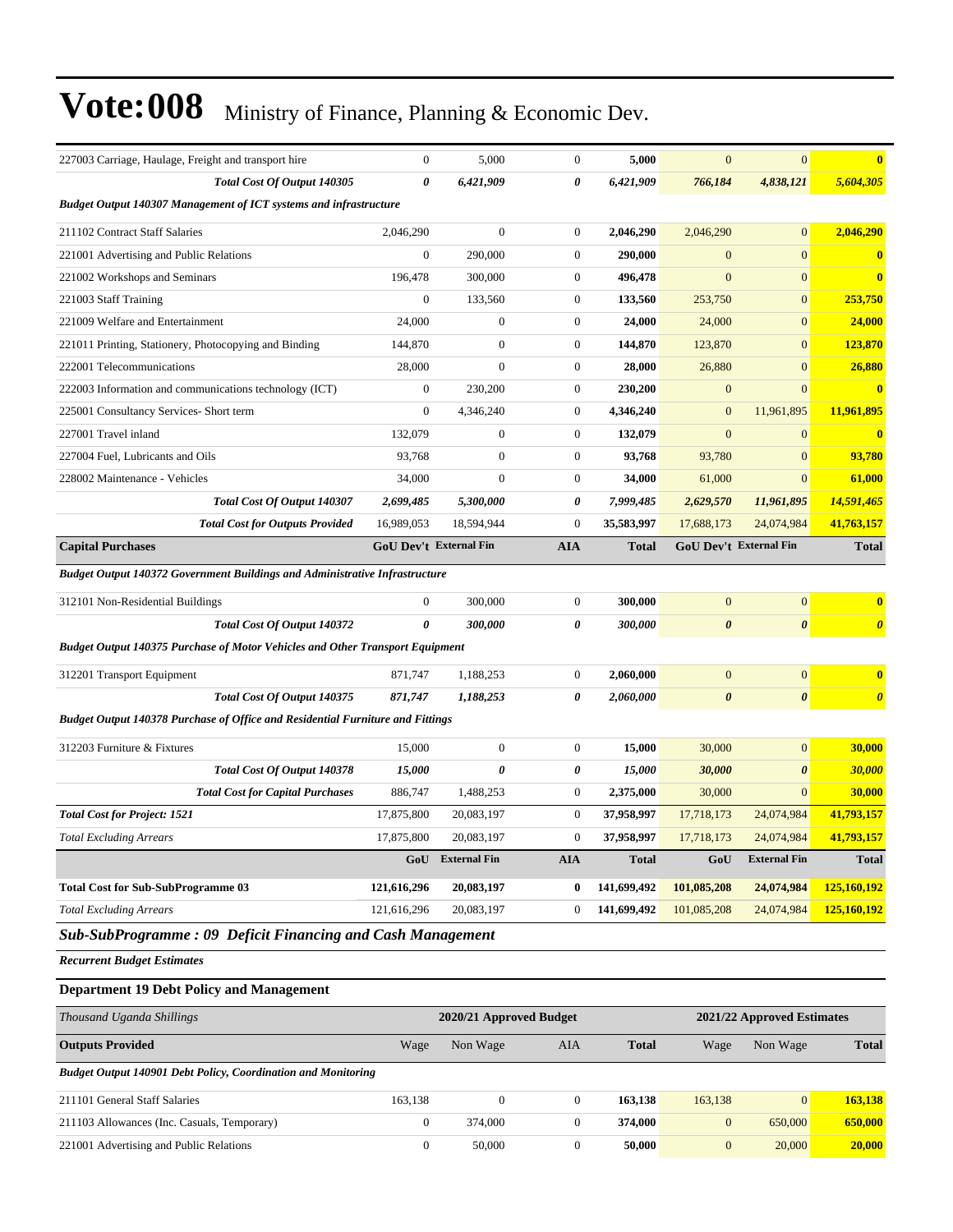| 221009 Welfare and Entertainment                                                 | $\mathbf{0}$          | 160,000                 | $\mathbf{0}$     | 160,000      | $\mathbf{0}$          | 60,000                     | 60,000        |
|----------------------------------------------------------------------------------|-----------------------|-------------------------|------------------|--------------|-----------------------|----------------------------|---------------|
| 222003 Information and communications technology (ICT)                           | $\mathbf{0}$          | 6,000                   | $\mathbf{0}$     | 6,000        | $\mathbf{0}$          | 1,100,000                  | 1,100,000     |
| 227004 Fuel, Lubricants and Oils                                                 | $\mathbf{0}$          | 160,000                 | $\mathbf{0}$     | 160,000      | $\mathbf{0}$          | 170,000                    | 170,000       |
| <b>Total Cost of Budget Output 01</b>                                            | 163,138               | 750,000                 | 0                | 913,138      | 163,138               | 2,000,000                  | 2,163,138     |
| <b>Budget Output 140903 Data Management and Dissemination</b>                    |                       |                         |                  |              |                       |                            |               |
| 221003 Staff Training                                                            | $\boldsymbol{0}$      | 320,000                 | $\mathbf{0}$     | 320,000      | $\mathbf{0}$          | 450,000                    | 450,000       |
| 221007 Books, Periodicals & Newspapers                                           | $\boldsymbol{0}$      | 22,000                  | 0                | 22,000       | $\mathbf{0}$          | 12,000                     | 12,000        |
| 221011 Printing, Stationery, Photocopying and Binding                            | $\mathbf{0}$          | 88,935                  | $\mathbf{0}$     | 88,935       | $\mathbf{0}$          | 30,000                     | 30,000        |
| 221012 Small Office Equipment                                                    | $\mathbf{0}$          | 28,000                  | $\boldsymbol{0}$ | 28,000       | $\mathbf{0}$          | 24,000                     | 24,000        |
| 221016 IFMS Recurrent costs                                                      | $\boldsymbol{0}$      | 87,300                  | 0                | 87,300       | $\mathbf{0}$          | 168,585                    | 168,585       |
| 227001 Travel inland                                                             | $\mathbf{0}$          | 88,350                  | $\mathbf{0}$     | 88,350       | $\boldsymbol{0}$      | 50,000                     | 50,000        |
| <b>Total Cost of Budget Output 03</b>                                            | $\boldsymbol{\theta}$ | 634,585                 | 0                | 634,585      | $\boldsymbol{\theta}$ | 734,585                    | 734,585       |
| <b>Budget Output 140904 Mobilization of External and Domestic Debt Financing</b> |                       |                         |                  |              |                       |                            |               |
| 211103 Allowances (Inc. Casuals, Temporary)                                      | $\boldsymbol{0}$      | $\boldsymbol{0}$        | $\mathbf{0}$     | $\bf{0}$     | $\mathbf{0}$          | 60,000                     | 60,000        |
| 221002 Workshops and Seminars                                                    | $\mathbf{0}$          | 380,000                 | $\mathbf{0}$     | 380,000      | $\mathbf{0}$          | 400,000                    | 400,000       |
| 221008 Computer supplies and Information Technology (IT)                         | $\mathbf{0}$          | 35,000                  | 0                | 35,000       | $\mathbf{0}$          | 27,500                     | 27,500        |
| 222001 Telecommunications                                                        | $\mathbf{0}$          | 8,000                   | 0                | 8,000        | $\mathbf{0}$          | 18,000                     | <b>18,000</b> |
| 222002 Postage and Courier                                                       | $\boldsymbol{0}$      | 5,000                   | 0                | 5,000        | $\mathbf{0}$          | $\boldsymbol{0}$           | $\bf{0}$      |
| 225001 Consultancy Services- Short term                                          | $\boldsymbol{0}$      | 62,000                  | $\mathbf{0}$     | 62,000       | $\mathbf{0}$          | 350,000                    | 350,000       |
| 227002 Travel abroad                                                             | $\mathbf{0}$          | 130,500                 | $\boldsymbol{0}$ | 130,500      | $\mathbf{0}$          | 20,000                     | 20,000        |
| 228002 Maintenance - Vehicles                                                    | $\mathbf{0}$          | 25,000                  | 0                | 25,000       | $\mathbf{0}$          | 20,000                     | 20,000        |
| <b>Total Cost of Budget Output 04</b>                                            | 0                     | 645,500                 | 0                | 645,500      | $\boldsymbol{\theta}$ | 895,500                    | 895,500       |
| <b>Total Cost Of Outputs Provided</b>                                            | 163,138               | 2,030,085               | 0                | 2,193,223    | 163,138               | 3,630,085                  | 3,793,223     |
| <b>Total Cost for Department 19</b>                                              | 163,138               | 2,030,085               | $\bf{0}$         | 2,193,223    | 163,138               | 3,630,085                  | 3,793,223     |
| <b>Total Excluding Arrears</b>                                                   | 163,138               | 2,030,085               | $\mathbf{0}$     | 2,193,223    | 163,138               | 3,630,085                  | 3,793,223     |
| <b>Department 20 Cash Policy and Management</b>                                  |                       |                         |                  |              |                       |                            |               |
| Thousand Uganda Shillings                                                        |                       | 2020/21 Approved Budget |                  |              |                       | 2021/22 Approved Estimates |               |
|                                                                                  |                       |                         |                  |              |                       |                            |               |
| <b>Outputs Provided</b>                                                          | Wage                  | Non Wage                | AIA              | <b>Total</b> | Wage                  | Non Wage                   | <b>Total</b>  |
| <b>Budget Output 140902 Cash Policy, Coordination and Monitoring</b>             |                       |                         |                  |              |                       |                            |               |
| 211101 General Staff Salaries                                                    | 273,151               | $\boldsymbol{0}$        | $\boldsymbol{0}$ | 273,151      | 273,151               | 0                          | 273,151       |
|                                                                                  |                       |                         |                  |              |                       |                            |               |
| 211103 Allowances (Inc. Casuals, Temporary)                                      | $\mathbf{0}$          | 160,000                 | $\mathbf{0}$     | 160,000      | $\mathbf{0}$          | 160,000                    | 160,000       |
| 221002 Workshops and Seminars                                                    | $\boldsymbol{0}$      | 60,000                  | $\boldsymbol{0}$ | 60,000       | $\mathbf{0}$          | 60,000                     | 60,000        |
| 221003 Staff Training                                                            | $\boldsymbol{0}$      | 271,530                 | $\boldsymbol{0}$ | 271,530      | $\mathbf{0}$          | 271,530                    | 271,530       |
| 221007 Books, Periodicals & Newspapers                                           | $\boldsymbol{0}$      | 12,000                  | $\boldsymbol{0}$ | 12,000       | $\mathbf{0}$          | 10,000                     | 10,000        |
| 221008 Computer supplies and Information Technology (IT)                         | $\boldsymbol{0}$      | 21,585                  | $\boldsymbol{0}$ | 21,585       | $\boldsymbol{0}$      | 20,585                     | 20,585        |
| 221009 Welfare and Entertainment                                                 | $\boldsymbol{0}$      | 25,000                  | $\boldsymbol{0}$ | 25,000       | $\mathbf{0}$          | 25,000                     | 25,000        |
| 221011 Printing, Stationery, Photocopying and Binding                            | $\boldsymbol{0}$      | 27,225                  | $\boldsymbol{0}$ | 27,225       | $\mathbf{0}$          | 25,225                     | 25,225        |
| 221012 Small Office Equipment                                                    | $\boldsymbol{0}$      | 6,000                   | $\boldsymbol{0}$ | 6,000        | $\mathbf{0}$          | 10,000                     | 10,000        |
| 222001 Telecommunications                                                        | $\boldsymbol{0}$      | 8,000                   | $\boldsymbol{0}$ | 8,000        | $\mathbf{0}$          | 8,000                      | 8,000         |
| 227001 Travel inland                                                             | $\boldsymbol{0}$      | 27,900                  | 0                | 27,900       | $\boldsymbol{0}$      | 27,900                     | 27,900        |
| 227002 Travel abroad                                                             | $\boldsymbol{0}$      | 135,000                 | $\boldsymbol{0}$ | 135,000      | $\mathbf{0}$          | 62,400                     | 62,400        |
| 227004 Fuel, Lubricants and Oils                                                 | $\mathbf{0}$          | 120,000                 | $\mathbf{0}$     | 120,000      | $\mathbf{0}$          | 120,000                    | 120,000       |
| 228002 Maintenance - Vehicles                                                    | $\mathbf{0}$          | 30,000                  | $\boldsymbol{0}$ | 30,000       | $\mathbf{0}$          | 30,000                     | 30,000        |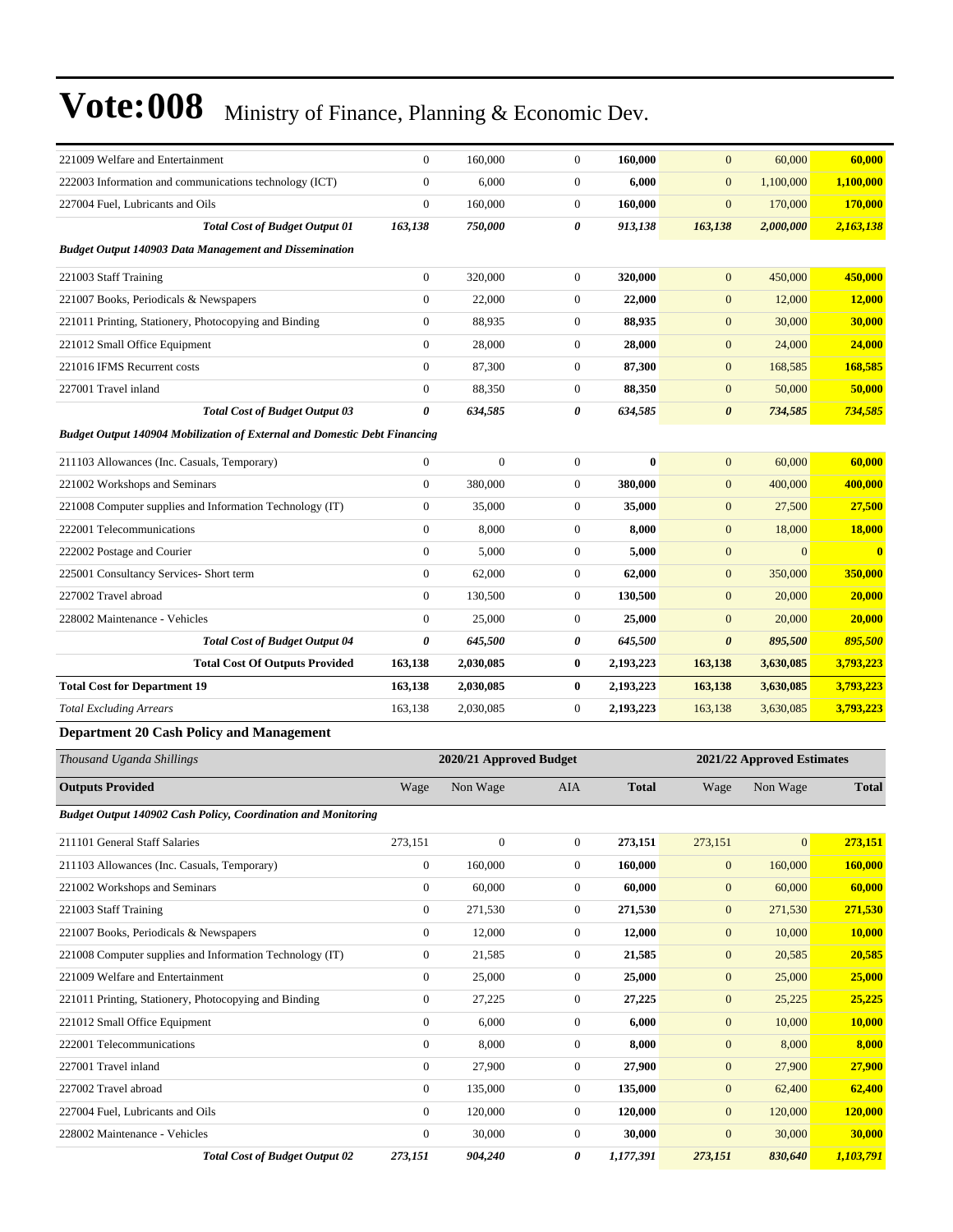| <b>Budget Output 140903 Data Management and Dissemination</b> |  |  |  |
|---------------------------------------------------------------|--|--|--|
|---------------------------------------------------------------|--|--|--|

| 211103 Allowances (Inc. Casuals, Temporary) | $\mathbf{0}$     | 84,000    | $\overline{0}$ | 84,000    | $\overline{0}$        | 84,000    | 84,000    |
|---------------------------------------------|------------------|-----------|----------------|-----------|-----------------------|-----------|-----------|
| 221002 Workshops and Seminars               | $\boldsymbol{0}$ | 120,000   | $\overline{0}$ | 120,000   | $\mathbf{0}$          | 120,000   | 120,000   |
| 221003 Staff Training                       | $\mathbf{0}$     | 180,000   | $\overline{0}$ | 180,000   | $\mathbf{0}$          | 160,000   | 160,000   |
| 221016 IFMS Recurrent costs                 | $\mathbf{0}$     | 110,000   | $\overline{0}$ | 110,000   | $\mathbf{0}$          | 230,600   | 230,600   |
| 221017 Subscriptions                        | $\boldsymbol{0}$ | 4,125     | $\overline{0}$ | 4,125     | $\mathbf{0}$          | 4,125     | 4,125     |
| 227001 Travel inland                        | $\mathbf{0}$     | 79,864    | $\theta$       | 79,864    | $\mathbf{0}$          | 59,864    | 59,864    |
| 227004 Fuel, Lubricants and Oils            | $\mathbf{0}$     | 40,000    | $\overline{0}$ | 40,000    | $\mathbf{0}$          | 33,000    | 33,000    |
| <b>Total Cost of Budget Output 03</b>       | 0                | 617,989   | 0              | 617,989   | $\boldsymbol{\theta}$ | 691,589   | 691,589   |
| <b>Total Cost Of Outputs Provided</b>       | 273,151          | 1,522,229 | $\bf{0}$       | 1,795,380 | 273,151               | 1,522,229 | 1,795,380 |
| <b>Total Cost for Department 20</b>         | 273,151          | 1,522,229 | $\bf{0}$       | 1,795,380 | 273,151               | 1,522,229 | 1,795,380 |
| <b>Total Excluding Arrears</b>              | 273,151          | 1,522,229 | $\overline{0}$ | 1,795,380 | 273,151               | 1,522,229 | 1,795,380 |

#### **Department 21 Development Assistance and Regional Cooperation**

| Thousand Uganda Shillings                                                 |                  | 2020/21 Approved Budget |                  |              | 2021/22 Approved Estimates |                |              |
|---------------------------------------------------------------------------|------------------|-------------------------|------------------|--------------|----------------------------|----------------|--------------|
| <b>Outputs Provided</b>                                                   | Wage             | Non Wage                | <b>AIA</b>       | <b>Total</b> | Wage                       | Non Wage       | <b>Total</b> |
| <b>Budget Output 140903 Data Management and Dissemination</b>             |                  |                         |                  |              |                            |                |              |
| 211103 Allowances (Inc. Casuals, Temporary)                               | $\overline{0}$   | 115,000                 | $\mathbf{0}$     | 115,000      | $\overline{0}$             | 130,000        | 130,000      |
| 221002 Workshops and Seminars                                             | $\boldsymbol{0}$ | 40,000                  | $\boldsymbol{0}$ | 40,000       | $\mathbf{0}$               | $\mathbf{0}$   | $\bf{0}$     |
| 221003 Staff Training                                                     | $\boldsymbol{0}$ | 80,000                  | $\overline{0}$   | 80,000       | $\mathbf{0}$               | $\overline{0}$ | $\bf{0}$     |
| 221011 Printing, Stationery, Photocopying and Binding                     | $\overline{0}$   | $\mathbf{0}$            | $\boldsymbol{0}$ | $\bf{0}$     | $\mathbf{0}$               | 21,250         | 21,250       |
| 225001 Consultancy Services- Short term                                   | $\overline{0}$   | $\mathbf{0}$            | $\overline{0}$   | $\bf{0}$     | $\mathbf{0}$               | 180,000        | 180,000      |
| 227001 Travel inland                                                      | $\boldsymbol{0}$ | 116,250                 | $\overline{0}$   | 116,250      | $\mathbf{0}$               | $\overline{0}$ | $\bf{0}$     |
| 227004 Fuel, Lubricants and Oils                                          | $\Omega$         | 60,000                  | $\overline{0}$   | 60,000       | $\overline{0}$             | 80,000         | 80,000       |
| <b>Total Cost of Budget Output 03</b>                                     | 0                | 411,250                 | 0                | 411,250      | $\boldsymbol{\theta}$      | 411,250        | 411,250      |
| Budget Output 140904 Mobilization of External and Domestic Debt Financing |                  |                         |                  |              |                            |                |              |
| 211101 General Staff Salaries                                             | 219,968          | $\boldsymbol{0}$        | $\overline{0}$   | 219,968      | 219,968                    | $\mathbf{0}$   | 219,968      |
| 211103 Allowances (Inc. Casuals, Temporary)                               | $\overline{0}$   | 231,000                 | $\mathbf{0}$     | 231,000      | $\mathbf{0}$               | 320,000        | 320,000      |
| 221002 Workshops and Seminars                                             | $\overline{0}$   | 40,000                  | $\overline{0}$   | 40,000       | $\mathbf{0}$               | 50,000         | 50,000       |
| 221003 Staff Training                                                     | $\overline{0}$   | 100,000                 | $\overline{0}$   | 100,000      | $\overline{0}$             | 120,000        | 120,000      |
| 221007 Books, Periodicals & Newspapers                                    | $\boldsymbol{0}$ | 15,000                  | $\boldsymbol{0}$ | 15,000       | $\mathbf{0}$               | 20,000         | 20,000       |
| 221008 Computer supplies and Information Technology (IT)                  | $\boldsymbol{0}$ | 15,000                  | $\overline{0}$   | 15,000       | $\mathbf{0}$               | 15,000         | 15,000       |
| 221009 Welfare and Entertainment                                          | $\boldsymbol{0}$ | 100,000                 | $\overline{0}$   | 100,000      | $\mathbf{0}$               | 100,000        | 100,000      |
| 221011 Printing, Stationery, Photocopying and Binding                     | $\overline{0}$   | 50,820                  | $\overline{0}$   | 50,820       | $\overline{0}$             | 60,000         | 60,000       |
| 221012 Small Office Equipment                                             | $\overline{0}$   | 40,000                  | $\overline{0}$   | 40,000       | $\mathbf{0}$               | 28,000         | 28,000       |
| 222001 Telecommunications                                                 | $\overline{0}$   | 8,000                   | $\overline{0}$   | 8,000        | $\overline{0}$             | 24,000         | 24,000       |
| 222002 Postage and Courier                                                | $\boldsymbol{0}$ | 2,000                   | $\overline{0}$   | 2,000        | $\mathbf{0}$               | 2,000          | 2,000        |
| 225001 Consultancy Services- Short term                                   | $\boldsymbol{0}$ | 40,000                  | $\overline{0}$   | 40,000       | $\mathbf{0}$               | 160,000        | 160,000      |
| 225002 Consultancy Services-Long-term                                     | $\boldsymbol{0}$ | 40,000                  | $\overline{0}$   | 40,000       | $\mathbf{0}$               | $\overline{0}$ | $\bf{0}$     |
| 227001 Travel inland                                                      | $\boldsymbol{0}$ | 132,060                 | $\boldsymbol{0}$ | 132,060      | $\mathbf{0}$               | 120,000        | 120,000      |
| 227002 Travel abroad                                                      | $\mathbf{0}$     | 189,000                 | $\overline{0}$   | 189,000      | $\overline{0}$             | 100,000        | 100,000      |

227004 Fuel, Lubricants and Oils 0 95,000 0 **95,000** 0 95,000 **95,000**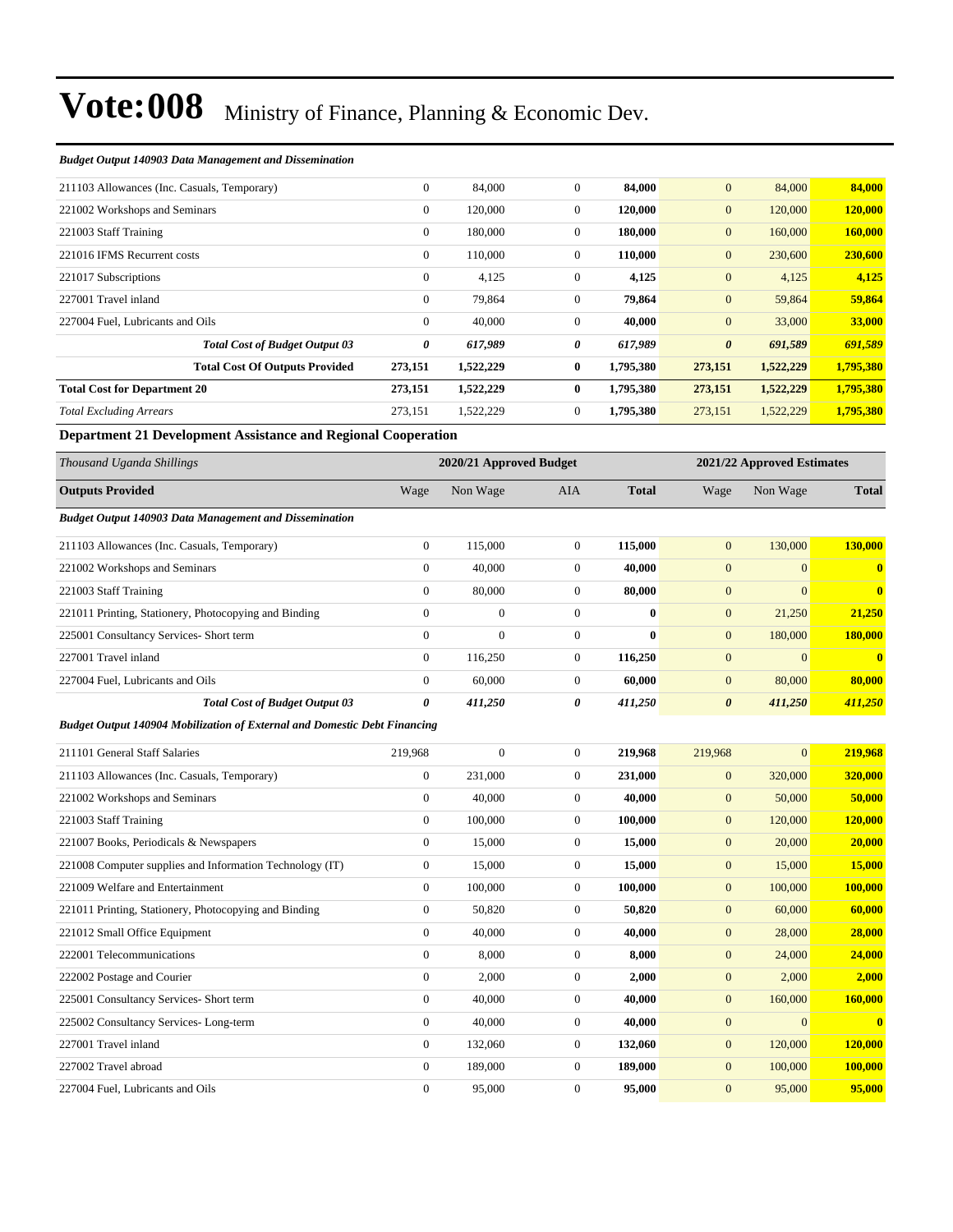| 228002 Maintenance - Vehicles                                                            | $\boldsymbol{0}$ | 37,182                                                                         | $\boldsymbol{0}$ | 37,182       | $\mathbf{0}$               | 37,182                     | 37,182                  |
|------------------------------------------------------------------------------------------|------------------|--------------------------------------------------------------------------------|------------------|--------------|----------------------------|----------------------------|-------------------------|
| <b>Total Cost of Budget Output 04</b>                                                    | 219,968          | 1.135.062                                                                      | 0                | 1,355,030    | 219,968                    | 1,251,182                  | 1,471,150               |
| <b>Budget Output 140905 Coordination of Regional Cooperation</b>                         |                  |                                                                                |                  |              |                            |                            |                         |
| 211103 Allowances (Inc. Casuals, Temporary)                                              | $\boldsymbol{0}$ | 120,000                                                                        | $\boldsymbol{0}$ | 120,000      | $\mathbf{0}$               | 100,000                    | 100,000                 |
| 221003 Staff Training                                                                    | $\boldsymbol{0}$ | 80,000                                                                         | $\boldsymbol{0}$ | 80,000       | $\mathbf{0}$               | 36,880                     | 36,880                  |
| 225001 Consultancy Services- Short term                                                  | $\mathbf{0}$     | $\overline{0}$                                                                 | $\boldsymbol{0}$ | $\bf{0}$     | $\mathbf{0}$               | 80,000                     | 80,000                  |
| 227002 Travel abroad                                                                     | $\boldsymbol{0}$ | 180,000                                                                        | $\boldsymbol{0}$ | 180,000      | $\mathbf{0}$               | 100,000                    | 100,000                 |
| <b>Total Cost of Budget Output 05</b>                                                    | 0                | 380,000                                                                        | 0                | 380,000      | $\boldsymbol{\theta}$      | 316,880                    | 316,880                 |
| <b>Budget Output 140906 Coordination of Climate Change Financing</b>                     |                  |                                                                                |                  |              |                            |                            |                         |
| 211103 Allowances (Inc. Casuals, Temporary)                                              | $\boldsymbol{0}$ | 60,000                                                                         | $\boldsymbol{0}$ | 60,000       | $\mathbf{0}$               | 40,000                     | 40,000                  |
| 227001 Travel inland                                                                     | $\mathbf{0}$     | 93,000                                                                         | $\boldsymbol{0}$ | 93,000       | $\mathbf{0}$               | 100,000                    | 100,000                 |
| 227002 Travel abroad                                                                     | $\mathbf{0}$     | 90,000                                                                         | $\boldsymbol{0}$ | 90,000       | $\boldsymbol{0}$           | 50,000                     | 50,000                  |
| <b>Total Cost of Budget Output 06</b>                                                    | 0                | 243,000                                                                        | 0                | 243,000      | $\boldsymbol{\theta}$      | 190,000                    | <b>190,000</b>          |
| <b>Total Cost Of Outputs Provided</b>                                                    | 219,968          | 2,169,312                                                                      | $\bf{0}$         | 2,389,280    | 219,968                    | 2,169,312                  | 2,389,280               |
| <b>Total Cost for Department 21</b>                                                      | 219,968          | 2,169,312                                                                      | $\bf{0}$         | 2,389,280    | 219,968                    | 2,169,312                  | 2,389,280               |
| <b>Total Excluding Arrears</b>                                                           | 219,968          | 2,169,312                                                                      | $\boldsymbol{0}$ | 2,389,280    | 219,968                    | 2,169,312                  | 2,389,280               |
| <b>Development Budget Estimates</b>                                                      |                  |                                                                                |                  |              |                            |                            |                         |
| <b>Project 1208 Support to National Authorising Officer</b>                              |                  |                                                                                |                  |              |                            |                            |                         |
| Thousand Uganda Shillings                                                                |                  | 2020/21 Approved Budget                                                        |                  |              | 2021/22 Approved Estimates |                            |                         |
| <b>Outputs Provided</b>                                                                  |                  | GoU Dev't External Fin<br>GoU Dev't External Fin<br><b>AIA</b><br><b>Total</b> |                  |              |                            |                            | <b>Total</b>            |
| <b>Budget Output 140904 Mobilization of External and Domestic Debt Financing</b>         |                  |                                                                                |                  |              |                            |                            |                         |
| 211102 Contract Staff Salaries                                                           | $\boldsymbol{0}$ | 502,116                                                                        | $\boldsymbol{0}$ | 502,116      | $\mathbf{0}$               | 683,430                    | 683,430                 |
| 221001 Advertising and Public Relations                                                  | $\mathbf{0}$     | $\overline{0}$                                                                 | $\boldsymbol{0}$ | $\mathbf{0}$ | $\mathbf{0}$               | 220,000                    | 220,000                 |
| 221002 Workshops and Seminars                                                            | $\boldsymbol{0}$ | 62,900                                                                         | $\boldsymbol{0}$ | 62,900       | $\mathbf{0}$               | 481,000                    | 481,000                 |
| 221003 Staff Training                                                                    | $\boldsymbol{0}$ | 247,200                                                                        | $\boldsymbol{0}$ | 247,200      | $\mathbf{0}$               | 280,000                    | 280,000                 |
| 221007 Books, Periodicals & Newspapers                                                   | $\boldsymbol{0}$ | 4,800                                                                          | $\boldsymbol{0}$ | 4,800        | $\mathbf{0}$               | $\overline{0}$             | $\bf{0}$                |
| 221008 Computer supplies and Information Technology (IT)                                 | $\mathbf{0}$     | $\overline{0}$                                                                 | $\boldsymbol{0}$ | $\mathbf{0}$ | $\mathbf{0}$               | 108,000                    | 108,000                 |
| 221009 Welfare and Entertainment                                                         | $\mathbf{0}$     | 19,200                                                                         | $\boldsymbol{0}$ | 19,200       | $\mathbf{0}$               | $\mathbf{0}$               | $\overline{\mathbf{0}}$ |
| 221011 Printing, Stationery, Photocopying and Binding                                    | $\boldsymbol{0}$ | 189,000                                                                        | $\boldsymbol{0}$ | 189,000      | $\mathbf{0}$               | 189,000                    | 189,000                 |
| 222001 Telecommunications                                                                | $\mathbf{0}$     | 26,800                                                                         | $\boldsymbol{0}$ | 26,800       | $\mathbf{0}$               | 26,701                     | 26,701                  |
| 222003 Information and communications technology (ICT)                                   | $\mathbf{0}$     | 102,000                                                                        | $\boldsymbol{0}$ | 102,000      | $\boldsymbol{0}$           | $\overline{0}$             | $\bf{0}$                |
| 227001 Travel inland                                                                     | $\boldsymbol{0}$ | 35,299                                                                         | $\boldsymbol{0}$ | 35,299       | $\boldsymbol{0}$           | 242,800                    | 242,800                 |
| 227002 Travel abroad                                                                     | $\boldsymbol{0}$ | 355,288                                                                        | $\boldsymbol{0}$ | 355,288      | $\mathbf{0}$               | 493,992                    | 493,992                 |
| 227004 Fuel, Lubricants and Oils                                                         | $\boldsymbol{0}$ | 28,998                                                                         | $\boldsymbol{0}$ | 28,998       | $\mathbf{0}$               | $\mathbf{0}$               | $\overline{\mathbf{0}}$ |
| Total Cost Of Output 140904                                                              | 0                | 1,573,601                                                                      | 0                | 1,573,601    | $\boldsymbol{\theta}$      | 2,724,923                  | 2,724,923               |
| <b>Total Cost for Outputs Provided</b>                                                   | $\boldsymbol{0}$ | 1,573,601                                                                      | 0                | 1,573,601    | $\mathbf{0}$               | 2,724,923                  | 2,724,923               |
| <b>Total Cost for Project: 1208</b>                                                      | $\boldsymbol{0}$ | 1,573,601                                                                      | $\boldsymbol{0}$ | 1,573,601    | $\mathbf{0}$               | 2,724,923                  | 2,724,923               |
| <b>Total Excluding Arrears</b>                                                           | $\boldsymbol{0}$ | 1,573,601                                                                      | $\boldsymbol{0}$ | 1,573,601    | $\mathbf{0}$               | 2,724,923                  | 2,724,923               |
| Project 1521 Resource Enhancement and Accountability Programme (REAP) Key Result Area 1B |                  |                                                                                |                  |              |                            |                            |                         |
| Thousand Uganda Shillings                                                                |                  | 2020/21 Approved Budget                                                        |                  |              |                            | 2021/22 Approved Estimates |                         |
|                                                                                          |                  |                                                                                |                  |              |                            |                            |                         |

| <b>Outputs Provided</b>                                              | <b>GoU</b> Dev't External Fin | AIA | Total     | <b>GoU Dev't External Fin</b> |          | <b>Total</b> |
|----------------------------------------------------------------------|-------------------------------|-----|-----------|-------------------------------|----------|--------------|
| <b>Budget Output 140901 Debt Policy, Coordination and Monitoring</b> |                               |     |           |                               |          |              |
| 211102 Contract Staff Salaries                                       | .009.116                      |     | 1.009.116 |                               | $\Omega$ | $\bf{0}$     |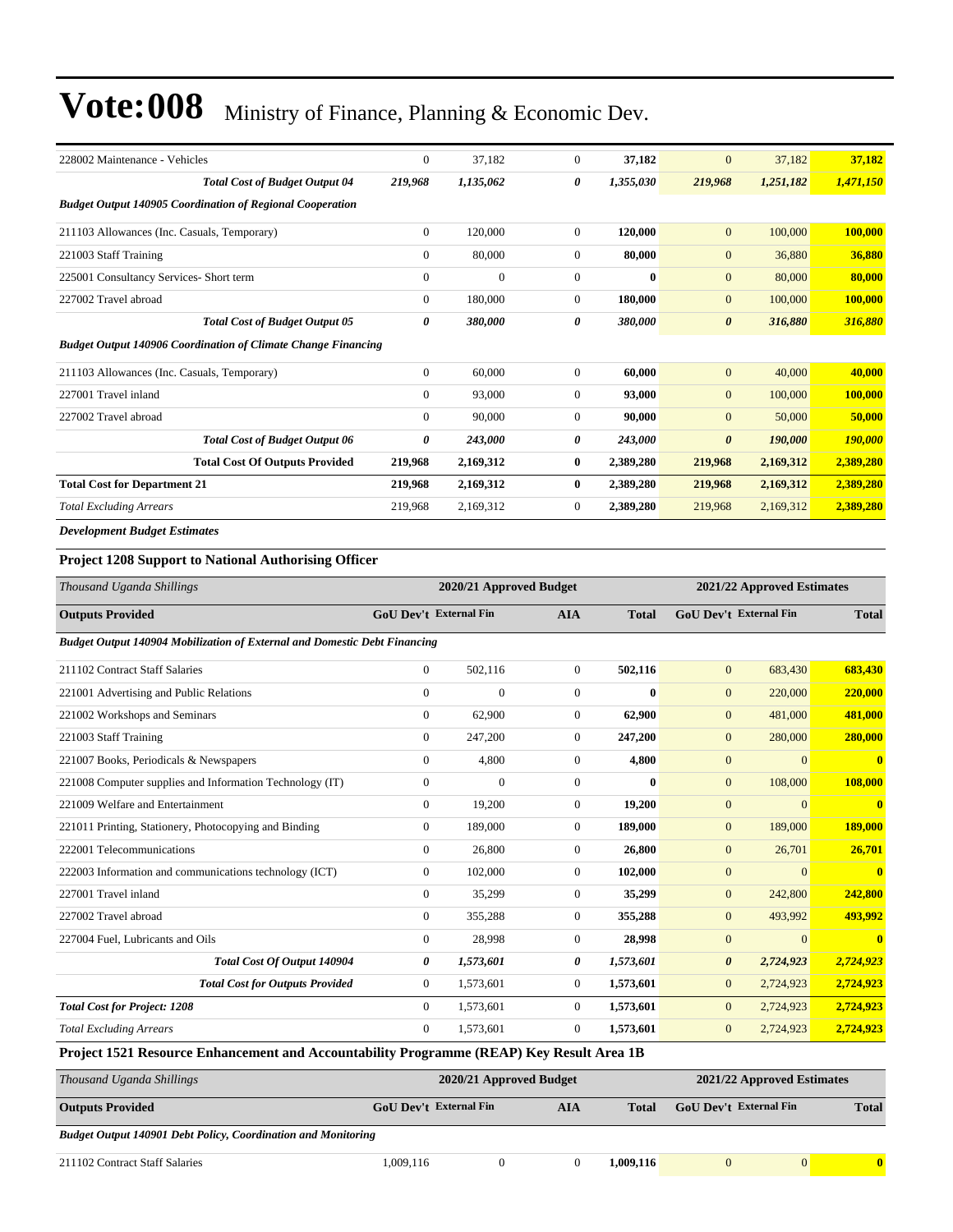| 221001 Advertising and Public Relations                                               | 20,000       | $\mathbf{0}$               | $\overline{0}$   | 20,000       | 30,000       | $\mathbf{0}$                | 30,000       |
|---------------------------------------------------------------------------------------|--------------|----------------------------|------------------|--------------|--------------|-----------------------------|--------------|
| 221002 Workshops and Seminars                                                         | 566,370      | 66,000                     | $\overline{0}$   | 632,370      | 209,740      | $\overline{0}$              | 209,740      |
| 221003 Staff Training                                                                 | 377,740      | 119,305                    | $\overline{0}$   | 497,045      | 175,400      | $\overline{0}$              | 175,400      |
| 221011 Printing, Stationery, Photocopying and Binding                                 | 59,490       | $\mathbf{0}$               | $\overline{0}$   | 59,490       | 30,000       | $\overline{0}$              | 30,000       |
| 222003 Information and communications technology (ICT)                                | 218,420      | $\mathbf{0}$               | $\overline{0}$   | 218,420      | 298,420      | $\overline{0}$              | 298,420      |
| 225001 Consultancy Services- Short term                                               | 40,000       | $\mathbf{0}$               | $\boldsymbol{0}$ | 40,000       | 356,814      | $\boldsymbol{0}$            | 356,814      |
| 227001 Travel inland                                                                  | 194,563      | $\mathbf{0}$               | $\overline{0}$   | 194,563      | 173,543      | $\mathbf{0}$                | 173,543      |
| 227002 Travel abroad                                                                  | 218,000      | $\mathbf{0}$               | $\overline{0}$   | 218,000      | $\mathbf{0}$ | $\overline{0}$              | $\bf{0}$     |
| <b>Total Cost Of Output 140901</b>                                                    | 2,703,700    | 185,305                    | 0                | 2,889,005    | 1,273,918    | $\boldsymbol{\theta}$       | 1,273,918    |
| <b>Budget Output 140902 Cash Policy, Coordination and Monitoring</b>                  |              |                            |                  |              |              |                             |              |
| 221002 Workshops and Seminars                                                         | 100,000      | $\mathbf{0}$               | $\overline{0}$   | 100,000      | 15,000       | $\mathbf{0}$                | 15,000       |
| 221003 Staff Training                                                                 | 152,893      | 64,695                     | $\theta$         | 217,588      | 105,000      | $\overline{0}$              | 105,000      |
| 225001 Consultancy Services- Short term                                               | $\mathbf{0}$ | $\mathbf{0}$               | $\overline{0}$   | $\mathbf{0}$ | $\mathbf{0}$ | 110,000                     | 110,000      |
| 227001 Travel inland                                                                  | 64,200       | $\mathbf{0}$               | $\boldsymbol{0}$ | 64,200       | $\mathbf{0}$ | $\mathbf{0}$                | $\bf{0}$     |
| Total Cost Of Output 140902                                                           | 317,093      | 64,695                     | 0                | 381,788      | 120,000      | 110,000                     | 230,000      |
| <b>Total Cost for Outputs Provided</b>                                                | 3,020,793    | 250,000                    | $\overline{0}$   | 3,270,793    | 1,393,918    | 110,000                     | 1,503,918    |
| <b>Total Cost for Project: 1521</b>                                                   | 3,020,793    | 250,000                    | $\overline{0}$   | 3,270,793    | 1,393,918    | 110,000                     | 1,503,918    |
| <b>Total Excluding Arrears</b>                                                        | 3,020,793    | 250,000                    | $\overline{0}$   | 3,270,793    | 1,393,918    | 110,000                     | 1,503,918    |
|                                                                                       | GoU          | <b>External Fin</b>        | <b>AIA</b>       | <b>Total</b> | GoU          | <b>External Fin</b>         | <b>Total</b> |
| <b>Total Cost for Sub-SubProgramme 09</b>                                             | 9,398,676    | 1,823,601                  | $\bf{0}$         | 11,222,276   | 9,371,801    | 2,834,923                   | 12,206,724   |
| <b>Total Excluding Arrears</b>                                                        | 9,398,676    | 1,823,601                  | $\overline{0}$   | 11,222,276   | 9,371,801    | 2,834,923                   | 12,206,724   |
| <b>Sub-SubProgramme: 10 Development Policy and Investment Promotion</b>               |              |                            |                  |              |              |                             |              |
| <b>Recurrent Budget Estimates</b>                                                     |              |                            |                  |              |              |                             |              |
| <b>Department 09 Economic Development Policy and Research</b>                         |              |                            |                  |              |              |                             |              |
| $T_{\text{beam}}$ $J_{\text{beam}}$ $J_{\text{m}}$ $C_{\text{b}}$ ; $B_{\text{beam}}$ |              | $2020/21$ Annuaried Dudget |                  |              |              | 2021/22 Annuaried Estimates |              |

| Thousand Uganda Shillings                                                   |                | 2020/21 Approved Budget |                |              |              | 2021/22 Approved Estimates |                         |  |
|-----------------------------------------------------------------------------|----------------|-------------------------|----------------|--------------|--------------|----------------------------|-------------------------|--|
| <b>Outputs Provided</b>                                                     | Wage           | Non Wage                | <b>AIA</b>     | <b>Total</b> | Wage         | Non Wage                   | <b>Total</b>            |  |
| <b>Budget Output 141001 Policy Advisory, Information, and Communication</b> |                |                         |                |              |              |                            |                         |  |
| 211101 General Staff Salaries                                               | 182,730        | $\mathbf{0}$            | $\overline{0}$ | 182,730      | 182,730      | $\mathbf{0}$               | 182,730                 |  |
| 211103 Allowances (Inc. Casuals, Temporary)                                 | $\mathbf{0}$   | 150,000                 | $\overline{0}$ | 150,000      | $\mathbf{0}$ | 162,300                    | 162,300                 |  |
| 221002 Workshops and Seminars                                               | $\mathbf{0}$   | 55,000                  | $\overline{0}$ | 55,000       | $\mathbf{0}$ | 70,000                     | 70,000                  |  |
| 221003 Staff Training                                                       | $\Omega$       | 400,000                 | $\Omega$       | 400,000      | $\mathbf{0}$ | 120,000                    | 120,000                 |  |
| 221009 Welfare and Entertainment                                            | $\mathbf{0}$   | 26,000                  | $\Omega$       | 26,000       | $\mathbf{0}$ | 50,000                     | 50,000                  |  |
| 221011 Printing, Stationery, Photocopying and Binding                       | $\mathbf{0}$   | 36,300                  | $\Omega$       | 36,300       | $\mathbf{0}$ | 49,000                     | 49,000                  |  |
| 221012 Small Office Equipment                                               | $\mathbf{0}$   | 5,000                   | $\overline{0}$ | 5,000        | $\mathbf{0}$ | 14,000                     | 14,000                  |  |
| 221016 IFMS Recurrent costs                                                 | $\mathbf{0}$   | $\overline{0}$          | $\overline{0}$ | $\bf{0}$     | $\mathbf{0}$ | 25,270                     | 25,270                  |  |
| 222001 Telecommunications                                                   | $\mathbf{0}$   | 4,000                   | $\overline{0}$ | 4,000        | $\mathbf{0}$ | 10,000                     | 10,000                  |  |
| 225001 Consultancy Services- Short term                                     | $\overline{0}$ | 32,000                  | 0              | 32,000       | $\mathbf{0}$ | 140,000                    | 140,000                 |  |
| 227001 Travel inland                                                        | $\overline{0}$ | 120,919                 | $\overline{0}$ | 120,919      | $\mathbf{0}$ | 150,468                    | 150,468                 |  |
| 227002 Travel abroad                                                        | $\overline{0}$ | 11,700                  | $\overline{0}$ | 11,700       | $\mathbf{0}$ | $\overline{0}$             | $\overline{\mathbf{0}}$ |  |
| 227004 Fuel, Lubricants and Oils                                            | $\overline{0}$ | 123,848                 | $\overline{0}$ | 123,848      | $\mathbf{0}$ | 179,730                    | 179,730                 |  |
| 228002 Maintenance - Vehicles                                               | $\overline{0}$ | 26,000                  | $\overline{0}$ | 26,000       | $\mathbf{0}$ | 20,000                     | 20,000                  |  |
| <b>Total Cost of Budget Output 01</b>                                       | 182,730        | 990,768                 | 0              | 1,173,498    | 182,730      | 990,768                    | 1,173,498               |  |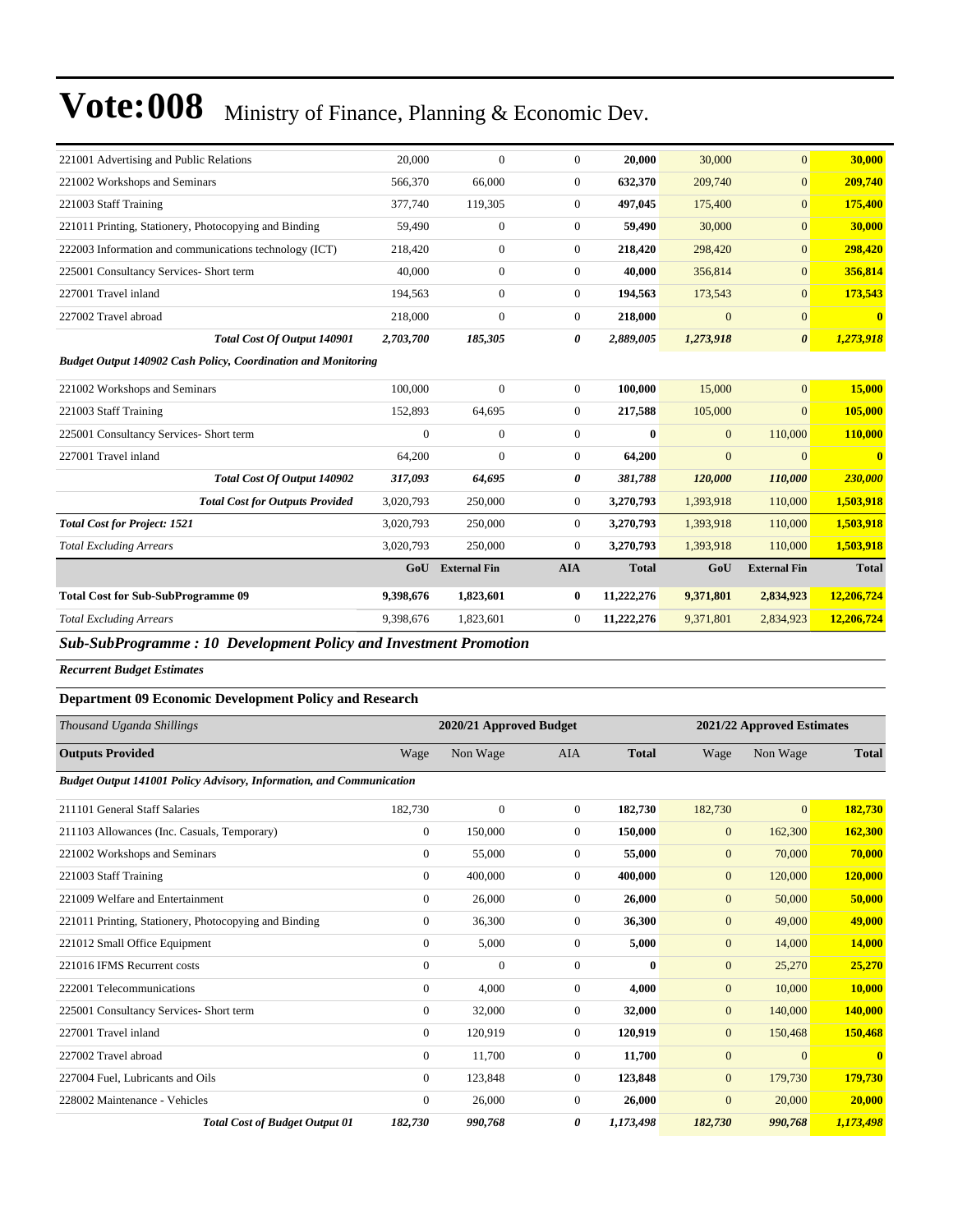#### *Budget Output 141002 Policy Research and Analytical Studies*

| 211103 Allowances (Inc. Casuals, Temporary)                       | $\boldsymbol{0}$          | 140,000                   | $\mathbf{0}$          | 140,000          | $\mathbf{0}$                              | 100,300                            | 100,300               |
|-------------------------------------------------------------------|---------------------------|---------------------------|-----------------------|------------------|-------------------------------------------|------------------------------------|-----------------------|
| 221002 Workshops and Seminars                                     | $\boldsymbol{0}$          | 60,000                    | $\mathbf{0}$          | 60,000           | $\mathbf{0}$                              | 10,000                             | 10,000                |
| 221003 Staff Training                                             | $\boldsymbol{0}$          | 100,000                   | $\mathbf{0}$          | 100,000          | $\mathbf{0}$                              | 90,000                             | 90,000                |
| 221009 Welfare and Entertainment                                  | $\boldsymbol{0}$          | 26,000                    | $\mathbf{0}$          | 26,000           | $\mathbf{0}$                              | 40,000                             | 40,000                |
| 221011 Printing, Stationery, Photocopying and Binding             | $\boldsymbol{0}$          | 27,225                    | $\mathbf{0}$          | 27,225           | $\mathbf{0}$                              | 32,000                             | 32,000                |
| 221012 Small Office Equipment                                     | $\boldsymbol{0}$          | 3,000                     | $\mathbf{0}$          | 3,000            | $\mathbf{0}$                              | 17,000                             | 17,000                |
| 222001 Telecommunications                                         | $\boldsymbol{0}$          | 3,500                     | $\mathbf{0}$          | 3,500            | $\boldsymbol{0}$                          | 3,500                              | 3,500                 |
| 225001 Consultancy Services- Short term                           | $\boldsymbol{0}$          | 62,000                    | $\mathbf{0}$          | 62,000           | $\boldsymbol{0}$                          | 100,000                            | 100,000               |
| 227001 Travel inland                                              | $\boldsymbol{0}$          | 93,000                    | $\mathbf{0}$          | 93,000           | $\mathbf{0}$                              | 99,925                             | 99,925                |
| 227002 Travel abroad                                              | $\boldsymbol{0}$          | 22,500                    | $\mathbf{0}$          | 22,500           | $\boldsymbol{0}$                          | $\overline{0}$                     | $\bf{0}$              |
| 227004 Fuel, Lubricants and Oils                                  | $\boldsymbol{0}$          | 55,000                    | $\mathbf{0}$          | 55,000           | $\mathbf{0}$                              | 90,000                             | 90,000                |
| 228002 Maintenance - Vehicles                                     | $\boldsymbol{0}$          | 5,500                     | $\mathbf{0}$          | 5,500            | $\mathbf{0}$                              | 15,000                             | 15,000                |
| <b>Total Cost of Budget Output 02</b>                             | 0                         | 597,725                   | 0                     | 597,725          | $\boldsymbol{\theta}$                     | 597,725                            | 597,725               |
| Budget Output 141003 Investment climate advisory                  |                           |                           |                       |                  |                                           |                                    |                       |
| 211103 Allowances (Inc. Casuals, Temporary)                       | $\boldsymbol{0}$          | 158,000                   | $\boldsymbol{0}$      | 158,000          | $\mathbf{0}$                              | 99,230                             | 99,230                |
| 221002 Workshops and Seminars                                     | $\boldsymbol{0}$          | 20,000                    | $\mathbf{0}$          | 20,000           | $\boldsymbol{0}$                          | 38,000                             | 38,000                |
| 221003 Staff Training                                             | $\boldsymbol{0}$          | 150,000                   | $\mathbf{0}$          | 150,000          | $\mathbf{0}$                              | 41,001                             | 41,001                |
| 221007 Books, Periodicals & Newspapers                            | $\boldsymbol{0}$          | 8,000                     | $\mathbf{0}$          | 8,000            | $\mathbf{0}$                              | 10,000                             | 10,000                |
| 221009 Welfare and Entertainment                                  | $\boldsymbol{0}$          | 8,000                     | $\mathbf{0}$          | 8,000            | $\mathbf{0}$                              | 20,000                             | 20,000                |
| 221011 Printing, Stationery, Photocopying and Binding             | $\boldsymbol{0}$          | 22,688                    | $\boldsymbol{0}$      | 22,688           | $\boldsymbol{0}$                          | 32,000                             | 32,000                |
| 221016 IFMS Recurrent costs                                       | $\boldsymbol{0}$          | $\mathbf{0}$              | $\mathbf{0}$          | $\bf{0}$         | $\boldsymbol{0}$                          | 150,000                            | 150,000               |
| 222001 Telecommunications                                         | $\boldsymbol{0}$          | 3,500                     | $\mathbf{0}$          | 3,500            | $\mathbf{0}$                              | 3,500                              | 3,500                 |
| 225001 Consultancy Services- Short term                           | $\boldsymbol{0}$          | 26,000                    | $\mathbf{0}$          | 26,000           | $\mathbf{0}$                              | 100,000                            | 100,000               |
| 227001 Travel inland                                              | $\boldsymbol{0}$          | 93,000                    | $\mathbf{0}$          | 93,000           | $\mathbf{0}$                              | 56,908                             | 56,908                |
| 227002 Travel abroad                                              | $\boldsymbol{0}$          | 63,450                    | $\boldsymbol{0}$      | 63,450           | $\boldsymbol{0}$                          | $\mathbf{0}$                       | $\bf{0}$              |
| 227004 Fuel, Lubricants and Oils                                  | $\boldsymbol{0}$          | 46,000                    | $\mathbf{0}$          | 46,000           | $\mathbf{0}$                              | 44,000                             | 44,000                |
| 228002 Maintenance - Vehicles                                     | $\boldsymbol{0}$          | 20,000                    | $\mathbf{0}$          | 20,000           | $\mathbf{0}$                              | 25,000                             | 25,000                |
| <b>Total Cost of Budget Output 03</b>                             | 0                         | 618,638                   | 0                     | 618,638          | $\boldsymbol{\theta}$                     | 619,639                            | 619,639               |
| <b>Total Cost Of Outputs Provided</b>                             | 182,730                   | 2,207,130                 | $\bf{0}$              | 2,389,860        | 182,730                                   | 2,208,131                          | 2,390,861             |
| <b>Outputs Funded</b>                                             | Wage                      | Non Wage                  | AIA                   | <b>Total</b>     | Wage                                      | Non Wage                           | <b>Total</b>          |
| <b>Budget Output 141051 Population Development Services</b>       |                           |                           |                       |                  |                                           |                                    |                       |
| 263106 Other Current grants (Current)                             | $\boldsymbol{0}$          | 10,104,257                | $\boldsymbol{0}$      | 10,104,257       | $\boldsymbol{0}$                          | $\boldsymbol{0}$                   | $\bf{0}$              |
| o/w o/w NPC Operations                                            | $\boldsymbol{\mathit{0}}$ | 10,104,257                | $\theta$              | 10,104,257       | $\boldsymbol{\mathit{0}}$                 | $\boldsymbol{\mathit{0}}$          | $\bf{0}$              |
| 263321 Conditional trans. Autonomous Inst (Wage subvention        | $\boldsymbol{0}$          | 3,886,810                 | $\boldsymbol{0}$      | 3,886,810        | $\boldsymbol{0}$                          | $\mathbf{0}$                       | $\bf{0}$              |
| $o/w$ $o/w$ NPC staff salaries                                    | $\boldsymbol{\mathit{0}}$ | 3,886,810                 | $\theta$              | 3,886,810        | $\boldsymbol{\theta}$                     | $\boldsymbol{\theta}$              | $\bf{0}$              |
| <b>Total Cost of Budget Output 51</b>                             | 0                         | 13,991,067                | 0                     | 13,991,067       | $\pmb{\theta}$                            | $\pmb{\theta}$                     | $\boldsymbol{\theta}$ |
| <b>Budget Output 141052 Economic Policy Research and Analysis</b> |                           |                           |                       |                  |                                           |                                    |                       |
| 263104 Transfers to other govt. Units (Current)                   | $\boldsymbol{0}$          | 3,316,003                 | $\boldsymbol{0}$      | 3,316,003        |                                           |                                    | 3,316,003             |
| o/w o/w Transfer to EPRC for operations                           | 0                         | 3,316,003                 | $\theta$              | 3,316,003        | $\boldsymbol{0}$<br>$\boldsymbol{\theta}$ | 3,316,003<br>$\boldsymbol{\theta}$ | $\boldsymbol{0}$      |
| o/w transfer to EPRC for operations                               | $\boldsymbol{\mathit{0}}$ | $\boldsymbol{\mathit{0}}$ | $\boldsymbol{\theta}$ | $\boldsymbol{0}$ | $\boldsymbol{\mathit{0}}$                 | 3,316,003                          | 3,316,003             |
| 263321 Conditional trans. Autonomous Inst (Wage subvention        | $\boldsymbol{0}$          | 1,108,997                 | $\boldsymbol{0}$      | 1,108,997        | $\mathbf{0}$                              | 1,108,997                          | 1,108,997             |
|                                                                   |                           |                           |                       |                  |                                           |                                    |                       |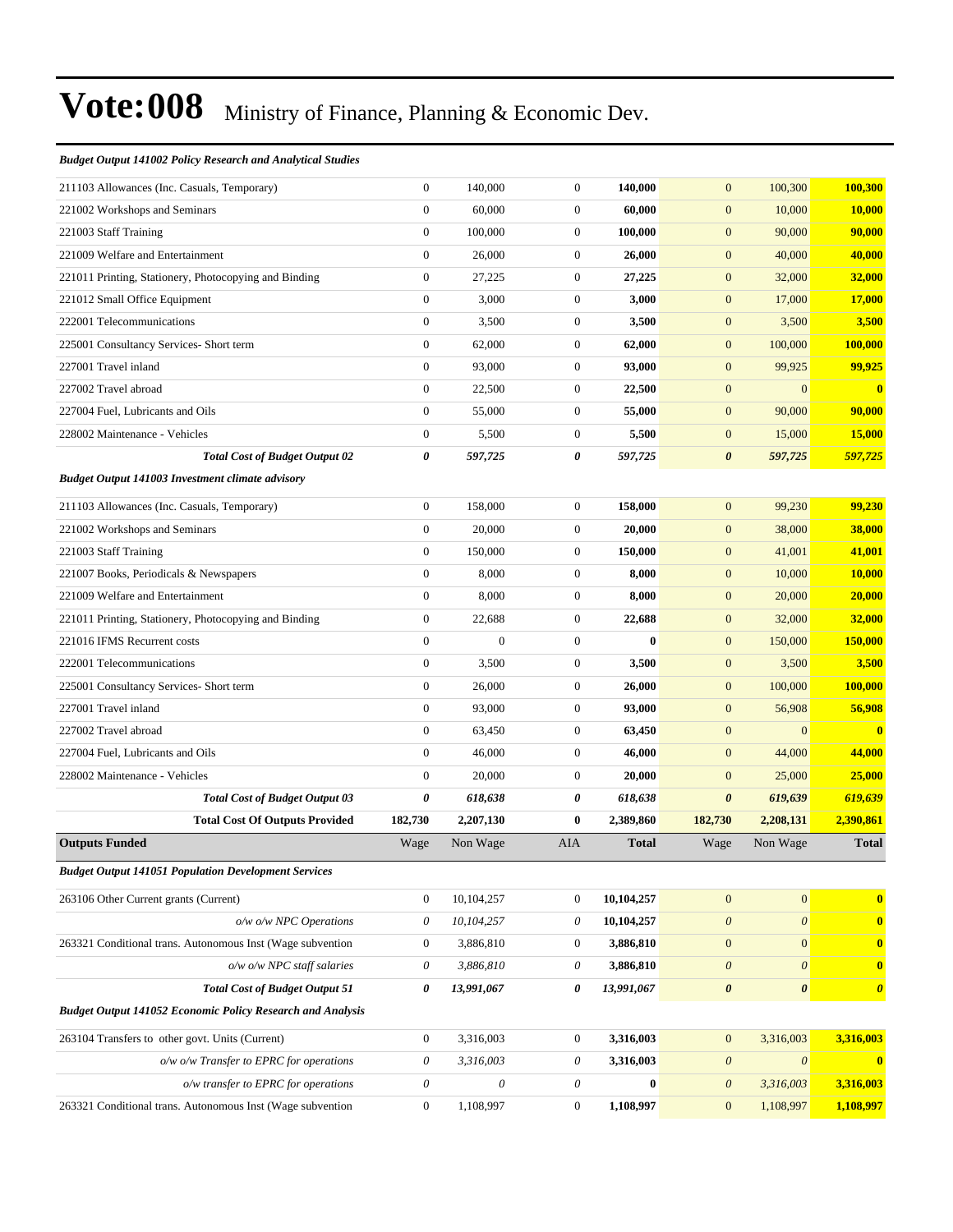| o/w o/w EPRC Wage                                                                         | 0                         | 1,108,997                 | $\theta$                  | 1,108,997    | $\boldsymbol{\theta}$               | $\theta$<br>$\overline{\mathbf{0}}$     |
|-------------------------------------------------------------------------------------------|---------------------------|---------------------------|---------------------------|--------------|-------------------------------------|-----------------------------------------|
| o/w Transfer to EPRC for wage including NSSF and Gratuity                                 | $\boldsymbol{\mathit{0}}$ | $\theta$                  | $\theta$                  | $\bf{0}$     | 1,108,997<br>$\theta$               | 1,108,997                               |
| <b>Total Cost of Budget Output 52</b>                                                     | 0                         | 4,425,000                 | 0                         | 4,425,000    | $\boldsymbol{\theta}$<br>4,425,000  | 4,425,000                               |
| <b>Budget Output 141053 Public Enterprises Management</b>                                 |                           |                           |                           |              |                                     |                                         |
| 263104 Transfers to other govt. Units (Current)                                           | $\boldsymbol{0}$          | 1,300,000                 | $\mathbf{0}$              | 1,300,000    | 550,000<br>$\mathbf{0}$             | 550,000                                 |
| $o/w$ o/w Transfer to PMU for operations                                                  | $\theta$                  | 1,300,000                 | $\theta$                  | 1,300,000    | $\boldsymbol{\theta}$               | $\boldsymbol{\theta}$<br>$\mathbf{0}$   |
| o/w Privatization Unit                                                                    | $\boldsymbol{\theta}$     | $\theta$                  | $\theta$                  | $\bf{0}$     | $\boldsymbol{\theta}$<br>550,000    | 550,000                                 |
| 263321 Conditional trans. Autonomous Inst (Wage subvention                                | $\boldsymbol{0}$          | 1,500,000                 | $\boldsymbol{0}$          | 1,500,000    | $\mathbf{0}$                        | $\mathbf{0}$<br>$\mathbf{0}$            |
| o/w o/w Transfer to PMU- Wage                                                             | 0                         | 1,500,000                 | $\boldsymbol{\theta}$     | 1,500,000    | $\boldsymbol{\theta}$               | $\theta$<br>$\mathbf{0}$                |
| <b>Total Cost of Budget Output 53</b>                                                     | 0                         | 2,800,000                 | 0                         | 2,800,000    | $\boldsymbol{\theta}$<br>550,000    | 550,000                                 |
| <b>Budget Output 141054 Private Sector Development Services</b>                           |                           |                           |                           |              |                                     |                                         |
| 263106 Other Current grants (Current)                                                     | $\boldsymbol{0}$          | 884,000                   | $\boldsymbol{0}$          | 884,000      | $\mathbf{0}$<br>884,000             | 884,000                                 |
| o/w Transfer to PSDU for operations                                                       | $\boldsymbol{\theta}$     | 884,000                   | $\theta$                  | 884,000      | $\boldsymbol{\theta}$               | $\boldsymbol{\theta}$<br>$\mathbf{0}$   |
| o/w Transfer to PSDU for operations                                                       | $\boldsymbol{\mathit{0}}$ | $\theta$                  | $\theta$                  | $\bf{0}$     | 884,000<br>$\boldsymbol{\theta}$    | 884,000                                 |
| 263321 Conditional trans. Autonomous Inst (Wage subvention                                | $\boldsymbol{0}$          | 836,000                   | $\boldsymbol{0}$          | 836,000      | $\mathbf{0}$<br>836,000             | 836,000                                 |
| $o/w$ $o/w$ PSDU staff salaries                                                           | $\boldsymbol{\mathit{0}}$ | 836,000                   | $\theta$                  | 836,000      | $\theta$                            | $\boldsymbol{\theta}$<br>$\mathbf{0}$   |
| o/w Wage for PSDU staff                                                                   | $\boldsymbol{\mathit{0}}$ | $\theta$                  | $\theta$                  | $\mathbf{0}$ | $\boldsymbol{\theta}$<br>836,000    | 836,000                                 |
| <b>Total Cost of Budget Output 54</b>                                                     | 0                         | 1,720,000                 | 0                         | 1,720,000    | 0<br>1,720,000                      | 1,720,000                               |
| <b>Budget Output 141056 Business Development Services</b>                                 |                           |                           |                           |              |                                     |                                         |
| 263106 Other Current grants (Current)                                                     | $\boldsymbol{0}$          | 7,470,000                 | $\boldsymbol{0}$          | 7,470,000    | 7,470,000<br>$\mathbf{0}$           | 7,470,000                               |
| o/w o/w Enterprise Uganda Operations                                                      | $\boldsymbol{\mathit{0}}$ | 7,470,000                 | $\boldsymbol{\theta}$     | 7,470,000    | $\boldsymbol{\theta}$               | $\theta$<br>$\bf{0}$                    |
| o/w Enterprise Ug other Recurrent Operations                                              | $\boldsymbol{\mathit{0}}$ | $\theta$                  | $\boldsymbol{\mathit{0}}$ | $\bf{0}$     | 7,470,000<br>$\theta$               | 7,470,000                               |
| 263321 Conditional trans. Autonomous Inst (Wage subvention                                | $\boldsymbol{0}$          | 2,030,000                 | $\boldsymbol{0}$          | 2,030,000    | $\mathbf{0}$<br>2,030,000           | 2,030,000                               |
| o/w o/w Wage for Enterprise Uganda                                                        | $\theta$                  | 2,030,000                 | $\theta$                  | 2,030,000    | $\boldsymbol{\theta}$               | $\bf{0}$<br>$\theta$                    |
| o/w Wage for Enterprise Uganda                                                            | $\boldsymbol{\mathit{0}}$ | $\theta$                  | $\theta$                  | $\bf{0}$     | 2,030,000<br>$\boldsymbol{\theta}$  | 2,030,000                               |
| 264101 Contributions to Autonomous Institutions                                           | $\boldsymbol{0}$          | $\mathbf{0}$              | $\boldsymbol{0}$          | $\bf{0}$     | $\boldsymbol{0}$<br>2,700,000       | 2,700,000                               |
| o/w Enterprise Uganda Centre for Excellence                                               | $\boldsymbol{\mathit{0}}$ | $\theta$                  | $\boldsymbol{\mathit{0}}$ | $\bf{0}$     | $\boldsymbol{\theta}$<br>2,700,000  | 2,700,000                               |
| <b>Total Cost of Budget Output 56</b>                                                     | 0                         | 9,500,000                 | 0                         | 9,500,000    | $\boldsymbol{\theta}$<br>12,200,000 | 12,200,000                              |
| <b>Budget Output 141058 Support to Uganda Free Zones Authority</b>                        |                           |                           |                           |              |                                     |                                         |
| 263104 Transfers to other govt. Units (Current)                                           | $\boldsymbol{0}$          | 6,879,214                 | $\mathbf{0}$              | 6,879,214    | $\overline{0}$                      | $\mathbf{0}$<br>$\bf{0}$                |
| o/w o/w Transfer to UFZA for operations                                                   | $\boldsymbol{\mathit{0}}$ | 6,879,214                 | $\boldsymbol{\mathit{0}}$ | 6,879,214    | $\boldsymbol{\theta}$               | $\boldsymbol{\theta}$<br>$\bf{0}$       |
| 263321 Conditional trans. Autonomous Inst (Wage subvention                                | $\boldsymbol{0}$          | 2,085,720                 | 0                         | 2,085,720    | $\mathbf{0}$                        | $\mathbf{0}$<br>$\bf{0}$                |
| o/w o/w UFZA salaries                                                                     | 0                         | 2,085,720                 | 0                         | 2,085,720    | $\boldsymbol{\theta}$               | $\theta$<br>$\mathbf{0}$                |
| <b>Total Cost of Budget Output 58</b>                                                     | 0                         | 8,964,934                 | 0                         | 8,964,934    | $\pmb{\theta}$                      | $\pmb{\theta}$<br>$\boldsymbol{\theta}$ |
| <b>Budget Output 141060 United States African Development Foundation (USADF) Services</b> |                           |                           |                           |              |                                     |                                         |
| 263104 Transfers to other govt. Units (Current)                                           | $\boldsymbol{0}$          | 3,600,000                 | $\boldsymbol{0}$          | 3,600,000    | $\boldsymbol{0}$<br>3,600,000       | 3,600,000                               |
| o/w o/w Transfer to USADF                                                                 | $\boldsymbol{\mathit{0}}$ | 3,600,000                 | $\boldsymbol{\mathit{0}}$ | 3,600,000    | $\boldsymbol{\theta}$               | $\boldsymbol{\theta}$<br>$\mathbf{0}$   |
| o/w Transfer to USADF                                                                     | 0                         | $\boldsymbol{\mathit{0}}$ | 0                         | $\bf{0}$     | 3,600,000<br>$\theta$               | 3,600,000                               |
| <b>Total Cost of Budget Output 60</b>                                                     | 0                         | 3,600,000                 | 0                         | 3,600,000    | $\boldsymbol{\theta}$<br>3,600,000  | 3,600,000                               |
| <b>Total Cost Of Outputs Funded</b>                                                       | $\bf{0}$                  | 45,001,001                | $\bf{0}$                  | 45,001,001   | $\bf{0}$<br>22,495,000              | 22,495,000                              |
| <b>Total Cost for Department 09</b>                                                       | 182,730                   | 47,208,131                | $\bf{0}$                  | 47,390,861   | 182,730<br>24,703,131               | 24,885,861                              |
| <b>Total Excluding Arrears</b>                                                            | 182,730                   | 47,208,131                | $\boldsymbol{0}$          | 47,390,861   | 182,730<br>24,703,131               | 24,885,861                              |
| <b>Development Budget Estimates</b>                                                       |                           |                           |                           |              |                                     |                                         |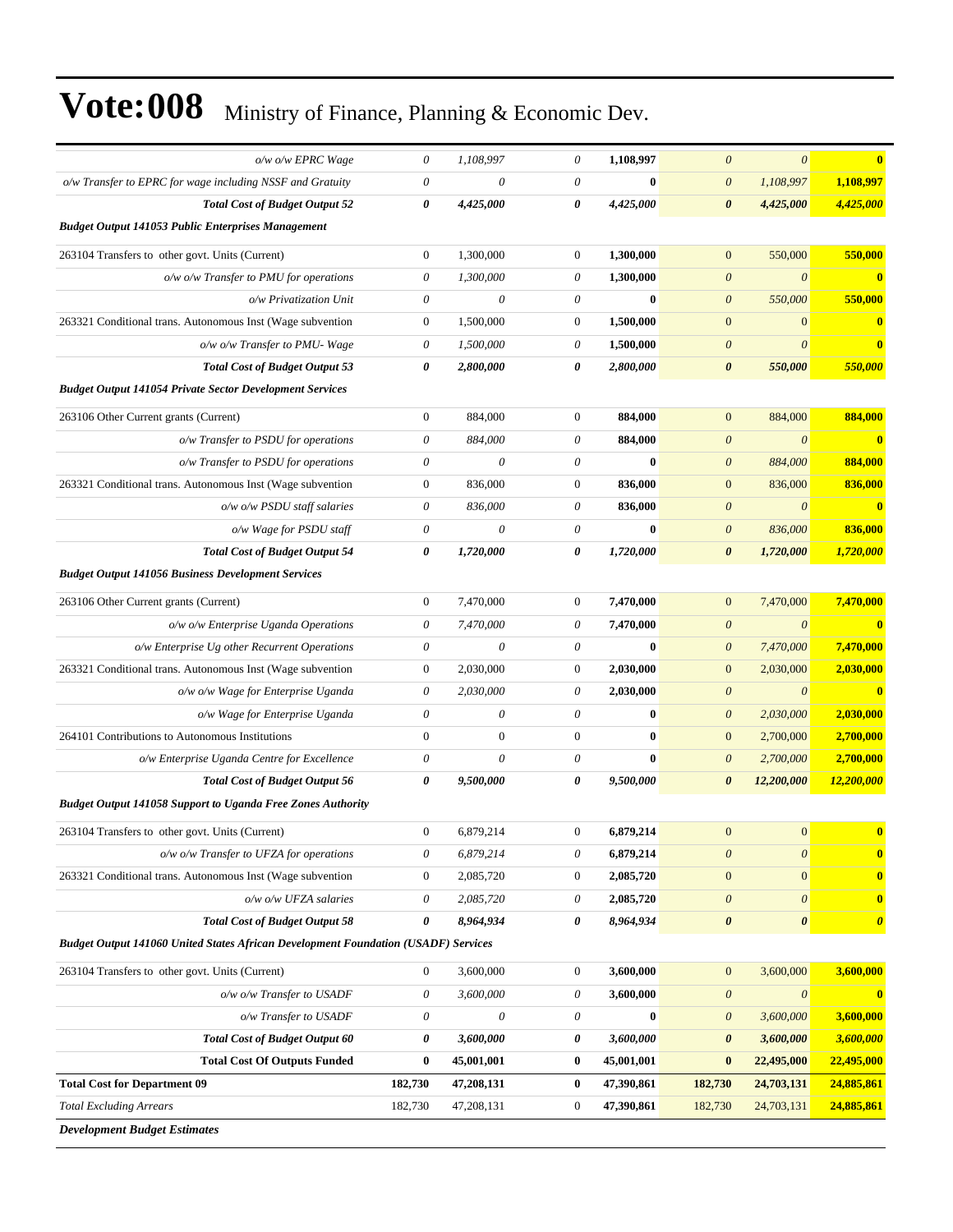| Project 1289 Competitiveness and Enterprise Development Project [CEDP]                                     |                               |                         |                  |              |                       |                               |              |  |
|------------------------------------------------------------------------------------------------------------|-------------------------------|-------------------------|------------------|--------------|-----------------------|-------------------------------|--------------|--|
| Thousand Uganda Shillings                                                                                  |                               | 2020/21 Approved Budget |                  |              |                       | 2021/22 Approved Estimates    |              |  |
| <b>Outputs Provided</b>                                                                                    | <b>GoU Dev't External Fin</b> |                         | <b>AIA</b>       | <b>Total</b> |                       | <b>GoU Dev't External Fin</b> | <b>Total</b> |  |
| <b>Budget Output 141003 Investment climate advisory</b>                                                    |                               |                         |                  |              |                       |                               |              |  |
| 211102 Contract Staff Salaries                                                                             | $\boldsymbol{0}$              | 18,000                  | $\overline{0}$   | 18,000       | $\boldsymbol{0}$      | $\mathbf{0}$                  | $\bf{0}$     |  |
| 221001 Advertising and Public Relations                                                                    | $\boldsymbol{0}$              | 100,000                 | $\boldsymbol{0}$ | 100,000      | $\boldsymbol{0}$      | 250,000                       | 250,000      |  |
| 221002 Workshops and Seminars                                                                              | $\boldsymbol{0}$              | 250,000                 | $\boldsymbol{0}$ | 250,000      | $\mathbf{0}$          | 200,000                       | 200,000      |  |
| 221003 Staff Training                                                                                      | $\mathbf{0}$                  | 60,000                  | $\boldsymbol{0}$ | 60,000       | $\boldsymbol{0}$      | 160,000                       | 160,000      |  |
| 221007 Books, Periodicals & Newspapers                                                                     | $\boldsymbol{0}$              | $\boldsymbol{0}$        | $\boldsymbol{0}$ | $\bf{0}$     | $\boldsymbol{0}$      | 30,000                        | 30,000       |  |
| 221011 Printing, Stationery, Photocopying and Binding                                                      | $\boldsymbol{0}$              | 50,000                  | $\boldsymbol{0}$ | 50,000       | $\boldsymbol{0}$      | 150,000                       | 150,000      |  |
| 222001 Telecommunications                                                                                  | $\mathbf{0}$                  | 11,000                  | $\boldsymbol{0}$ | 11,000       | $\boldsymbol{0}$      | 24,000                        | 24,000       |  |
| 222003 Information and communications technology (ICT)                                                     | $\boldsymbol{0}$              | 2,500,000               | 0                | 2,500,000    | $\mathbf{0}$          | 4,750,800                     | 4,750,800    |  |
| 223003 Rent – (Produced Assets) to private entities                                                        | $\mathbf{0}$                  | 310,000                 | $\boldsymbol{0}$ | 310,000      | $\mathbf{0}$          | 310,000                       | 310,000      |  |
| 223004 Guard and Security services                                                                         | $\boldsymbol{0}$              | 24,000                  | $\boldsymbol{0}$ | 24,000       | $\mathbf{0}$          | 34,000                        | 34,000       |  |
| 223005 Electricity                                                                                         | $\boldsymbol{0}$              | 3,000                   | $\boldsymbol{0}$ | 3,000        | $\boldsymbol{0}$      | 24,000                        | 24,000       |  |
| 225001 Consultancy Services- Short term                                                                    | $\mathbf{0}$                  | 2,100,000               | $\boldsymbol{0}$ | 2,100,000    | $\boldsymbol{0}$      | 4,972,800                     | 4,972,800    |  |
| 225002 Consultancy Services-Long-term                                                                      | $\boldsymbol{0}$              | 1,887,800               | $\boldsymbol{0}$ | 1,887,800    | $\mathbf{0}$          | 3,543,361                     | 3,543,361    |  |
| 226001 Insurances                                                                                          | $\mathbf{0}$                  | 50,000                  | $\boldsymbol{0}$ | 50,000       | $\mathbf{0}$          | 732,970                       | 732,970      |  |
| 227004 Fuel, Lubricants and Oils                                                                           | $\boldsymbol{0}$              | 7,200                   | $\mathbf{0}$     | 7,200        | $\mathbf{0}$          | 43,200                        | 43,200       |  |
| 228002 Maintenance - Vehicles                                                                              | $\boldsymbol{0}$              | 30,000                  | $\boldsymbol{0}$ | 30,000       | $\boldsymbol{0}$      | 51,200                        | 51,200       |  |
| 228003 Maintenance – Machinery, Equipment & Furniture                                                      | $\mathbf{0}$                  | 5,000                   | $\boldsymbol{0}$ | 5,000        | $\boldsymbol{0}$      | 30,000                        | 30,000       |  |
| 228004 Maintenance – Other                                                                                 | $\boldsymbol{0}$              | $\mathbf{0}$            | $\boldsymbol{0}$ | $\bf{0}$     | $\mathbf{0}$          | 30,000                        | 30,000       |  |
| Total Cost Of Output 141003                                                                                | 0                             | 7,406,000               | 0                | 7,406,000    | $\boldsymbol{\theta}$ | 15,336,331                    | 15,336,331   |  |
| <b>Total Cost for Outputs Provided</b>                                                                     | $\mathbf{0}$                  | 7,406,000               | $\boldsymbol{0}$ | 7,406,000    | $\mathbf{0}$          | 15,336,331                    | 15,336,331   |  |
| <b>Outputs Funded</b>                                                                                      | <b>GoU Dev't External Fin</b> |                         | <b>AIA</b>       | <b>Total</b> |                       | GoU Dev't External Fin        | <b>Total</b> |  |
| <b>Budget Output 141056 Business Development Services</b>                                                  |                               |                         |                  |              |                       |                               |              |  |
| 263106 Other Current grants (Current)                                                                      | 742,342                       | $\boldsymbol{0}$        | $\mathbf{0}$     | 742,342      | 742,342               | $\mathbf{0}$                  | 742,342      |  |
| o/w CEDP operations                                                                                        | 742,342                       | 0                       | 0                | 742,342      | $\boldsymbol{0}$      | $\boldsymbol{\theta}$         | $\mathbf{0}$ |  |
| o/w Support staff salaries, staff facilitation allows, office<br>accommodation and other office utilities. | $\theta$                      | $\theta$                | 0                | $\bf{0}$     | 742,342               | $\theta$                      | 742,342      |  |
| Total Cost Of Output 141056                                                                                | 742,342                       | 0                       | 0                | 742,342      | 742,342               | $\boldsymbol{\theta}$         | 742,342      |  |
| <b>Total Cost for Outputs Funded</b>                                                                       | 742,342                       | $\boldsymbol{0}$        | $\boldsymbol{0}$ | 742,342      | 742,342               | $\mathbf{0}$                  | 742,342      |  |
| <b>Capital Purchases</b>                                                                                   | GoU Dev't External Fin        |                         | <b>AIA</b>       | <b>Total</b> |                       | GoU Dev't External Fin        | <b>Total</b> |  |
| Budget Output 141072 Government Buildings and Administrative Infrastructure                                |                               |                         |                  |              |                       |                               |              |  |
| 312101 Non-Residential Buildings                                                                           | $\boldsymbol{0}$              | 8,200,000               | $\mathbf{0}$     | 8,200,000    | $\boldsymbol{0}$      | 16,612,989                    | 16,612,989   |  |
| Total Cost Of Output 141072                                                                                | $\boldsymbol{\theta}$         | 8.200.000               | 0                | 8,200,000    | $\pmb{\theta}$        | 16,612,989                    | 16,612,989   |  |
| Budget Output 141075 Purchase of Motor Vehicles and Other Transport Equipment                              |                               |                         |                  |              |                       |                               |              |  |
| 312201 Transport Equipment                                                                                 | $\boldsymbol{0}$              | 2,500,000               | $\overline{0}$   | 2,500,000    | $\mathbf{0}$          | 7,329,700                     | 7,329,700    |  |
| Total Cost Of Output 141075                                                                                | 0                             | 2,500,000               | 0                | 2,500,000    | $\pmb{\theta}$        | 7,329,700                     | 7,329,700    |  |
| Budget Output 141076 Purchase of Office and ICT Equipment, including Software                              |                               |                         |                  |              |                       |                               |              |  |
| 312202 Machinery and Equipment                                                                             | $\boldsymbol{0}$              | 3,304,000               | 0                | 3,304,000    | $\boldsymbol{0}$      | 900,000                       | 900,000      |  |
| 312213 ICT Equipment                                                                                       | $\bf{0}$                      | $\boldsymbol{0}$        | $\boldsymbol{0}$ | $\bf{0}$     | $\mathbf{0}$          | 580,000                       | 580,000      |  |
| Total Cost Of Output 141076                                                                                | 0                             | 3,304,000               | 0                | 3,304,000    | $\pmb{\theta}$        | 1,480,000                     | 1,480,000    |  |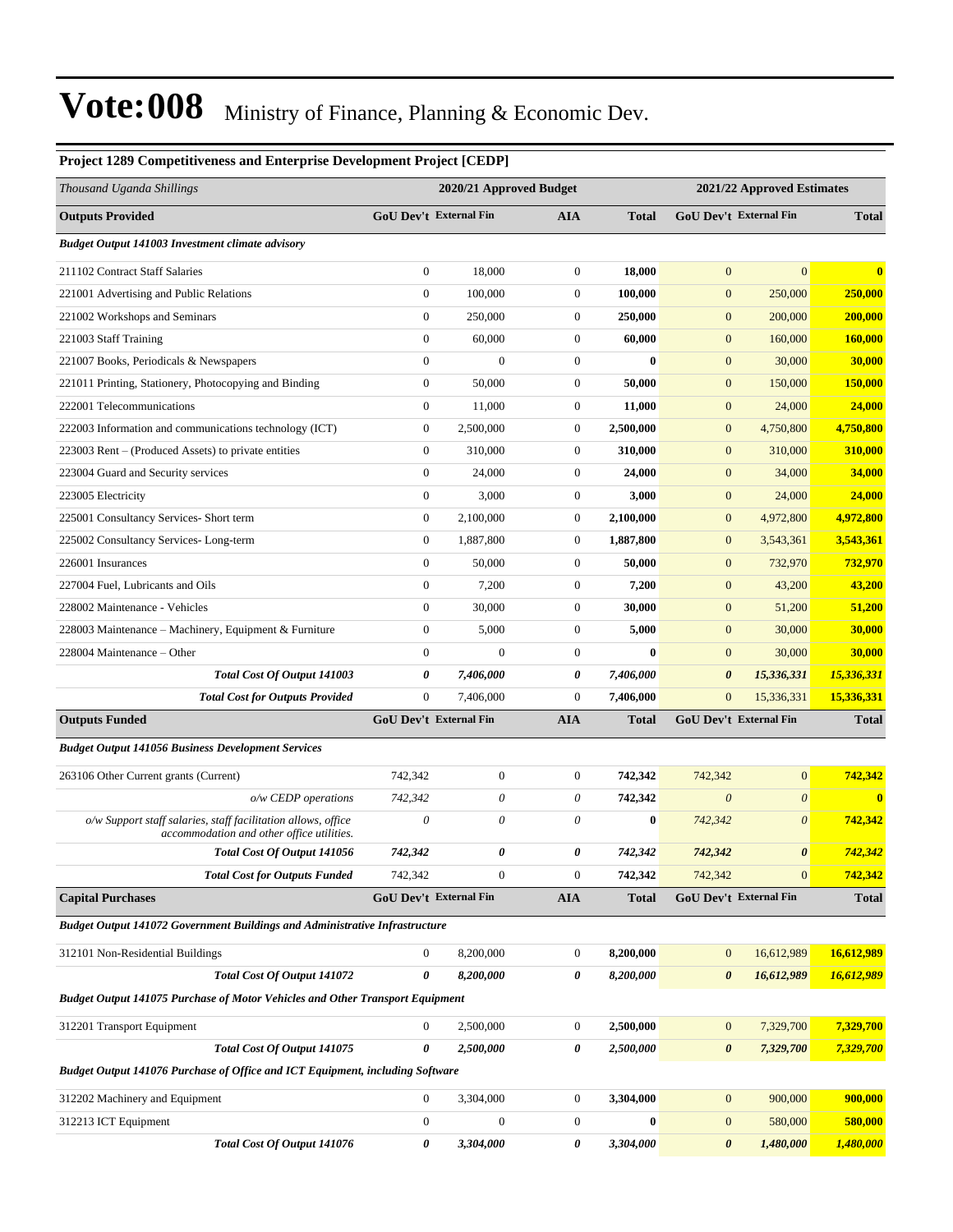| <b>Budget Output 141077 Purchase of Specialised Machinery &amp; Equipment</b>  |                               |                         |                  |              |                       |                               |                |
|--------------------------------------------------------------------------------|-------------------------------|-------------------------|------------------|--------------|-----------------------|-------------------------------|----------------|
| 312202 Machinery and Equipment                                                 | $\boldsymbol{0}$              | $\boldsymbol{0}$        | $\boldsymbol{0}$ | $\bf{0}$     | $\boldsymbol{0}$      | 4,144,000                     | 4,144,000      |
| Total Cost Of Output 141077                                                    | $\boldsymbol{\theta}$         | 0                       | 0                | 0            | $\boldsymbol{\theta}$ | 4,144,000                     | 4,144,000      |
| Budget Output 141078 Purchase of Office and Residential Furniture and Fittings |                               |                         |                  |              |                       |                               |                |
| 312203 Furniture & Fixtures                                                    | $\boldsymbol{0}$              | 2,000,000               | $\boldsymbol{0}$ | 2,000,000    | $\mathbf{0}$          | 1,258,000                     | 1,258,000      |
| Total Cost Of Output 141078                                                    | 0                             | 2,000,000               | 0                | 2,000,000    | 0                     | 1,258,000                     | 1,258,000      |
| <b>Total Cost for Capital Purchases</b>                                        | $\mathbf{0}$                  | 16,004,000              | $\boldsymbol{0}$ | 16,004,000   | $\mathbf{0}$          | 30,824,689                    | 30,824,689     |
| <b>Total Cost for Project: 1289</b>                                            | 742,342                       | 23,410,000              | $\boldsymbol{0}$ | 24, 152, 342 | 742,342               | 46,161,020                    | 46,903,362     |
| <b>Total Excluding Arrears</b>                                                 | 742,342                       | 23,410,000              | $\boldsymbol{0}$ | 24, 152, 342 | 742,342               | 46,161,020                    | 46,903,362     |
| Project 1338 Skills Development Project                                        |                               |                         |                  |              |                       |                               |                |
| Thousand Uganda Shillings                                                      |                               | 2020/21 Approved Budget |                  |              |                       | 2021/22 Approved Estimates    |                |
| <b>Outputs Provided</b>                                                        | <b>GoU Dev't External Fin</b> |                         | <b>AIA</b>       | <b>Total</b> |                       | <b>GoU Dev't External Fin</b> | <b>Total</b>   |
| <b>Budget Output 141003 Investment climate advisory</b>                        |                               |                         |                  |              |                       |                               |                |
| 211102 Contract Staff Salaries                                                 | $\boldsymbol{0}$              | 280,000                 | $\boldsymbol{0}$ | 280,000      | $\mathbf{0}$          | 109,800                       | 109,800        |
| 211103 Allowances (Inc. Casuals, Temporary)                                    | $\boldsymbol{0}$              | 20,000                  | $\boldsymbol{0}$ | 20,000       | $\mathbf{0}$          | 12,036                        | 12,036         |
| 221001 Advertising and Public Relations                                        | $\boldsymbol{0}$              | 100,000                 | $\boldsymbol{0}$ | 100,000      | $\boldsymbol{0}$      | 70,000                        | 70,000         |
| 221002 Workshops and Seminars                                                  | $\boldsymbol{0}$              | 100,000                 | $\boldsymbol{0}$ | 100,000      | $\boldsymbol{0}$      | 9,000                         | 9,000          |
| 221009 Welfare and Entertainment                                               | $\boldsymbol{0}$              | 20,000                  | $\boldsymbol{0}$ | 20,000       | $\mathbf{0}$          | 17,000                        | 17,000         |
| 221011 Printing, Stationery, Photocopying and Binding                          | $\boldsymbol{0}$              | 50,000                  | $\boldsymbol{0}$ | 50,000       | $\boldsymbol{0}$      | 10,000                        | 10,000         |
| 222001 Telecommunications                                                      | $\boldsymbol{0}$              | 36,000                  | $\boldsymbol{0}$ | 36,000       | $\mathbf{0}$          | 14,914                        | 14,914         |
| 222003 Information and communications technology (ICT)                         | $\boldsymbol{0}$              | $\overline{0}$          | $\boldsymbol{0}$ | $\bf{0}$     | $\boldsymbol{0}$      | 15,300                        | 15,300         |
| 223003 Rent – (Produced Assets) to private entities                            | $\boldsymbol{0}$              | 280,000                 | $\boldsymbol{0}$ | 280,000      | $\boldsymbol{0}$      | 133,200                       | 133,200        |
| 224004 Cleaning and Sanitation                                                 | $\boldsymbol{0}$              | 15,000                  | $\boldsymbol{0}$ | 15,000       | $\mathbf{0}$          | 4,000                         | 4,000          |
| 225001 Consultancy Services- Short term                                        | $\boldsymbol{0}$              | 413,879                 | $\boldsymbol{0}$ | 413,879      | $\boldsymbol{0}$      | 137,295                       | 137,295        |
| 225002 Consultancy Services-Long-term                                          | $\boldsymbol{0}$              | 1,200,000               | $\boldsymbol{0}$ | 1,200,000    | $\mathbf{0}$          | 905,165                       | 905,165        |
| 226001 Insurances                                                              | $\boldsymbol{0}$              | 24,000                  | $\boldsymbol{0}$ | 24,000       | $\boldsymbol{0}$      | 24,000                        | 24,000         |
| 227001 Travel inland                                                           | $\mathbf{0}$                  | $\mathbf{0}$            | $\boldsymbol{0}$ | 0            | $\boldsymbol{0}$      | 100,000                       | <b>100,000</b> |
| 227004 Fuel, Lubricants and Oils                                               | $\boldsymbol{0}$              | 40,000                  | $\boldsymbol{0}$ | 40,000       | $\mathbf{0}$          | 33,720                        | 33,720         |
| 228002 Maintenance - Vehicles                                                  | $\mathbf{0}$                  | 30,000                  | $\boldsymbol{0}$ | 30,000       | $\mathbf{0}$          | 22,500                        | 22,500         |
| 228004 Maintenance – Other                                                     | $\mathbf{0}$                  | 6,000                   | $\mathbf{0}$     | 6,000        | $\overline{0}$        | $\mathbf{0}$                  | $\mathbf{0}$   |
| <b>Total Cost Of Output 141003</b>                                             | 0                             | 2,614,879               | 0                | 2,614,879    | 0                     | 1,617,930                     | 1,617,930      |
| <b>Total Cost for Outputs Provided</b>                                         | $\boldsymbol{0}$              | 2,614,879               | $\boldsymbol{0}$ | 2,614,879    | $\boldsymbol{0}$      | 1,617,930                     | 1,617,930      |
| <b>Outputs Funded</b>                                                          | <b>GoU Dev't External Fin</b> |                         | <b>AIA</b>       | <b>Total</b> |                       | <b>GoU Dev't External Fin</b> | <b>Total</b>   |
| <b>Budget Output 141056 Business Development Services</b>                      |                               |                         |                  |              |                       |                               |                |
| 263106 Other Current grants (Current)                                          | $\boldsymbol{0}$              | 9,937,650               | $\boldsymbol{0}$ | 9,937,650    | $\mathbf{0}$          | 13,476,724                    | 13,476,724     |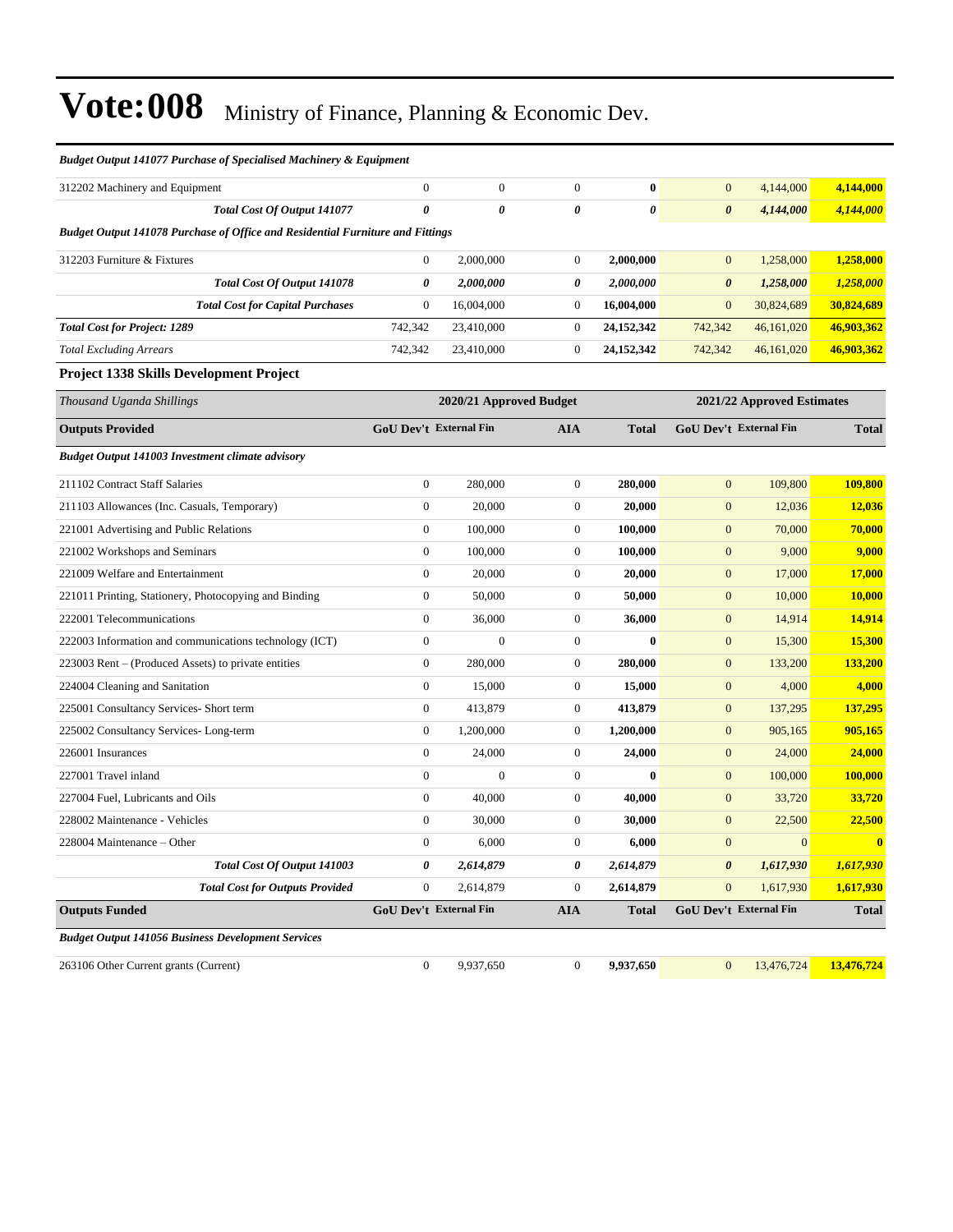| $o/w$ Grants tpo private organisations | 0        | 9.937.650  |          | 9.937.650  | $\theta$<br>$\theta$         | $\mathbf{0}$ |
|----------------------------------------|----------|------------|----------|------------|------------------------------|--------------|
| $o/w$ Grants                           | $\theta$ | 0          | $\theta$ | $\bf{0}$   | 13.476.724<br>$\theta$       | 13,476,724   |
| Total Cost Of Output 141056            | 0        | 9,937,650  | 0        | 9,937,650  | 13,476,724<br>0              | 13,476,724   |
| <b>Total Cost for Outputs Funded</b>   | 0        | 9.937.650  |          | 9.937.650  | 13,476,724<br>$\mathbf{0}$   | 13,476,724   |
| <b>Total Cost for Project: 1338</b>    | $\Omega$ | 12,552,529 |          | 12,552,529 | 15,094,654<br>$\mathbf{0}$   | 15,094,654   |
| <b>Total Excluding Arrears</b>         | 0        | 12.552.529 |          | 12,552,529 | $\overline{0}$<br>15,094,654 | 15,094,654   |

**Project 1706 Investment for Industrial Transformation and Employment Project (INVITE)**

| Thousand Uganda Shillings                                                   |                |                               | 2020/21 Approved Budget<br>2021/22 Approved Estimates |              |                               |                       |              |  |
|-----------------------------------------------------------------------------|----------------|-------------------------------|-------------------------------------------------------|--------------|-------------------------------|-----------------------|--------------|--|
| <b>Outputs Provided</b>                                                     |                | <b>GoU Dev't External Fin</b> | <b>AIA</b>                                            | <b>Total</b> | <b>GoU Dev't External Fin</b> |                       | <b>Total</b> |  |
| <b>Budget Output 141001 Policy Advisory, Information, and Communication</b> |                |                               |                                                       |              |                               |                       |              |  |
| 211103 Allowances (Inc. Casuals, Temporary)                                 | $\mathbf{0}$   | $\boldsymbol{0}$              | $\Omega$                                              | $\bf{0}$     | 7,000                         | $\overline{0}$        | 7,000        |  |
| Total Cost Of Output 141001                                                 | 0              | 0                             | 0                                                     | 0            | 7,000                         | $\boldsymbol{\theta}$ | 7,000        |  |
| <b>Total Cost for Outputs Provided</b>                                      | $\mathbf{0}$   | $\Omega$                      | $\Omega$                                              | $\bf{0}$     | 7,000                         | $\overline{0}$        | 7,000        |  |
| <b>Total Cost for Project: 1706</b>                                         | $\overline{0}$ | $\Omega$                      | $\Omega$                                              | $\bf{0}$     | 7,000                         | $\overline{0}$        | 7,000        |  |
| <b>Total Excluding Arrears</b>                                              | $\mathbf{0}$   | $\mathbf{0}$                  | $\mathbf{0}$                                          | $\bf{0}$     | 7,000                         | $\overline{0}$        | 7,000        |  |
|                                                                             | GoU            | <b>External Fin</b>           | AIA                                                   | <b>Total</b> | GoU                           | <b>External Fin</b>   | <b>Total</b> |  |
| <b>Total Cost for Sub-SubProgramme 10</b>                                   | 48,133,203     | 35,962,529                    | $\bf{0}$                                              | 84,095,732   | 25,635,203                    | 61,255,674            | 86,890,877   |  |
| <b>Total Excluding Arrears</b>                                              | 48, 133, 203   | 35,962,529                    | $\overline{0}$                                        | 84,095,732   | 25,635,203                    | 61,255,674            | 86,890,877   |  |
| <b>Sub SubDreamma</b> , 11 Eingneigh Sector Development                     |                |                               |                                                       |              |                               |                       |              |  |

*Sub-SubProgramme : 11 Financial Sector Development*

*Recurrent Budget Estimates*

#### **Department 29 Financial Services**

| Thousand Uganda Shillings                                            |                | 2020/21 Approved Budget |                | 2021/22 Approved Estimates |                  |              |              |
|----------------------------------------------------------------------|----------------|-------------------------|----------------|----------------------------|------------------|--------------|--------------|
| <b>Outputs Provided</b>                                              | Wage           | Non Wage                | <b>AIA</b>     | <b>Total</b>               | Wage             | Non Wage     | <b>Total</b> |
| Budget Output 141101 Financial Sector Policy, Oversight and Analysis |                |                         |                |                            |                  |              |              |
| 211101 General Staff Salaries                                        | 190,554        | $\mathbf{0}$            | $\overline{0}$ | 190.554                    | 190,554          | $\Omega$     | 190,554      |
| 211103 Allowances (Inc. Casuals, Temporary)                          | $\overline{0}$ | 266,000                 | $\Omega$       | 266,000                    | $\boldsymbol{0}$ | 200,000      | 200,000      |
| 221002 Workshops and Seminars                                        | $\overline{0}$ | 180,753                 | $\mathbf{0}$   | 180,753                    | $\mathbf{0}$     | 350,000      | 350,000      |
| 221003 Staff Training                                                | $\Omega$       | 360,000                 | $\Omega$       | 360,000                    | $\overline{0}$   | $\Omega$     | $\mathbf{0}$ |
| 221005 Hire of Venue (chairs, projector, etc)                        | $\mathbf{0}$   | 20,000                  | $\mathbf{0}$   | 20,000                     | $\overline{0}$   | $\Omega$     | $\bf{0}$     |
| 221011 Printing, Stationery, Photocopying and Binding                | $\overline{0}$ | 30,000                  | $\mathbf{0}$   | 30,000                     | $\mathbf{0}$     | 60,000       | 60,000       |
| 221012 Small Office Equipment                                        | $\overline{0}$ | 20,000                  | $\mathbf{0}$   | 20,000                     | $\overline{0}$   | $\mathbf{0}$ | $\bf{0}$     |
| 221016 IFMS Recurrent costs                                          | $\overline{0}$ | 200,000                 | $\Omega$       | 200,000                    | $\mathbf{0}$     | 400,000      | 400,000      |
| 222001 Telecommunications                                            | $\overline{0}$ | 1,000                   | $\mathbf{0}$   | 1,000                      | $\boldsymbol{0}$ | 2,000        | 2,000        |
| 227001 Travel inland                                                 | $\overline{0}$ | 266,925                 | $\mathbf{0}$   | 266,925                    | $\boldsymbol{0}$ | 400,000      | 400,000      |
| 227004 Fuel, Lubricants and Oils                                     | $\overline{0}$ | 8,813                   | $\mathbf{0}$   | 8,813                      | $\mathbf{0}$     | 81,491       | 81,491       |
| 228002 Maintenance - Vehicles                                        | $\theta$       | $\Omega$                | $\Omega$       | $\bf{0}$                   | $\Omega$         | 60,000       | 60,000       |
| <b>Total Cost of Budget Output 01</b>                                | 190,554        | 1,353,491               | 0              | 1,544,045                  | 190,554          | 1,553,491    | 1,744,045    |
| Budget Output 141102 Coordination of Banking and Non-Banking Sector  |                |                         |                |                            |                  |              |              |
| 211103 Allowances (Inc. Casuals, Temporary)                          | $\overline{0}$ | 166,000                 | $\mathbf{0}$   | 166,000                    | $\overline{0}$   | 400,000      | 400,000      |
| 221002 Workshops and Seminars                                        | $\overline{0}$ | 200,000                 | $\Omega$       | 200,000                    | $\mathbf{0}$     | 200,000      | 200,000      |
| 221003 Staff Training                                                | $\mathbf{0}$   | $\mathbf{0}$            | $\Omega$       | $\bf{0}$                   | $\overline{0}$   | 84,400       | 84,400       |
| 221011 Printing, Stationery, Photocopying and Binding                | $\theta$       | $\mathbf{0}$            | $\mathbf{0}$   | $\mathbf{0}$               | $\overline{0}$   | 20,000       | 20,000       |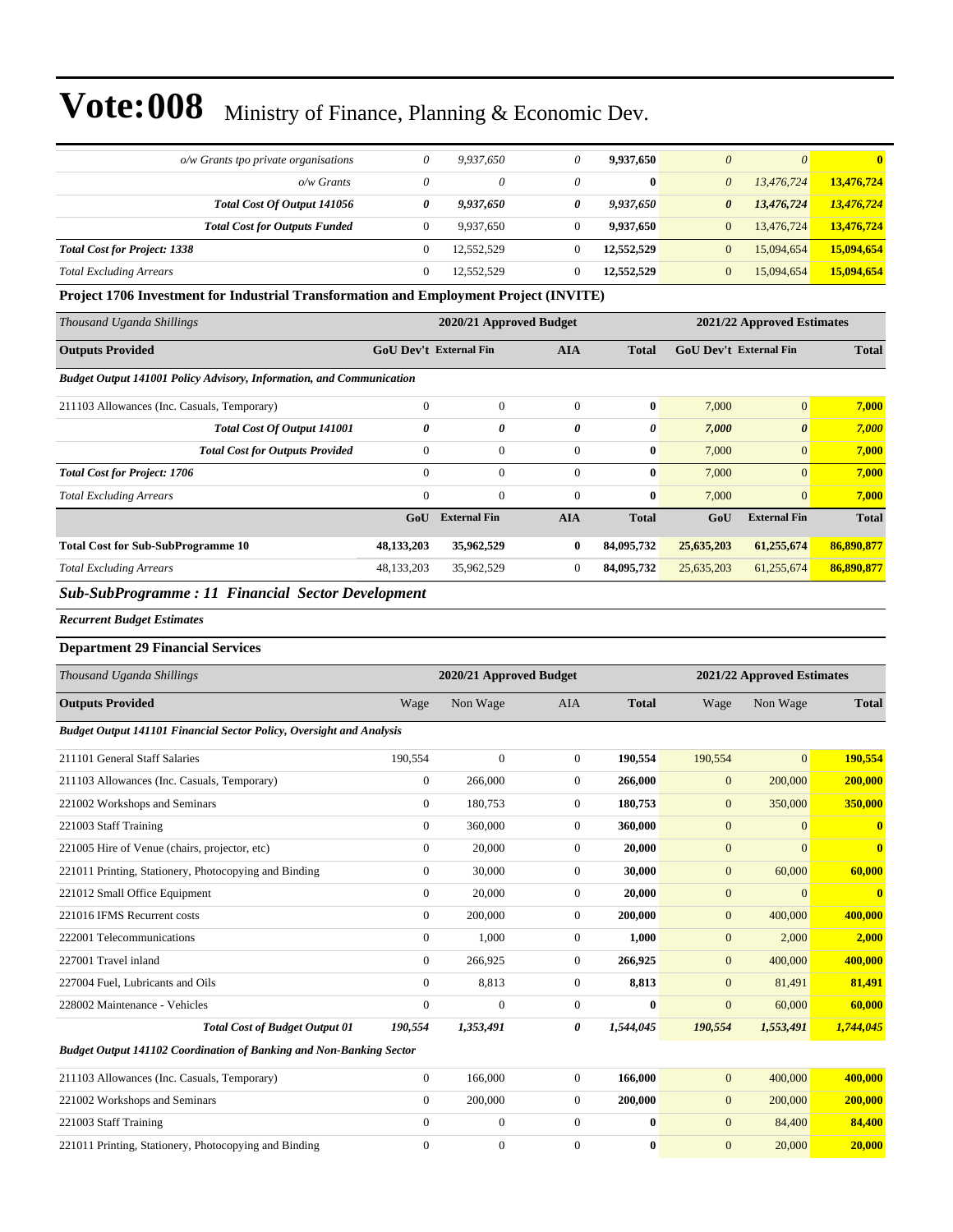| 221016 IFMS Recurrent costs                                                          | $\mathbf{0}$              | 200,000               | $\boldsymbol{0}$      | 200,000      | $\mathbf{0}$              | 200,000                   | 200,000               |
|--------------------------------------------------------------------------------------|---------------------------|-----------------------|-----------------------|--------------|---------------------------|---------------------------|-----------------------|
| 227001 Travel inland                                                                 | $\overline{0}$            | 186,000               | $\boldsymbol{0}$      | 186,000      | $\boldsymbol{0}$          | 350,000                   | 350,000               |
| 227002 Travel abroad                                                                 | $\mathbf{0}$              | 71,808                | $\boldsymbol{0}$      | 71,808       | $\mathbf{0}$              | $\Omega$                  | $\mathbf{0}$          |
| 227004 Fuel, Lubricants and Oils                                                     | $\boldsymbol{0}$          | 200,000               | $\boldsymbol{0}$      | 200,000      | $\mathbf{0}$              | 250,000                   | 250,000               |
| 228002 Maintenance - Vehicles                                                        | $\mathbf{0}$              | $\theta$              | $\boldsymbol{0}$      | $\bf{0}$     | $\boldsymbol{0}$          | 40,000                    | 40,000                |
| <b>Total Cost of Budget Output 02</b>                                                | 0                         | 1,023,808             | 0                     | 1,023,808    | $\boldsymbol{\theta}$     | 1,544,400                 | 1,544,400             |
| <b>Budget Output 141103 Strengthening of the Microfinance Policy Framework</b>       |                           |                       |                       |              |                           |                           |                       |
| 211103 Allowances (Inc. Casuals, Temporary)                                          | $\overline{0}$            | 166,000               | $\boldsymbol{0}$      | 166,000      | $\mathbf{0}$              | 181,657                   | 181,657               |
| 221016 IFMS Recurrent costs                                                          | $\overline{0}$            | $\theta$              | $\boldsymbol{0}$      | $\bf{0}$     | $\mathbf{0}$              | 179,779                   | 179,779               |
| 227001 Travel inland                                                                 | $\overline{0}$            | 124,236               | $\boldsymbol{0}$      | 124,236      | $\mathbf{0}$              | 350,000                   | 350,000               |
| 227002 Travel abroad                                                                 | $\mathbf{0}$              | 135,000               | $\boldsymbol{0}$      | 135,000      | $\mathbf{0}$              | $\Omega$                  |                       |
| 227004 Fuel, Lubricants and Oils                                                     | $\mathbf{0}$              | 86,200                | $\boldsymbol{0}$      | 86,200       | $\mathbf{0}$              | 60,000                    | 60,000                |
| 228002 Maintenance - Vehicles                                                        | $\overline{0}$            | 60,000                | $\boldsymbol{0}$      | 60,000       | $\boldsymbol{0}$          | $\mathbf{0}$              | $\bf{0}$              |
| <b>Total Cost of Budget Output 03</b>                                                | 0                         | 571,436               | 0                     | 571,436      | $\boldsymbol{\theta}$     | 771,436                   | 771,436               |
| <b>Total Cost Of Outputs Provided</b>                                                | 190,554                   | 2,948,735             | $\bf{0}$              | 3,139,289    | 190,554                   | 3,869,327                 | 4,059,881             |
| <b>Outputs Funded</b>                                                                | Wage                      | Non Wage              | AIA                   | <b>Total</b> | Wage                      | Non Wage                  | <b>Total</b>          |
| <b>Budget Output 141151 Capital Markets Authority services</b>                       |                           |                       |                       |              |                           |                           |                       |
| 263104 Transfers to other govt. Units (Current)                                      | $\overline{0}$            | 2,174,000             | $\boldsymbol{0}$      | 2,174,000    | $\mathbf{0}$              | $\mathbf{0}$              | $\bf{0}$              |
| o/w Transfers to other govt. Units (Current)                                         | 0                         | 2,174,000             | 0                     | 2,174,000    | $\boldsymbol{\theta}$     | $\theta$                  | $\bf{0}$              |
| 263321 Conditional trans. Autonomous Inst (Wage subvention                           | $\mathbf{0}$              | 3,700,000             | $\boldsymbol{0}$      | 3,700,000    | $\mathbf{0}$              | $\mathbf{0}$              | $\bf{0}$              |
| o/w Conditional trans. Autonomous Inst (Wage subvention                              | 0                         | 3,700,000             | $\theta$              | 3,700,000    | $\boldsymbol{\theta}$     | $\theta$                  | $\bf{0}$              |
| <b>Total Cost of Budget Output 51</b>                                                | 0                         | 5,874,000             | $\boldsymbol{\theta}$ | 5,874,000    | $\boldsymbol{\theta}$     | $\boldsymbol{\theta}$     | $\boldsymbol{\theta}$ |
| <b>Budget Output 141152 Uganda Retirement Benefits Regulatory Authority Services</b> |                           |                       |                       |              |                           |                           |                       |
| 263104 Transfers to other govt. Units (Current)                                      | $\overline{0}$            | 8,815,744             | $\boldsymbol{0}$      | 8,815,744    | $\mathbf{0}$              | $\mathbf{0}$              | $\mathbf{0}$          |
| o/w Transfers to other govt. Units (Current)                                         | 0                         | 8,815,744             | $\theta$              | 8,815,744    | $\theta$                  | $\theta$                  | $\bf{0}$              |
| 263321 Conditional trans. Autonomous Inst (Wage subvention                           | $\boldsymbol{0}$          | 2,955,069             | $\mathbf{0}$          | 2,955,069    | $\mathbf{0}$              | $\mathbf{0}$              | $\bf{0}$              |
| o/w Conditional trans. Autonomous Inst (Wage subvention                              | 0                         | 2,955,069             | $\theta$              | 2,955,069    | $\boldsymbol{\theta}$     | $\theta$                  | $\bf{0}$              |
| <b>Total Cost of Budget Output 52</b>                                                | 0                         | 11,770,813            | 0                     | 11,770,813   | $\boldsymbol{\theta}$     | $\boldsymbol{\theta}$     | $\boldsymbol{\theta}$ |
| Budget Output 141153 Capitalization of Institutions and Financing Schemes            |                           |                       |                       |              |                           |                           |                       |
| 263106 Other Current grants (Current)                                                | $\boldsymbol{0}$          | 174,198,000           | $\theta$              | 174,198,000  | $\mathbf{0}$              | 157,242,181               | <u>157,242,181</u>    |
| o/w Capitalisation of UDB                                                            | $\theta$                  | 103,500,000           | $\theta$              | 103,500,000  | $\theta$                  | $\boldsymbol{\theta}$     | $\bf{0}$              |
| o/w Agricultural Insurance scheme                                                    | $\boldsymbol{\theta}$     | 5,000,000             | $\boldsymbol{\theta}$ | 5,000,000    | $\boldsymbol{\mathit{0}}$ | $\boldsymbol{\mathit{0}}$ | $\boldsymbol{0}$      |
| o/w Capitalisation of Trade Development Bank (TDB)                                   | $\boldsymbol{\theta}$     | 2,300,000             | $\theta$              | 2,300,000    | $\boldsymbol{\theta}$     | $\boldsymbol{0}$          | $\bf{0}$              |
| o/w Capitalisation of IDB                                                            | $\theta$                  | 2,000,000             | $\theta$              | 2,000,000    | $\boldsymbol{\theta}$     | $\boldsymbol{\theta}$     | $\boldsymbol{0}$      |
| o/w Marketing for agricultural facility strategy                                     | $\boldsymbol{\mathit{0}}$ | 600,000               | $\theta$              | 600,000      | $\boldsymbol{\mathit{0}}$ | $\boldsymbol{\theta}$     | $\boldsymbol{0}$      |
| o/w Capitalisation of Post Bank                                                      | $\boldsymbol{\theta}$     | 4,346,193             | $\theta$              | 4,346,193    | $\boldsymbol{\theta}$     | $\boldsymbol{\theta}$     | $\bf{0}$              |
| o/w Capitalisation of ADB                                                            | $\theta$                  | 1,681,807             | $\boldsymbol{\theta}$ | 1,681,807    | $\boldsymbol{\mathit{0}}$ | $\boldsymbol{\theta}$     | $\boldsymbol{0}$      |
| o/w World bank Subscription                                                          | 0                         | 4,770,000             | $\theta$              | 4,770,000    | $\boldsymbol{\mathit{0}}$ | $\boldsymbol{0}$          | $\bf{0}$              |
| o/w Capitalization of Agric. Credit Facility                                         | $\boldsymbol{\mathit{0}}$ | 50,000,000            | $\theta$              | 50,000,000   | $\boldsymbol{\theta}$     | $\boldsymbol{\theta}$     | $\bf{0}$              |
| o/w Capitalization of UDB                                                            | $\boldsymbol{\mathit{0}}$ | $\boldsymbol{\theta}$ | $\boldsymbol{\theta}$ | $\bf{0}$     | $\boldsymbol{\mathit{0}}$ | 85,500,000                | 85,500,000            |
| o/w Agricultural Insurance Scheme                                                    | $\boldsymbol{\theta}$     | $\theta$              | $\theta$              | $\bf{0}$     | $\boldsymbol{\mathit{0}}$ | 5,000,000                 | 5,000,000             |
| o/w Capitalization of Trade Development Bank                                         | $\boldsymbol{\theta}$     | $\boldsymbol{\theta}$ | $\boldsymbol{\theta}$ | $\pmb{0}$    | $\boldsymbol{\mathit{0}}$ | 1,500,000                 | 1,500,000             |
| o/w Capitalization of IDB                                                            | $\theta$                  | $\theta$              | $\theta$              | $\bf{0}$     | $\boldsymbol{\mathit{0}}$ | 2,371,157                 | 2,371,157             |
| o/w Marketing of Agricultural facility strategy                                      | $\boldsymbol{\mathit{0}}$ | $\boldsymbol{\theta}$ | $\boldsymbol{\theta}$ | $\pmb{0}$    | $\boldsymbol{\theta}$     | 600,000                   | 600,000               |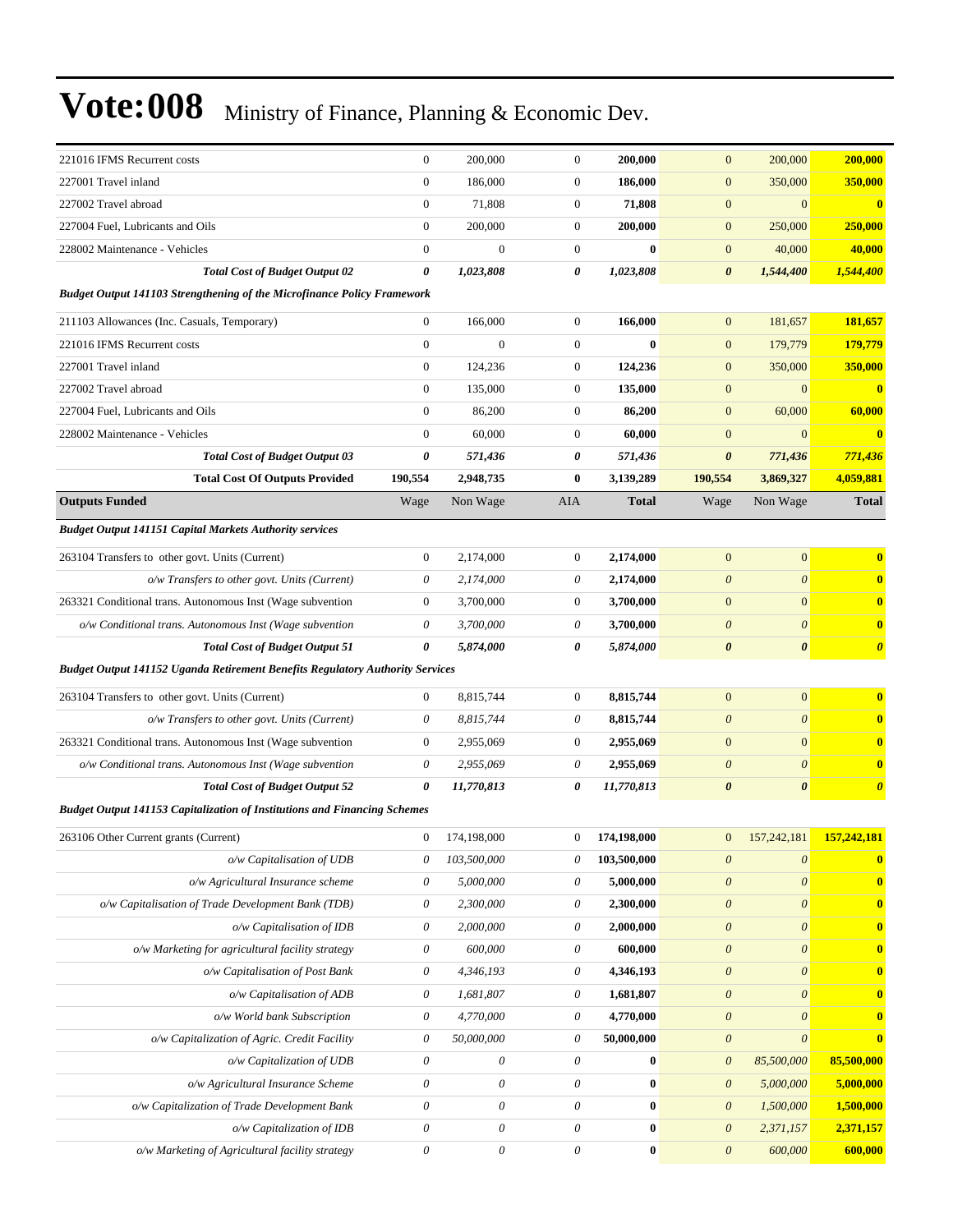| o/w Capitalization of Post Bank                                                | 0                     | 0             | 0                     | $\mathbf{0}$  | $\theta$              | 2,666,414             | 2,666,414               |
|--------------------------------------------------------------------------------|-----------------------|---------------|-----------------------|---------------|-----------------------|-----------------------|-------------------------|
| o/w Capitalization of ADB                                                      | $\theta$              | 0             | $\theta$              | $\bf{0}$      | $\boldsymbol{\theta}$ | 7,174,610             | 7,174,610               |
| o/w World Bank subscription                                                    | 0                     | 0             | $\boldsymbol{\theta}$ | $\bf{0}$      | $\boldsymbol{\theta}$ | 2,430,000             | 2,430,000               |
| o/w Capitalization of Agricultural Credit Facility                             | $\theta$              | $\theta$      | $\theta$              | $\bf{0}$      | $\boldsymbol{\theta}$ | 50,000,000            | 50,000,000              |
| <b>Total Cost of Budget Output 53</b>                                          | 0                     | 174,198,000   | 0                     | 174,198,000   | $\boldsymbol{\theta}$ | 157,242,181           | 157,242,181             |
| <b>Budget Output 141154 Uganda Micro-Finance Regulatory Authority Services</b> |                       |               |                       |               |                       |                       |                         |
| 263104 Transfers to other govt. Units (Current)                                | $\overline{0}$        | 1,829,200     | $\theta$              | 1,829,200     | $\mathbf{0}$          | $\mathbf{0}$          | $\mathbf{0}$            |
| o/w Transfers to other govt. Units (Current)                                   | 0                     | 1,829,200     | $\theta$              | 1,829,200     | $\boldsymbol{\theta}$ | $\theta$              | $\mathbf{0}$            |
| 263321 Conditional trans. Autonomous Inst (Wage subvention                     | $\boldsymbol{0}$      | 2,170,800     | $\mathbf{0}$          | 2,170,800     | $\mathbf{0}$          | $\overline{0}$        | $\mathbf{0}$            |
| o/w Conditional trans. Autonomous Inst (Wage subvention                        | 0                     | 2,170,800     | $\theta$              | 2,170,800     | $\boldsymbol{\theta}$ | $\boldsymbol{\theta}$ | $\mathbf{0}$            |
| <b>Total Cost of Budget Output 54</b>                                          | 0                     | 4,000,000     | 0                     | 4,000,000     | $\boldsymbol{\theta}$ | $\boldsymbol{\theta}$ | $\boldsymbol{\theta}$   |
| <b>Budget Output 141155 Microfinance support centre services</b>               |                       |               |                       |               |                       |                       |                         |
| 263104 Transfers to other govt. Units (Current)                                | $\bf{0}$              | 127,720,000   | $\overline{0}$        | 127,720,000   | $\mathbf{0}$          | 129,720,000           | 129,720,000             |
| o/w Transfers to other govt. Units (Current)                                   | $\theta$              | 27,720,000    | $\theta$              | 27,720,000    | $\overline{0}$        | $\theta$              | $\mathbf{0}$            |
| o/w Emvooga                                                                    | 0                     | 100,000,000   | 0                     | 100,000,000   | $\theta$              | $\theta$              | $\overline{\mathbf{0}}$ |
| o/w Emyooga Funds                                                              | $\theta$              | $\theta$      | $\theta$              | $\mathbf{0}$  | $\boldsymbol{\theta}$ | 100,000,000           | 100,000,000             |
| o/w Credit Fund and Operational Cost                                           | 0                     | 0             | $\theta$              | $\mathbf{0}$  | $\boldsymbol{\theta}$ | 27,720,000            | 27,720,000              |
| o/w Formalizing Legal Status of Beneificiaries                                 | $\boldsymbol{\theta}$ | 0             | $\theta$              | $\bf{0}$      | $\boldsymbol{\theta}$ | 2,000,000             | 2,000,000               |
| 263321 Conditional trans. Autonomous Inst (Wage subvention                     | 0                     | 3,570,000     | $\mathbf{0}$          | 3,570,000     | $\mathbf{0}$          | 3,570,000             | 3,570,000               |
| o/w Conditional trans. Autonomous Inst (Wage subvention                        | 0                     | 3,570,000     | $\theta$              | 3,570,000     | $\boldsymbol{\theta}$ | $\theta$              | $\mathbf{0}$            |
| o/w Wage for MSCL                                                              | $\theta$              | $\theta$      | $\theta$              | $\mathbf{0}$  | $\theta$              | 3,570,000             | 3.570.000               |
| <b>Total Cost of Budget Output 55</b>                                          | 0                     | 131,290,000   | 0                     | 131,290,000   | $\boldsymbol{\theta}$ | 133,290,000           | 133,290,000             |
| <b>Total Cost Of Outputs Funded</b>                                            | $\bf{0}$              | 327, 132, 813 | $\bf{0}$              | 327, 132, 813 | $\bf{0}$              | 290,532,181           | 290,532,181             |
| <b>Total Cost for Department 29</b>                                            | 190,554               | 330,081,548   | $\bf{0}$              | 330,272,102   | 190,554               | 294,401,508           | 294,592,062             |
| <b>Total Excluding Arrears</b>                                                 | 190,554               | 330,081,548   | $\overline{0}$        | 330,272,102   | 190,554               | 294,401,508           | 294,592,062             |
|                                                                                |                       |               |                       |               |                       |                       |                         |

*Development Budget Estimates*

#### **Project 1288 Financial Inclusion in Rural Areas [PROFIRA] of Uganda**

| Thousand Uganda Shillings                                                      |              | 2020/21 Approved Budget |                |              |                        | 2021/22 Approved Estimates |              |
|--------------------------------------------------------------------------------|--------------|-------------------------|----------------|--------------|------------------------|----------------------------|--------------|
| <b>Outputs Provided</b>                                                        |              | GoU Dev't External Fin  | <b>AIA</b>     | <b>Total</b> | GoU Dev't External Fin |                            | <b>Total</b> |
| <b>Budget Output 141103 Strengthening of the Microfinance Policy Framework</b> |              |                         |                |              |                        |                            |              |
| 211102 Contract Staff Salaries                                                 | 420.567      | 1.378.991               | $\overline{0}$ | 1,799,558    | 444,570                | 1,672,429                  | 2,116,998    |
| 211103 Allowances (Inc. Casuals, Temporary)                                    | 7,000        | 10,000                  | $\overline{0}$ | 17,000       | 20,000                 | 20,000                     | 40,000       |
| 213001 Medical expenses (To employees)                                         | 61,408       | 100,192                 | $\overline{0}$ | 161,600      | 80,000                 | 80,000                     | 160,000      |
| 221001 Advertising and Public Relations                                        | 11,146       | 13,854                  | $\Omega$       | 25,000       | 20,000                 | 20,000                     | 40,000       |
| 221002 Workshops and Seminars                                                  | 147,280      | 450,000                 | $\overline{0}$ | 597,280      | 198,000                | 252,000                    | 450,000      |
| 221003 Staff Training                                                          | 150,000      | 150,000                 | $\overline{0}$ | 300,000      | 248,500                | 101,500                    | 350,000      |
| 221009 Welfare and Entertainment                                               | 48,000       | 48,000                  | $\overline{0}$ | 96,000       | 60,000                 | 60,000                     | 120,000      |
| 221011 Printing, Stationery, Photocopying and Binding                          | 19,250       | 35,750                  | $\overline{0}$ | 55,000       | 30,000                 | 30,000                     | 60,000       |
| 221012 Small Office Equipment                                                  | 20,400       | 50,000                  | $\overline{0}$ | 70,400       | 20,000                 | 20,000                     | 40,000       |
| 222001 Telecommunications                                                      | 14,950       | 60,000                  | $\theta$       | 74,950       | 20,000                 | 60,000                     | 80,000       |
| 223003 Rent – (Produced Assets) to private entities                            | 400,000      | $\overline{0}$          | $\overline{0}$ | 400,000      | 400,000                | $\overline{0}$             | 400,000      |
| 223005 Electricity                                                             | 30,000       | $\overline{0}$          | $\theta$       | 30,000       | 30,000                 | $\overline{0}$             | 30,000       |
| 224004 Cleaning and Sanitation                                                 | $\mathbf{0}$ | 40,000                  | $\theta$       | 40,000       | $\overline{0}$         | 40,000                     | 40,000       |
| 225001 Consultancy Services- Short term                                        | 77,292       | 500,000                 | $\mathbf{0}$   | 577,292      | 81,200                 | 498,800                    | 580,000      |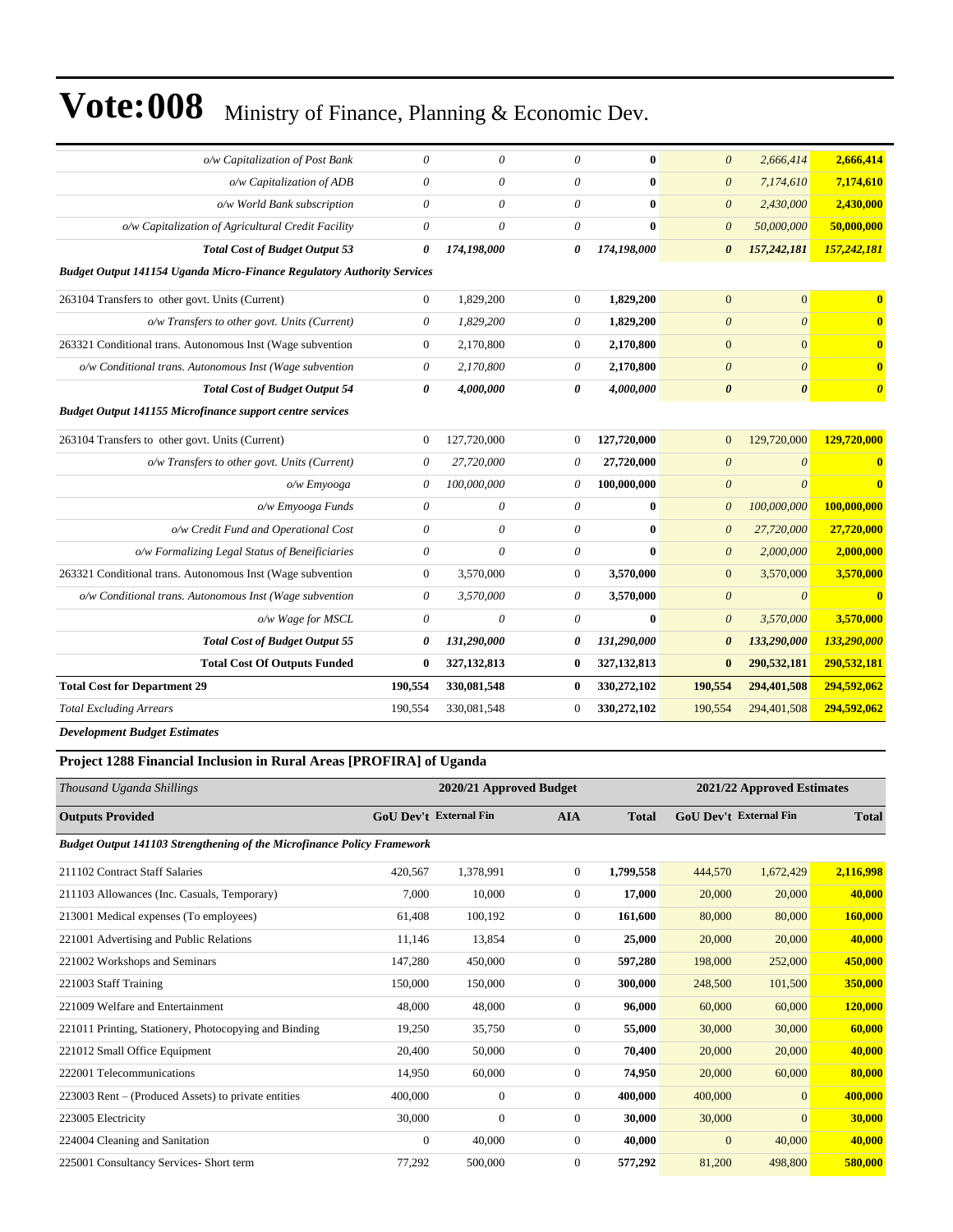| 225002 Consultancy Services-Long-term                                                            | $\overline{0}$                                      | 300,000             | $\overline{0}$ | 300,000      | $\overline{0}$ | 300,000             | 300,000      |
|--------------------------------------------------------------------------------------------------|-----------------------------------------------------|---------------------|----------------|--------------|----------------|---------------------|--------------|
| 227001 Travel inland                                                                             | 105,746                                             | 200,000             | $\overline{0}$ | 305,746      | 150,500        | 199,500             | 350,000      |
| 227002 Travel abroad                                                                             | 249,500                                             | 200,000             | $\overline{0}$ | 449,500      | 100,000        | 100,000             | 200,000      |
| 227004 Fuel, Lubricants and Oils                                                                 | 150,000                                             | 60,000              | $\overline{0}$ | 210,000      | 150,000        | 100,000             | 250,000      |
| 228002 Maintenance - Vehicles                                                                    | 14.850                                              | 50,000              | $\overline{0}$ | 64,850       | 29,700         | 80,300              | 110,000      |
| 228003 Maintenance – Machinery, Equipment & Furniture                                            | 9.000                                               | 25,000              | $\overline{0}$ | 34,000       | 19,653         | 15,347              | 35,000       |
| Total Cost Of Output 141103                                                                      | 1,936,389                                           | 3,671,787           | 0              | 5,608,176    | 2,102,123      | 3,649,875           | 5,751,998    |
| <b>Budget Output 141104 Micro finance Institutions Supported with Matching Grants</b>            |                                                     |                     |                |              |                |                     |              |
| 221002 Workshops and Seminars                                                                    | 312,559                                             | 200,000             | $\overline{0}$ | 512,559      | 300,000        | 200,000             | 500,000      |
| 225001 Consultancy Services- Short term                                                          | 64,431                                              | 500,000             | $\overline{0}$ | 564,431      | 68,400         | 501,600             | 570,000      |
| 225002 Consultancy Services-Long-term                                                            | 422,881                                             | 32,697,973          | $\overline{0}$ | 33,120,854   | 1,274,304      | 12,884,625          | 14,158,929   |
| 227001 Travel inland                                                                             | 100,000                                             | 300,000             | 0              | 400,000      | 91,434         | 308,566             | 400,000      |
| Total Cost Of Output 141104                                                                      | 899,871                                             | 33,697,973          | 0              | 34,597,844   | 1,734,137      | 13,894,792          | 15,628,929   |
| <b>Total Cost for Outputs Provided</b>                                                           | 2,836,260                                           | 37,369,761          | $\overline{0}$ | 40,206,021   | 3,836,260      | 17,544,667          | 21,380,927   |
| <b>Total Cost for Project: 1288</b>                                                              | 2,836,260                                           | 37,369,761          | $\Omega$       | 40,206,021   | 3,836,260      | 17,544,667          | 21,380,927   |
| <b>Total Excluding Arrears</b>                                                                   | 2,836,260                                           | 37,369,761          | $\overline{0}$ | 40,206,021   | 3,836,260      | 17,544,667          | 21,380,927   |
|                                                                                                  | GoU                                                 | <b>External Fin</b> | <b>AIA</b>     | <b>Total</b> | GoU            | <b>External Fin</b> | <b>Total</b> |
| <b>Total Cost for Sub-SubProgramme 11</b>                                                        | 333,108,362                                         | 37,369,761          | $\bf{0}$       | 370,478,123  | 298,428,322    | 17,544,667          | 315,972,989  |
| <b>Total Excluding Arrears</b>                                                                   | 333,108,362                                         | 37, 369, 761        | $\Omega$       | 370,478,123  | 298,428,322    | 17,544,667          | 315,972,989  |
| $\mathbf{10}$ $\mathbf{1}$<br>$C1 C1 D2$<br>$\mathbf{1}$ $\mathbf{0}$<br>$\cdot$ $\cdot$ $\cdot$ | $\mathbf{1}$ $\mathbf{1}$ $\mathbf{1}$ $\mathbf{1}$ |                     |                |              |                |                     |              |

*Sub-SubProgramme : 19 Internal Oversight and Advisory Services* 

*Recurrent Budget Estimates*

#### **Department 26 Information and communications Technology and Performance audit**

| Thousand Uganda Shillings                                                               |                  | 2020/21 Approved Budget |                |              |                  | 2021/22 Approved Estimates |                         |
|-----------------------------------------------------------------------------------------|------------------|-------------------------|----------------|--------------|------------------|----------------------------|-------------------------|
| <b>Outputs Provided</b>                                                                 | Wage             | Non Wage                | <b>AIA</b>     | <b>Total</b> | Wage             | Non Wage                   | <b>Total</b>            |
| <b>Budget Output 141901 Assurance and Advisory Services</b>                             |                  |                         |                |              |                  |                            |                         |
| 211101 General Staff Salaries                                                           | 102,255          | $\mathbf{0}$            | $\overline{0}$ | 102,255      | 102,255          | $\overline{0}$             | 102,255                 |
| 211103 Allowances (Inc. Casuals, Temporary)                                             | $\mathbf{0}$     | 144,000                 | $\overline{0}$ | 144,000      | $\mathbf{0}$     | 140,202                    | 140,202                 |
| 221003 Staff Training                                                                   | $\overline{0}$   | 160,000                 | $\Omega$       | 160,000      | $\overline{0}$   | 160,000                    | 160,000                 |
| 221007 Books, Periodicals & Newspapers                                                  | $\overline{0}$   | 4,000                   | $\overline{0}$ | 4,000        | $\mathbf{0}$     | 8,000                      | 8,000                   |
| 221008 Computer supplies and Information Technology (IT)                                | $\boldsymbol{0}$ | $\mathbf{0}$            | $\overline{0}$ | $\mathbf{0}$ | $\mathbf{0}$     | 5,798                      | 5,798                   |
| 221009 Welfare and Entertainment                                                        | $\Omega$         | 28,000                  | $\Omega$       | 28,000       | $\mathbf{0}$     | 28,000                     | 28,000                  |
| 221011 Printing, Stationery, Photocopying and Binding                                   | $\Omega$         | 10,890                  | $\Omega$       | 10,890       | $\mathbf{0}$     | 20,000                     | 20,000                  |
| 221012 Small Office Equipment                                                           | $\overline{0}$   | 6.000                   | $\overline{0}$ | 6.000        | $\mathbf{0}$     | 12,000                     | 12,000                  |
| 221016 IFMS Recurrent costs                                                             | $\overline{0}$   | 70,000                  | $\overline{0}$ | 70.000       | $\boldsymbol{0}$ | 60,000                     | 60,000                  |
| 222001 Telecommunications                                                               | $\overline{0}$   | 2,000                   | $\overline{0}$ | 2,000        | $\overline{0}$   | 2,000                      | 2,000                   |
| 227001 Travel inland                                                                    | $\Omega$         | 191,580                 | $\overline{0}$ | 191,580      | $\boldsymbol{0}$ | 200,000                    | 200,000                 |
| 227002 Travel abroad                                                                    | $\overline{0}$   | 36,000                  | $\overline{0}$ | 36,000       | $\boldsymbol{0}$ | $\overline{0}$             | $\overline{\mathbf{0}}$ |
| 227004 Fuel, Lubricants and Oils                                                        | $\overline{0}$   | 70,000                  | $\overline{0}$ | 70,000       | $\boldsymbol{0}$ | 90,470                     | 90,470                  |
| 228002 Maintenance - Vehicles                                                           | $\overline{0}$   | 23,000                  | $\overline{0}$ | 23,000       | $\overline{0}$   | 15,000                     | 15,000                  |
| 228003 Maintenance - Machinery, Equipment & Furniture                                   | $\Omega$         | $\mathbf{0}$            | $\Omega$       | $\mathbf{0}$ | $\overline{0}$   | 4,000                      | 4,000                   |
| <b>Total Cost of Budget Output 01</b>                                                   | 102,255          | 745,470                 | 0              | 847,725      | 102,255          | 745,470                    | 847,725                 |
| Budget Output 141902 Quality review and reporting on Votes, Projects and Other entities |                  |                         |                |              |                  |                            |                         |

| 211103 Allowances (Inc. Casuals, Temporary) |  | 127.750 |  | 137.750 |  | 137.750 | 137.750 |
|---------------------------------------------|--|---------|--|---------|--|---------|---------|
|---------------------------------------------|--|---------|--|---------|--|---------|---------|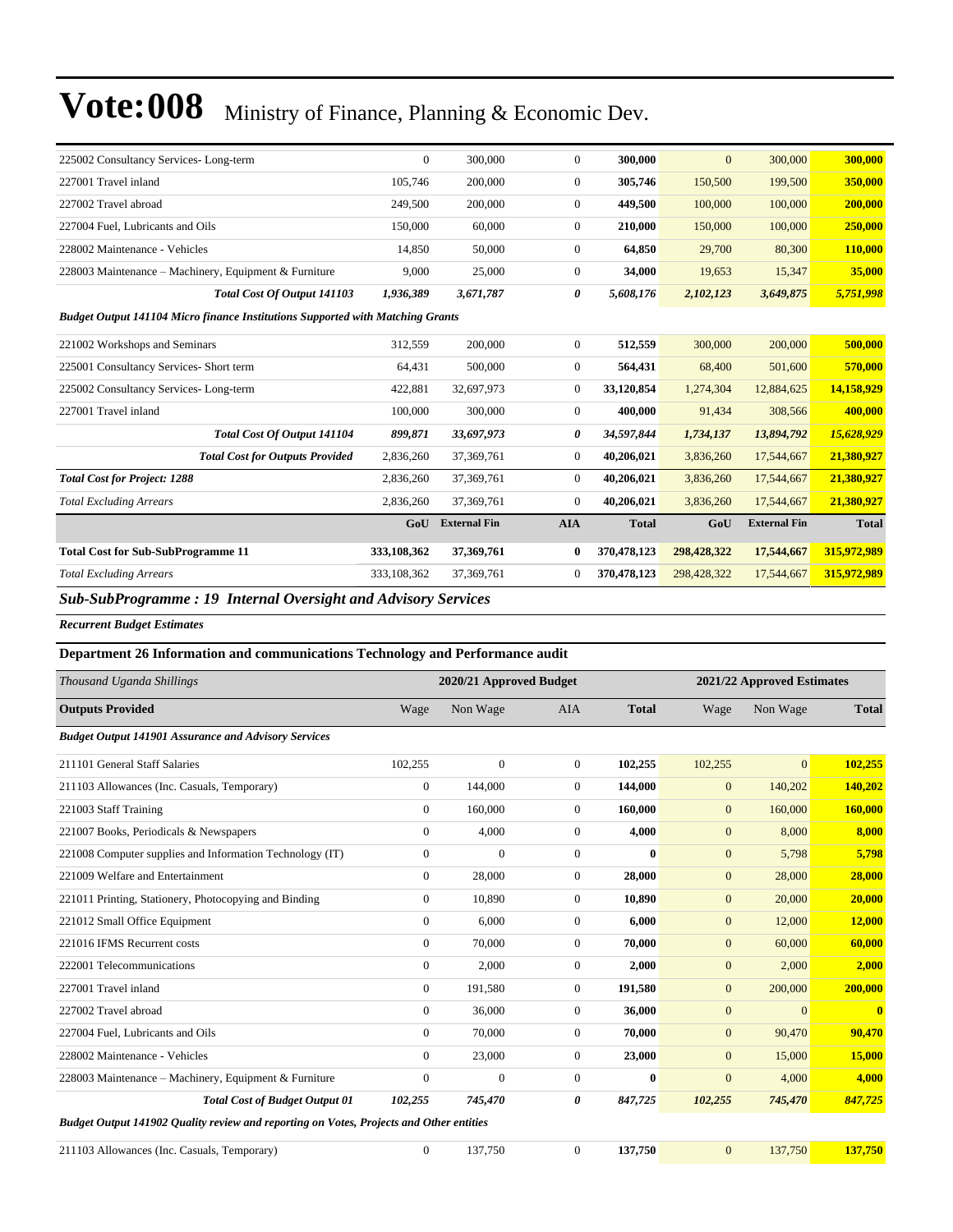| 221003 Staff Training                                       | $\mathbf{0}$     | 40,000                  | $\overline{0}$   | 40,000       | $\mathbf{0}$          | 40,000                     | 40,000       |
|-------------------------------------------------------------|------------------|-------------------------|------------------|--------------|-----------------------|----------------------------|--------------|
| 221007 Books, Periodicals & Newspapers                      | $\boldsymbol{0}$ | 4,000                   | $\boldsymbol{0}$ | 4,000        | $\mathbf{0}$          | 4,000                      | 4,000        |
| 221008 Computer supplies and Information Technology (IT)    | $\mathbf{0}$     | 6,000                   | $\overline{0}$   | 6,000        | $\mathbf{0}$          | 6,000                      | 6,000        |
| 221009 Welfare and Entertainment                            | $\boldsymbol{0}$ | 52,000                  | $\boldsymbol{0}$ | 52,000       | $\boldsymbol{0}$      | 24,000                     | 24,000       |
| 221011 Printing, Stationery, Photocopying and Binding       | $\mathbf{0}$     | 18,150                  | $\boldsymbol{0}$ | 18,150       | $\mathbf{0}$          | 20,000                     | 20,000       |
| 221012 Small Office Equipment                               | $\boldsymbol{0}$ | 12,000                  | $\boldsymbol{0}$ | 12,000       | $\mathbf{0}$          | 12,000                     | 12,000       |
| 221016 IFMS Recurrent costs                                 | $\mathbf{0}$     | 30,000                  | $\boldsymbol{0}$ | 30,000       | $\mathbf{0}$          | 50,000                     | 50,000       |
| 222001 Telecommunications                                   | $\boldsymbol{0}$ | 1,000                   | $\boldsymbol{0}$ | 1,000        | $\mathbf{0}$          | 1,000                      | 1,000        |
| 225001 Consultancy Services- Short term                     | $\mathbf{0}$     | 5,000                   | $\boldsymbol{0}$ | 5,000        | $\mathbf{0}$          | $\overline{0}$             | $\bf{0}$     |
| 227001 Travel inland                                        | $\boldsymbol{0}$ | 111,600                 | $\boldsymbol{0}$ | 111,600      | $\mathbf{0}$          | 120,000                    | 120,000      |
| 227002 Travel abroad                                        | $\mathbf{0}$     | 18,000                  | $\overline{0}$   | 18,000       | $\mathbf{0}$          | $\Omega$                   | $\mathbf{0}$ |
| 227004 Fuel, Lubricants and Oils                            | $\mathbf{0}$     | 80,000                  | $\boldsymbol{0}$ | 80,000       | $\boldsymbol{0}$      | 87,750                     | 87,750       |
| 228002 Maintenance - Vehicles                               | $\mathbf{0}$     | 6,000                   | $\boldsymbol{0}$ | 6,000        | $\mathbf{0}$          | 15,000                     | 15,000       |
| 228003 Maintenance - Machinery, Equipment & Furniture       | $\boldsymbol{0}$ | $\overline{0}$          | $\boldsymbol{0}$ | $\bf{0}$     | $\mathbf{0}$          | 4,000                      | 4,000        |
| <b>Total Cost of Budget Output 02</b>                       | 0                | 521,500                 | 0                | 521,500      | $\boldsymbol{\theta}$ | 521,500                    | 521,500      |
| <b>Total Cost Of Outputs Provided</b>                       | 102,255          | 1,266,970               | $\bf{0}$         | 1,369,225    | 102,255               | 1,266,970                  | 1,369,225    |
| <b>Total Cost for Department 26</b>                         | 102,255          | 1,266,970               | $\bf{0}$         | 1,369,225    | 102,255               | 1,266,970                  | 1,369,225    |
| <b>Total Excluding Arrears</b>                              | 102,255          | 1,266,970               | $\boldsymbol{0}$ | 1,369,225    | 102,255               | 1,266,970                  | 1,369,225    |
| <b>Department 27 Forensic and Risk Management</b>           |                  |                         |                  |              |                       |                            |              |
| Thousand Uganda Shillings                                   |                  | 2020/21 Approved Budget |                  |              |                       | 2021/22 Approved Estimates |              |
| <b>Outputs Provided</b>                                     | Wage             | Non Wage                | AIA              | <b>Total</b> | Wage                  | Non Wage                   | <b>Total</b> |
| <b>Budget Output 141901 Assurance and Advisory Services</b> |                  |                         |                  |              |                       |                            |              |
| 211101 General Staff Salaries                               | 93,533           | $\overline{0}$          | $\boldsymbol{0}$ | 93,533       | 93,533                | $\overline{0}$             | 93,533       |
| 211103 Allowances (Inc. Casuals, Temporary)                 | $\boldsymbol{0}$ | 140,000                 | $\boldsymbol{0}$ | 140,000      | $\mathbf{0}$          | 140,000                    | 140,000      |
| 221002 Workshops and Seminars                               | $\mathbf{0}$     | 50,000                  | $\boldsymbol{0}$ | 50,000       | $\mathbf{0}$          | 62,050                     | 62,050       |
| 221003 Staff Training                                       | $\mathbf{0}$     | 120,000                 | $\overline{0}$   | 120,000      | $\mathbf{0}$          | 140,000                    | 140,000      |
| 221007 Books, Periodicals & Newspapers                      | $\mathbf{0}$     | 8,000                   | $\boldsymbol{0}$ | 8,000        | $\mathbf{0}$          | 8,000                      | 8,000        |
| 221009 Welfare and Entertainment                            | $\mathbf{0}$     | 30,000                  | $\boldsymbol{0}$ | 30,000       | $\mathbf{0}$          | 34,000                     | 34,000       |
| 221011 Printing, Stationery, Photocopying and Binding       | $\boldsymbol{0}$ | 54,450                  | $\boldsymbol{0}$ | 54,450       | $\mathbf{0}$          | 46,000                     | 46,000       |
| 221012 Small Office Equipment                               | $\mathbf{0}$     | 42,000                  | $\overline{0}$   | 42,000       | $\overline{0}$        | 12,000                     | 12,000       |
|                                                             |                  |                         |                  |              |                       |                            |              |

222001 Telecommunications 0 2,000 0 **2,000** 0 2,000 **2,000** 227001 Travel inland 0 223,200 0 **223,200** 0 240,000 **240,000** 227002 Travel abroad 0 14,400 0 **14,400** 0 0 **0** 227004 Fuel, Lubricants and Oils 0 70,000 0 **70,000** 0 70,000 **70,000** 228002 Maintenance - Vehicles 0 12,000 0 **12,000** 0 16,000 **16,000** 228003 Maintenance ±Machinery, Equipment & Furniture 0 4,000 0 **4,000** 0 0 **0** *Total Cost of Budget Output 01 93,533 770,050 0 863,583 93,533 770,050 863,583*

*Budget Output 141902 Quality review and reporting on Votes, Projects and Other entities*

| 211103 Allowances (Inc. Casuals, Temporary)           | 100,000 | 100.000 | 100,000 | 100,000 |
|-------------------------------------------------------|---------|---------|---------|---------|
| 221002 Workshops and Seminars                         | 30,000  | 30,000  | 33,350  | 33.350  |
| 221003 Staff Training                                 | 40,000  | 40,000  | 40,000  | 40,000  |
| 221007 Books, Periodicals & Newspapers                | 4.000   | 4.000   | 4,000   | 4,000   |
| 221009 Welfare and Entertainment                      | 30,000  | 30,000  | 24,000  | 24,000  |
| 221011 Printing, Stationery, Photocopying and Binding | 18.150  | 18.150  | 26,000  | 26,000  |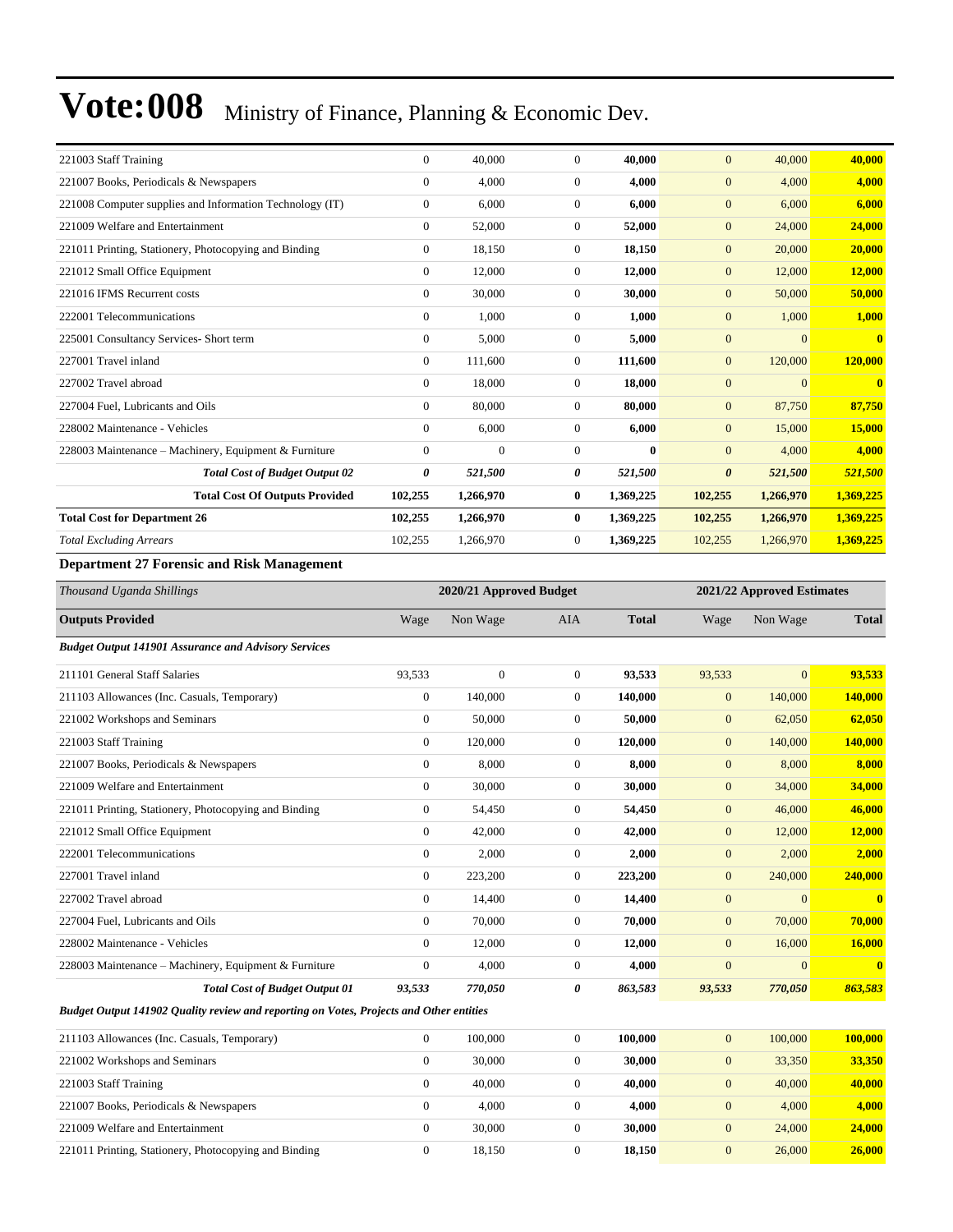| 221012 Small Office Equipment                         | $\overline{0}$ | 12,000    | $\mathbf{0}$ | 12,000    | $\mathbf{0}$          | 12,000         | 12,000       |
|-------------------------------------------------------|----------------|-----------|--------------|-----------|-----------------------|----------------|--------------|
| 222001 Telecommunications                             | $\mathbf{0}$   | 1,000     | $\mathbf{0}$ | 1,000     | $\mathbf{0}$          | 1,000          | 1,000        |
| 227001 Travel inland                                  | $\overline{0}$ | 74,400    | $\mathbf{0}$ | 74,400    | $\boldsymbol{0}$      | 82,000         | 82,000       |
| 227002 Travel abroad                                  | $\overline{0}$ | 10,800    | $\mathbf{0}$ | 10,800    | $\mathbf{0}$          | $\overline{0}$ | $\mathbf{0}$ |
| 227004 Fuel, Lubricants and Oils                      | $\mathbf{0}$   | 60,000    | $\mathbf{0}$ | 60,000    | $\mathbf{0}$          | 60,000         | 60,000       |
| 228002 Maintenance - Vehicles                         | $\overline{0}$ | 15,300    | $\mathbf{0}$ | 15,300    | $\mathbf{0}$          | 17,300         | 17,300       |
| 228003 Maintenance – Machinery, Equipment & Furniture | $\overline{0}$ | 4,000     | $\mathbf{0}$ | 4,000     | $\mathbf{0}$          | $\overline{0}$ | $\mathbf{0}$ |
| <b>Total Cost of Budget Output 02</b>                 | 0              | 399,650   | 0            | 399,650   | $\boldsymbol{\theta}$ | 399,650        | 399,650      |
| <b>Total Cost Of Outputs Provided</b>                 | 93,533         | 1,169,700 | $\bf{0}$     | 1,263,233 | 93,533                | 1,169,700      | 1,263,233    |
| <b>Total Cost for Department 27</b>                   | 93,533         | 1,169,700 | $\mathbf{0}$ | 1,263,233 | 93,533                | 1,169,700      | 1,263,233    |
| <b>Total Excluding Arrears</b>                        | 93,533         | 1,169,700 | $\mathbf{0}$ | 1,263,233 | 93,533                | 1,169,700      | 1,263,233    |

#### **Department 28 Internal Audit Management**

| Thousand Uganda Shillings                                                               |                  | 2020/21 Approved Budget |                  |              | 2021/22 Approved Estimates |                |              |  |
|-----------------------------------------------------------------------------------------|------------------|-------------------------|------------------|--------------|----------------------------|----------------|--------------|--|
| <b>Outputs Provided</b>                                                                 | Wage             | Non Wage                | <b>AIA</b>       | <b>Total</b> | Wage                       | Non Wage       | <b>Total</b> |  |
| <b>Budget Output 141901 Assurance and Advisory Services</b>                             |                  |                         |                  |              |                            |                |              |  |
| 211101 General Staff Salaries                                                           | 162,722          | $\boldsymbol{0}$        | $\theta$         | 162,722      | 162,722                    | $\overline{0}$ | 162,722      |  |
| 211103 Allowances (Inc. Casuals, Temporary)                                             | $\boldsymbol{0}$ | 50,000                  | $\theta$         | 50,000       | $\mathbf{0}$               | 50,000         | 50,000       |  |
| 221003 Staff Training                                                                   | $\mathbf{0}$     | 11,999                  | $\theta$         | 11,999       | $\mathbf{0}$               | 12,000         | 12,000       |  |
| 221008 Computer supplies and Information Technology (IT)                                | $\overline{0}$   | 20,000                  | $\theta$         | 20,000       | $\mathbf{0}$               | 20,000         | 20,000       |  |
| 221009 Welfare and Entertainment                                                        | $\overline{0}$   | 20,000                  | $\boldsymbol{0}$ | 20,000       | $\mathbf{0}$               | 20,000         | 20,000       |  |
| 221011 Printing, Stationery, Photocopying and Binding                                   | $\overline{0}$   | 50,000                  | $\overline{0}$   | 50,000       | $\mathbf{0}$               | 50,000         | 50,000       |  |
| 221012 Small Office Equipment                                                           | $\overline{0}$   | 36,000                  | $\overline{0}$   | 36,000       | $\mathbf{0}$               | 36,000         | 36,000       |  |
| 222001 Telecommunications                                                               | $\mathbf{0}$     | 2,000                   | $\overline{0}$   | 2,000        | $\mathbf{0}$               | 2,000          | 2,000        |  |
| 222002 Postage and Courier                                                              | $\mathbf{0}$     | 5,000                   | $\theta$         | 5,000        | $\mathbf{0}$               | 5,000          | 5,000        |  |
| 227001 Travel inland                                                                    | $\mathbf{0}$     | 120,000                 | $\theta$         | 120,000      | $\mathbf{0}$               | 120,000        | 120,000      |  |
| 227004 Fuel, Lubricants and Oils                                                        | $\overline{0}$   | 25,000                  | $\theta$         | 25,000       | $\mathbf{0}$               | 25,000         | 25,000       |  |
| 228002 Maintenance - Vehicles                                                           | $\mathbf{0}$     | 19,991                  | $\theta$         | 19,991       | $\mathbf{0}$               | 20,000         | 20,000       |  |
| 228003 Maintenance - Machinery, Equipment & Furniture                                   | $\mathbf{0}$     | 60,000                  | $\overline{0}$   | 60,000       | $\overline{0}$             | 60,000         | 60,000       |  |
| <b>Total Cost of Budget Output 01</b>                                                   | 162,722          | 419,990                 | 0                | 582,712      | 162,722                    | 420,000        | 582,722      |  |
| Budget Output 141902 Quality review and reporting on Votes, Projects and Other entities |                  |                         |                  |              |                            |                |              |  |
| 211103 Allowances (Inc. Casuals, Temporary)                                             | $\overline{0}$   | 60,000                  | $\overline{0}$   | 60,000       | $\mathbf{0}$               | 60,000         | 60,000       |  |
| 221002 Workshops and Seminars                                                           | $\overline{0}$   | 50,000                  | $\overline{0}$   | 50,000       | $\mathbf{0}$               | $\Omega$       | $\bf{0}$     |  |
| 221003 Staff Training                                                                   | $\overline{0}$   | 18,000                  | $\overline{0}$   | 18,000       | $\boldsymbol{0}$           | 18,000         | 18,000       |  |
| 221007 Books, Periodicals & Newspapers                                                  | $\overline{0}$   | $\mathbf{0}$            | $\theta$         | $\bf{0}$     | $\overline{0}$             | 10,000         | 10,000       |  |
| 221008 Computer supplies and Information Technology (IT)                                | $\mathbf{0}$     | 20,000                  | $\theta$         | 20.000       | $\overline{0}$             | 20,000         | 20,000       |  |

221012 Small Office Equipment 0 60,000 0 **60,000** 0 60,000 **60,000** 221016 IFMS Recurrent costs 0 0 0 **0** 0 40,000 **40,000** 222002 Postage and Courier 0 10,000 0 **10,000** 0 10,000 **10,000** 227001 Travel inland 0 100,000 0 **100,000** 0 100,000 **100,000** 227002 Travel abroad 0 16,325 0 **16,325** 0 0 **0** 227004 Fuel, Lubricants and Oils 0 40,000 0 **40,000** 0 40,000 **40,000** 228002 Maintenance - Vehicles 0 20,000 0 **20,000** 0 20,000 **20,000**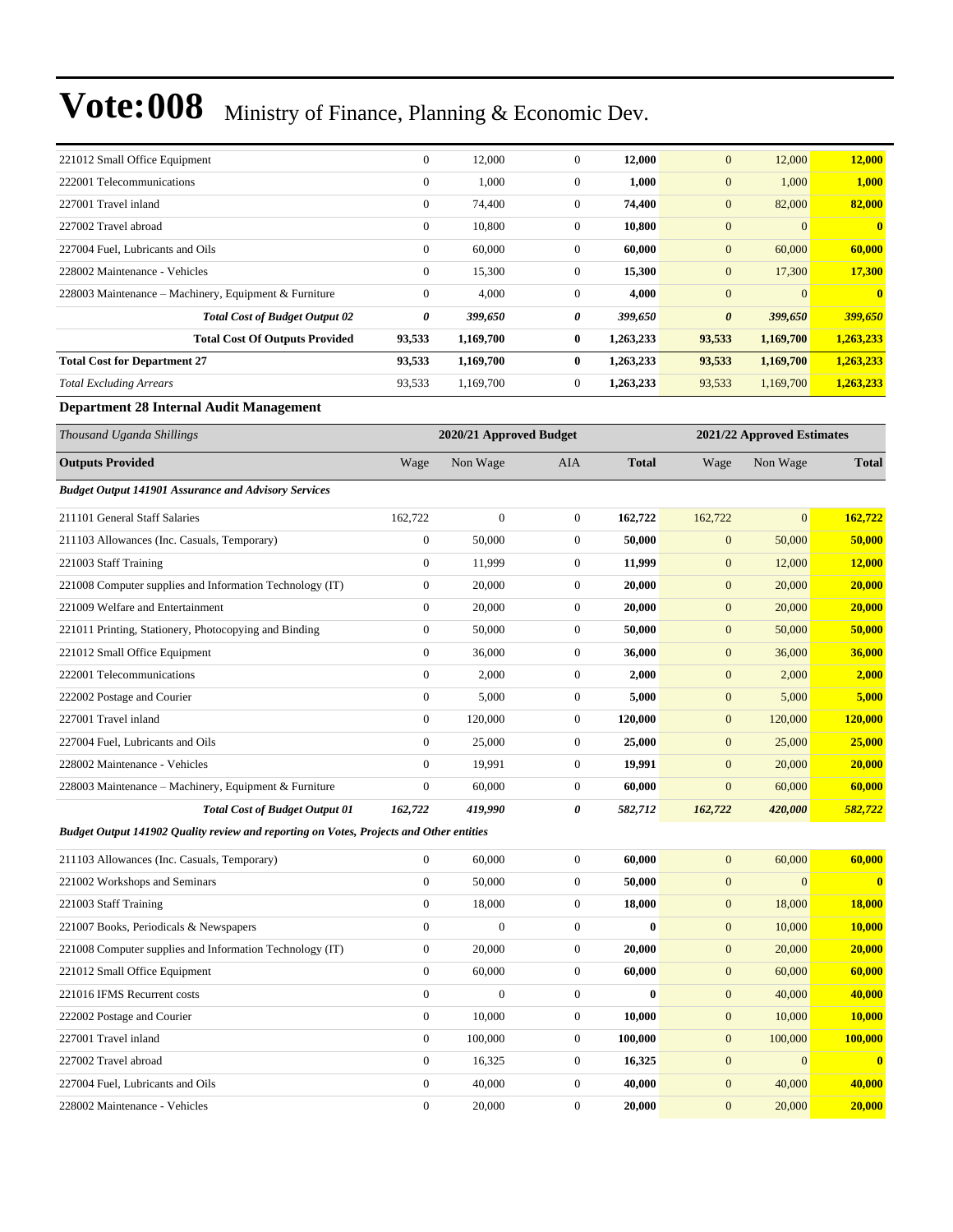| 228003 Maintenance – Machinery, Equipment & Furniture                              | $\mathbf{0}$     | $\mathbf{0}$            | $\boldsymbol{0}$ | $\bf{0}$     | $\mathbf{0}$          | 55,000                     | 55,000        |
|------------------------------------------------------------------------------------|------------------|-------------------------|------------------|--------------|-----------------------|----------------------------|---------------|
| <b>Total Cost of Budget Output 02</b>                                              | 0                | 394,325                 | 0                | 394,325      | $\boldsymbol{\theta}$ | 433,000                    | 433,000       |
| Budget Output 141903 Internal Audit Management, Policy Coordination and Monitoring |                  |                         |                  |              |                       |                            |               |
| 211103 Allowances (Inc. Casuals, Temporary)                                        | $\overline{0}$   | 50,000                  | $\boldsymbol{0}$ | 50,000       | $\mathbf{0}$          | 48,000                     | 48,000        |
| 221003 Staff Training                                                              | $\boldsymbol{0}$ | 20,000                  | $\boldsymbol{0}$ | 20,000       | $\mathbf{0}$          | 12,000                     | 12,000        |
| 221007 Books, Periodicals & Newspapers                                             | $\boldsymbol{0}$ | 5,000                   | $\boldsymbol{0}$ | 5,000        | $\mathbf{0}$          | 5,000                      | 5,000         |
| 221008 Computer supplies and Information Technology (IT)                           | $\boldsymbol{0}$ | 30,000                  | 0                | 30,000       | $\mathbf{0}$          | 30,000                     | 30,000        |
| 221009 Welfare and Entertainment                                                   | $\boldsymbol{0}$ | 25,000                  | $\boldsymbol{0}$ | 25,000       | $\mathbf{0}$          | 25,000                     | 25,000        |
| 221011 Printing, Stationery, Photocopying and Binding                              | $\boldsymbol{0}$ | 60,000                  | $\boldsymbol{0}$ | 60,000       | $\mathbf{0}$          | 60,000                     | 60,000        |
| 221012 Small Office Equipment                                                      | $\boldsymbol{0}$ | 50,000                  | 0                | 50,000       | $\mathbf{0}$          | 61,315                     | 61,315        |
| 222001 Telecommunications                                                          | $\boldsymbol{0}$ | 4,000                   | $\boldsymbol{0}$ | 4,000        | $\mathbf{0}$          | 4,000                      | 4,000         |
| 222002 Postage and Courier                                                         | $\boldsymbol{0}$ | 20,000                  | $\boldsymbol{0}$ | 20,000       | $\mathbf{0}$          | 20,000                     | 20,000        |
| 225001 Consultancy Services- Short term                                            | $\boldsymbol{0}$ | 16,000                  | $\boldsymbol{0}$ | 16,000       | $\mathbf{0}$          | 16,000                     | 16,000        |
| 227001 Travel inland                                                               | $\mathbf{0}$     | 80,000                  | $\boldsymbol{0}$ | 80,000       | $\mathbf{0}$          | 80,000                     | 80,000        |
| 227002 Travel abroad                                                               | $\boldsymbol{0}$ | 20,000                  | $\boldsymbol{0}$ | 20,000       | $\mathbf{0}$          | $\overline{0}$             | $\bf{0}$      |
| 227004 Fuel, Lubricants and Oils                                                   | $\boldsymbol{0}$ | 30,000                  | $\boldsymbol{0}$ | 30,000       | $\mathbf{0}$          | 30,000                     | 30,000        |
| 228002 Maintenance - Vehicles                                                      | $\boldsymbol{0}$ | 20,000                  | $\boldsymbol{0}$ | 20,000       | $\mathbf{0}$          | 20,000                     | 20,000        |
| 228003 Maintenance - Machinery, Equipment & Furniture                              | $\boldsymbol{0}$ | 20,000                  | $\boldsymbol{0}$ | 20,000       | $\mathbf{0}$          | $\overline{0}$             | $\bf{0}$      |
| <b>Total Cost of Budget Output 03</b>                                              | 0                | 450,000                 | 0                | 450,000      | $\boldsymbol{\theta}$ | 411,315                    | 411,315       |
| <b>Budget Output 141904 Audit Committee Oversight Services</b>                     |                  |                         |                  |              |                       |                            |               |
| 225001 Consultancy Services- Short term                                            | $\boldsymbol{0}$ | 1,200,000               | $\boldsymbol{0}$ | 1,200,000    | $\mathbf{0}$          | 1,200,000                  | 1,200,000     |
| <b>Total Cost of Budget Output 04</b>                                              | 0                | 1,200,000               | 0                | 1,200,000    | $\boldsymbol{\theta}$ | 1,200,000                  | 1,200,000     |
| <b>Total Cost Of Outputs Provided</b>                                              | 162,722          | 2,464,315               | $\bf{0}$         | 2,627,037    | 162,722               | 2,464,315                  | 2,627,037     |
| <b>Total Cost for Department 28</b>                                                | 162,722          | 2,464,315               | 0                | 2,627,037    | 162,722               | 2,464,315                  | 2,627,037     |
| <b>Total Excluding Arrears</b>                                                     | 162,722          | 2,464,315               | $\boldsymbol{0}$ | 2,627,037    | 162,722               | 2,464,315                  | 2,627,037     |
| N/A                                                                                |                  |                         |                  |              |                       |                            |               |
|                                                                                    | GoU              | <b>External Fin</b>     | <b>AIA</b>       | <b>Total</b> | GoU                   | <b>External Fin</b>        | <b>Total</b>  |
| <b>Total Cost for Sub-SubProgramme 19</b>                                          | 5,259,495        | $\bf{0}$                | 0                | 5,259,495    | 5,259,495             | $\bf{0}$                   | 5,259,495     |
| <b>Total Excluding Arrears</b>                                                     | 5,259,495        | $\boldsymbol{0}$        | $\mathbf{0}$     | 5,259,495    | 5,259,495             | $\mathbf{0}$               | 5,259,495     |
| Sub-SubProgramme: 49 Policy, Planning and Support Services                         |                  |                         |                  |              |                       |                            |               |
| <b>Recurrent Budget Estimates</b>                                                  |                  |                         |                  |              |                       |                            |               |
| <b>Department 01 Finance and Administration</b>                                    |                  |                         |                  |              |                       |                            |               |
|                                                                                    |                  |                         |                  |              |                       |                            |               |
| Thousand Uganda Shillings                                                          |                  | 2020/21 Approved Budget |                  |              |                       | 2021/22 Approved Estimates |               |
| <b>Outputs Provided</b>                                                            | Wage             | Non Wage                | <b>AIA</b>       | <b>Total</b> | Wage                  | Non Wage                   | <b>Total</b>  |
| <b>Budget Output 144901 Policy, planning, monitoring and consultations</b>         |                  |                         |                  |              |                       |                            |               |
| 211103 Allowances (Inc. Casuals, Temporary)                                        | $\boldsymbol{0}$ | 696,829                 | $\boldsymbol{0}$ | 696,829      | $\mathbf{0}$          | 1,196,829                  | 1,196,829     |
| 213001 Medical expenses (To employees)                                             | $\boldsymbol{0}$ | 50,000                  | $\boldsymbol{0}$ | 50,000       | $\mathbf{0}$          | 50,000                     | 50,000        |
| 221001 Advertising and Public Relations                                            | $\boldsymbol{0}$ | 60,323                  | $\boldsymbol{0}$ | 60,323       | $\mathbf{0}$          | 60,323                     | 60,323        |
| 221002 Workshops and Seminars                                                      | $\boldsymbol{0}$ | 14,210                  | $\boldsymbol{0}$ | 14,210       | $\mathbf{0}$          | 14,210                     | <b>14,210</b> |
| 221003 Staff Training                                                              | $\boldsymbol{0}$ | 76,440                  | $\boldsymbol{0}$ | 76,440       | $\boldsymbol{0}$      | 7,644                      | 7,644         |
| 221007 Books, Periodicals & Newspapers                                             | $\boldsymbol{0}$ | 1,376                   | $\boldsymbol{0}$ | 1,376        | $\boldsymbol{0}$      | 1,376                      | 1,376         |
| 221008 Computer supplies and Information Technology (IT)                           | $\boldsymbol{0}$ | 30,000                  | 0                | 30,000       | $\mathbf{0}$          | 30,000                     | 30,000        |
| 221009 Welfare and Entertainment                                                   | $\boldsymbol{0}$ | 108,030                 | $\boldsymbol{0}$ | 108,030      | $\mathbf{0}$          | 120,000                    | 120,000       |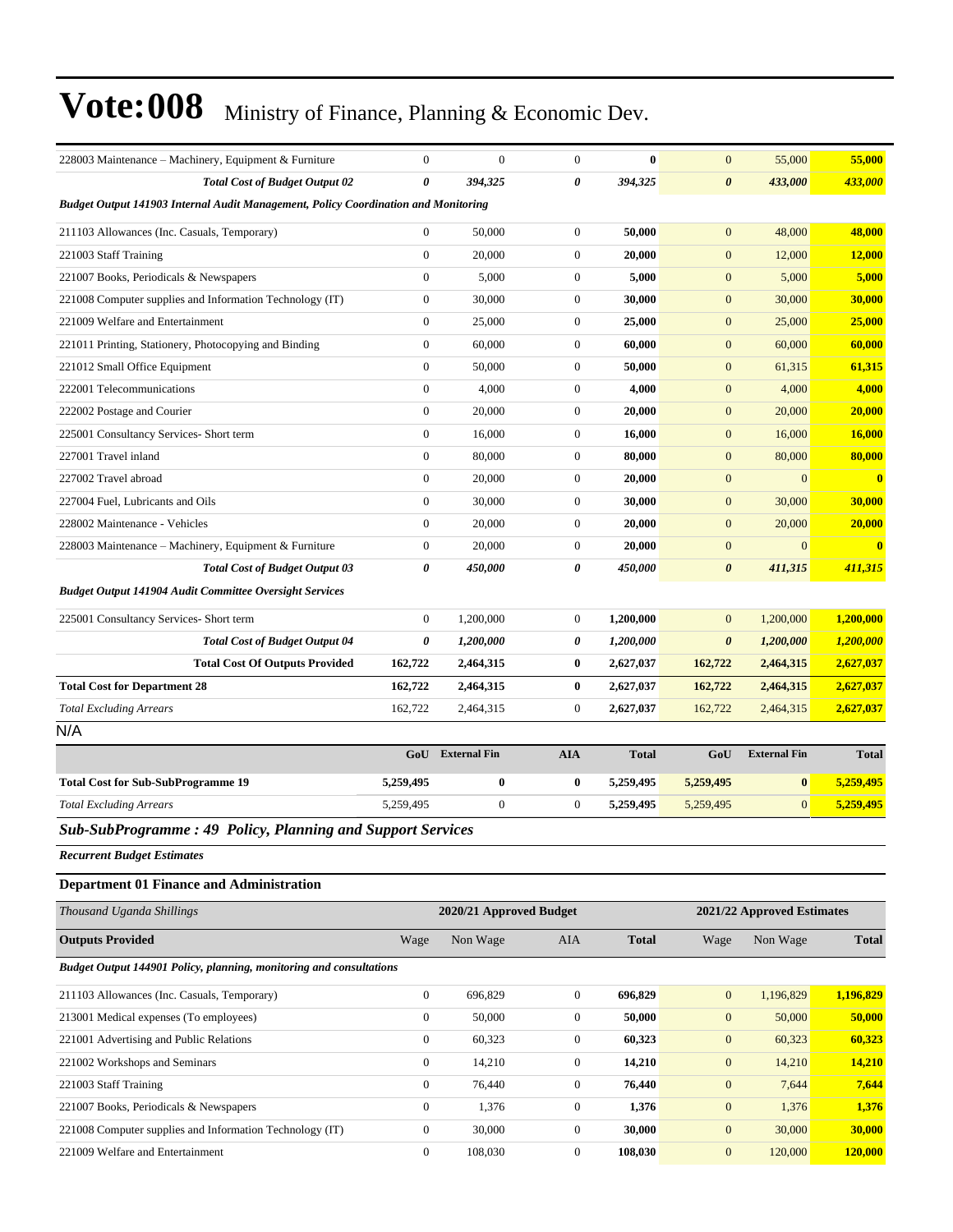| 221011 Printing, Stationery, Photocopying and Binding               | $\boldsymbol{0}$      | 221,351        | $\boldsymbol{0}$ | 221,351   | 220,000<br>$\mathbf{0}$            | 220,000   |
|---------------------------------------------------------------------|-----------------------|----------------|------------------|-----------|------------------------------------|-----------|
| 221016 IFMS Recurrent costs                                         | $\boldsymbol{0}$      | 612,561        | $\boldsymbol{0}$ | 612,561   | $\boldsymbol{0}$<br>1,673,470      | 1,673,470 |
| 225001 Consultancy Services- Short term                             | $\boldsymbol{0}$      | 200,000        | $\boldsymbol{0}$ | 200,000   | $\boldsymbol{0}$<br>300,000        | 300,000   |
| 227001 Travel inland                                                | $\boldsymbol{0}$      | 435,623        | $\boldsymbol{0}$ | 435,623   | $\boldsymbol{0}$<br>436,000        | 436,000   |
| 227002 Travel abroad                                                | $\boldsymbol{0}$      | 504,272        | $\boldsymbol{0}$ | 504,272   | $\mathbf{0}$<br>500,000            | 500,000   |
| 227004 Fuel, Lubricants and Oils                                    | $\boldsymbol{0}$      | 96,251         | $\boldsymbol{0}$ | 96,251    | 100,000<br>$\mathbf{0}$            | 100,000   |
| 228001 Maintenance - Civil                                          | $\boldsymbol{0}$      | 300,000        | $\boldsymbol{0}$ | 300,000   | $\boldsymbol{0}$<br>289,890        | 289,890   |
| 228002 Maintenance - Vehicles                                       | $\boldsymbol{0}$      | 42,876         | $\boldsymbol{0}$ | 42,876    | $\mathbf{0}$<br>48,000             | 48,000    |
| 228003 Maintenance – Machinery, Equipment & Furniture               | $\boldsymbol{0}$      | 21,600         | $\boldsymbol{0}$ | 21,600    | $\boldsymbol{0}$<br>24,000         | 24,000    |
| <b>Total Cost of Budget Output 01</b>                               | 0                     | 3,471,742      | 0                | 3,471,742 | $\boldsymbol{\theta}$<br>5,071,742 | 5,071,742 |
| <b>Budget Output 144902 Ministry Support Services</b>               |                       |                |                  |           |                                    |           |
| 211103 Allowances (Inc. Casuals, Temporary)                         | $\boldsymbol{0}$      | 91,352         | $\boldsymbol{0}$ | 91,352    | $\boldsymbol{0}$<br>91,352         | 91,352    |
| 213001 Medical expenses (To employees)                              | $\boldsymbol{0}$      | 236,994        | $\boldsymbol{0}$ | 236,994   | $\boldsymbol{0}$<br>236,994        | 236,994   |
| 213002 Incapacity, death benefits and funeral expenses              | $\boldsymbol{0}$      | 100,000        | $\boldsymbol{0}$ | 100,000   | $\mathbf{0}$<br>100,000            | 100,000   |
| 221001 Advertising and Public Relations                             | $\boldsymbol{0}$      | 11,987         | $\boldsymbol{0}$ | 11,987    | 11,987<br>$\mathbf{0}$             | 11,987    |
| 221003 Staff Training                                               | $\mathbf{0}$          | 108,901        | $\boldsymbol{0}$ | 108,901   | $\mathbf{0}$<br>108,901            | 108,901   |
| 221007 Books, Periodicals & Newspapers                              | $\boldsymbol{0}$      | 2,751          | $\boldsymbol{0}$ | 2,751     | 2,751<br>$\mathbf{0}$              | 2,751     |
| 221008 Computer supplies and Information Technology (IT)            | $\boldsymbol{0}$      | 25,000         | $\boldsymbol{0}$ | 25,000    | $\boldsymbol{0}$<br>25,000         | 25,000    |
| 221009 Welfare and Entertainment                                    | $\boldsymbol{0}$      | 120,000        | $\boldsymbol{0}$ | 120,000   | $\boldsymbol{0}$<br>120,000        | 120,000   |
| 221011 Printing, Stationery, Photocopying and Binding               | $\boldsymbol{0}$      | 89,556         | $\boldsymbol{0}$ | 89,556    | $\mathbf{0}$<br>289,556            | 289,556   |
| 221016 IFMS Recurrent costs                                         | $\boldsymbol{0}$      | 1,264,526      | $\boldsymbol{0}$ | 1,264,526 | 2,264,526<br>$\mathbf{0}$          | 2,264,526 |
| 221017 Subscriptions                                                | $\boldsymbol{0}$      | 25,000         | $\boldsymbol{0}$ | 25,000    | 25,000<br>$\mathbf{0}$             | 25,000    |
| 221020 IPPS Recurrent Costs                                         | $\boldsymbol{0}$      | 75,000         | $\boldsymbol{0}$ | 75,000    | $\boldsymbol{0}$<br>75,000         | 75,000    |
| 222001 Telecommunications                                           | $\boldsymbol{0}$      | 17,787         | $\boldsymbol{0}$ | 17,787    | $\boldsymbol{0}$<br>17,787         | 17,787    |
| 222002 Postage and Courier                                          | $\boldsymbol{0}$      | 20,000         | $\boldsymbol{0}$ | 20,000    | 20,000<br>$\mathbf{0}$             | 20,000    |
| 223001 Property Expenses                                            | $\boldsymbol{0}$      | 200,000        | $\boldsymbol{0}$ | 200,000   | $\boldsymbol{0}$<br>200,000        | 200,000   |
| 223002 Rates                                                        | $\boldsymbol{0}$      | 100,000        | $\boldsymbol{0}$ | 100,000   | 100,000<br>$\mathbf{0}$            | 100,000   |
| 223003 Rent – (Produced Assets) to private entities                 | $\boldsymbol{0}$      | $\overline{0}$ | $\boldsymbol{0}$ | $\bf{0}$  | $\mathbf{0}$<br>3,500,000          | 3,500,000 |
| 223004 Guard and Security services                                  | $\boldsymbol{0}$      | 240,000        | $\boldsymbol{0}$ | 240,000   | $\boldsymbol{0}$<br>240,000        | 240,000   |
| 223005 Electricity                                                  | $\boldsymbol{0}$      | 704,126        | $\boldsymbol{0}$ | 704,126   | 704,126<br>$\mathbf{0}$            | 704,126   |
| 223006 Water                                                        | $\mathbf{0}$          | 343,802        | $\mathbf{0}$     | 343,802   | $\mathbf{0}$<br>343,802            | 343,802   |
| 224004 Cleaning and Sanitation                                      | $\boldsymbol{0}$      | 370,026        | $\boldsymbol{0}$ | 370,026   | $\boldsymbol{0}$<br>370,026        | 370,026   |
| 224005 Uniforms, Beddings and Protective Gear                       | $\boldsymbol{0}$      | 50,000         | $\boldsymbol{0}$ | 50,000    | $\boldsymbol{0}$<br>50,000         | 50,000    |
| 225001 Consultancy Services- Short term                             | $\boldsymbol{0}$      | 208,000        | $\boldsymbol{0}$ | 208,000   | $\mathbf{0}$<br>208,000            | 208,000   |
| 227001 Travel inland                                                | $\boldsymbol{0}$      | 17,062         | $\boldsymbol{0}$ | 17,062    | $\mathbf{0}$<br>17,062             | 17,062    |
| 227003 Carriage, Haulage, Freight and transport hire                | $\boldsymbol{0}$      | 80,001         | $\boldsymbol{0}$ | 80,001    | $\mathbf{0}$<br>80,001             | 80,001    |
| 227004 Fuel, Lubricants and Oils                                    | $\boldsymbol{0}$      | $\mathbf{0}$   | $\boldsymbol{0}$ | $\bf{0}$  | 100,000<br>$\mathbf{0}$            | 100,000   |
| 228002 Maintenance - Vehicles                                       | $\boldsymbol{0}$      | 100,000        | $\boldsymbol{0}$ | 100,000   | $\boldsymbol{0}$<br>300,000        | 300,000   |
| 228003 Maintenance - Machinery, Equipment & Furniture               | $\boldsymbol{0}$      | 50,000         | $\boldsymbol{0}$ | 50,000    | 50,000<br>$\boldsymbol{0}$         | 50,000    |
| <b>Total Cost of Budget Output 02</b>                               | $\boldsymbol{\theta}$ | 4,651,870      | 0                | 4,651,870 | $\boldsymbol{\theta}$<br>9,651,870 | 9,651,870 |
| <b>Budget Output 144903 Ministerial and Top Management Services</b> |                       |                |                  |           |                                    |           |
| 211103 Allowances (Inc. Casuals, Temporary)                         | $\boldsymbol{0}$      | 399,138        | $\boldsymbol{0}$ | 399,138   | $\mathbf{0}$<br>399,138            | 399,138   |
| 213001 Medical expenses (To employees)                              | $\boldsymbol{0}$      | 100,795        | $\boldsymbol{0}$ | 100,795   | 100,795<br>$\mathbf{0}$            | 100,795   |
| 221002 Workshops and Seminars                                       | $\boldsymbol{0}$      | 175,000        | $\boldsymbol{0}$ | 175,000   | $\boldsymbol{0}$<br>175,000        | 175,000   |
| 221003 Staff Training                                               | $\boldsymbol{0}$      | 131,251        | $\boldsymbol{0}$ | 131,251   | $\mathbf{0}$<br>131,251            | 131,251   |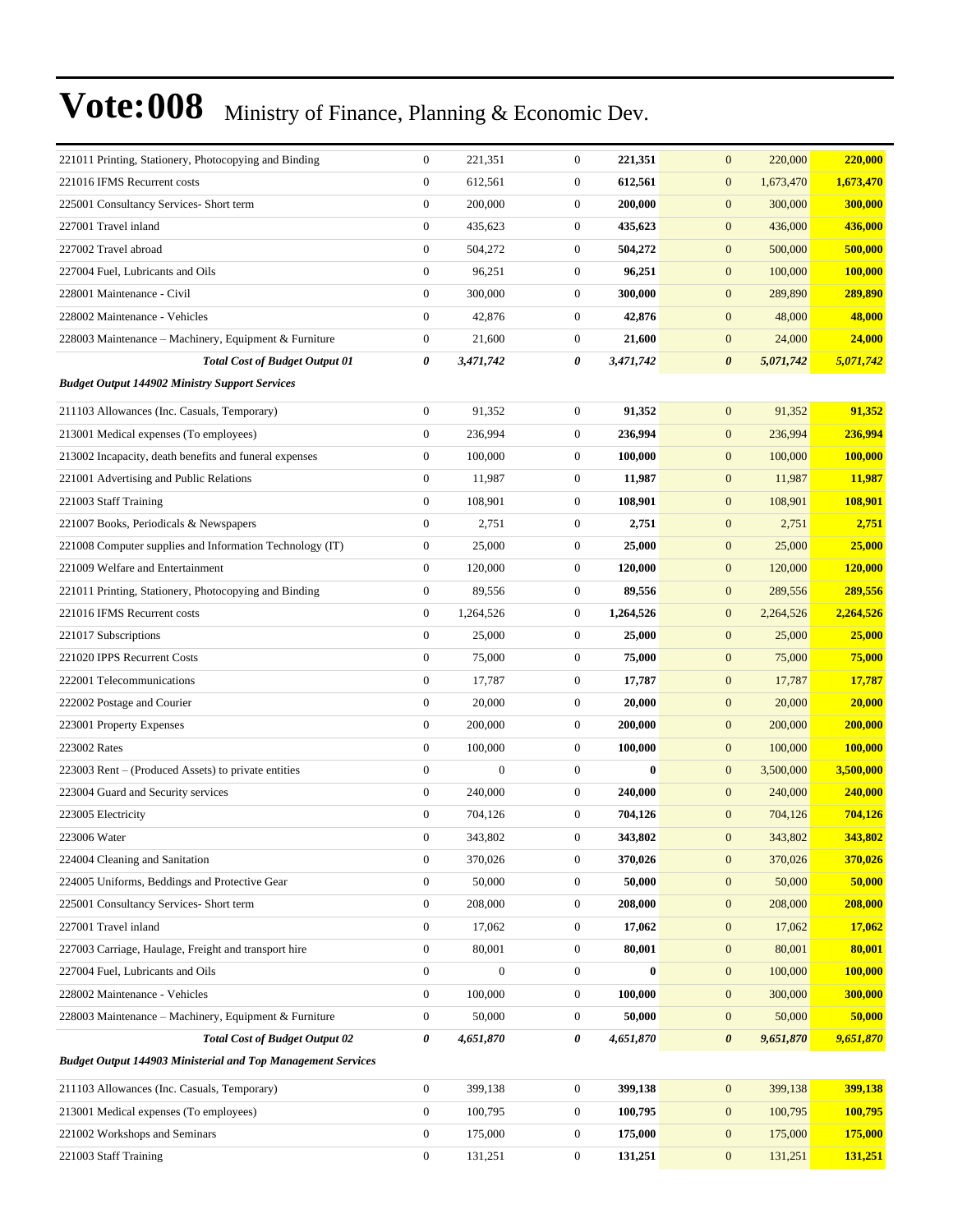| 221006 Commissions and related charges                                           | $\boldsymbol{0}$ | 2,000,000        | $\boldsymbol{0}$ | 2,000,000 | $\mathbf{0}$<br>2,000,000          | 2,000,000      |
|----------------------------------------------------------------------------------|------------------|------------------|------------------|-----------|------------------------------------|----------------|
| 221007 Books, Periodicals & Newspapers                                           | $\boldsymbol{0}$ | 6,256            | $\boldsymbol{0}$ | 6,256     | $\boldsymbol{0}$<br>6,256          | 6,256          |
| 221009 Welfare and Entertainment                                                 | $\boldsymbol{0}$ | 196,012          | $\boldsymbol{0}$ | 196,012   | $\boldsymbol{0}$<br>196,012        | 196,012        |
| 221011 Printing, Stationery, Photocopying and Binding                            | $\boldsymbol{0}$ | 50,482           | $\boldsymbol{0}$ | 50,482    | $\mathbf{0}$<br>55,628             | 55,628         |
| 221016 IFMS Recurrent costs                                                      | $\mathbf{0}$     | 814,135          | $\boldsymbol{0}$ | 814,135   | $\boldsymbol{0}$<br>814,135        | 814,135        |
| 222001 Telecommunications                                                        | $\boldsymbol{0}$ | 82,032           | $\boldsymbol{0}$ | 82,032    | 82,032<br>$\mathbf{0}$             | 82,032         |
| 227001 Travel inland                                                             | $\boldsymbol{0}$ | 69,192           | $\boldsymbol{0}$ | 69,192    | $\boldsymbol{0}$<br>74,400         | 74,400         |
| 227002 Travel abroad                                                             | $\boldsymbol{0}$ | 157,500          | $\boldsymbol{0}$ | 157,500   | $\boldsymbol{0}$<br>175,000        | 175,000        |
| 227004 Fuel, Lubricants and Oils                                                 | $\boldsymbol{0}$ | 492,800          | $\boldsymbol{0}$ | 492,800   | $\boldsymbol{0}$<br>464,947        | 464,947        |
| 228002 Maintenance - Vehicles                                                    | $\boldsymbol{0}$ | 116,574          | $\boldsymbol{0}$ | 116,574   | $\mathbf{0}$<br>116,574            | 116,574        |
| <b>Total Cost of Budget Output 03</b>                                            | 0                | 4,791,168        | 0                | 4,791,168 | $\boldsymbol{\theta}$<br>4,791,168 | 4,791,168      |
| <b>Budget Output 144908 Cabinet and Parliamentary Affairs</b>                    |                  |                  |                  |           |                                    |                |
| 211103 Allowances (Inc. Casuals, Temporary)                                      | $\boldsymbol{0}$ | 100,000          | $\boldsymbol{0}$ | 100,000   | $\mathbf{0}$<br>100,000            | 100,000        |
| 221002 Workshops and Seminars                                                    | $\boldsymbol{0}$ | 100,000          | $\boldsymbol{0}$ | 100,000   | $\mathbf{0}$<br>100,000            | 100,000        |
| 221003 Staff Training                                                            | $\boldsymbol{0}$ | 37,500           | $\boldsymbol{0}$ | 37,500    | $\mathbf{0}$<br>37,500             | 37,500         |
| 221016 IFMS Recurrent costs                                                      | $\boldsymbol{0}$ | 216,076          | $\boldsymbol{0}$ | 216,076   | $\boldsymbol{0}$<br>216,076        | 216,076        |
| 227001 Travel inland                                                             | $\boldsymbol{0}$ | 74,400           | $\boldsymbol{0}$ | 74,400    | 74,400<br>$\mathbf{0}$             | 74,400         |
| <b>Total Cost of Budget Output 08</b>                                            | 0                | 527,976          | 0                | 527,976   | $\boldsymbol{\theta}$<br>527,976   | 527,976        |
| <b>Budget Output 144909 Communication and Legal Services</b>                     |                  |                  |                  |           |                                    |                |
| 211103 Allowances (Inc. Casuals, Temporary)                                      | $\mathbf{0}$     | 29,000           | $\boldsymbol{0}$ | 29,000    | $\mathbf{0}$<br>60,000             | 60,000         |
| 221002 Workshops and Seminars                                                    | $\boldsymbol{0}$ | 170,000          | $\boldsymbol{0}$ | 170,000   | $\overline{0}$<br>$\mathbf{0}$     | $\bf{0}$       |
| 221003 Staff Training                                                            | $\boldsymbol{0}$ | 50,000           | $\boldsymbol{0}$ | 50,000    | $\boldsymbol{0}$<br>$\overline{0}$ | $\bf{0}$       |
| 221007 Books, Periodicals & Newspapers                                           | $\boldsymbol{0}$ | 16,000           | $\boldsymbol{0}$ | 16,000    | 30,000<br>$\mathbf{0}$             | 30,000         |
| 221009 Welfare and Entertainment                                                 | $\boldsymbol{0}$ | 15,000           | $\boldsymbol{0}$ | 15,000    | $\boldsymbol{0}$<br>$\overline{0}$ | $\bf{0}$       |
| 221016 IFMS Recurrent costs                                                      | $\boldsymbol{0}$ | 195,000          | $\boldsymbol{0}$ | 195,000   | $\boldsymbol{0}$<br>400,000        | 400,000        |
| 227001 Travel inland                                                             | $\boldsymbol{0}$ | 162,750          | $\boldsymbol{0}$ | 162,750   | 160,000<br>$\mathbf{0}$            | 160,000        |
| 227004 Fuel, Lubricants and Oils                                                 | $\boldsymbol{0}$ | 50,000           | $\boldsymbol{0}$ | 50,000    | $\mathbf{0}$<br>37,750             | 37,750         |
| <b>Total Cost of Budget Output 09</b>                                            | 0                | 687,750          | 0                | 687,750   | 687,750<br>$\boldsymbol{\theta}$   | 687,750        |
| <b>Budget Output 144910 Coordination of Planning, Monitoring &amp; Reporting</b> |                  |                  |                  |           |                                    |                |
| 211103 Allowances (Inc. Casuals, Temporary)                                      | $\boldsymbol{0}$ | 60,000           | $\boldsymbol{0}$ | 60,000    | $\mathbf{0}$<br>60,000             | 60,000         |
| 221003 Staff Training                                                            | $\boldsymbol{0}$ | $\boldsymbol{0}$ | 0                | $\bf{0}$  | $\mathbf{0}$<br>300,000            | <b>300,000</b> |
| 221016 IFMS Recurrent costs                                                      | $\boldsymbol{0}$ | 874,676          | $\boldsymbol{0}$ | 874,676   | $\mathbf{0}$<br>874,676            | 874,676        |
| 227001 Travel inland                                                             | $\overline{0}$   | 125,903          | $\boldsymbol{0}$ | 125,903   | $\mathbf{0}$<br>125,903            | 125,903        |
| 227004 Fuel, Lubricants and Oils                                                 | $\overline{0}$   | 50,000           | 0                | 50,000    | 50,000<br>$\mathbf{0}$             | 50,000         |
| <b>Total Cost of Budget Output 10</b>                                            | 0                | 1,110,579        | 0                | 1,110,579 | $\boldsymbol{\theta}$<br>1,410,579 | 1,410,579      |
| <b>Budget Output 144911 Gender, Equity and Environment Coordination</b>          |                  |                  |                  |           |                                    |                |
| 211103 Allowances (Inc. Casuals, Temporary)                                      | $\overline{0}$   | 20,000           | $\boldsymbol{0}$ | 20,000    | $\mathbf{0}$<br>20,000             | 20,000         |
| 221002 Workshops and Seminars                                                    | $\boldsymbol{0}$ | 200,000          | $\boldsymbol{0}$ | 200,000   | $\mathbf{0}$<br>200,000            | 200,000        |
| 221016 IFMS Recurrent costs                                                      | $\mathbf{0}$     | 50,000           | $\boldsymbol{0}$ | 50,000    | 50,000<br>$\mathbf{0}$             | 50,000         |
| 227001 Travel inland                                                             | $\overline{0}$   | 93,000           | $\boldsymbol{0}$ | 93,000    | 93,400<br>$\mathbf{0}$             | 93,400         |
| 227002 Travel abroad                                                             | $\boldsymbol{0}$ | 45,000           | $\boldsymbol{0}$ | 45,000    | $\boldsymbol{0}$<br>45,000         | 45,000         |
| 227004 Fuel, Lubricants and Oils                                                 | $\overline{0}$   | 30,000           | $\boldsymbol{0}$ | 30,000    | $\boldsymbol{0}$<br>29,600         | 29,600         |
| <b>Total Cost of Budget Output 11</b>                                            | 0                | 438,000          | 0                | 438,000   | $\boldsymbol{\theta}$<br>438,000   | 438,000        |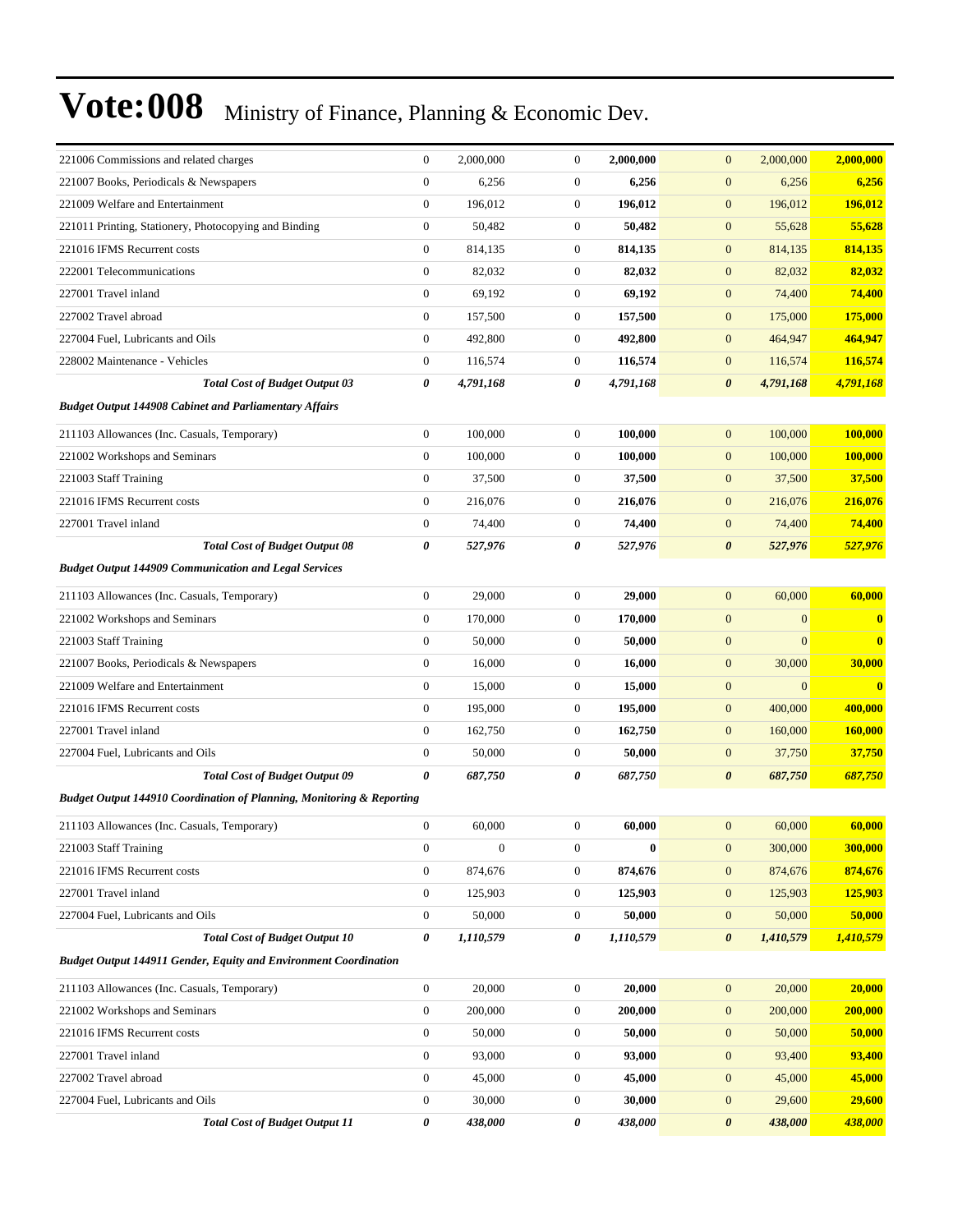#### *Budget Output 144919 Human Resources Management*

| 211101 General Staff Salaries                                                       | 1,724,164        | $\mathbf{0}$            | $\boldsymbol{0}$ | 1,724,164    | 1,889,458             | $\mathbf{0}$               | 1,889,458               |
|-------------------------------------------------------------------------------------|------------------|-------------------------|------------------|--------------|-----------------------|----------------------------|-------------------------|
| 211103 Allowances (Inc. Casuals, Temporary)                                         | $\boldsymbol{0}$ | 20,000                  | $\boldsymbol{0}$ | 20,000       | $\mathbf{0}$          | 20,000                     | 20,000                  |
| 212102 Pension for General Civil Service                                            | $\boldsymbol{0}$ | 4,795,755               | $\boldsymbol{0}$ | 4,795,755    | $\mathbf{0}$          | 3,277,924                  | 3,277,924               |
| 213004 Gratuity Expenses                                                            | $\mathbf{0}$     | 340,943                 | $\boldsymbol{0}$ | 340,943      | $\mathbf{0}$          | 300,793                    | 300,793                 |
| 221003 Staff Training                                                               | $\mathbf{0}$     | 26,951                  | $\boldsymbol{0}$ | 26,951       | $\mathbf{0}$          | 26,951                     | 26,951                  |
| 221016 IFMS Recurrent costs                                                         | $\mathbf{0}$     | $\mathbf{0}$            | $\boldsymbol{0}$ | $\bf{0}$     | $\mathbf{0}$          | 1,257,981                  | 1,257,981               |
| 221020 IPPS Recurrent Costs                                                         | $\boldsymbol{0}$ | 32,000                  | $\boldsymbol{0}$ | 32,000       | $\mathbf{0}$          | 32,000                     | 32,000                  |
| 225001 Consultancy Services- Short term                                             | $\mathbf{0}$     | 14,000                  | $\boldsymbol{0}$ | 14,000       | $\mathbf{0}$          | 14,000                     | 14,000                  |
| 227001 Travel inland                                                                | $\overline{0}$   | 81,810                  | $\boldsymbol{0}$ | 81,810       | $\mathbf{0}$          | 81,810                     | 81,810                  |
| <b>Total Cost of Budget Output 19</b>                                               | 1,724,164        | 5,311,459               | 0                | 7,035,623    | 1,889,458             | 5,011,459                  | 6,900,918               |
| <b>Total Cost Of Outputs Provided</b>                                               | 1,724,164        | 20,990,543              | $\bf{0}$         | 22,714,707   | 1,889,458             | 27,590,543                 | 29,480,001              |
| <b>Outputs Funded</b>                                                               | Wage             | Non Wage                | AIA              | <b>Total</b> | Wage                  | Non Wage                   | <b>Total</b>            |
| Budget Output 144953 Subscriptions and Contributions to International Organisations |                  |                         |                  |              |                       |                            |                         |
| 262101 Contributions to International Organisations (Current)                       | $\mathbf{0}$     | 216,667                 | $\boldsymbol{0}$ | 216,667      | $\mathbf{0}$          | 216,667                    | 216,667                 |
| o/w Subscriptions to international organisations                                    | $\theta$         | 216,667                 | 0                | 216,667      | $\boldsymbol{\theta}$ | $\boldsymbol{\theta}$      | $\overline{\mathbf{0}}$ |
| o/w Contribution to international organisation                                      | $\theta$         | $\theta$                | $\theta$         | $\bf{0}$     | $\boldsymbol{\theta}$ | 216,667                    | 216,667                 |
| <b>Total Cost of Budget Output 53</b>                                               | 0                | 216,667                 | 0                | 216,667      | $\boldsymbol{\theta}$ | 216,667                    | 216,667                 |
| <b>Total Cost Of Outputs Funded</b>                                                 | $\bf{0}$         | 216,667                 | $\bf{0}$         | 216,667      | $\bf{0}$              | 216,667                    | 216,667                 |
| <b>Arrears</b>                                                                      | Wage             | Non Wage                | AIA              | <b>Total</b> | Wage                  | Non Wage                   | <b>Total</b>            |
| <b>Budget Output 144999 Arrears</b>                                                 |                  |                         |                  |              |                       |                            |                         |
| 321605 Domestic arrears (Budgeting)                                                 | $\boldsymbol{0}$ | 4,080,025               | $\boldsymbol{0}$ | 4,080,025    | $\mathbf{0}$          | 8,386,724                  | 8,386,724               |
| <b>Total Cost of Budget Output 99</b>                                               | 0                | 4,080,025               | 0                | 4,080,025    | $\boldsymbol{\theta}$ | 8,386,724                  | 8,386,724               |
| <b>Total Cost Of Arrears</b>                                                        | $\bf{0}$         | 4,080,025               | $\bf{0}$         | 4,080,025    | $\bf{0}$              | 8,386,724                  | 8,386,724               |
| <b>Total Cost for Department 01</b>                                                 | 1,724,164        | 25, 287, 235            | $\bf{0}$         | 27,011,399   | 1,889,458             | 36,193,935                 | 38,083,393              |
| <b>Total Excluding Arrears</b>                                                      | 1,724,164        | 21,207,210              | $\boldsymbol{0}$ | 22,931,374   | 1,889,458             | 27,807,210                 | 29,696,668              |
| <b>Department 15 Treasury Directorate Services</b>                                  |                  |                         |                  |              |                       |                            |                         |
| Thousand Uganda Shillings                                                           |                  | 2020/21 Approved Budget |                  |              |                       | 2021/22 Approved Estimates |                         |
| <b>Outputs Provided</b>                                                             | Wage             | Non Wage                | AIA              | <b>Total</b> | Wage                  | Non Wage                   | <b>Total</b>            |
| <b>Budget Output 144919 Human Resources Management</b>                              |                  |                         |                  |              |                       |                            |                         |
| 211101 General Staff Salaries                                                       | 133,679          | $\boldsymbol{0}$        | $\boldsymbol{0}$ | 133,679      | 133,679               | $\mathbf{0}$               | 133,679                 |
| 211103 Allowances (Inc. Casuals, Temporary)                                         | $\boldsymbol{0}$ | 130,920                 | $\boldsymbol{0}$ | 130,920      | $\mathbf{0}$          | 130,920                    | 130,920                 |
| 221002 Workshops and Seminars                                                       | $\mathbf{0}$     | 289,080                 | $\boldsymbol{0}$ | 289,080      | $\boldsymbol{0}$      | $\mathbf{0}$               | $\mathbf{0}$            |
| 221003 Staff Training                                                               | $\boldsymbol{0}$ | 100,000                 | $\boldsymbol{0}$ | 100,000      | $\mathbf{0}$          | 60,000                     | 60,000                  |
| 221011 Printing, Stationery, Photocopying and Binding                               | $\boldsymbol{0}$ | 108,900                 | $\boldsymbol{0}$ | 108,900      | $\boldsymbol{0}$      | 110,980                    | 110,980                 |
| 221016 IFMS Recurrent costs                                                         | $\boldsymbol{0}$ | $\boldsymbol{0}$        | $\boldsymbol{0}$ | $\bf{0}$     | $\mathbf{0}$          | 380,000                    | 380,000                 |
| 227001 Travel inland                                                                | $\boldsymbol{0}$ | $\boldsymbol{0}$        | $\boldsymbol{0}$ | $\bf{0}$     | $\mathbf{0}$          | 147,000                    | 147,000                 |
| 227004 Fuel, Lubricants and Oils                                                    | $\boldsymbol{0}$ | 60,000                  | $\boldsymbol{0}$ | 60,000       | $\boldsymbol{0}$      | 60,000                     | 60,000                  |
| <b>Total Cost of Budget Output 19</b>                                               | 133,679          | 688,900                 | 0                | 822,579      | 133,679               | 888,900                    | 1,022,579               |
| <b>Total Cost Of Outputs Provided</b>                                               | 133,679          | 688,900                 | 0                | 822,579      | 133,679               | 888,900                    | 1,022,579               |
| <b>Total Cost for Department 15</b>                                                 | 133,679          | 688,900                 | $\boldsymbol{0}$ | 822,579      | 133,679               | 888,900                    | 1,022,579               |
| <b>Total Excluding Arrears</b>                                                      | 133,679          | 688,900                 | $\boldsymbol{0}$ | 822,579      | 133,679               | 888,900                    | 1,022,579               |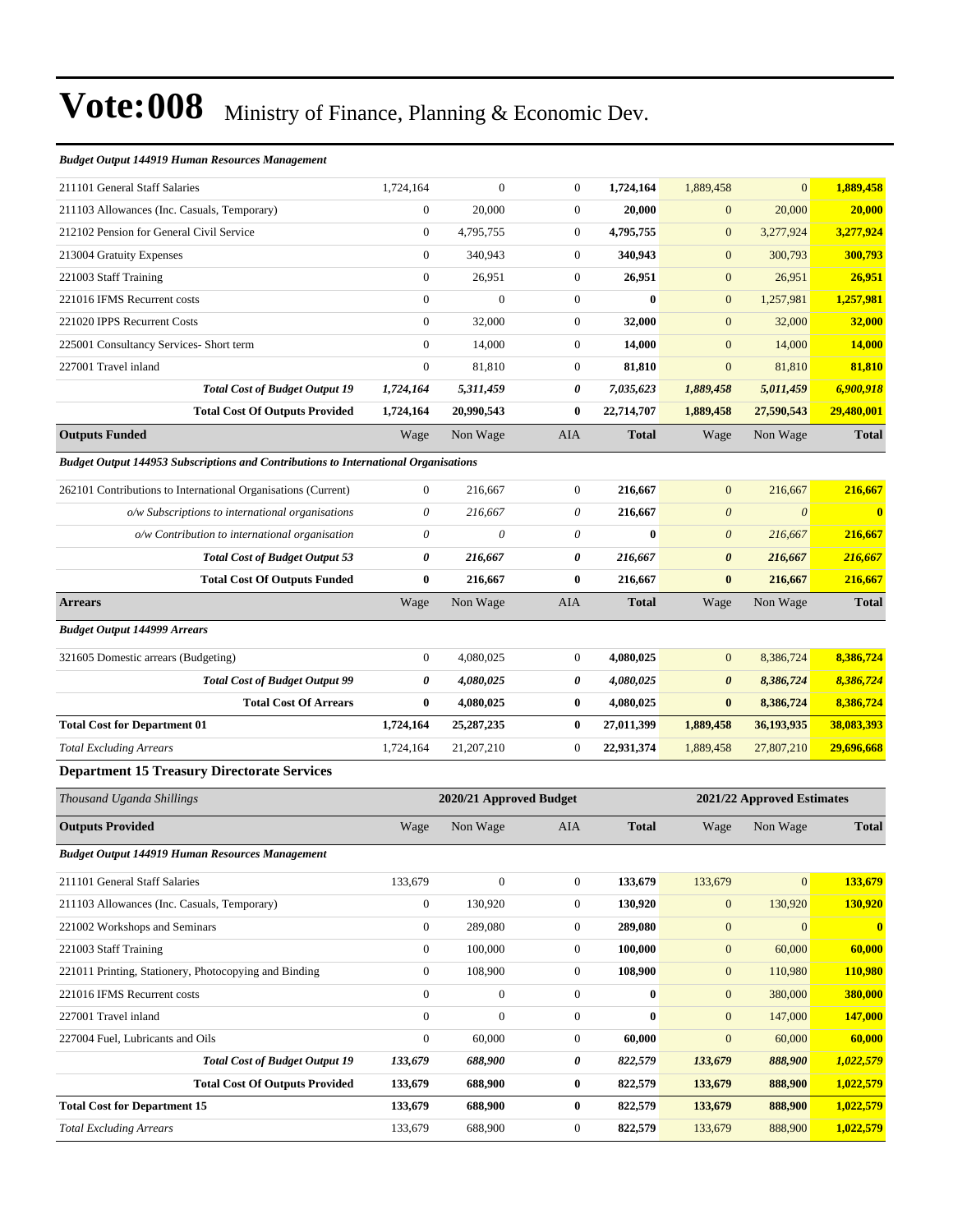#### **Department 16 Internal Audit**

|                                                       | 2020/21 Approved Budget |              |                |              | 2021/22 Approved Estimates |                |              |  |  |
|-------------------------------------------------------|-------------------------|--------------|----------------|--------------|----------------------------|----------------|--------------|--|--|
| Thousand Uganda Shillings                             |                         |              |                |              |                            |                |              |  |  |
| <b>Outputs Provided</b>                               | Wage                    | Non Wage     | <b>AIA</b>     | <b>Total</b> | Wage                       | Non Wage       | <b>Total</b> |  |  |
| <b>Budget Output 144902 Ministry Support Services</b> |                         |              |                |              |                            |                |              |  |  |
| 211101 General Staff Salaries                         | 60.014                  | $\mathbf{0}$ | $\overline{0}$ | 60.014       | 60.014                     | $\overline{0}$ | 60,014       |  |  |
| 211103 Allowances (Inc. Casuals, Temporary)           | $\overline{0}$          | 54,000       | $\overline{0}$ | 54,000       | $\mathbf{0}$               | 64,000         | 64,000       |  |  |
| 221003 Staff Training                                 | $\mathbf{0}$            | 120,000      | $\overline{0}$ | 120,000      | $\mathbf{0}$               | 60,000         | 60,000       |  |  |
| 221009 Welfare and Entertainment                      | $\mathbf{0}$            | 20,640       | $\overline{0}$ | 20,640       | $\mathbf{0}$               | 40,640         | 40,640       |  |  |
| 221011 Printing, Stationery, Photocopying and Binding | $\overline{0}$          | 13,613       | $\Omega$       | 13,613       | $\mathbf{0}$               | 23,613         | 23,613       |  |  |
| 221016 IFMS Recurrent costs                           | $\Omega$                | 38,008       | $\Omega$       | 38,008       | $\mathbf{0}$               | 42,008         | 42,008       |  |  |
| 222001 Telecommunications                             | $\overline{0}$          | 3.600        | $\overline{0}$ | 3,600        | $\mathbf{0}$               | 4,600          | 4.600        |  |  |
| 225001 Consultancy Services- Short term               | $\mathbf{0}$            | 72,000       | $\overline{0}$ | 72,000       | $\mathbf{0}$               | 86,000         | 86,000       |  |  |
| 227001 Travel inland                                  | $\mathbf{0}$            | 107,419      | $\overline{0}$ | 107,419      | $\mathbf{0}$               | 138,000        | 138,000      |  |  |
| 227002 Travel abroad                                  | $\Omega$                | 31,859       | $\overline{0}$ | 31,859       | $\mathbf{0}$               | 21,500         | 21,500       |  |  |
| 227004 Fuel, Lubricants and Oils                      | $\Omega$                | 63,842       | $\Omega$       | 63,842       | $\mathbf{0}$               | 54,320         | 54,320       |  |  |
| 228002 Maintenance - Vehicles                         | $\mathbf{0}$            | 13,048       | $\overline{0}$ | 13,048       | $\mathbf{0}$               | 3,347          | 3,347        |  |  |
| <b>Total Cost of Budget Output 02</b>                 | 60,014                  | 538,028      | 0              | 598,042      | 60,014                     | 538,028        | 598,042      |  |  |
| <b>Total Cost Of Outputs Provided</b>                 | 60,014                  | 538,028      | $\bf{0}$       | 598,042      | 60,014                     | 538,028        | 598,042      |  |  |
| <b>Total Cost for Department 16</b>                   | 60,014                  | 538,028      | $\bf{0}$       | 598,042      | 60,014                     | 538,028        | 598,042      |  |  |
| <b>Total Excluding Arrears</b>                        | 60,014                  | 538,028      | 0              | 598,042      | 60,014                     | 538,028        | 598,042      |  |  |
|                                                       |                         |              |                |              |                            |                |              |  |  |

*Development Budget Estimates*

| Project 1521 Resource Enhancement and Accountability Programme (REAP) Key Result Area 6 |                        |                         |                |              |                       |                            |                       |  |
|-----------------------------------------------------------------------------------------|------------------------|-------------------------|----------------|--------------|-----------------------|----------------------------|-----------------------|--|
| Thousand Uganda Shillings                                                               |                        | 2020/21 Approved Budget |                |              |                       | 2021/22 Approved Estimates |                       |  |
| <b>Outputs Provided</b>                                                                 | GoU Dev't External Fin |                         | <b>AIA</b>     | <b>Total</b> |                       | GoU Dev't External Fin     | <b>Total</b>          |  |
| Budget Output 144901 Policy, planning, monitoring and consultations                     |                        |                         |                |              |                       |                            |                       |  |
| 211102 Contract Staff Salaries                                                          | 557,774                | $\mathbf{0}$            | $\overline{0}$ | 557,774      | $\Omega$              | $\mathbf{0}$               | $\mathbf{0}$          |  |
| 211103 Allowances (Inc. Casuals, Temporary)                                             | $\overline{0}$         | 174,000                 | $\Omega$       | 174,000      | $\overline{0}$        | $\Omega$                   | $\bf{0}$              |  |
| 221002 Workshops and Seminars                                                           | $\Omega$               | 78,999                  | $\overline{0}$ | 78,999       | $\mathbf{0}$          | $\Omega$                   | $\bf{0}$              |  |
| 221003 Staff Training                                                                   | $\Omega$               | 90,000                  | $\Omega$       | 90,000       | $\overline{0}$        | $\Omega$                   | $\mathbf{0}$          |  |
| 221011 Printing, Stationery, Photocopying and Binding                                   | 49,573                 | $\mathbf{0}$            | $\overline{0}$ | 49,573       | $\mathbf{0}$          | $\Omega$                   | $\mathbf{0}$          |  |
| 225002 Consultancy Services-Long-term                                                   | $\boldsymbol{0}$       | 257,001                 | $\overline{0}$ | 257,001      | $\overline{0}$        | $\Omega$                   | $\bf{0}$              |  |
| <b>Total Cost Of Output 144901</b>                                                      | 607,347                | 600,000                 | 0              | 1,207,347    | $\boldsymbol{\theta}$ | $\boldsymbol{\theta}$      | $\boldsymbol{\theta}$ |  |
| <b>Budget Output 144902 Ministry Support Services</b>                                   |                        |                         |                |              |                       |                            |                       |  |
| 211102 Contract Staff Salaries                                                          | $\overline{0}$         | $\overline{0}$          | $\theta$       | $\bf{0}$     | 501,996               | $\mathbf{0}$               | 501,996               |  |
| 211103 Allowances (Inc. Casuals, Temporary)                                             | $\overline{0}$         | $\boldsymbol{0}$        | $\Omega$       | $\bf{0}$     | 174,000               | $\mathbf{0}$               | 174,000               |  |
| 212101 Social Security Contributions                                                    | $\overline{0}$         | $\boldsymbol{0}$        | $\overline{0}$ | $\bf{0}$     | 55,777                | $\mathbf{0}$               | 55,777                |  |
| 221011 Printing, Stationery, Photocopying and Binding                                   | $\mathbf{0}$           | $\mathbf{0}$            | $\Omega$       | 0            | 20,542                | $\Omega$                   | 20,542                |  |
| 225002 Consultancy Services-Long-term                                                   | $\Omega$               | $\mathbf{0}$            | $\Omega$       | $\bf{0}$     | $\mathbf{0}$          | 286,493                    | 286,493               |  |
| Total Cost Of Output 144902                                                             | 0                      | 0                       | 0              | 0            | 752,316               | 286,493                    | 1,038,809             |  |
| Budget Output 144910 Coordination of Planning, Monitoring & Reporting                   |                        |                         |                |              |                       |                            |                       |  |
| 211102 Contract Staff Salaries                                                          | 4,228,575              | $\overline{0}$          | $\Omega$       | 4,228,575    | 4,289,909             | $\Omega$                   | 4,289,909             |  |
| 211103 Allowances (Inc. Casuals, Temporary)                                             | 699,600                | $\mathbf{0}$            | $\Omega$       | 699,600      | 89,304                | $\Omega$                   | 89,304                |  |
| 212101 Social Security Contributions                                                    | $\mathbf{0}$           | $\mathbf{0}$            | $\Omega$       | $\bf{0}$     | 473,230               | $\mathbf{0}$               | 473,230               |  |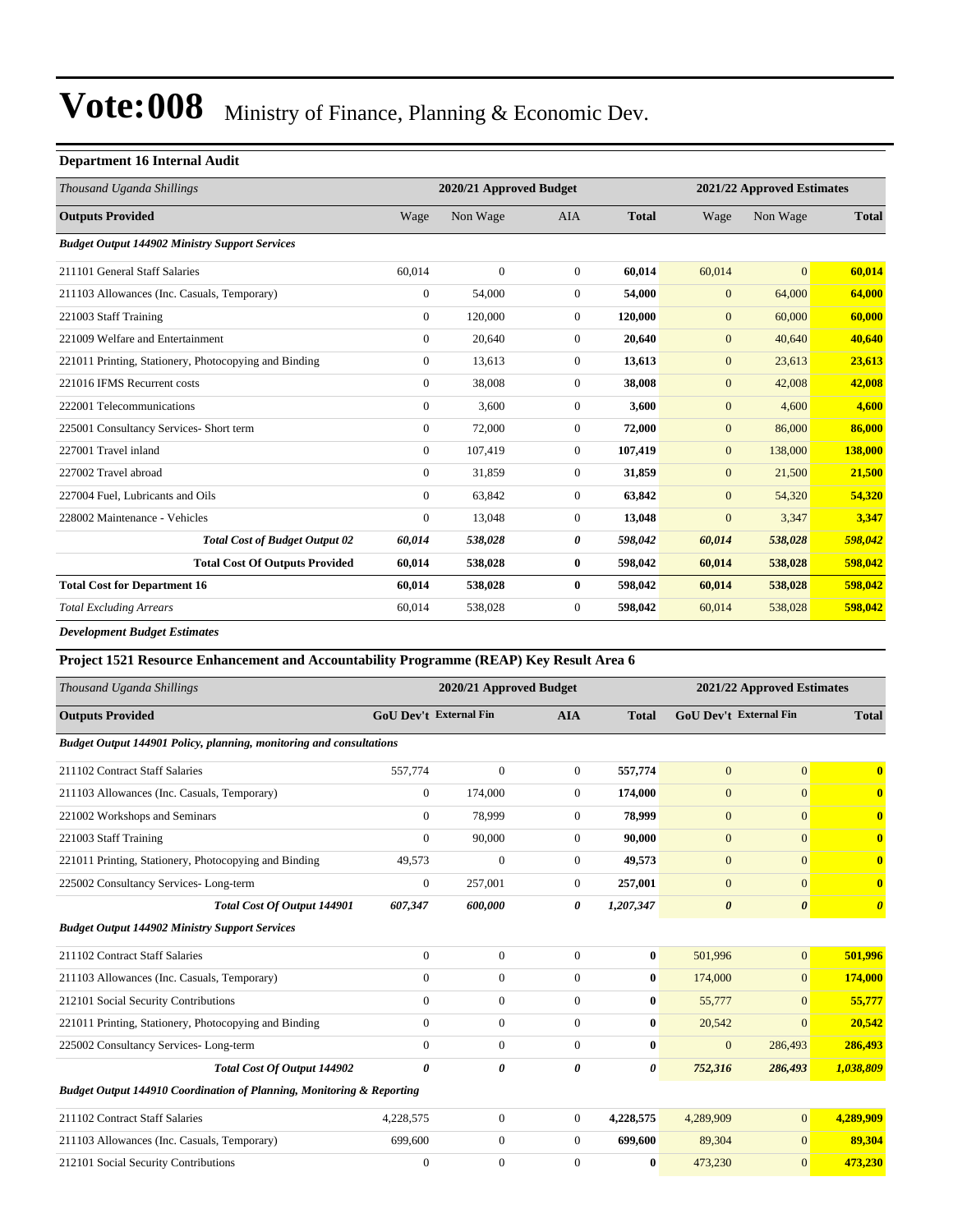| 221001 Advertising and Public Relations                                              | 27,200                        | 55,183                  | $\boldsymbol{0}$ | 82,383       | 162,835                    | $\mathbf{0}$           | 162,835       |  |
|--------------------------------------------------------------------------------------|-------------------------------|-------------------------|------------------|--------------|----------------------------|------------------------|---------------|--|
| 221002 Workshops and Seminars                                                        | 405,021                       | 650,924                 | $\boldsymbol{0}$ | 1,055,945    | 386,790                    | $\mathbf{0}$           | 386,790       |  |
| 221003 Staff Training                                                                | 224,915                       | 195,832                 | $\boldsymbol{0}$ | 420,747      | 293,450                    | $\boldsymbol{0}$       | 293,450       |  |
| 221009 Welfare and Entertainment                                                     | 20,000                        | 29,168                  | $\boldsymbol{0}$ | 49,168       | 103,542                    | $\mathbf{0}$           | 103,542       |  |
| 221011 Printing, Stationery, Photocopying and Binding                                | 30,000                        | 185,466                 | $\boldsymbol{0}$ | 215,466      | 287,532                    | $\mathbf{0}$           | 287,532       |  |
| 221012 Small Office Equipment                                                        | 100,000                       | $\mathbf{0}$            | $\boldsymbol{0}$ | 100,000      | 121,552                    | $\mathbf{0}$           | 121,552       |  |
| 222001 Telecommunications                                                            | 32,960                        | 57,514                  | $\boldsymbol{0}$ | 90,474       | 134,400                    | $\mathbf{0}$           | 134,400       |  |
| 222003 Information and communications technology (ICT)                               | $\mathbf{0}$                  | $\boldsymbol{0}$        | $\boldsymbol{0}$ | $\bf{0}$     | 65,966                     | $\boldsymbol{0}$       | 65,966        |  |
| 223005 Electricity                                                                   | 12,000                        | $\boldsymbol{0}$        | $\boldsymbol{0}$ | 12,000       | $\mathbf{0}$               | $\mathbf{0}$           | $\mathbf{0}$  |  |
| 223901 Rent – (Produced Assets) to other govt. units                                 | $\mathbf{0}$                  | $\boldsymbol{0}$        | $\boldsymbol{0}$ | $\bf{0}$     | 14,080                     | $\mathbf{0}$           | 14,080        |  |
| 224004 Cleaning and Sanitation                                                       | 25,000                        | $\boldsymbol{0}$        | $\boldsymbol{0}$ | 25,000       | $\mathbf{0}$               | $\mathbf{0}$           | $\mathbf{0}$  |  |
| 225001 Consultancy Services- Short term                                              | 57,027                        | $\boldsymbol{0}$        | $\boldsymbol{0}$ | 57,027       | 439,695                    | 352,974                | 792,669       |  |
| 227001 Travel inland                                                                 | 200,000                       | $\boldsymbol{0}$        | $\boldsymbol{0}$ | 200,000      | 268,120                    | $\mathbf{0}$           | 268,120       |  |
| 227002 Travel abroad                                                                 | 350,000                       | $\boldsymbol{0}$        | $\boldsymbol{0}$ | 350,000      | 100,000                    | $\mathbf{0}$           | 100,000       |  |
| 227004 Fuel, Lubricants and Oils                                                     | 167,323                       | 19,536                  | $\boldsymbol{0}$ | 186,859      | 178,422                    | $\mathbf{0}$           | 178,422       |  |
| 228002 Maintenance - Vehicles                                                        | 251,499                       | $\boldsymbol{0}$        | $\boldsymbol{0}$ | 251,499      | 161,580                    | $\mathbf{0}$           | 161,580       |  |
| 228004 Maintenance - Other                                                           | 4,108                         | $\boldsymbol{0}$        | $\boldsymbol{0}$ | 4,108        | 8,162                      | $\mathbf{0}$           | 8,162         |  |
| Total Cost Of Output 144910                                                          | 6,835,228                     | 1,193,624               | 0                | 8,028,852    | 7,578,568                  | 352,974                | 7,931,543     |  |
| <b>Total Cost for Outputs Provided</b>                                               | 7,442,575                     | 1,793,624               | $\boldsymbol{0}$ | 9,236,199    | 8,330,884                  | 639,467                | 8,970,352     |  |
| <b>Capital Purchases</b>                                                             | <b>GoU Dev't External Fin</b> |                         | <b>AIA</b>       | <b>Total</b> |                            | GoU Dev't External Fin | <b>Total</b>  |  |
| <b>Budget Output 144975 Purchase of Motor Vehicles and Other Transport Equipment</b> |                               |                         |                  |              |                            |                        |               |  |
| 312201 Transport Equipment                                                           | 170,000                       | 700,000                 | $\boldsymbol{0}$ | 870,000      | 214,000                    | $\boldsymbol{0}$       | 214,000       |  |
| Total Cost Of Output 144975                                                          | 170,000                       | 700,000                 | 0                | 870,000      | 214,000                    | $\pmb{\theta}$         | 214,000       |  |
| Budget Output 144978 Purchase of Office and Residential Furniture and Fittings       |                               |                         |                  |              |                            |                        |               |  |
| 312203 Furniture & Fixtures                                                          | $\mathbf{0}$                  | $\boldsymbol{0}$        | $\boldsymbol{0}$ | $\bf{0}$     | 20,000                     | $\boldsymbol{0}$       | 20,000        |  |
| Total Cost Of Output 144978                                                          | $\boldsymbol{\theta}$         | 0                       | 0                | 0            | 20,000                     | $\boldsymbol{\theta}$  | <b>20,000</b> |  |
| <b>Total Cost for Capital Purchases</b>                                              | 170,000                       | 700,000                 | $\boldsymbol{0}$ | 870,000      | 234,000                    | $\mathbf{0}$           | 234,000       |  |
| <b>Total Cost for Project: 1521</b>                                                  | 7,612,575                     | 2,493,624               | $\boldsymbol{0}$ | 10,106,199   | 8,564,884                  | 639,467                | 9,204,352     |  |
| <b>Total Excluding Arrears</b>                                                       | 7,612,575                     | 2,493,624               | $\boldsymbol{0}$ | 10,106,199   | 8,564,884                  | 639,467                | 9,204,352     |  |
| Project 1625 Retooling of Ministry of Finance, Planning and Economic Development     |                               |                         |                  |              |                            |                        |               |  |
| Thousand Uganda Shillings                                                            |                               | 2020/21 Approved Budget |                  |              | 2021/22 Approved Estimates |                        |               |  |
| <b>Outputs Provided</b>                                                              | <b>GoU Dev't External Fin</b> |                         | <b>AIA</b>       | <b>Total</b> | GoU Dev't External Fin     |                        | <b>Total</b>  |  |
| Budget Output 144901 Policy, planning, monitoring and consultations                  |                               |                         |                  |              |                            |                        |               |  |
| 221002 Workshops and Seminars                                                        | 200,000                       | $\boldsymbol{0}$        | $\boldsymbol{0}$ | 200,000      | 200,000                    | $\boldsymbol{0}$       | 200,000       |  |
| 221003 Staff Training                                                                | 300,000                       | $\boldsymbol{0}$        | $\boldsymbol{0}$ | 300,000      | 300,000                    | $\boldsymbol{0}$       | 300,000       |  |
| 221016 IFMS Recurrent costs                                                          | 500,000                       | $\boldsymbol{0}$        | $\boldsymbol{0}$ | 500,000      | 500,000                    | $\boldsymbol{0}$       | 500,000       |  |
| 223005 Electricity                                                                   | $\boldsymbol{0}$              | $\boldsymbol{0}$        | $\boldsymbol{0}$ | $\bf{0}$     | 2,400,000                  | $\mathbf{0}$           | 2,400,000     |  |
| Total Cost Of Output 144901                                                          | 1,000,000                     | 0                       | 0                | 1,000,000    | 3,400,000                  | 0                      | 3,400,000     |  |
| <b>Budget Output 144902 Ministry Support Services</b>                                |                               |                         |                  |              |                            |                        |               |  |
| 211102 Contract Staff Salaries                                                       | 695,484                       | $\boldsymbol{0}$        | $\boldsymbol{0}$ | 695,484      | 695,484                    | $\boldsymbol{0}$       | 695,484       |  |
| 221002 Workshops and Seminars                                                        | 200,000                       | $\boldsymbol{0}$        | $\boldsymbol{0}$ | 200,000      | 200,000                    | $\boldsymbol{0}$       | 200,000       |  |
|                                                                                      |                               |                         |                  |              |                            |                        |               |  |
| 221003 Staff Training                                                                | 297,000                       | $\boldsymbol{0}$        | $\boldsymbol{0}$ | 297,000      | 297,000                    | $\boldsymbol{0}$       | 297,000       |  |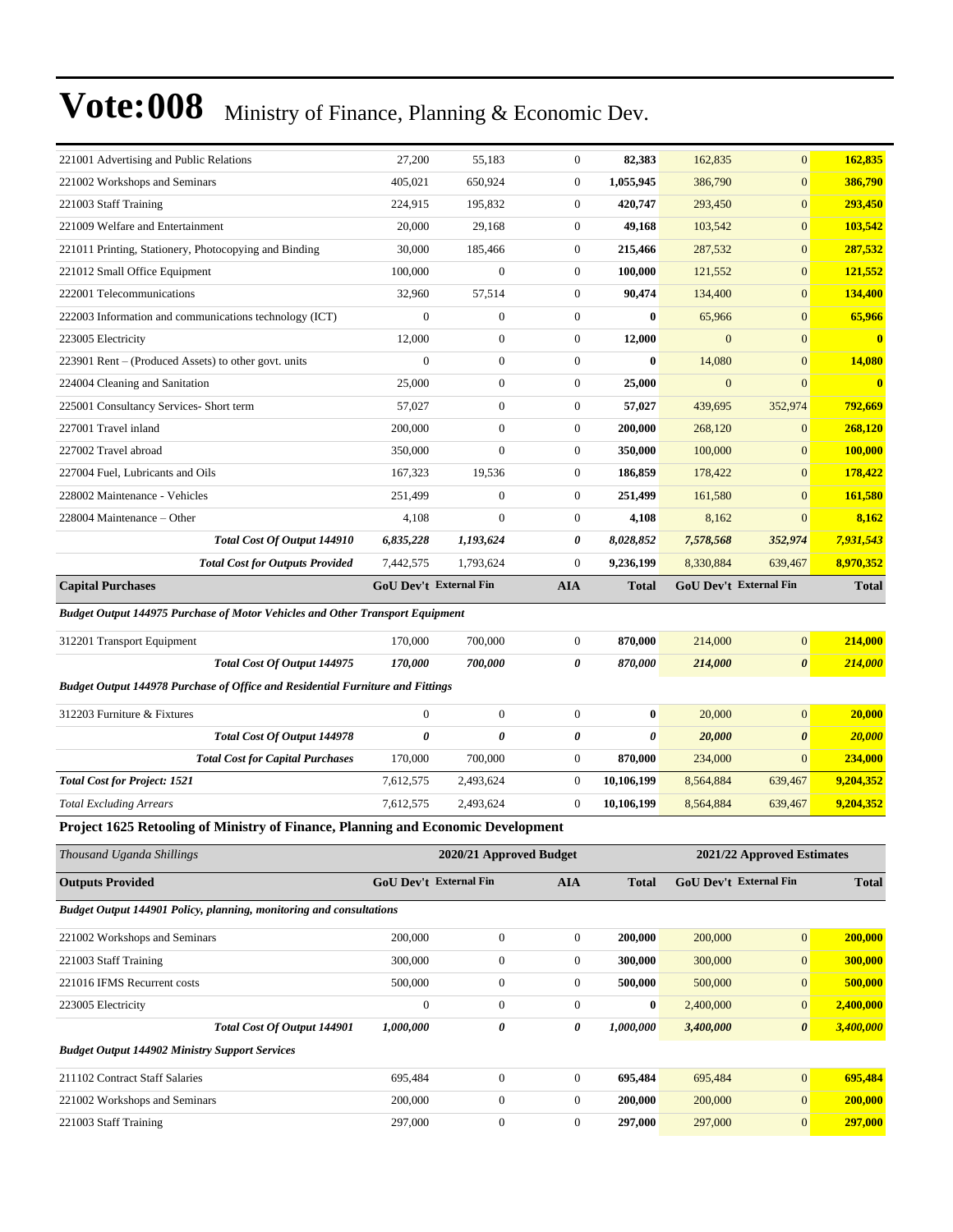| 221016 IFMS Recurrent costs                                                           | 605,629                       | $\mathbf{0}$     | $\mathbf{0}$          | 605,629      | 605,629    | $\mathbf{0}$           | 605,629        |
|---------------------------------------------------------------------------------------|-------------------------------|------------------|-----------------------|--------------|------------|------------------------|----------------|
| Total Cost Of Output 144902                                                           | 1,798,113                     | 0                | $\boldsymbol{\theta}$ | 1,798,113    | 1,798,113  | $\boldsymbol{\theta}$  | 1,798,113      |
| <b>Budget Output 144903 Ministerial and Top Management Services</b>                   |                               |                  |                       |              |            |                        |                |
| 211103 Allowances (Inc. Casuals, Temporary)                                           | 88,000                        | $\mathbf{0}$     | $\boldsymbol{0}$      | 88,000       | 88,000     | $\mathbf{0}$           | 88,000         |
| 221003 Staff Training                                                                 | 100,000                       | $\mathbf{0}$     | $\boldsymbol{0}$      | 100,000      | 100,000    | $\mathbf{0}$           | 100,000        |
| 227001 Travel inland                                                                  | 100,000                       | $\mathbf{0}$     | $\boldsymbol{0}$      | 100,000      | 100,000    | $\mathbf{0}$           | <b>100,000</b> |
| 227002 Travel abroad                                                                  | 200,000                       | $\mathbf{0}$     | $\boldsymbol{0}$      | 200,000      | 193,000    | $\mathbf{0}$           | 193,000        |
| 227004 Fuel, Lubricants and Oils                                                      | 353,172                       | $\mathbf{0}$     | $\boldsymbol{0}$      | 353,172      | 353,172    | $\mathbf{0}$           | 353,172        |
| Total Cost Of Output 144903                                                           | 841,172                       | 0                | 0                     | 841,172      | 834,172    | $\boldsymbol{\theta}$  | 834,172        |
| <b>Budget Output 144910 Coordination of Planning, Monitoring &amp; Reporting</b>      |                               |                  |                       |              |            |                        |                |
| 221016 IFMS Recurrent costs                                                           | 657,854                       | $\mathbf{0}$     | $\boldsymbol{0}$      | 657,854      | 757,854    | $\mathbf{0}$           | 757,854        |
| 227001 Travel inland                                                                  | 200,000                       | $\mathbf{0}$     | $\boldsymbol{0}$      | 200,000      | 200,000    | $\mathbf{0}$           | 200,000        |
| Total Cost Of Output 144910                                                           | 857,854                       | 0                | 0                     | 857,854      | 957,854    | $\boldsymbol{\theta}$  | 957,854        |
| <b>Total Cost for Outputs Provided</b>                                                | 4,497,139                     | $\mathbf{0}$     | $\boldsymbol{0}$      | 4,497,139    | 6.990.139  | $\Omega$               | 6,990,139      |
| <b>Outputs Funded</b>                                                                 | <b>GoU Dev't External Fin</b> |                  | <b>AIA</b>            | <b>Total</b> |            | GoU Dev't External Fin | <b>Total</b>   |
| Budget Output 144953 Subscriptions and Contributions to International Organisations   |                               |                  |                       |              |            |                        |                |
| 262101 Contributions to International Organisations (Current)                         | 400,463                       | $\mathbf{0}$     | $\boldsymbol{0}$      | 400,463      | 400,463    | $\mathbf{0}$           | 400,463        |
| o/w Subscriptions to intentional organisation                                         | 400,463                       | $\theta$         | $\theta$              | 400,463      | $\theta$   | $\boldsymbol{\theta}$  |                |
| o/w Contributions to International Organisations                                      | 0                             | $\theta$         | $\theta$              | $\bf{0}$     | 400,463    | $\boldsymbol{\theta}$  | 400,463        |
| Total Cost Of Output 144953                                                           | 400,463                       | 0                | 0                     | 400,463      | 400,463    | $\boldsymbol{\theta}$  | 400,463        |
| <b>Total Cost for Outputs Funded</b>                                                  | 400,463                       | $\mathbf{0}$     | $\mathbf{0}$          | 400,463      | 400,463    | $\Omega$               | 400,463        |
| <b>Capital Purchases</b>                                                              | GoU Dev't External Fin        |                  | <b>AIA</b>            | <b>Total</b> |            | GoU Dev't External Fin | <b>Total</b>   |
| Budget Output 144972 Government Buildings and Administrative Infrastructure           |                               |                  |                       |              |            |                        |                |
| 311101 Land                                                                           | $\Omega$                      | $\mathbf{0}$     | $\boldsymbol{0}$      | $\bf{0}$     | 25,000,000 | $\mathbf{0}$           | 25,000,000     |
| 312101 Non-Residential Buildings                                                      | 7,101,798                     | $\mathbf{0}$     | $\boldsymbol{0}$      | 7,101,798    | 27,000,000 | $\mathbf{0}$           | 27,000,000     |
| <b>Total Cost Of Output 144972</b>                                                    | 7,101,798                     | 0                | 0                     | 7,101,798    | 52,000,000 | $\boldsymbol{\theta}$  | 52,000,000     |
| <b>Budget Output 144975 Purchase of Motor Vehicles and Other Transport Equipment</b>  |                               |                  |                       |              |            |                        |                |
|                                                                                       |                               |                  |                       |              |            |                        |                |
| 312201 Transport Equipment                                                            | 350,000                       | $\mathbf{0}$     | $\boldsymbol{0}$      | 350,000      | 650,000    | $\mathbf{0}$           | 650,000        |
| Total Cost Of Output 144975                                                           | 350,000                       | 0                | 0                     | 350,000      | 650,000    | $\boldsymbol{\theta}$  | 650,000        |
| Budget Output 144976 Purchase of Office and ICT Equipment, including Software         |                               |                  |                       |              |            |                        |                |
| 312202 Machinery and Equipment                                                        | 1,654,106                     | $\boldsymbol{0}$ | $\boldsymbol{0}$      | 1,654,106    | 1,654,000  | $\mathbf{0}$           | 1,654,000      |
| Total Cost Of Output 144976                                                           | 1,654,106                     | $\pmb{\theta}$   | 0                     | 1,654,106    | 1,654,000  | $\boldsymbol{\theta}$  | 1,654,000      |
| Budget Output 144977 Purchase of Specialised Machinery & Equipment                    |                               |                  |                       |              |            |                        |                |
| 312202 Machinery and Equipment                                                        | 1,687,000                     | $\boldsymbol{0}$ | $\mathbf{0}$          | 1,687,000    | 1,683,000  | $\mathbf{0}$           | 1,683,000      |
| Total Cost Of Output 144977                                                           | 1,687,000                     | $\pmb{\theta}$   | $\pmb{\theta}$        | 1,687,000    | 1,683,000  | $\boldsymbol{\theta}$  | 1,683,000      |
| <b>Budget Output 144978 Purchase of Office and Residential Furniture and Fittings</b> |                               |                  |                       |              |            |                        |                |
| 312203 Furniture & Fixtures                                                           | 837,400                       | $\boldsymbol{0}$ | $\boldsymbol{0}$      | 837,400      | 845,372    | $\mathbf{0}$           | 845,372        |
| Total Cost Of Output 144978                                                           | 837,400                       | 0                | 0                     | 837,400      | 845,372    | $\pmb{\theta}$         | 845,372        |
| <b>Total Cost for Capital Purchases</b>                                               | 11,630,304                    | $\boldsymbol{0}$ | $\boldsymbol{0}$      | 11,630,304   | 56,832,372 | $\mathbf{0}$           | 56,832,372     |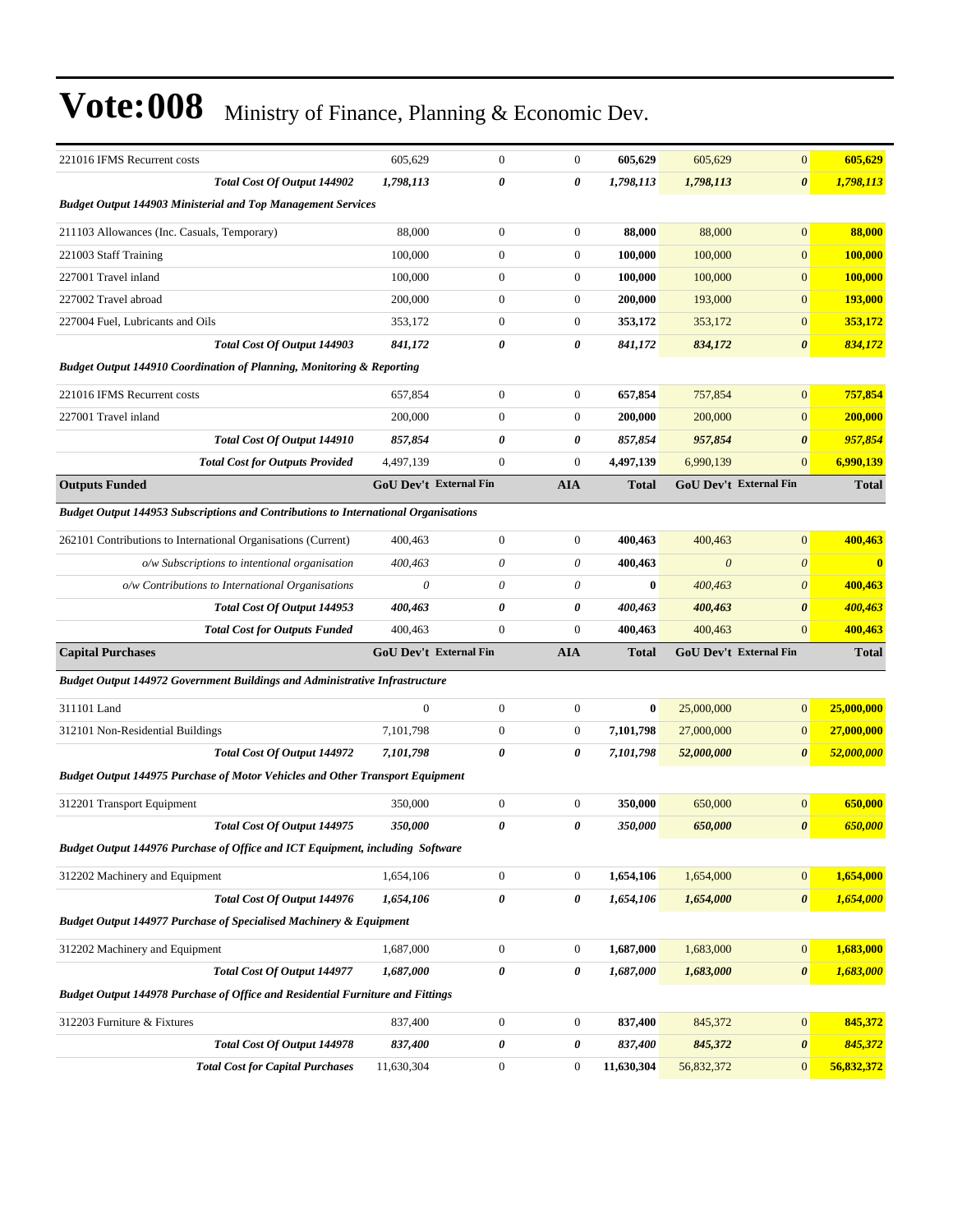| <b>Arrears</b>                            | <b>GoU Dev't External Fin</b> |                     | <b>AIA</b>       | <b>Total</b> |                       | <b>GoU Dev't External Fin</b> |                         |
|-------------------------------------------|-------------------------------|---------------------|------------------|--------------|-----------------------|-------------------------------|-------------------------|
| <b>Budget Output 144999 Arrears</b>       |                               |                     |                  |              |                       |                               |                         |
| 321605 Domestic arrears (Budgeting)       | 4,992,692                     | $\mathbf{0}$        | $\boldsymbol{0}$ | 4,992,692    | $\mathbf{0}$          | $\overline{0}$                | $\overline{\mathbf{0}}$ |
| Total Cost Of Output 144999               | 4,992,692                     | 0                   | 0                | 4,992,692    | $\boldsymbol{\theta}$ | $\boldsymbol{\theta}$         | $\boldsymbol{\theta}$   |
| <b>Total Cost for Arrears</b>             | 4,992,692                     | $\mathbf{0}$        | $\mathbf{0}$     | 4,992,692    | $\mathbf{0}$          | $\mathbf{0}$                  | $\bf{0}$                |
| <b>Total Cost for Project: 1625</b>       | 21,520,599                    | $\mathbf{0}$        | $\mathbf{0}$     | 21,520,599   | 64,222,975            | $\mathbf{0}$                  | 64,222,975              |
| <b>Total Excluding Arrears</b>            | 16,527,907                    | $\mathbf{0}$        | $\theta$         | 16,527,907   | 64,222,975            | $\mathbf{0}$                  | 64,222,975              |
|                                           | GoU                           | <b>External Fin</b> | <b>AIA</b>       | <b>Total</b> | GoU                   | <b>External Fin</b>           | <b>Total</b>            |
| <b>Total Cost for Sub-SubProgramme 49</b> | 57,565,194                    | 2,493,624           | $\bf{0}$         | 60,058,818   | 112,491,873           | 639,467                       | 113,131,340             |
| <b>Total Excluding Arrears</b>            | 48,492,477                    | 2,493,624           | $\mathbf{0}$     | 50,986,101   | 104, 105, 149         | 639,467                       | 104,744,616             |
|                                           | GoU                           | <b>External Fin</b> | <b>AIA</b>       | <b>Total</b> | GoU                   | <b>External Fin.</b>          | <b>Total</b>            |
| <b>Grand Total for Vote 008</b>           | 650,372,274                   | 101,541,957         | 0                | 751,914,230  | 669,973,075           | 113,068,628                   | 783,041,704             |
| <b>Total Excluding Arrears</b>            | 641,299,557                   | 101,541,957         | $\mathbf{0}$     | 742,841,514  | 661, 586, 351         | 113,068,628                   | 774,654,979             |